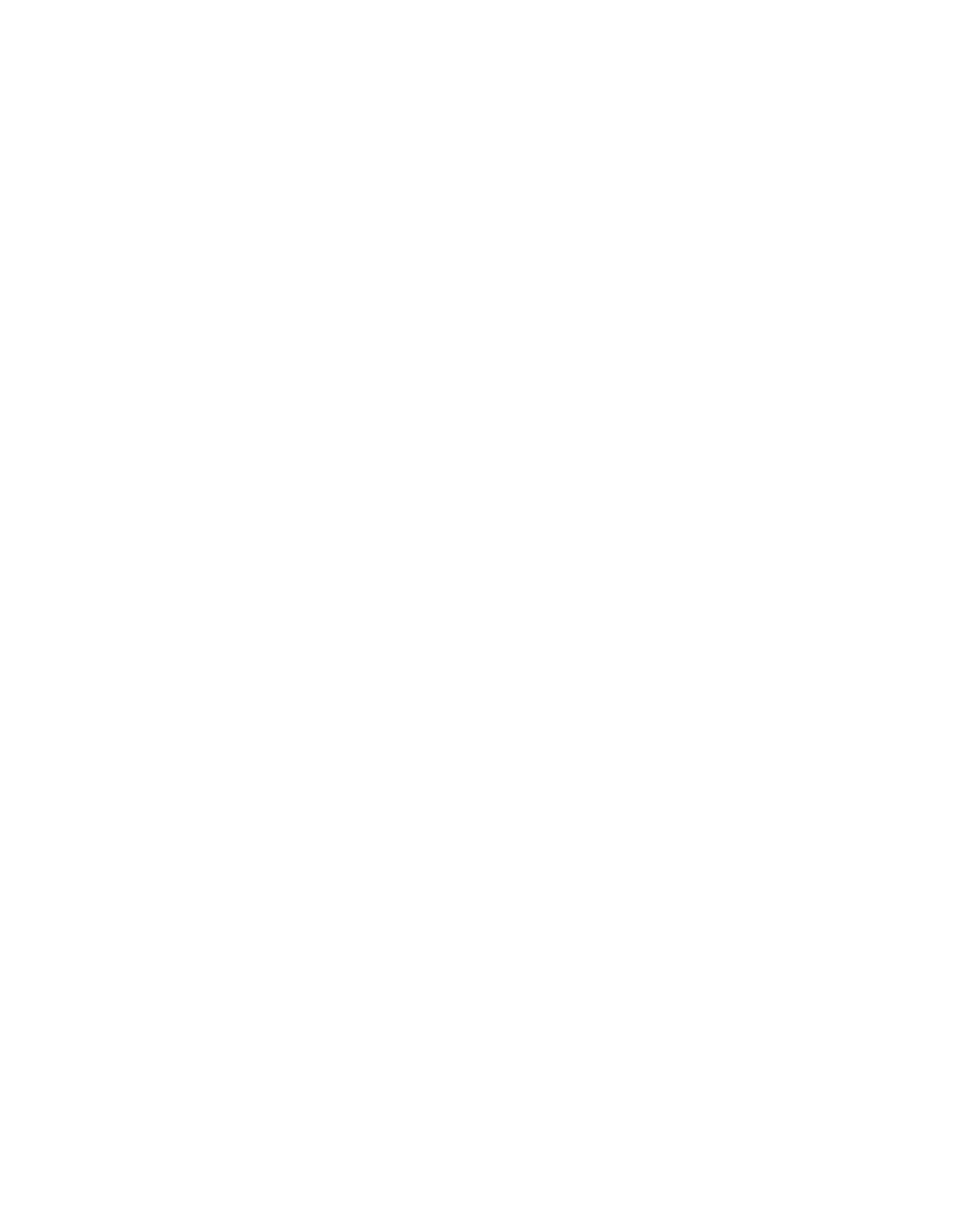CONTEXTUAL INFLUENCES ON SMALL GROUP DECISION-MAKING: A FIELD INVESTIGATION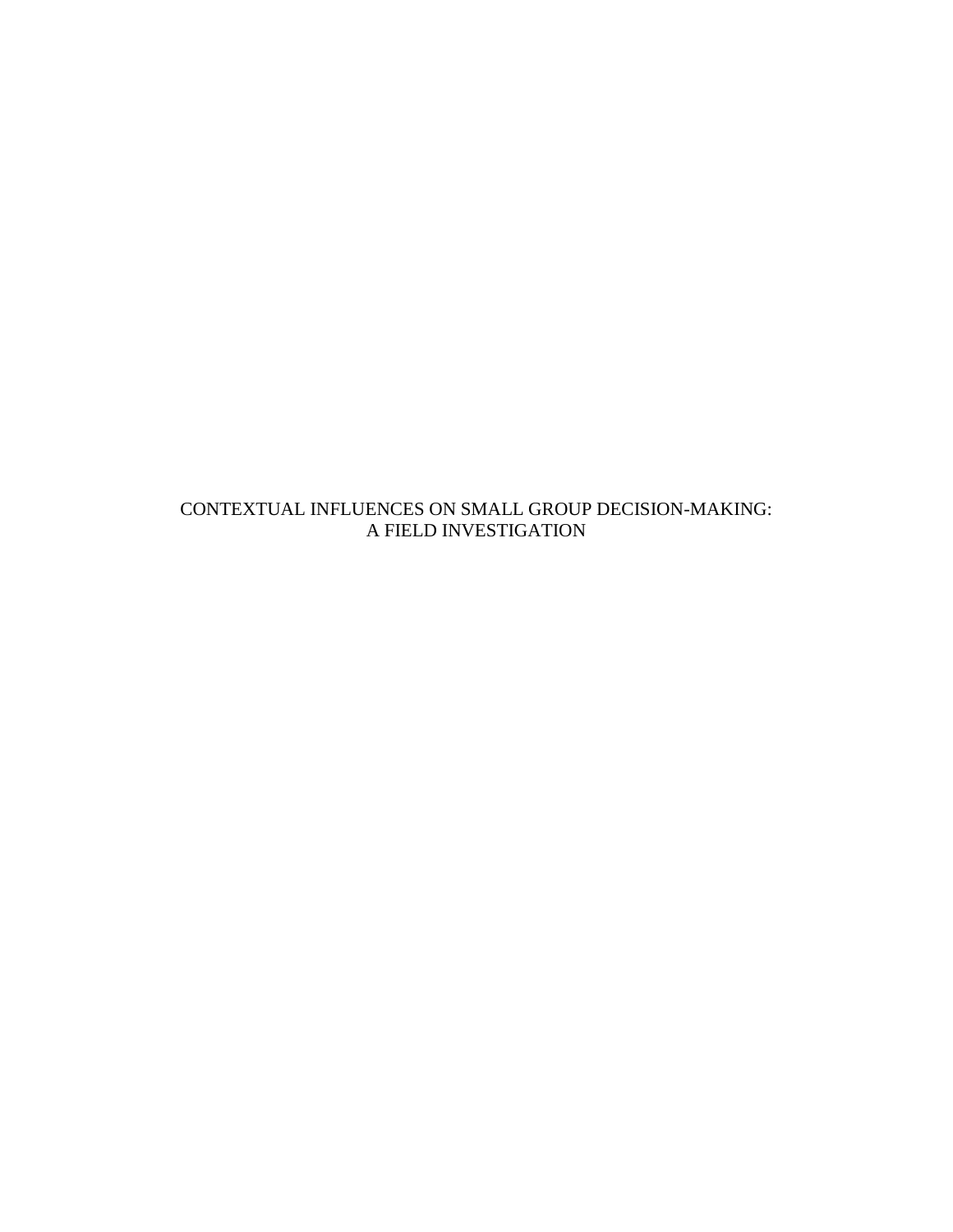### CONTEXTUAL INFLUENCES ON SMALL GROUP DECISION-MAKING: A FIELD INVESTIGATION

A thesis submitted in partial fulfillment of the requirements for the degree of Master of Arts in Communication

By

Sarah Kathryn Chorley University of Oklahoma Bachelor of Arts in Communication, 2009

> August 2012 University of Arkansas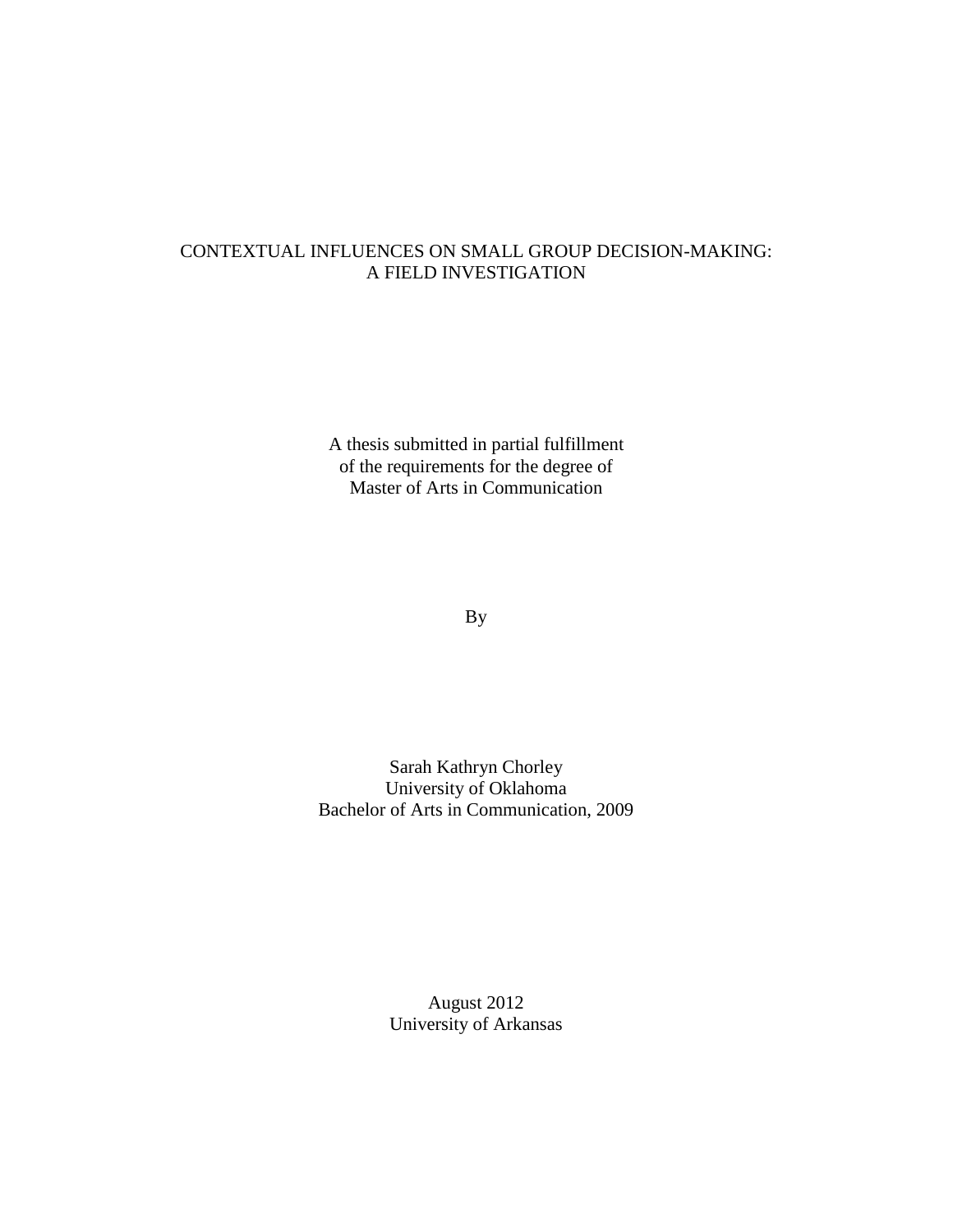### **ABSTRACT**

This thesis examines small group decision-making among groups of educators in an elementary school through the Bona Fide Group Perspective, which focuses on a group and its relationships to elements in its context. Twenty-six faculty members were interviewed and 26 meetings were recorded; these were analyzed using thematic analysis. The results indicated contextual, relational, and discursive factors influenced the decision-making process. Most critically, power, status, overlapping group memberships, and competing *Discourses* shaped the group decisionmaking process.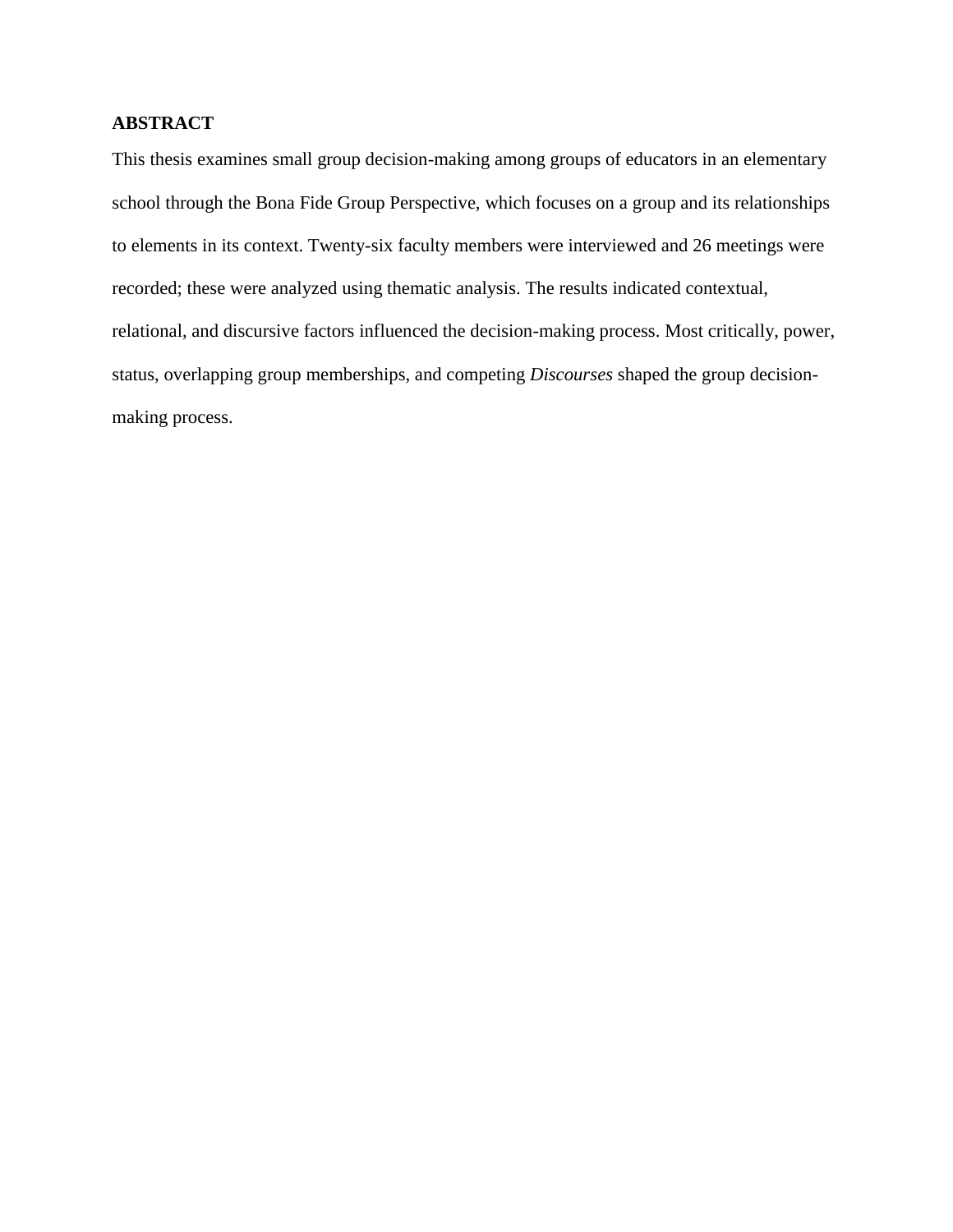This thesis is approved for recommendation to the Graduate Council.

\_\_\_\_\_\_\_\_\_\_\_\_\_\_\_\_\_\_\_\_\_\_\_\_\_\_\_\_\_\_\_\_\_\_\_\_\_\_\_

\_\_\_\_\_\_\_\_\_\_\_\_\_\_\_\_\_\_\_\_\_\_\_\_\_\_\_\_\_\_\_\_\_\_\_\_\_\_\_

Thesis Director:

Dr. Kasey Walker

Thesis Committee:

Dr. Myria Allen

Dr. Patricia Amason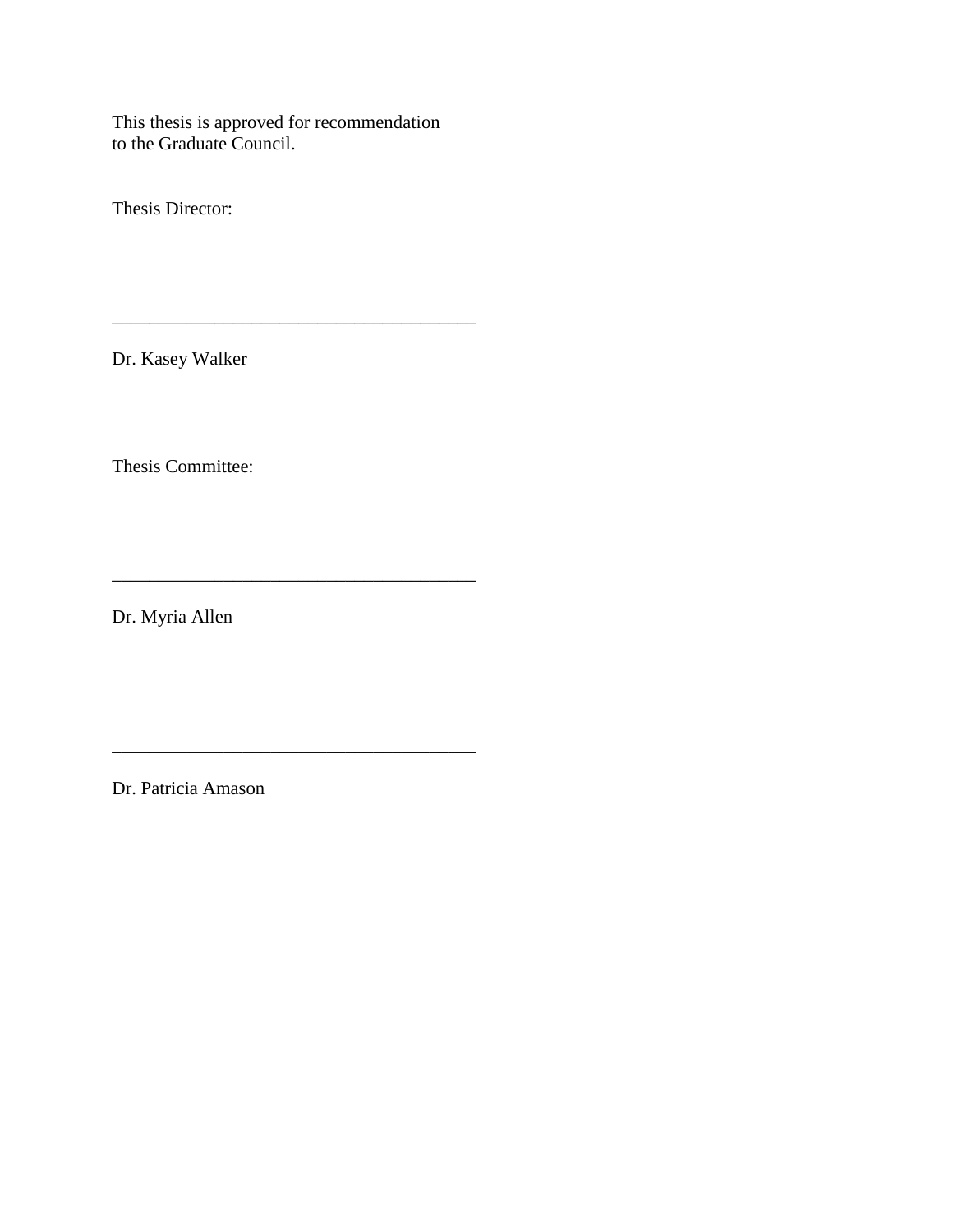# **THESIS DUPLICATION RELEASE**

I hereby authorize the University of Arkansas Libraries to duplicate this thesis when needed for research and/or scholarship.

Agreed

*Sarah Kathryn Chorley*

Refused

*Sarah Kathryn Chorley*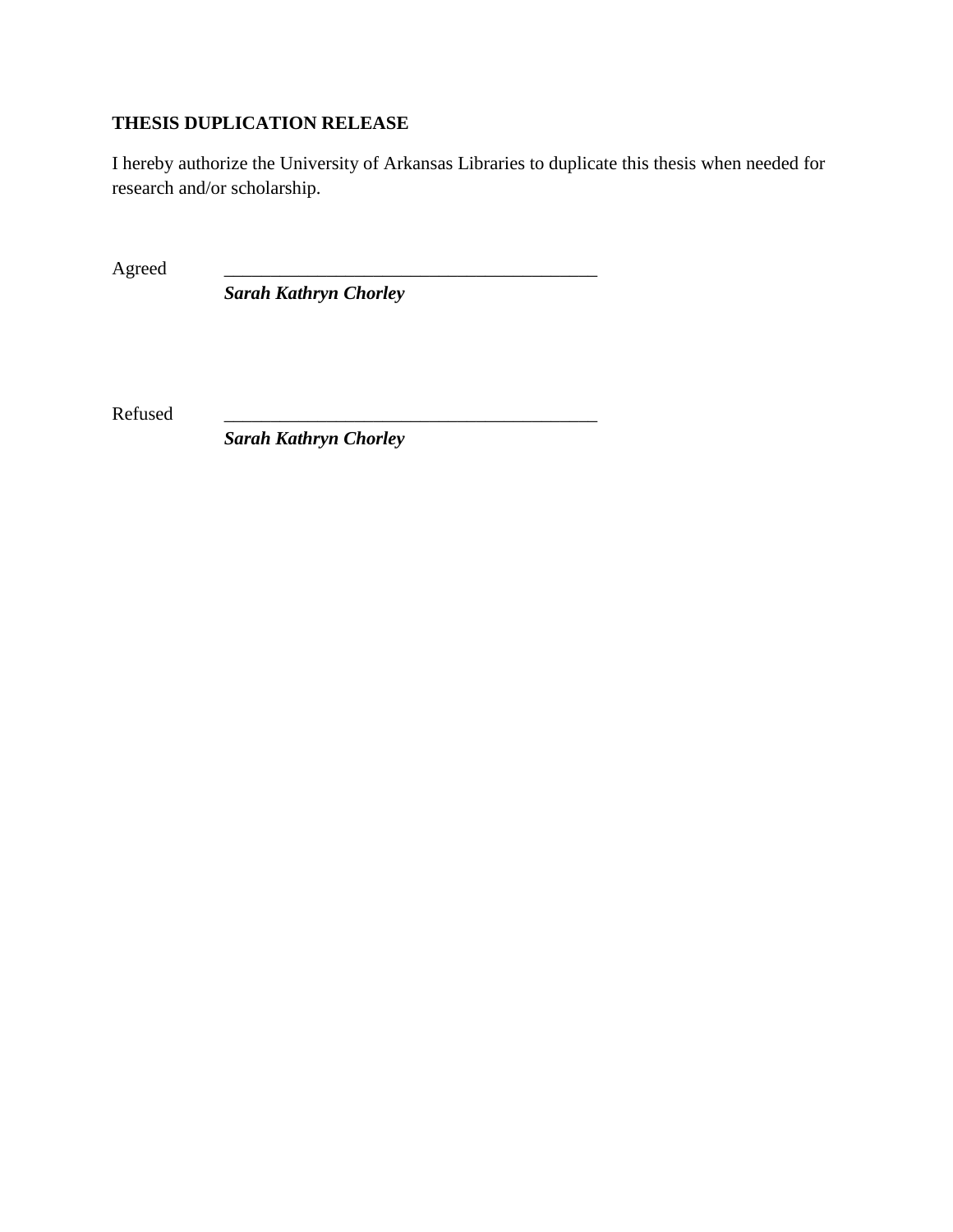### **ACKNOWLEDGMENTS**

I am grateful:

To Tim Chorley, for everything. Thank you for the late nights, support, love, kindness, and being a sounding board for all ideas, good and bad. You are my inspiration.

To Dr. Kasey Walker, for taking a chance on me when all I had was an idea for a project. I expected just an advisor, but got also got a mentor, confidant, and friend. I am so grateful for you.

To my research site, for graciously opening your school to me and allowing me to use your perspectives to contribute to social science. Thank you especially to the Principal of Local Elementary, for welcoming me so warmly.

To Dr. Ryan Bisel, for your guidance and friendship. I don't think I would have made it to graduate school if it hadn't been for you.

To Cathy Campbell, for once telling me in junior college that I wrote well enough to be able to write for a living if I wanted to. That comment on my essay has kept me going through some tough academic moments of doubt. Thank you for believing in me and for the encouragement.

To Barry Regan, for your friendship.

To my thesis committee, Dr. Myria Allen and Dr. Patricia Amason, for your helpful edits and insights for this project.

To all those who invested in me and my academic future, including but not limited to Dr. John Banas, Leslie Deatrick, Dr. Todd Sandel, Dr. Stephen Smith, and Dr. Lynne Webb.

To my parents, Jeff and Sharon Spence, and my brother, David Spence, for your unending support.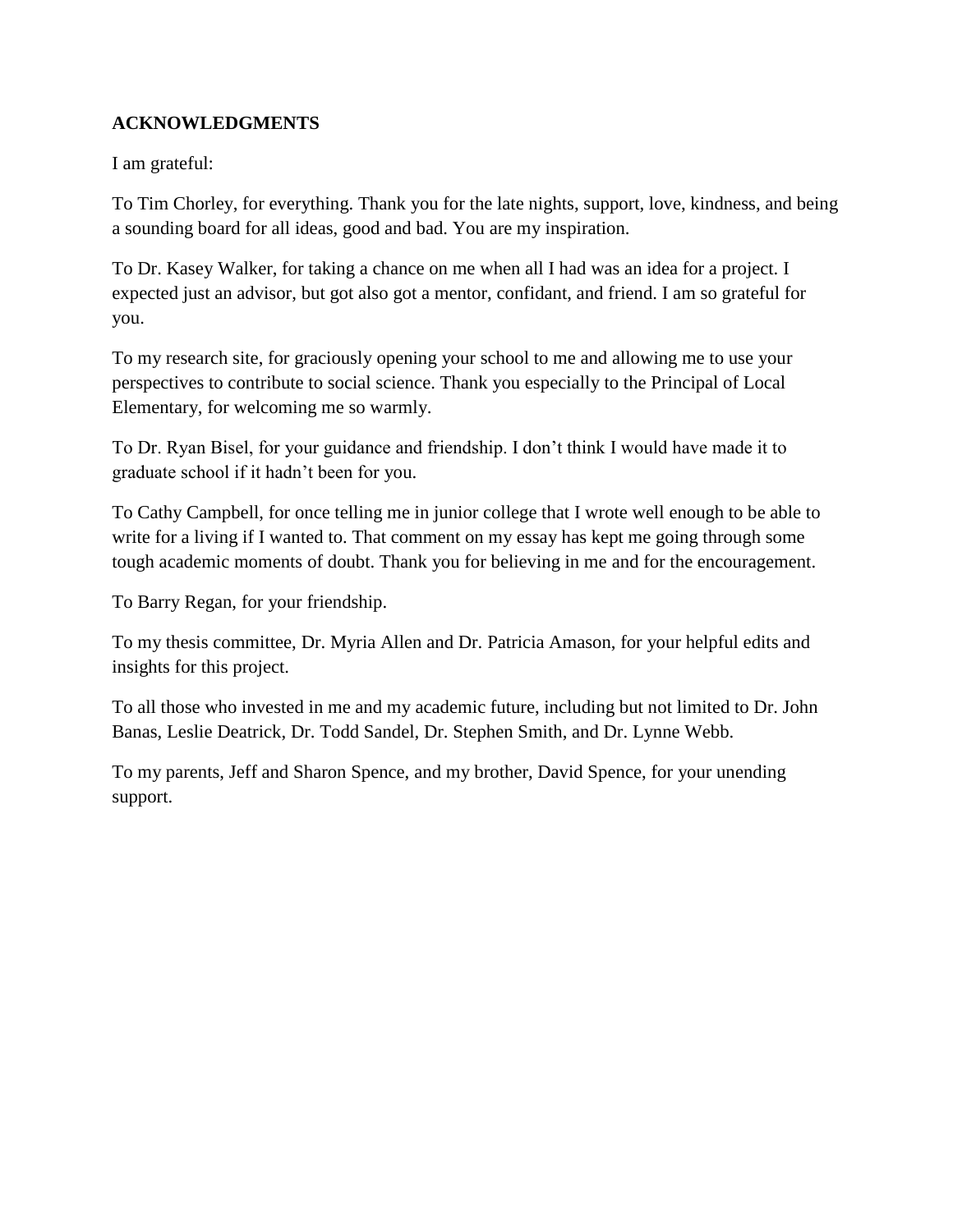# **DEDICATION**

This thesis is dedicated to the One who makes all things possible.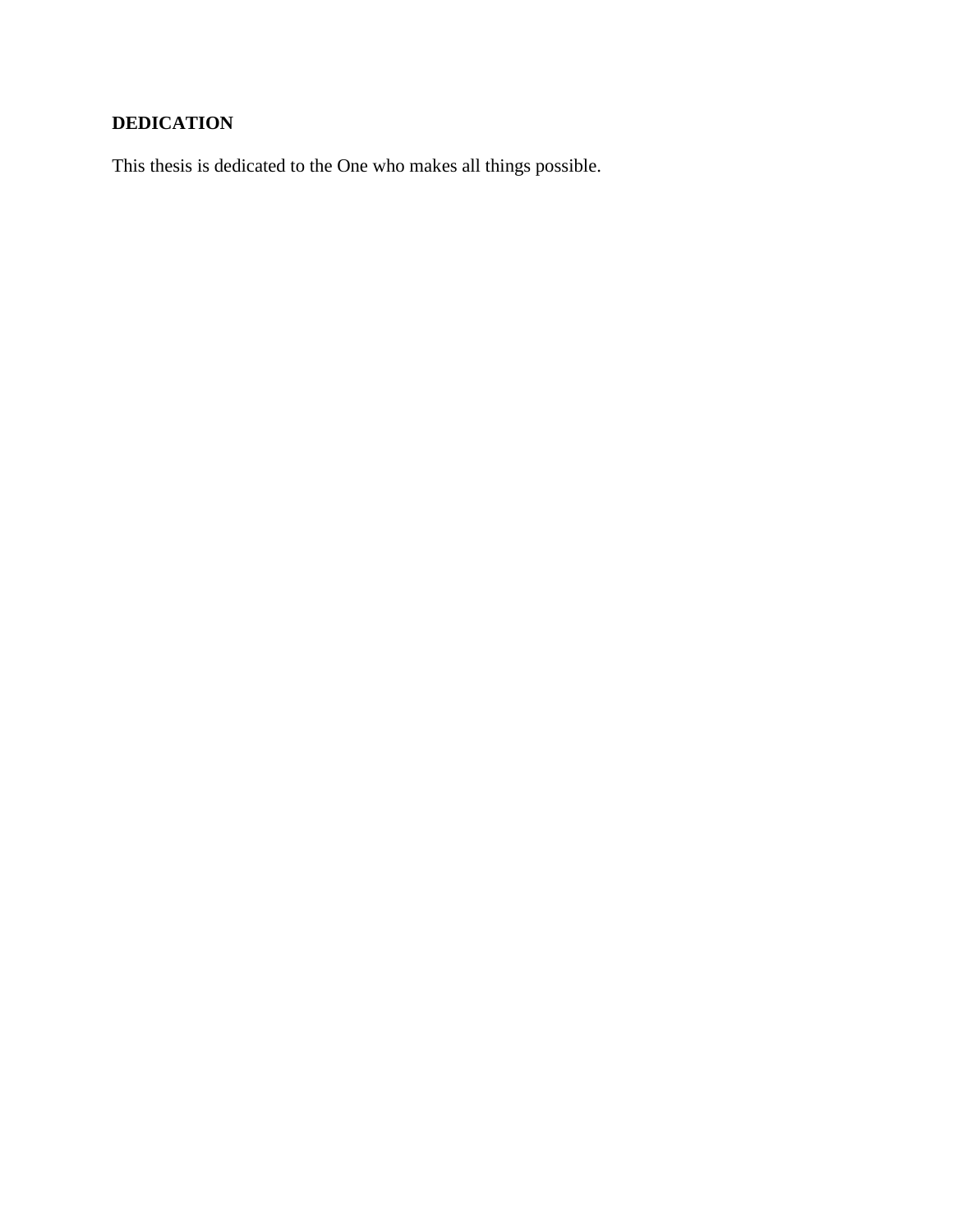# **TABLE OF CONTENTS**

| I.   | <b>CHAPTER ONE: INTRODUCTION</b>                          | 1              |
|------|-----------------------------------------------------------|----------------|
| II.  | <b>CHAPTER TWO: LITERATURE REVIEW</b>                     | 3              |
|      | A. Small Group Decision-Making                            | $\overline{4}$ |
|      | 1. Phasic Progression Model                               | $\overline{4}$ |
|      | Multiple Sequence Model<br>2.                             | 5              |
|      | 3. Functional Theory                                      | 6              |
|      | 4. Group Decision-Making Techniques                       | $\tau$         |
|      | 5. Influences on Group Decision-Making                    | 9              |
|      | 1. Power, Status, and Sex                                 | 10             |
|      | 2. Leadership and Group Decision-Making                   | 12             |
|      | 3. Leadership Styles                                      | 13             |
|      | 4. Servant Leadership                                     | 14             |
|      | 5. Discursive Leadership                                  | 15             |
|      | <b>Organizational Discourse</b><br>6.                     | 16             |
|      | 1. Competing Discourses                                   | 17             |
|      | 7. Bona Fide Group Perspective                            | 18             |
| III. | <b>CHAPTER THREE: METHOD</b>                              | 22             |
|      | A. Participants                                           | 22             |
|      | <b>B.</b> Data Collection                                 | 24             |
|      | 1. Ethnography                                            | 24             |
|      | 2. Interviews                                             | 26             |
|      | C. Analysis of Data                                       | 27             |
|      | 1. Grounded Theory                                        | 27             |
|      | Interpretivism                                            | 29             |
| IV.  | <b>CHAPTER FOUR: ANALYSIS</b>                             | 31             |
|      | A. Research Question One: Decision-Making Paths           | 31             |
|      | 1. The Problem-Solution Path                              | 33             |
|      | 2. The Solution-Oriented Path                             | 37             |
|      | 3. The Problem-Oriented Path                              | 39             |
|      | 4. The Unitary Sequence Model                             | 41             |
|      | 5. Decision-Making Techniques                             | 42             |
|      | B. Research Question Two: Stable Yet Permeable Boundaries | 46             |
|      | 1.<br>Structure                                           | 47             |
|      | 2.<br>Power                                               | 47             |
|      | <b>Status</b><br>3.                                       | 53             |
|      | 4. Overlapping Group Memberships                          | 57             |
|      | 5. Sex                                                    | 58             |
|      | 6. Time                                                   | 63             |
|      | 7. Spirituality                                           | 64             |
|      | C. Research Question Three: Interdependence with Context  | 65             |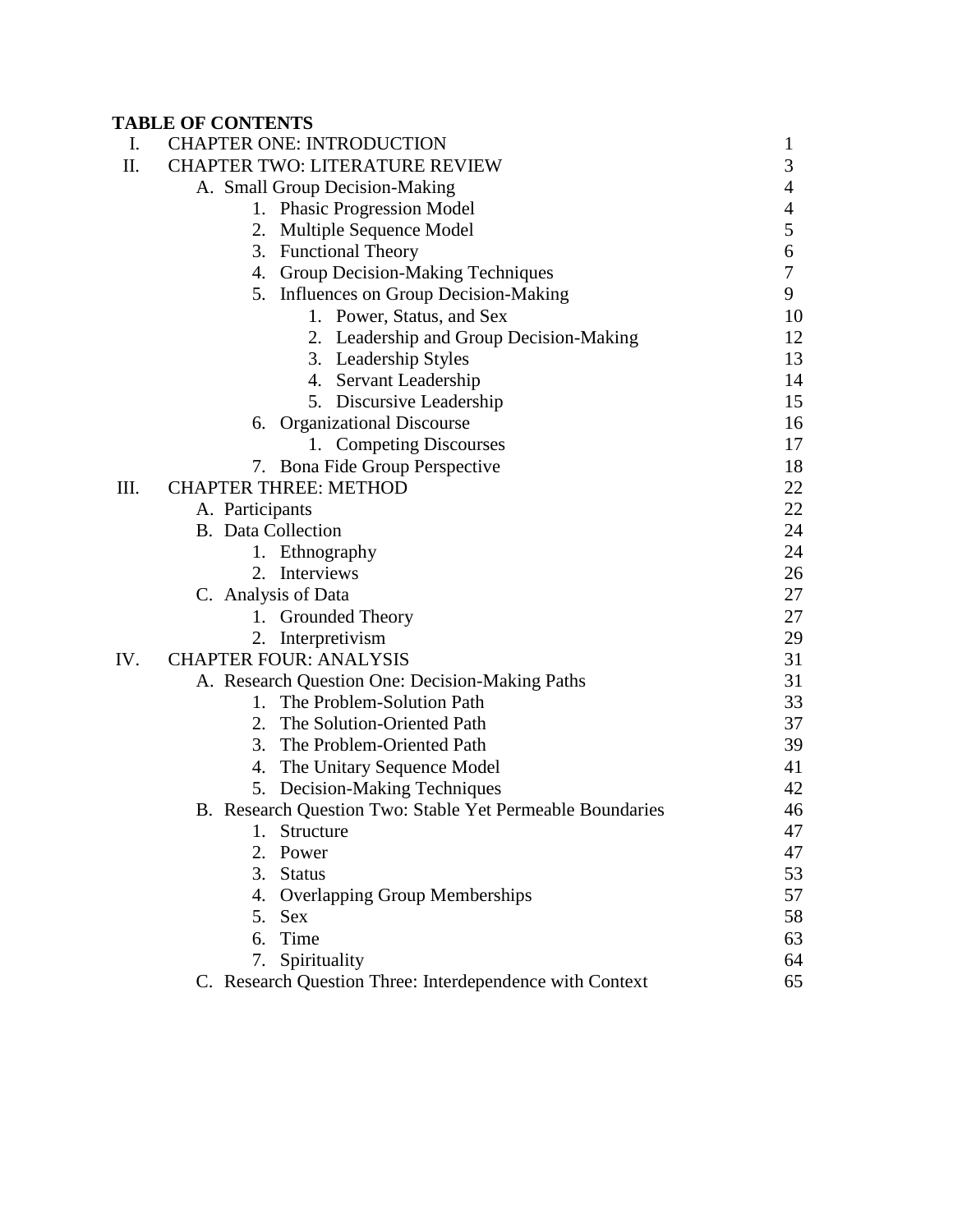|     | D. Research Question Four: Unstable and Ambiguous Borders    | 69 |  |  |
|-----|--------------------------------------------------------------|----|--|--|
|     | 1. The "Bottom-Up" Discourse                                 | 70 |  |  |
|     | 2. The "Top-Down" Discourse                                  | 73 |  |  |
|     | 3. The "Bottom-Up" Discourse versus the "Top-Down" Discourse | 76 |  |  |
|     | 4. The "Ideal Employee" and the "Team Player"                | 77 |  |  |
|     | 5. Managing the Tensions Between Discourses                  | 79 |  |  |
| V.  | <b>CHAPTER FIVE: DISCUSSION</b>                              | 81 |  |  |
|     | A. Summary                                                   | 81 |  |  |
|     | B. Theoretical Implications                                  | 83 |  |  |
|     | 1. The Problem-Oriented Path                                 | 83 |  |  |
|     | 2. Influences on Decision-Making                             | 84 |  |  |
|     | 3. Constitutive Discourses                                   | 86 |  |  |
|     | 4. Critique of the Bona Fide Group Perspective               | 87 |  |  |
|     | C. Practical Implications                                    | 88 |  |  |
|     | D. Limitations                                               |    |  |  |
|     | E. Future Research                                           | 90 |  |  |
|     | F. Conclusion                                                | 91 |  |  |
| VI. | <b>REFERENCES</b>                                            | 92 |  |  |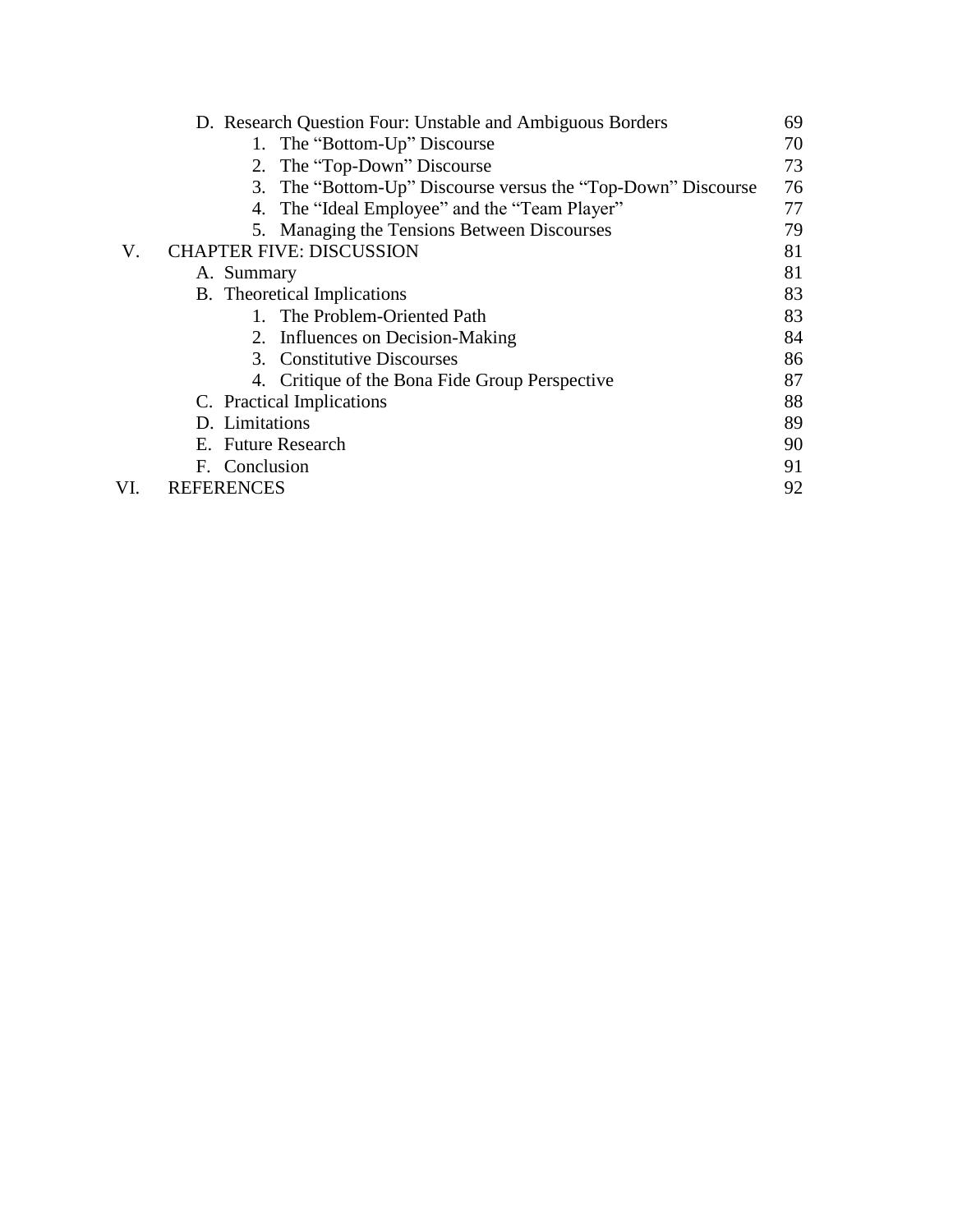#### **Chapter One: Introduction**

*"The unique chemistry of social interaction can distill the best that each member has to offer, creating a resonance of ideas and a synthesis of viewpoints."* 

(Poole & Hirokawa, 1996, p.3)

Since the establishment of the first public school in America in  $1635$ ,  $\frac{1}{1}$  our nation has been passionate about educating future generations. In recent years, entire academic journals are dedicated to investigating the best curriculum and classroom instruction for our children (e.g., *American Education Research Journal*, *Teaching and Teacher Education*, and *Journal of Educational Research*). While considerable research has been dedicated to how teachers independently make decisions on issues such as creating lesson plans (Westerman, 1991), instructing a class (Rich, 2008), choosing curriculum (Palmer & Rangel, 2010), and whether to remain teaching at a specific school (Boyd, et al., 2011), little has been written about the processes in which groups of educators engage when *collectively* making decisions.

In many elementary schools today, including the one studied here, teachers do not choose classroom curricula on their own; rather, they collaborate. In addition to curricula and classroom decisions, educators and school administrative staff make many more important decisions as groups, like when a child should be tested for a learning disability, when a child should be held back a grade, what teachers will teach which grade the next year, and which teachers to retain. Many elementary schools in the United States operate using one principal as the executive authority, making the most important decisions and then informing the staff and teachers of the decisions. In fact, Andrews and Soder (1987) demonstrate a strong, positive connection between principal leadership quality and student academic performance. However, recent education

 $\overline{\phantom{a}}$ 

<sup>&</sup>lt;sup>1</sup> Boston Latin School; http://www.cityofboston.gov/freedomtrail/firstpublic.asp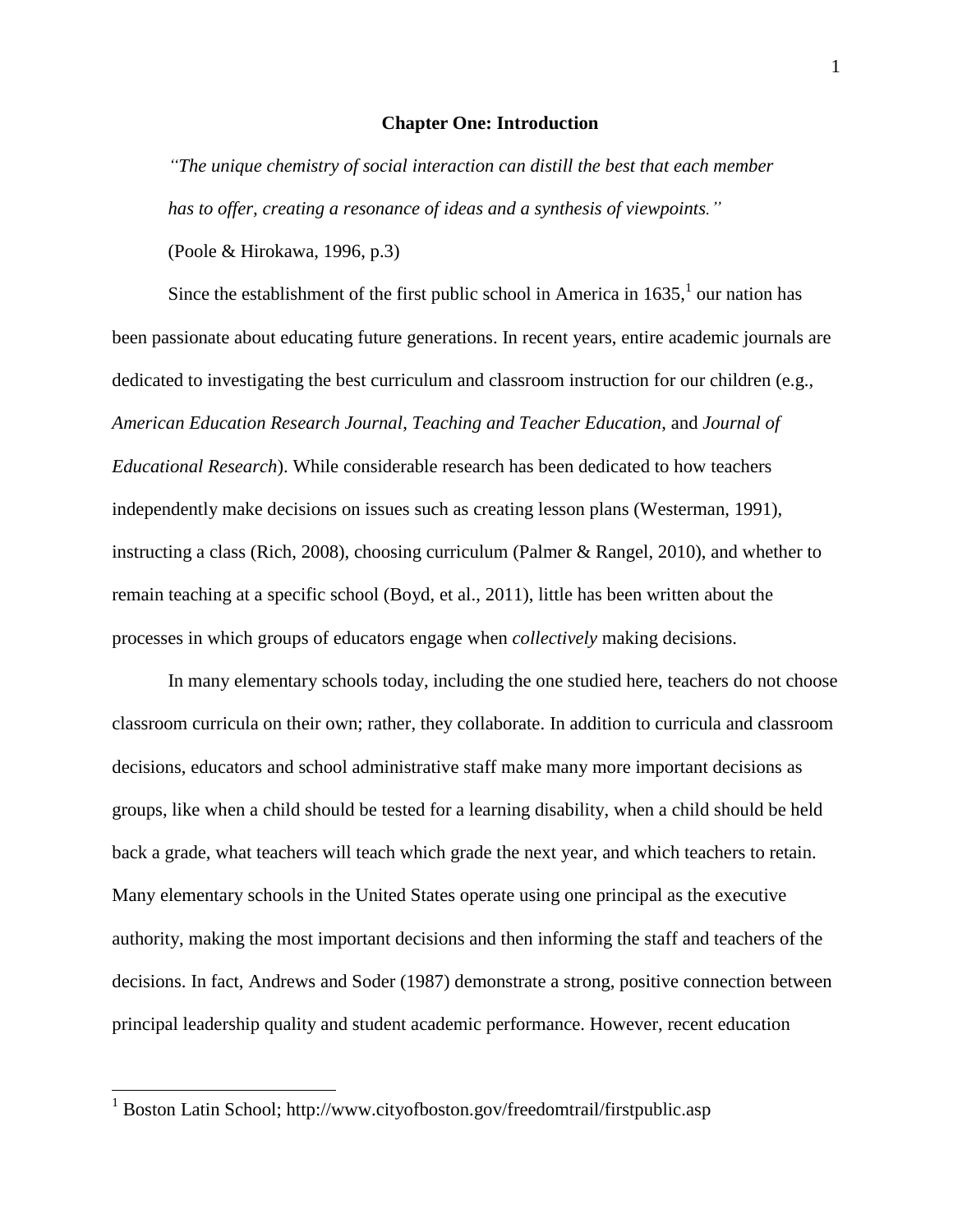research has suggested that both a principal and the quality of decisions made may benefit by sharing the responsibility of leadership – be it through an advisory board (Hoerr, 2011), a leadership team (Lambert, 2002), or distributed governance through teacher teams (Scribner, Sawyer, Watson, & Myers, 2007).

This thesis seeks to bridge the gap between communication research and education research by examining the processes through which small groups of educators make decisions for their students and school. This study will review the literature on small group decisionmaking, outline the methods employed, and discuss the analysis of the data.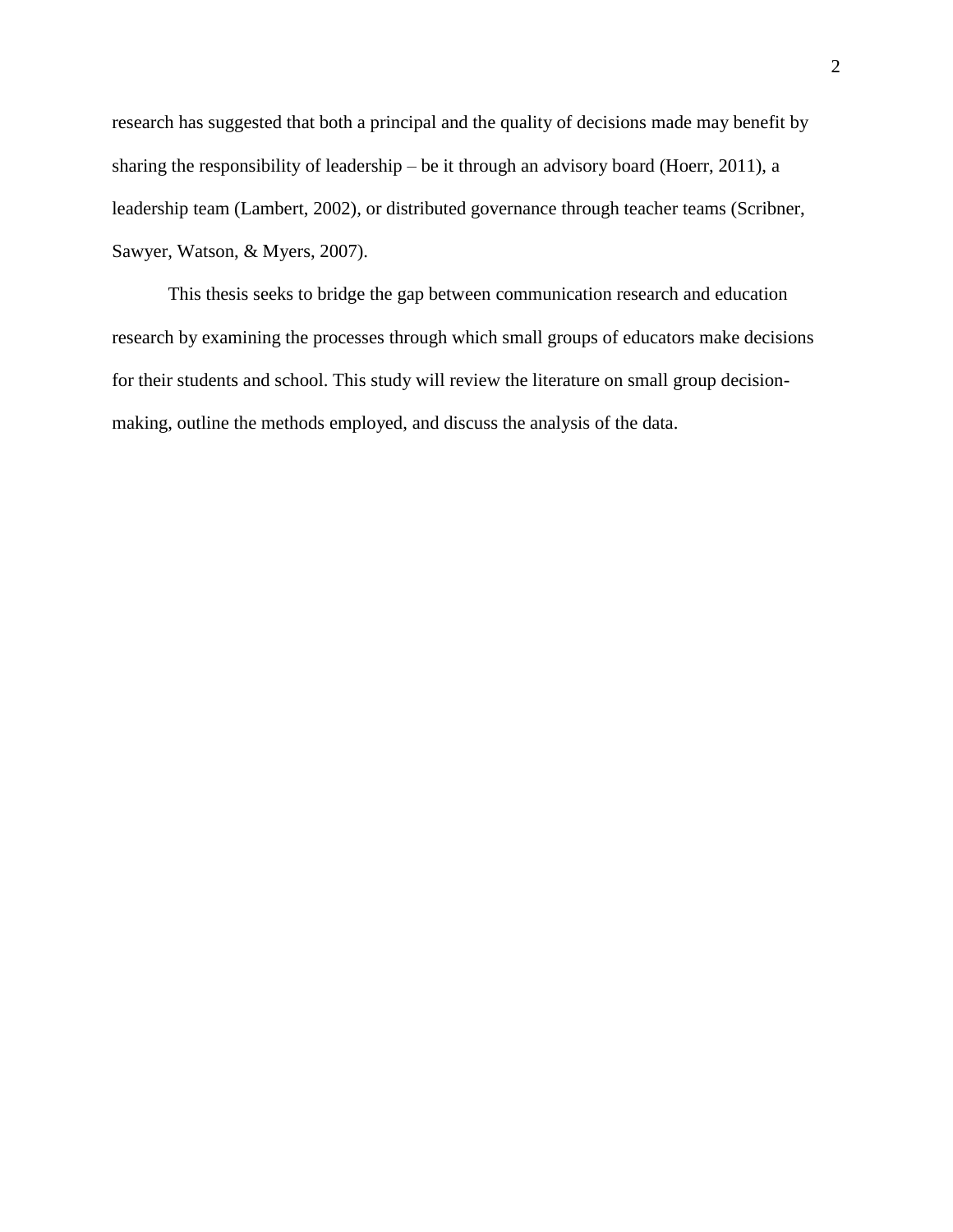#### **Chapter Two: Literature Review**

Since the first research about group decision-making was published (e.g., Bales, 1950; Carter, Hawthorn, Meirowitz, & Lanzetta, 1951), communication researchers have been fascinated by how group decision-making practices, influences, techniques, and implications differ from those of individuals. As Poole and Hirokawa (1996) note, "there is a world of difference between making a decision alone and making a group decision" (p. 3).

Researchers have spent the last 60 years examining many different aspects of and contexts for group decision-making. From studies looking at the effects of conflict management (Kuhn & Poole, 2000), cross-cultural differences (Oetzel, 2002) and aggregation operators (Xu, 2011), to hidden profiles (Lu, Yuan, & McLeod, 2012), dissent (Klocke, 2007), and sensemaking (Henningsen, Henningsen, Eden, & Cruz, 2006), a recent search in EbscoHost retrieved over 10,000 articles concerning group decision-making. Influences like the confirmation bias (Schulz-Hardt, Frey, Luthgens, & Moscovici, 2000), participation (Seibold & Shea, 2001), and the groupserving bias (Goncalo & Duguid, 2008) have also been studied in multiple contexts in order to create applied designs to improve decision-making effectiveness (e.g., Hirokawa, Erbert, & Hurst, 1996; Jarboe, 1996; Schultz, 1999). In addition, many different perspectives on group decision-making have emerged, such as the feminist perspective (e.g., Meyers, et al., 2005; Wyatt, 2002), the network perspective (Katz, Lazer, Arrow, & Contractor, 2005), and the structuration perspective (Poole, Seibold, & McPhee, 1996). With the rise of technology over the last 20 years, there has also been a surge in the study of virtual teams (Schmidt, Montoya-Weiss, & Massey, 2001), computer-mediated decision-making (e.g., Alonso, Herrera-Viedma, Chiclana, & Herrera, 2010; Brashers, Adkins, & Meyers, 1994; Li, 2007), and the role of technology in the decision-making process (e.g., McLeod, 1996; Roch & Ayman, 2005).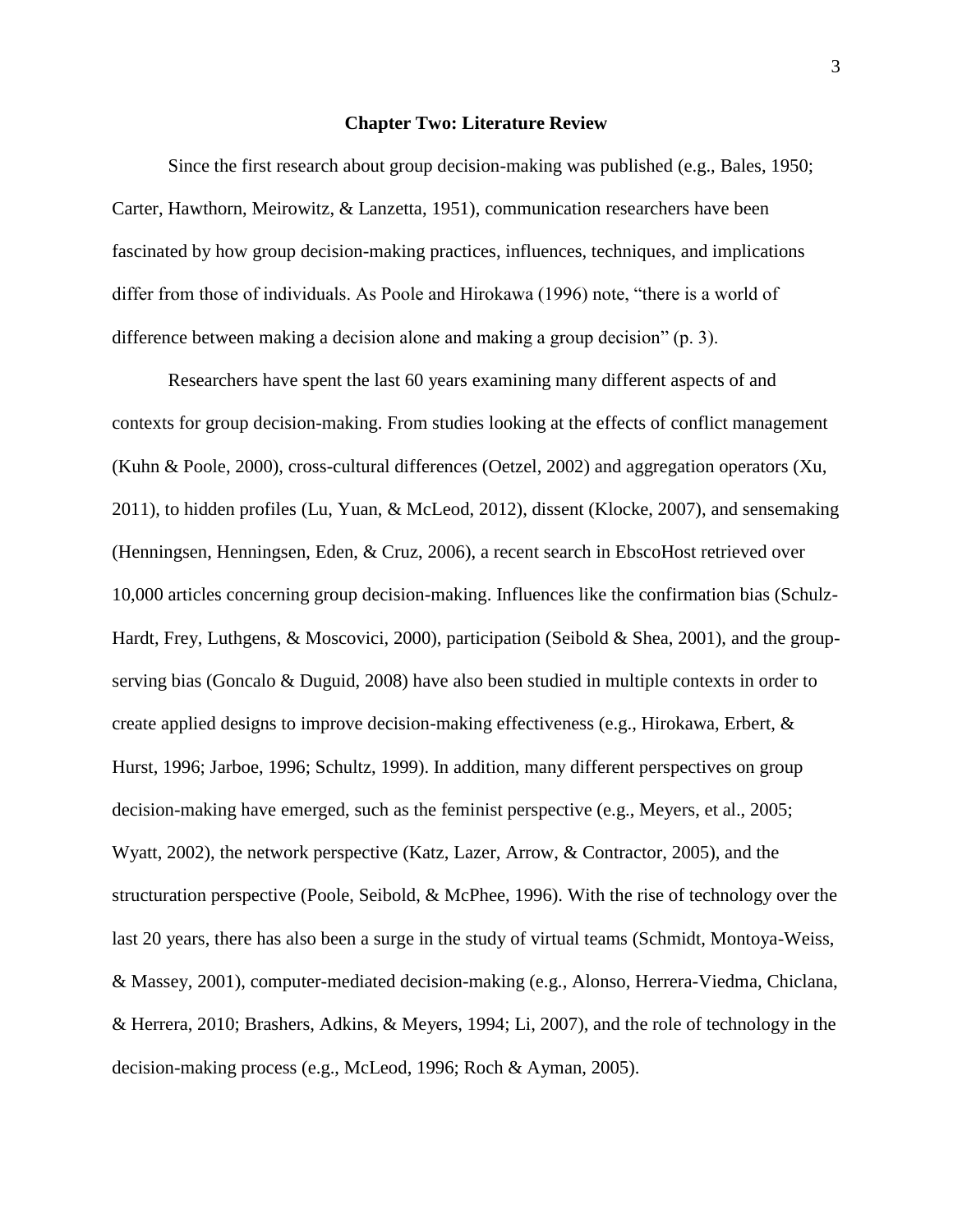This study examines the decision-making processes among groups of educators;

therefore, these groups can be viewed as "natural groups," in which the group studied is naturally formed within an organization and not a zero-history group in a laboratory. To that end, this study will employ the lens of the Bona Fide Group Perspective, through which researchers study groups in their natural, authentic context (Putnam & Stohl, 1990). This chapter will review literature on the issues that pertain to this study, beginning with a broad view of small group decision-making, and then narrowing to more specific issues, including the various techniques that groups employ to make decisions, factors that influence the group decision-making process (such as leadership, discourse, power, status, and sex), and finally, the Bona Fide Group Perspective.

#### **Small Group Decision-Making**

**Phasic Progression Model.** One classic perspective on small group decision-making is the Phasic Progression Model (Fisher, 1970), which involves four phases of group decisionmaking: orientation, conflict, emergence, and reinforcement. The orientation phase consists of identifying group members and the problem at hand while "getting acquainted, clarifying, and tentatively expressing attitudes" (p. 61). The conflict phase involves group members presenting ideas, debating possible solutions, and "the highest number of unfavorable comments" (p. 61). The emergence phase includes the group arriving at some level of consensus as "members do not defend unfavorable attitudes so tenaciously against persuasive attempts" (p. 63). The reinforcement phase entails the group members supporting their decision. In this phase, dissent has "all but vanished" (p. 64). DeSanctis and Gallupe (1987) used this theory to examine group decision support systems, and found that group size, member proximity, and the task confronting the group all affected group decision-making within the context of the Phasic Progression Model.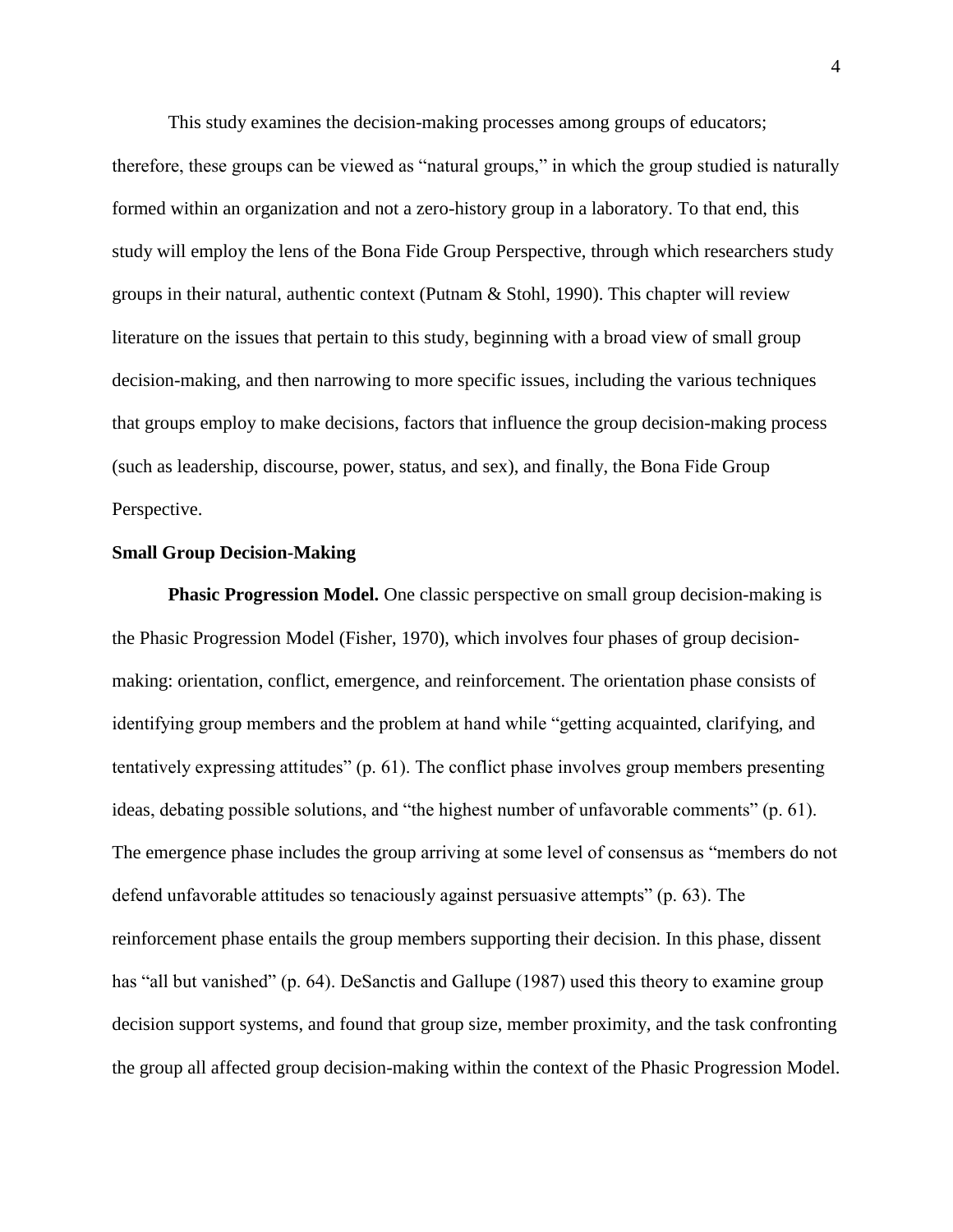In addition, Gersick (1988) used the phasic model as a foundation to study the complete life span of groups. The author found that the groups generally followed the progression model at the micro-analytic level, but pulled away from it in the macro-analytic level.

While the Phasic Progression Model provided a means for examining decision-making groups, two main critiques of this model emerged (Miller, 2005): first, the model was "overly simplistic in suggesting simple and sequential phases and a limited number of descriptive factors" (p. 229), and second, the model did not address a theoretical explanation of *why* groups developed the way they did (e.g., Cragan & Wright, 1990; Poole, 1990). To answer these critiques, Poole and Roth (1989) developed the Multiple Sequence Model (MSM) of decisionmaking and theorists began building functional theory.

**Multiple Sequence Model (MSM).** Rather than phases, the MSM (Poole & Roth, 1989) is a set of three decision paths based on the coding of actual group interactions. These paths include the Unitary Sequence path, the Complex Cyclic path, and the Solution-Oriented path. The Unitary Sequence path is somewhat akin to what we now call the "Standard Agenda." When following the Unitary Sequence path of decision-making, a group follows a "systematic logic, which implies requisite steps for decision making" (Poole & Roth, 1989, p. 325). The Complex Cyclic path, which is also referred to as the Problem-Solution path, takes the group through several rounds of presenting problems and generating solutions. The Solution-Oriented path is a decision-making pattern in which the group spends the majority of their time on the generation and discussion of solutions, "in which there [is] almost no activity related to problem definition or analysis" (p. 343). The MSM allows for groups that do not follow a simple, straightforward decision-making agenda. Poole and Dobosh (2010) recently used the MSM to examine jury deliberations and looked at conflict management through that lens, finding that both phasic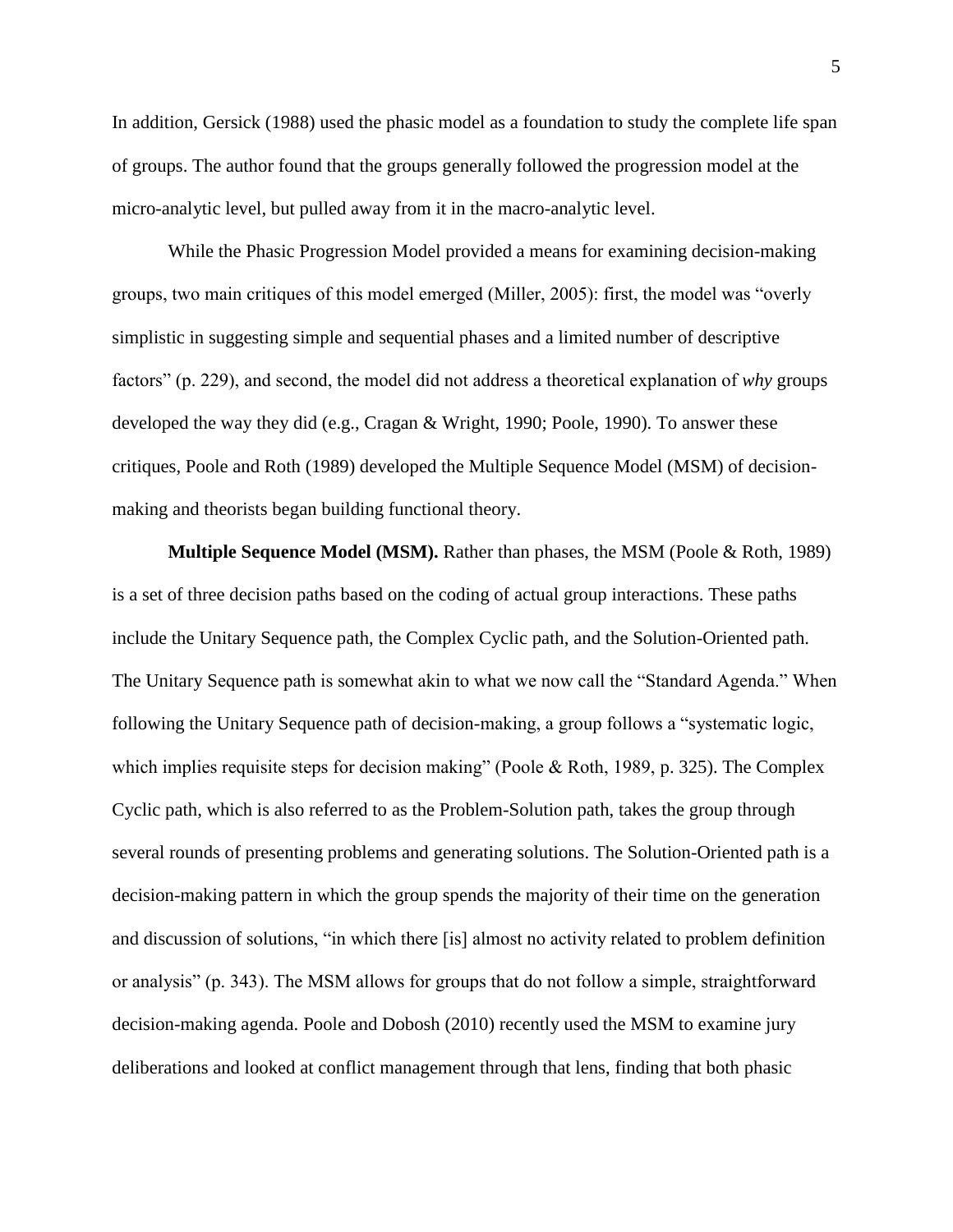progression (the Unitary Sequence) and sequential progression (the Problem-Solution path) were successful paths for decision-making, even when one seemed to be more successful than the other. Franco and Rouwette (2011) suggested that using the MSM is a viable means to study decision development, group interaction, and decision-making. In addition, Yoon and Johnson (2008) used the MSM to examine group interactions of virtual teams. The authors posit that, in addition to the linear and cyclic phases of the MSM, groups can engage in *Adaptive Progression*, a path in which a group moves backwards through previous phases for adaptation before proceeding. While the MSM answered the first critique of the Phasic Progression Model, the second critique – a lack of theoretical explanation – is answered by functional theory.

**Functional Theory***.* Gouran and Hirokawa state that "communication is the instrument by which members of groups, with varying degrees of success, reach decisions and generate solutions to problems" (1996, p. 55). According to functional theory, a group has a much better chance to achieve their decision-making goals when they perform certain discursive functions. Functional theory has primarily been used as an effort to answer the question of why some groups make better decisions than others (Orlitzky & Hirokawa, 2001). The theory posits that

a positive and direct relationship exists between the critical thinking employed by group members and their performance, and furthermore the amount of critical thinking employed by group members can be assessed by measuring the degree to which certain important communication functions are performed by means of group interaction. (Li, 2007, p. 595)

In addition, the theory suggests that five communicative functions are essential in order to reach the best decisions possible (Gouran & Hirokawa, 1996). A group must have a correct understanding of the problem, examine the criteria for an acceptable solution, propose alternative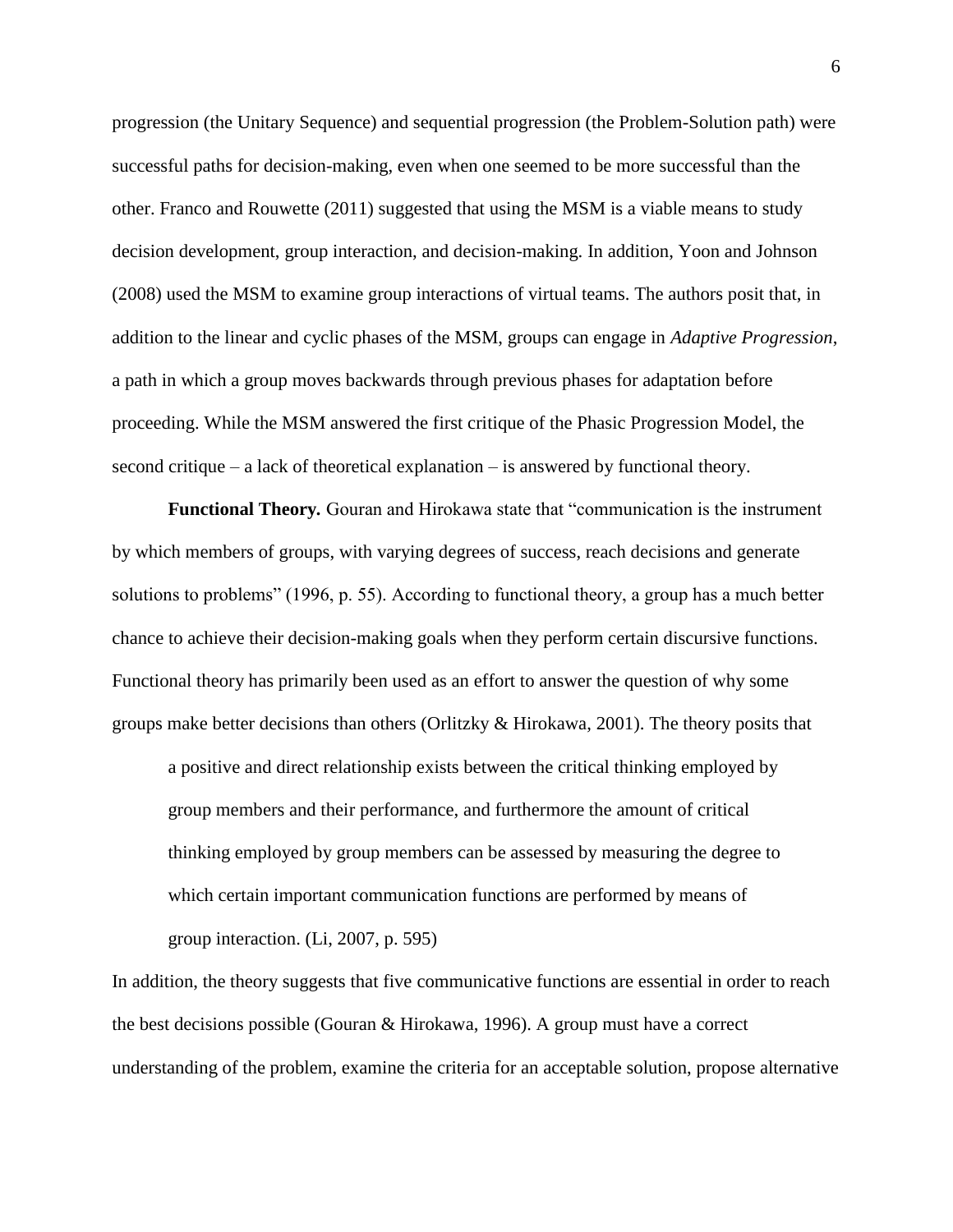solutions, examine the alternative solutions in relation to the agreed-upon criteria for an acceptable choice, and finally, select a solution that has the most characteristics of an acceptable choice. Each function is crucial; when they are not addressed, a group "diminishes its chances for identifying an effective solution or making a good decision" (Keyton, 2006, p. 153).

Functional theory proves to be an effective tool for examining group decision-making, as evidenced through recent studies. For example, a meta-analysis of computer-mediated communication through the functional perspective (Baltes, Dickson, Sherman, Bauer, & LaGanke, 2002) indicated that "CMC introduces procedural/structural factors that affect the extent to which the critical functions of group decision making are accomplished" (p. 173). In another study of computer-mediated communication, Li (2007) concluded that while the functional perspective was an effective way to examine CMC group decision-making, it is not as applicable to simple tasks as opposed to more complex tasks. In addition, the functional perspective has been utilized to examine facilitating group decision-making (Kolbe & Boos, 2009) and work group discussions (Kauffeld & Meyers, 2009). A 2001 (Orlitzky & Hirokawa) meta-analysis examined the use of functional theory to assess decision-making effectiveness and concluded that across contexts, a majority of studies conducted named the function of group members' "assessment of negative consequences of alternative solutions" (Orlitzky & Hirokawa, 2001, p. 333) to be the most crucial function to a group's decision-making success.

**Group Decision-Making Techniques.** There are several established ways that groups can make decisions. They include the standard agenda, the nominal group technique, consensus, and voting (Keyton, 2006). The standard agenda is somewhat similar to the functional method of decision-making; it consists of systematic steps a group must follow in order to reach a decision: problem identification, problem analysis, identifying solution criteria, generating solutions,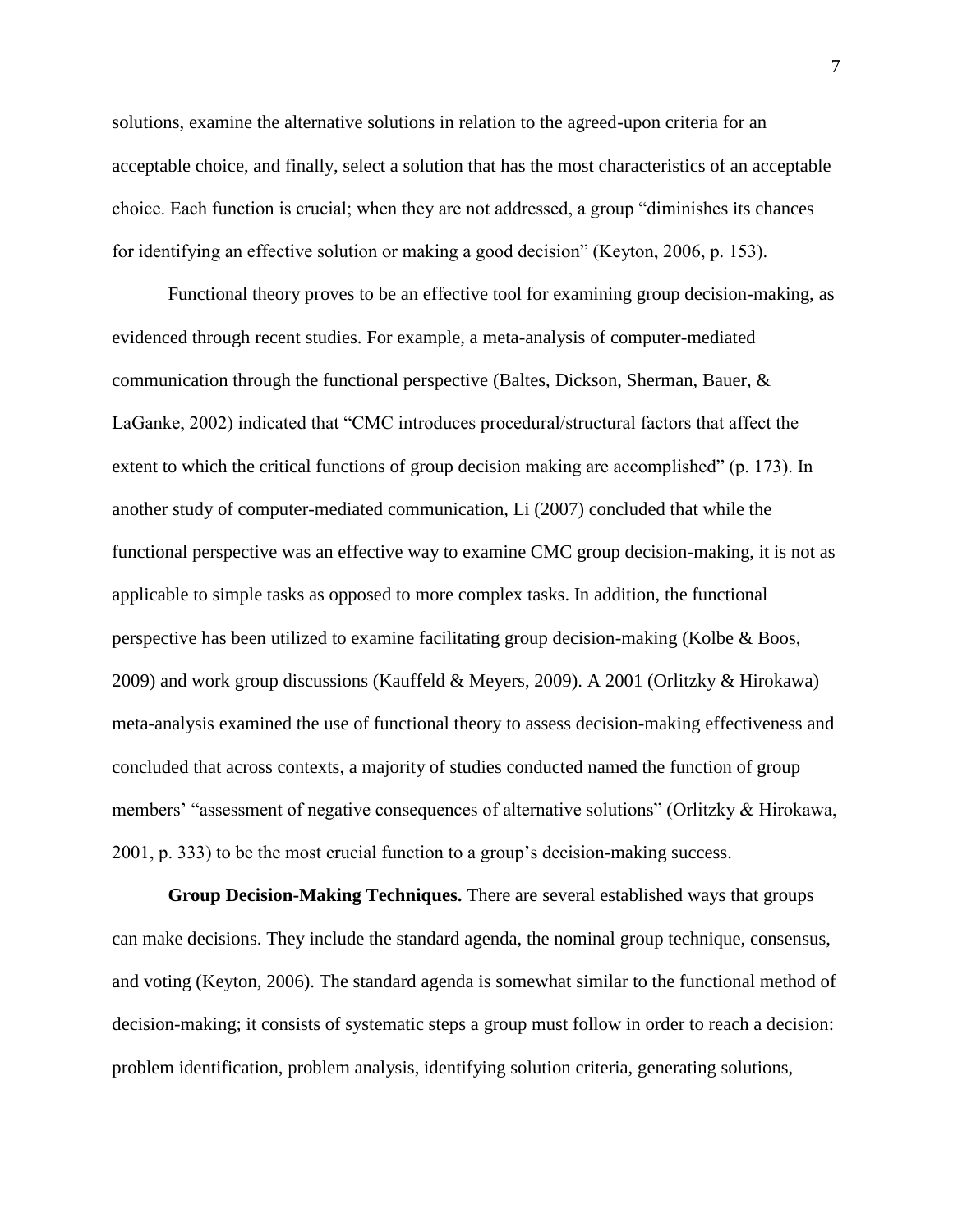evaluating solutions, and implementing solutions. This process can be time-consuming, but has been shown to be effective (Jarboe, 1996).

Nominal group technique (NGT) is a decision-making process in which group members generate ideas privately, and then the ideas are shared with the group without knowing which idea came from which group member (Van de Ven & Delbecq, 1971). When groups use NGT, they engage in four stages (Asmus & James, 2005): first, group members brainstorm on their own to generate solutions. Next, the ideas are brought to the group for refinement. Third, ideas are chosen by the group, and finally, the ideas are implemented. This process is based on two assumptions: individuals produce better solutions alone, and groups function better when only analyzing and refining ideas. NGT has been studied in many different communication contexts, including social loafing and project quality (Asmus & James, 2005) and the medical profession (Harvey & Holmes, 2012), where it was found to be an effective method for achieving consensus.

Consensus is a decision-making state in which all group members agree with or support a solution. Within the consensus decision-making technique, personality traits, such as being extraverted and conscientious, have been found to affect how agreeable group members will be in the consensus building process (Sager  $\&$  Gastil, 2006). In addition, value differences and discontinuity in participation have also been found to affect the ability to build consensus in a group (Renz, 2006). Renz (2006) also identified three essential interactional characteristics to achieving consensus: (a) structured communication, (b) a tension between openness and decision closure, and (c) the expectation that the group members will comply with the final decision. The final group decision-making technique is the process of voting, which is "simply the process of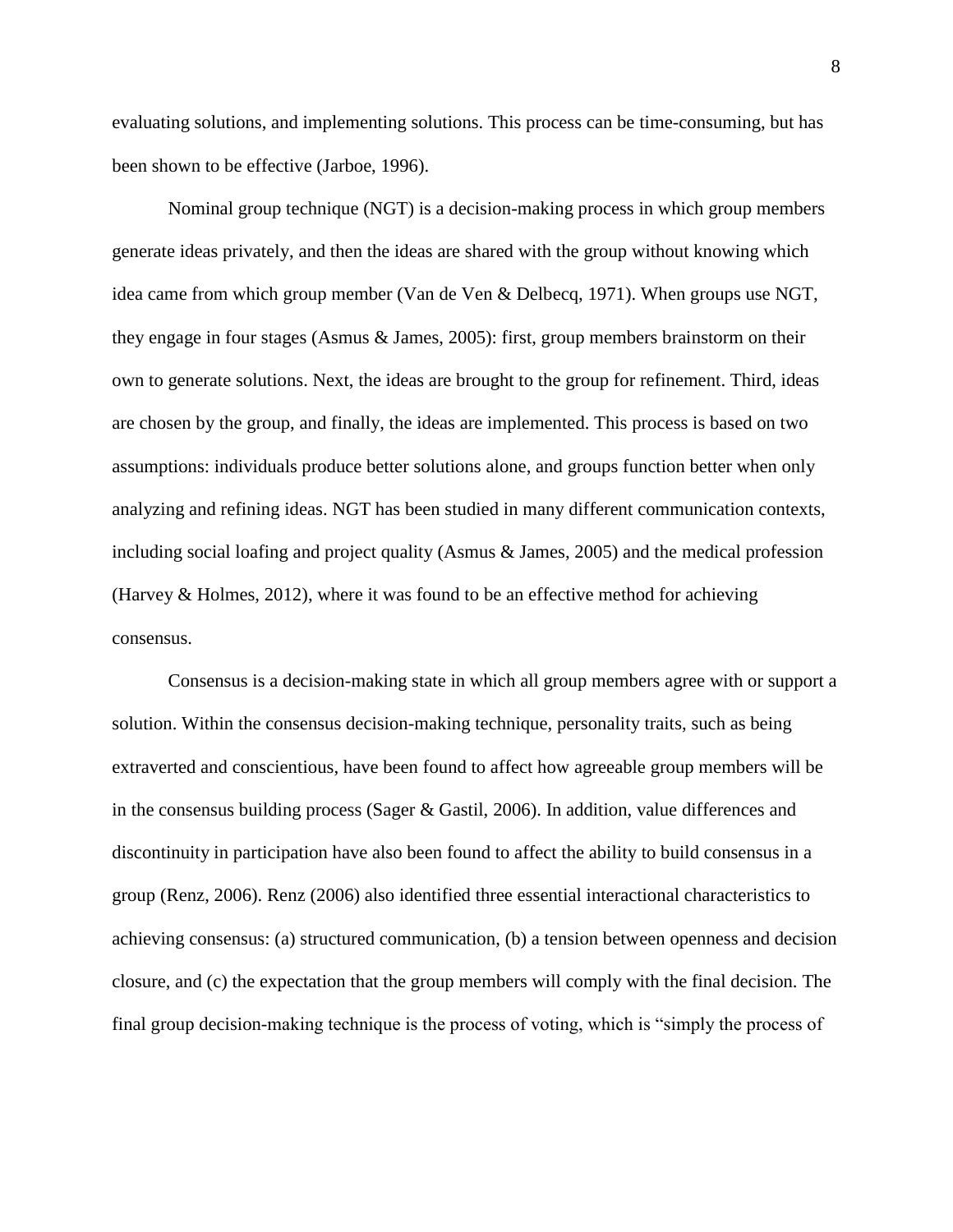casting written or verbal ballots in support of or against a specific proposal" (Keyton, 2006, p. 167).

**Influences on Decision-Making.** Many factors have been found to influence the small group decision-making process, both exogenous (outside the group) and endogenous (within the group). For example, the use of technology and computer-mediated communication has been studied, and some research demonstrates a negative effect on the group decision-making process over face-to-face communication (Li, 2007). Gibson and Saxton (2005) found that a third-party intervention influenced the decision-making process in homogenous teams and heterogeneous teams in both positive and negative ways. Klocke (2007) found that dissent and training interventions can improve a group's decision-making process. In addition to these exogenous factors, endogenous factors have also proved to affect the decision-making process. Adams, Roch, and Ayman (2005) found that member familiarity affected decision-making in that it increased or decreased the amount of time spent on the decision-making process, depending on the level of familiarity, taking into account the communication medium. Zhou and Zhang (2006) suggest that deception can negatively affect the decision-making process, and in addition, the confirmation bias was also found to be a negative influence on group decision-making (Tschan et al., 2009). Perhaps the most researched endogenous dynamic factor is groupthink, which is "faulty decision making that results from a lack of critical thinking" (Keyton, 2006, p. 179), and can plague a group that fails to examine alternate options (Janis, 1982). Groupthink can result from high group cohesiveness, which a meta-analysis by Mullen and Copper (1994) showed to be a definite factor affecting group decision-making.

To say that the number of possible influences on group decision-making is infinite is excessive, but not by much. Following a grounded theory approach, this review focuses on those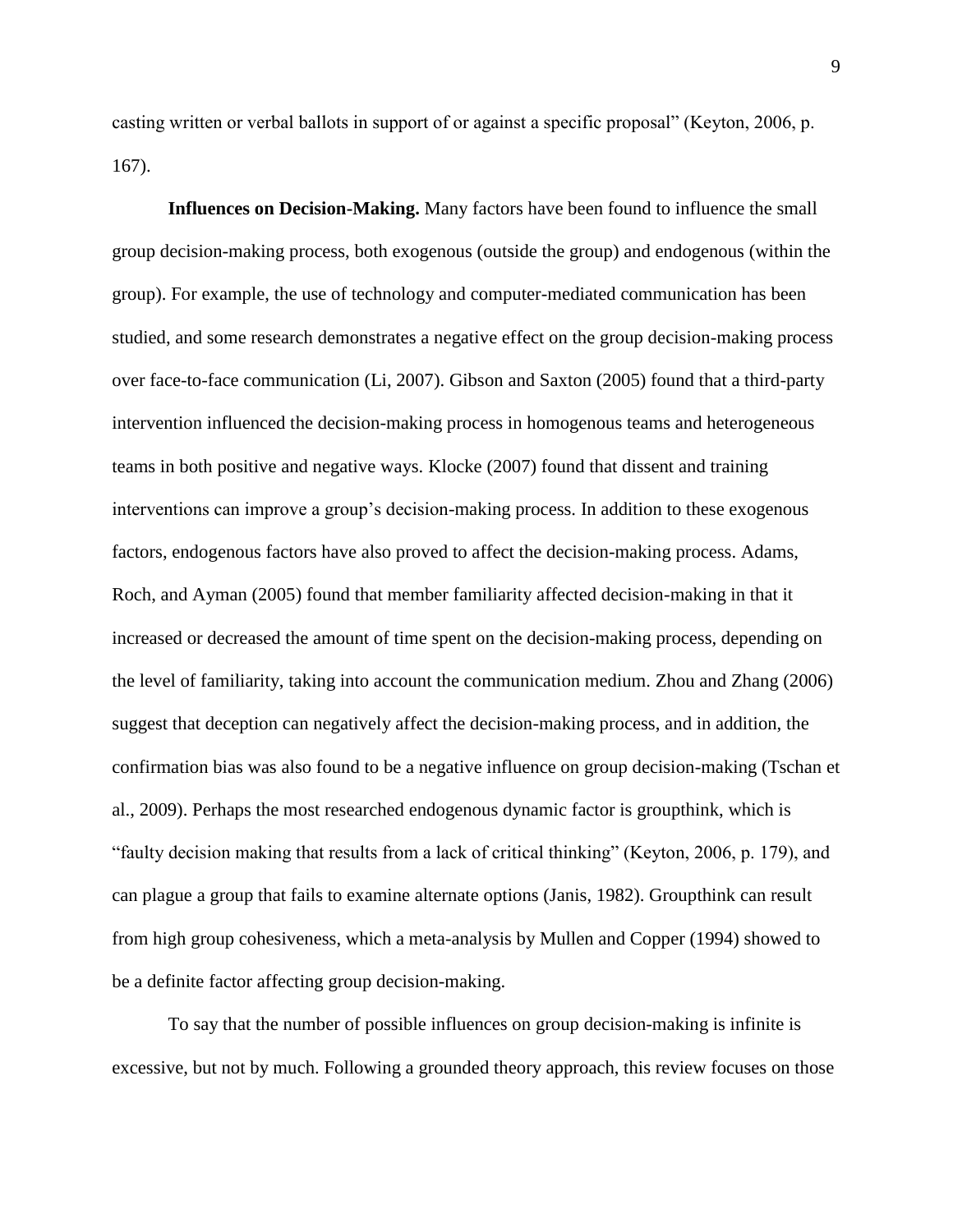influences most relevant for this research context. Not surprisingly, these are some of the most often studied factors of group decision-making and are relational, like power, status, and leadership.

**Power, status, and sex.** One established influence over the group decision-making process is power. Power within an organization and a group has been defined in many ways. One of the most widely applicable definitions comes from Lovaglia, Mannix, Samuelson, Sell, and Wilson (2005): "power is the ability to gain favorable outcomes at another's expense" (p. 144). Power can serve to define and construct organizational and group identities, as it is "identified as a pervasive characteristic of organizational life which constitutes the identity of organization members" (Mumby & Stohl, 1991, p. 313). When studying power within organizations, research seeks to examine how "communication practices construct identities, experiences, and ways of knowing that serve some interests over others" (Mumby, 2001, p. 614).

For example, power affects discourse and language between someone of lower perceived power and someone of higher perceived power. Bradley (1978) examined messages between those of higher power and lower power, and found that messages traveling upward (i.e., from lower power to higher power) were friendlier, longer, more frequent, more reasonable, and more intense than messages traveling downward (i.e., from higher power to lower power). Brown and Levinson (1987) suggest that power distance affects the amount of face-saving language we use: messages traveling upward tend to contain more face-saving language than messages traveling downward, and the greater the distance upward, the more face-saving language is used. Bisel, Messersmith, and Kelley (2012) posit that organizational members are less likely to provide negative feedback to their supervisors or those with more perceived power because "command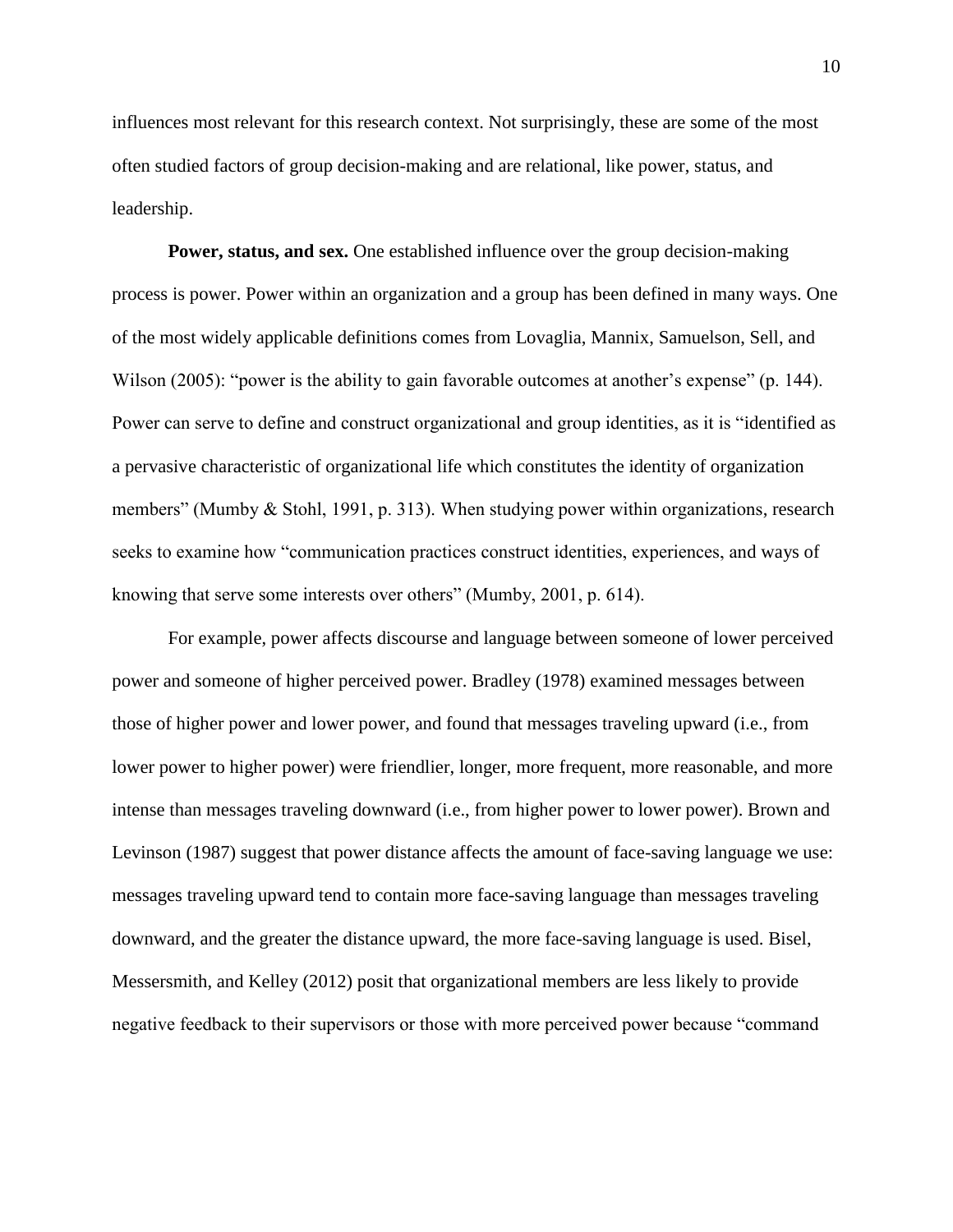structures are potent discursive contexts that change how messages are interpreted" (p. 135). As Bisel, Kelley, Ploeger, and Messersmith (2011) put it, "hierarchy matters" (p. 156).

Power roles and identities, then, influence group interaction and decision-making. Stohl and Walker found "group members' roles outside a group to be an important variable that influences the roles and power they exercise within the group" (2002, p. 247), consistent with the views of the Bona Fide Group Perspective. Therefore, the power that individuals hold in an organization influences decisions made in a group, regardless of their power position within the group itself.

Another factor that affects group decision-making is status, which is "intimately related" to power (Lovaglia et al., 2005, p. 146). Status can be defined as "a position in a social network" (p. 146 and has much to do with the perceptions of organizational members. As Lovaglia et al. (2005) describe it: "these statuses involve beliefs about the social worth of the individuals who occupy them, called *status beliefs*, such that a person who occupies one position is 'better than' a person who occupies another position" (p. 146).

Status has been found to affect group decision-making in many ways. Propp (1999) identifies three distinct ways that status can influence the group decision-making process: (a) group members who have higher perceived status are more likely to contribute more information than those with lower perceived status, (b) the information that group members with higher perceived status contribute is likely to be weighed more heavily than the information contributed by group members with lower perceived status, and finally, (c) group members who have higher perceived status are more likely to persuade other group members to accept their suggestions and evaluations of the information discussed by the group than those with lower perceived status.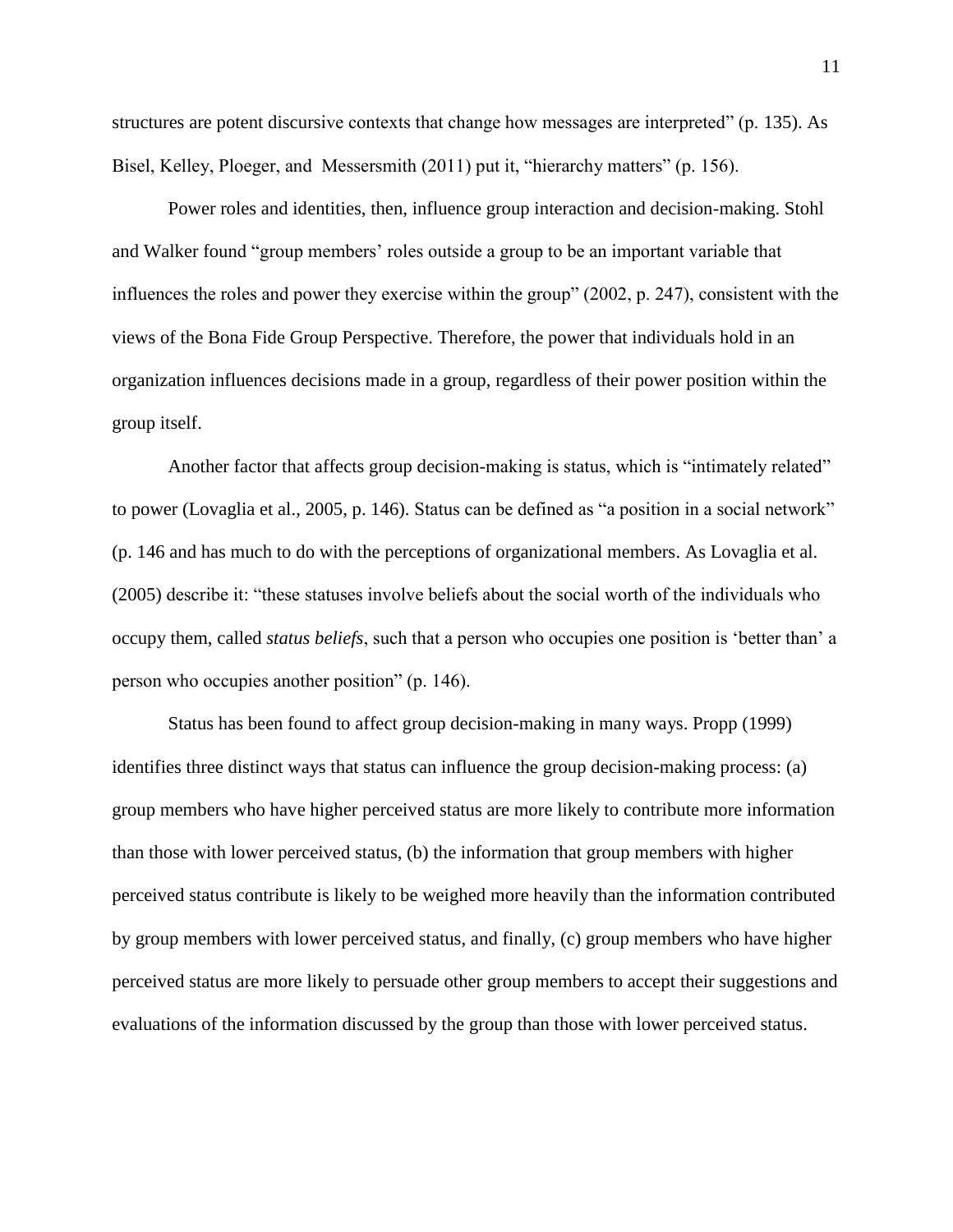Status is not isolated; it exists only in the presence of others, and therefore is defined and constituted by an organization and the context. Lovaglia et al. (2005) point out that "it is not necessarily the status characteristics of the individual group members per se that are important in predicting and explaining the interaction and consequences of the group, but rather the composition of the group-the differentials in status" (p. 166). This organizational status affects the group decision-making process because "general social status also influences perceptions of members' power and status in groups" (Haslett & Ruebush, 1999, p. 121).

One form of status that has been at the forefront of research as a factor in group decisionmaking is biological sex. Ridgeway and Smith-Lovin (1999) offer three suppositions regarding sex and status: (a) people perceive sex differences to be "pervasive" in interaction (p. 211), (b) studies of interactions between men and women of equal power and equal status show few behavior differences, and (c) most interactions are between men and women whose organizational power and status are unequal. Haslett and Ruebush (1999) suggest that in general, research shows that women are seen as having lower status and less power than men. In addition to these perceived power and status differences, Hawkins and Power (1999) found interactional differences between men and women, and found that females tend to ask more probing questions during the decision-making process.

**Leadership and group decision-making.** Pavitt (1999), in an analysis of group leadership literature, identifies five perspectives through which to view group leadership: (a) the trait approach, which suggests that leaders are distinguished from followers through personality and behavior traits, (b) the style approach, which supposes that the group's success is determined by the leader's manner of leading, (c) the emergent approach, in which a leader emerges in an initially leaderless group, (d) the contingency approach, which takes external factors into account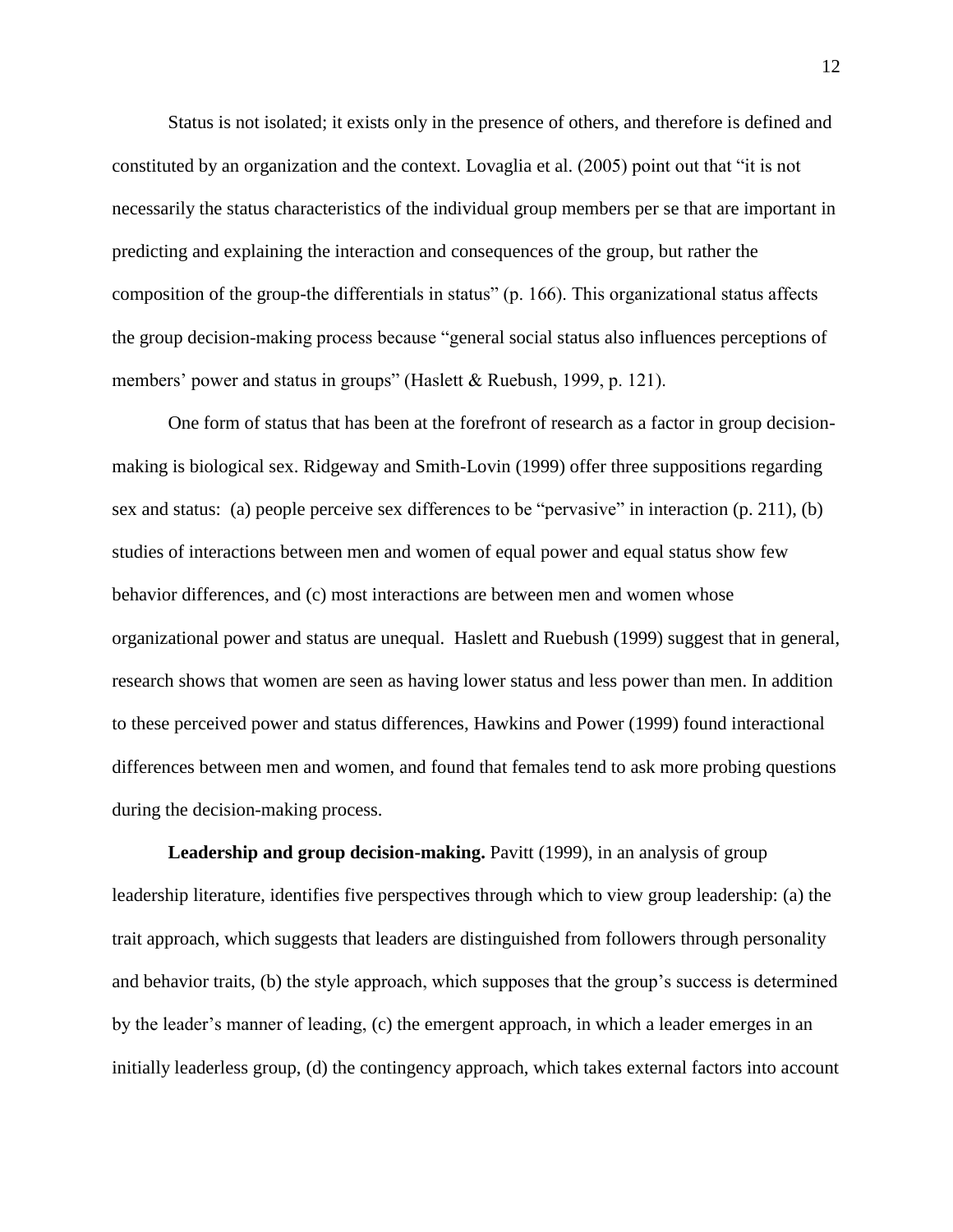when evaluating leadership, and finally, (e) the functional approach, in which leadership behaviors affect group outcomes. In addition, Barge (1996) calls for group leaders to be viewed as mediators of decision-making, rather than as the maker of decisions and manager of conflicts. Viewing leadership as a mediation "necessitates working through problems arising from the group's boundaries with the environment" (p. 337), which is known to affect the group decisionmaking process. Shared leadership has also been found to affect the group decision-making process, in that it can cause followers to take on some leadership functions themselves (Kramer, 2006).

**Leadership styles.** While there are many perspectives on categorizations of leadership styles, two perspectives are especially pertinent to this study. First is an early model from Lewin, Lippitt, and White (1939). They describe three distinct leadership styles: Democratic, Authoritarian, and Laissez-Faire. The Democratic leader is characterized by an open, collaborative leadership style, often seeking input from followers. In addition, the Democratic leader uses positive reinforcement and mediates conflict for the good of the group. Contrastingly, the Authoritarian leader is characterized by an iron fist, making decisions alone and passing along the information down the hierarchy. The Authoritarian leader also uses negative feedback to control subordinate behavior and dominates interactions. The Laissez-Faire leader is characterized by a "free reign" approach, allowing subordinates to set their own goals and avoids discussion with subordinates, neglecting to provide feedback. A 2000 meta-analysis integrated the results of 19 studies and found that on the whole, research supports that groups with a Democratic leader tend to be more satisfied than those with an Authoritarian leader (Foels, Driskell, Mulle, & Salas).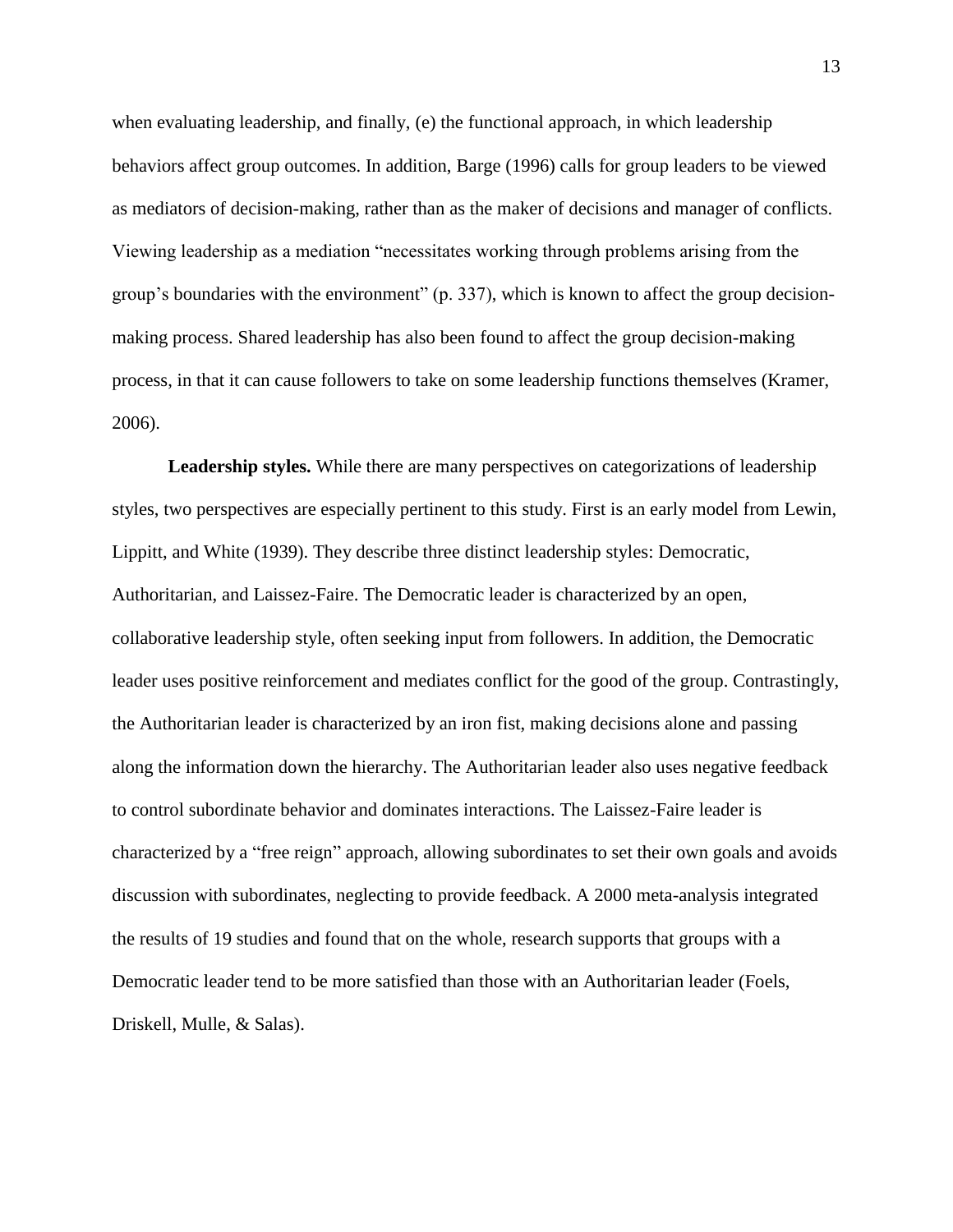While this categorization system is effective in labeling certain types of leaders, it does not take into account situational factors a leader might consider when choosing how he or she wants to lead a group. Consequently, the Situational Leadership Model (Hersey, 1984) examines different leadership styles in light of any given situation and identifies four distinct categories. The categories depend on two factors: follower ability and willingness to comply. When followers are unable and unwilling to comply, a leader might use a "Selling" leadership style. In this style, a leader gives high task direction and high relationship direction. When followers are able yet unwilling, a leader would use a "Telling" style, with high task direction and low relationship direction. When followers are unable and willing, a leader might use a "Participating" style, which uses high relationship and low task direction. And finally, when followers are both able and willing, a leader would use a "Delegating" leadership style, which includes low relationship and low task direction. Research has examined a few contexts in which the Situational Leadership Model has been applied to group interaction, such as in a military setting (Vecchio, Bullis, & Brazil, 2006); however, few to no studies look at how a leader's Situational Leadership style affects the group decision-making process.

**Servant Leadership.** One metaphor that has been used to describe a certain type of leader is the "Servant" metaphor, that is, a leader is one that serves his or her followers (Greenleaf, 1977). Greenleaf describes the Servant Leadership principle:

A new moral principle is emerging, which holds that the only authority deserving one's allegiance is that which is freely and knowingly granted by the led to the leader in response to, and in proportion to, the clearly evident servant stature of the leader. Those who choose to follow this principle will not casually accept the authority of existing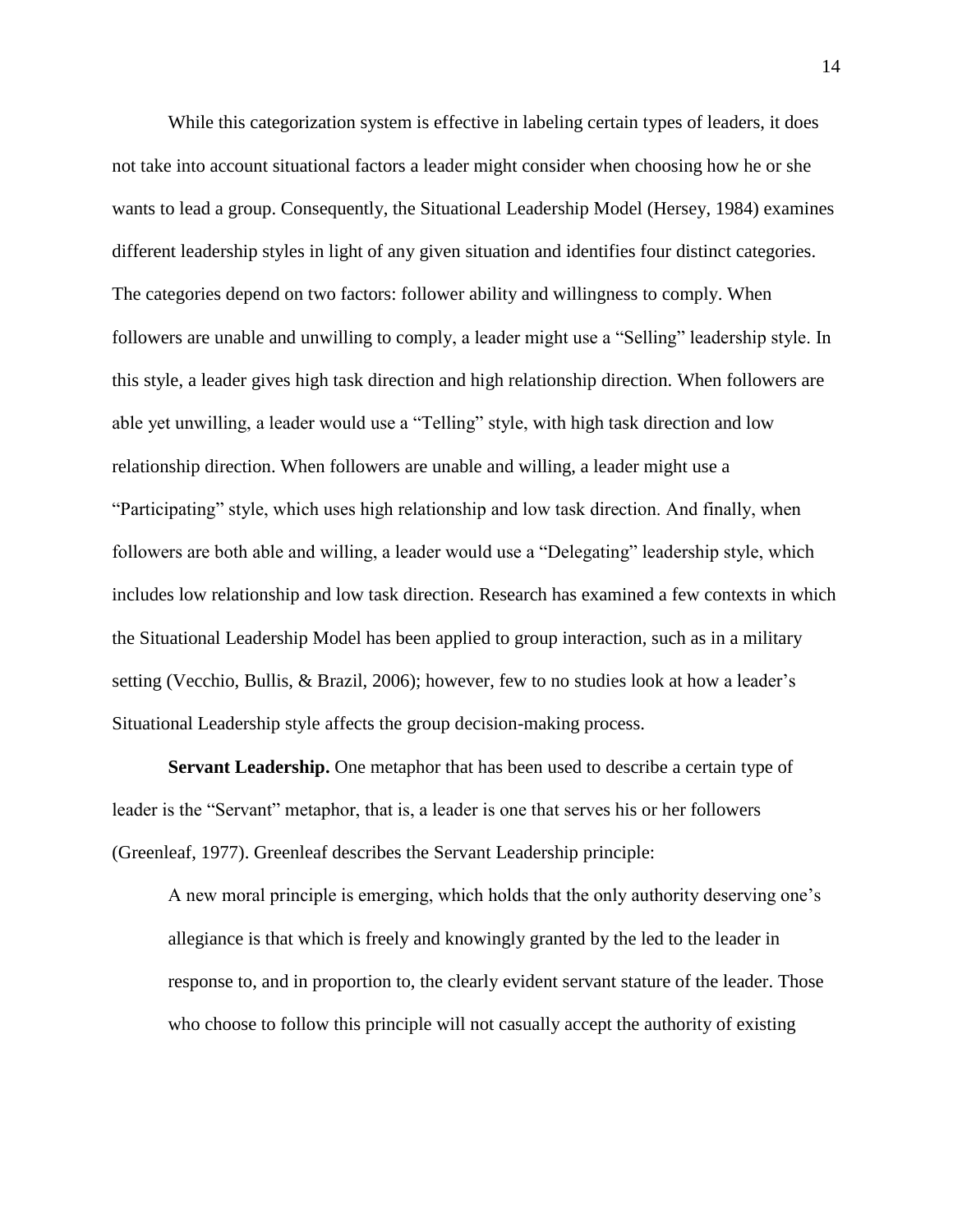institutions. *Rather, they will freely respond only to individuals who are chosen as leaders because they are proven and trusted as servants*. (pp. 23-24)

Much of Servant Leadership is prescriptive or part of popular culture, featuring topics like "how to be a better leader" (e.g., Cashman, 2008). Servant Leadership research has also been limitedly applied to organizations from a communication perspective. The studies compare Servant Leadership to other styles of leadership (Stone, Russell, & Patterson, 2004) and indicate that it leads to a feeling of procedural justice within an organization (Ehrhart, 2004; Li & Cropanzano, 2009) and that it correlates with organizational trust (Joseph & Winston, 2005). In addition, Servant Leadership has been compared to feminist or gendered leadership, as it has similar characteristics (Fine & Buzzanell, 2000). Finally, Servant Leadership has been examined from a spiritual standpoint, as much of Servant Leadership literature is based in a religious perspective (e.g., Worden, 2005; Fry, 2003). While Servant Leadership has been narrowly applied to the field of communication, it is "still criticized among researchers for its limited empirical validation and scholarly development" (Koschmann, 2008, p. 37).

**Discursive leadership.** The practice of studying leadership discursively is relatively new. For decades of scholarship, leadership was categorized into "essences:" something that a leader inherently possessed (Grint, 2000). Studying leadership discursively, however, moves leadership away from an individual "essence" to a communicative function (Fairhurst, 2007). Essentially, anyone can perform the function of leadership by enacting these communicative practices.

While a leader can be defined through his or her discourse, leadership in an organization is also constituted by the discourse of subordinates or followers. Discourse generated by followers reflects their perspective and can work to create roles and hierarchies. As does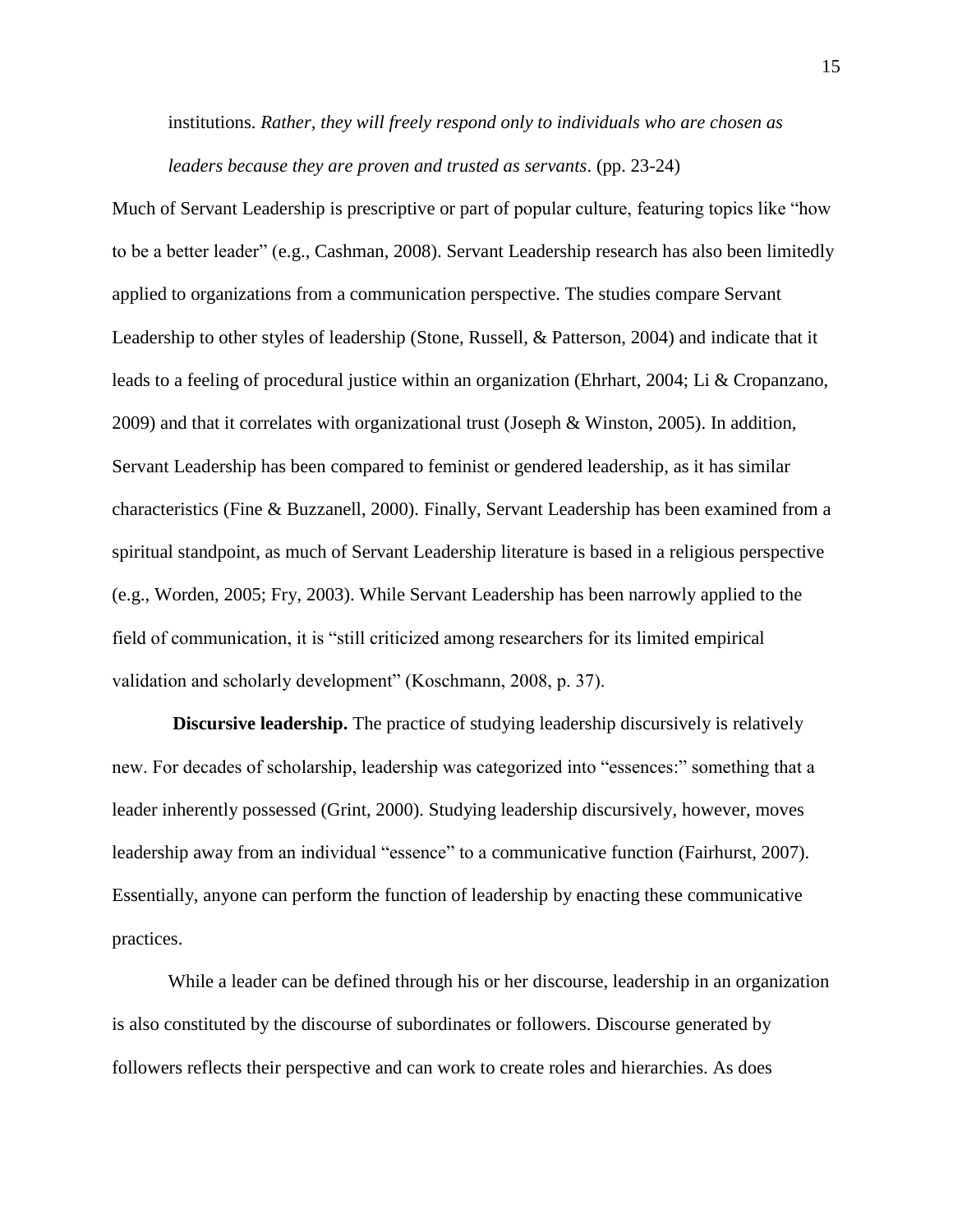Fairhurst (2007), I prefer Robinson's (2001) definition of leadership: "leadership is exercised when ideas expressed in talk or action are recognized by others as capable of progressing talks or problems which are important to them" (p.93). For leaders to create discourses, they essentially "manage meaning" for their followers (Smircich & Morgan, 1982). Through this perspective, "leadership works by influencing the relationship between figure and ground, and hence the meaning of the context as a whole" (p. 261). By managing the meaning of a situation or problem, the leader can then frame and re-frame meaning (Fairhurst, 2011).

**Organizational Discourse.** Leadership discourse, then, is situated within the broader spectrum of organizational discourse. Organizational discourse is of critical importance because

the everyday attitudes and behavior of an organization's members, along with their perceptions of what they believe to be reality, are shaped and influenced by the discursive practices in which they engage and to which they are exposed and subjected (Grant, Hardy, Oswick, & Putnam, 2004, p. 3).

Members of an organization create discourse, and the discourse, in turn, defines and constitutes decision-making processes, perceptions, relationships, and the organization itself.

Discourse is the talk and texts of social practices (Fairhurst, 2007). Each and every interaction and text within an organization creates and defines the identity of the organization itself, shaping and defining hierarchies and relationships.

All discourse constitutes organizations. However, there are two distinct levels of discourse that make up organizations and perceptions: *discourse* and *Discourse* (Fairhurst, 2007). According to Fairhurst (2007) *discourse* refers to the "study of talks and text in social practices" (p. 6); it is the everyday talk of interactions. *Discourse*, on the other hand, "refers to general and enduring systems for the formation and articulation of ideas in a historically situated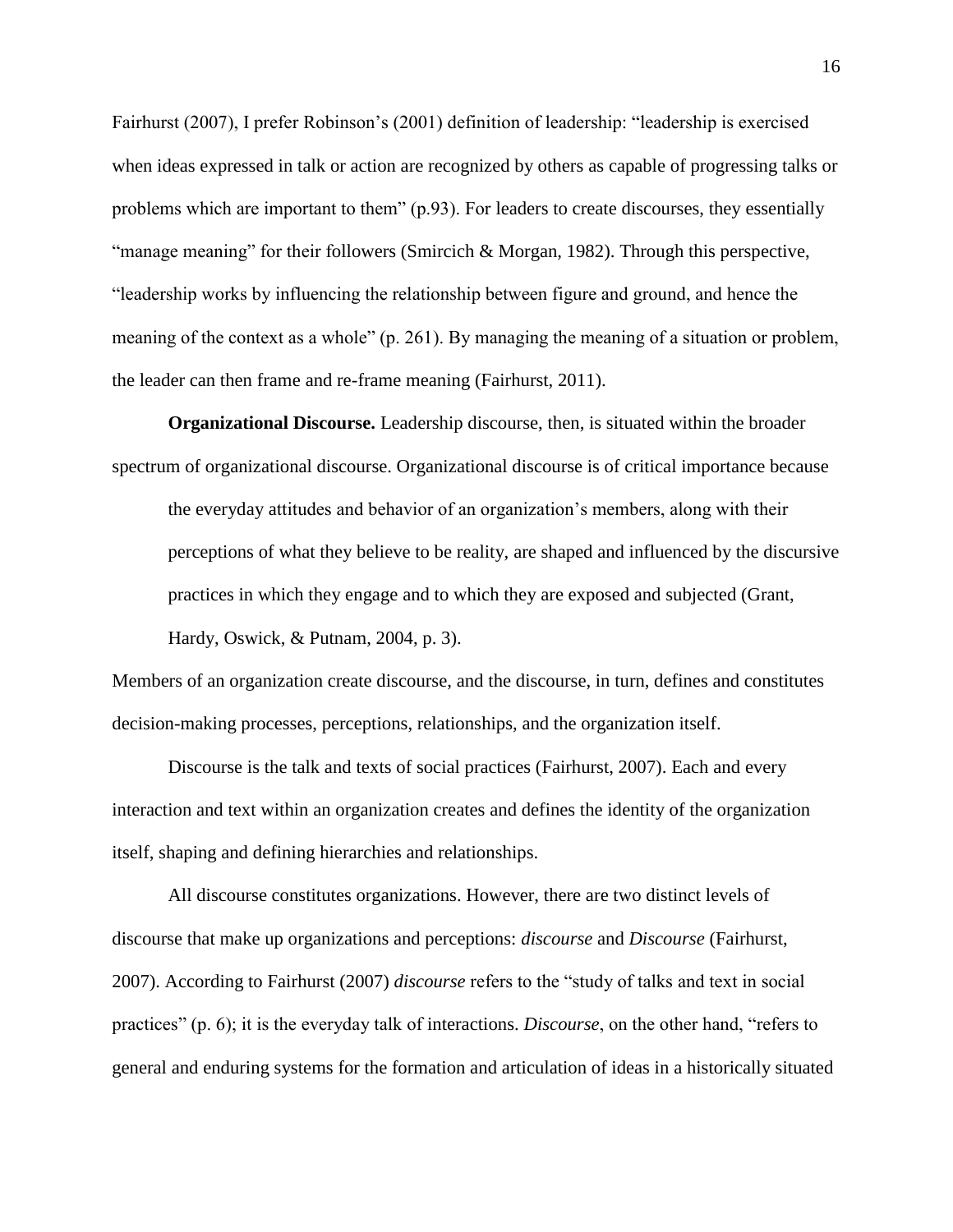time" (p. 7). Generally, when scholarly research discusses *Discourses*, authors are referring to social movement discourses, or themes of *discourses* over time. For the purposes of this study, the use of *Discourses* refers to themes of *discourses* within an organization.

**Competing discourses.** Within organizations, members can create multiple *Discourses*  concerning one topic. This idea that there can be contradicting talk and text "assumes that organizations are composed of multiple discourses which permit the co-existence of different organizational realities" (Palmer & Dunford, 2002, p. 1050). When an organization has multiple discourses, their contrasting nature creates a tension. In order to have multiple *Discourses* in an organization, the tension must be strategically navigated. Palmer and Dunford (2002) suggest that organizations go about managing tension caused by multiple *Discourses* in a variety of ways: through *linear transition* (organization members move from one *Discourse* to another), *dialectical synthesis* (members seek to resolve or eliminate the tension), *inter-subjective convergence* (in an extension of dialectical synthesis, members seek to resolve the tension by agreeing on one *Discourse*, even if the agreement does not last), *dominance* (one *Discourse* dominates the other because of power differences among members), *monological narrative* (the *Discourses* are joined together through a narrative of why things are the way they are), and finally, *co-existence* (both *Discourses* operate at the same time).

As much as the studies in the last few years have contributed to our knowledge of factors that influence group decision-making, it should be noted that most of the studies discussed utilized zero-history groups in a laboratory setting. In order to expand our knowledge of the roles that organizational context and culture play in the small group decision-making process, it is important that studies be conducted in the field, examining the decision-making processes of natural groups.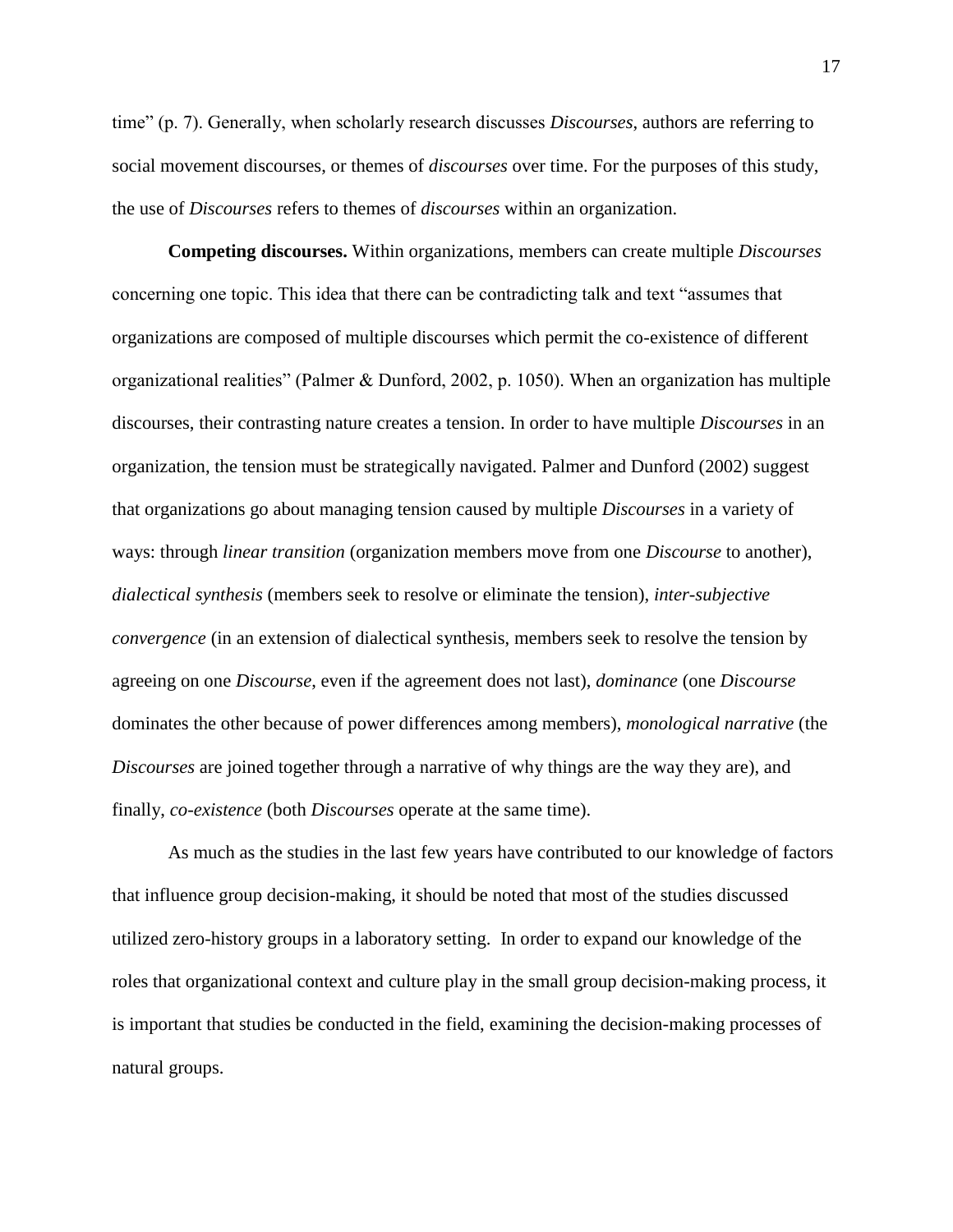**The Bona Fide Group Perspective.** Since 1990, there has been a surge of scholarly encouragement to study groups in their natural setting, that is, studying not only the communication within a group, but also how the group is influenced by the context of the group's environment. Rather than lab-created, zero-history groups, natural groups occur and emerge within authentic, organic settings. For example, natural groups can consist of family members, employees of one organization, or members of the same support group. As long as these groups are not artificially constructed by a researcher, they are considered to be natural groups. As a part of studying natural groups, Putnam and Stohl first suggested in 1990 that these groups be studied through the Bona Fide Group Perspective (BFGP), and in 1996, called for the use of the BFGP to be utilized to study small group decision-making. This perspective makes three main assumptions about groups: (a) groups have stable yet permeable boundaries, (b) groups have interdependence with their context, and (c) groups have unstable and ambiguous borders (Stohl & Putnam, 1994).

The stable yet permeable boundaries characteristics of a group point to "overlapping and fluctuating group membership" (Stohl & Putnam, 1994, p. 286). In other words, the definition of who is and who is not a member is fluid and flexible. This fluidity can come from at least two sources: "changes in membership and shifting patterns of connectivity to other groups, whereby, at times, a given group stands on its own and, at other times, it combines into a larger collective with another group" (Poole, Keyton, & Frey, 1999, p. 100). The permeability of boundaries also includes "relationships among group members in other contexts" (Putnam & Stohl, 1990, p. 257), such as an organization's hierarchy or power structure. As Stohl and Putnam note, boundaries should not be studied as "reified structures that separate groups from their environments but, rather, as structures that are created through interactions that shape group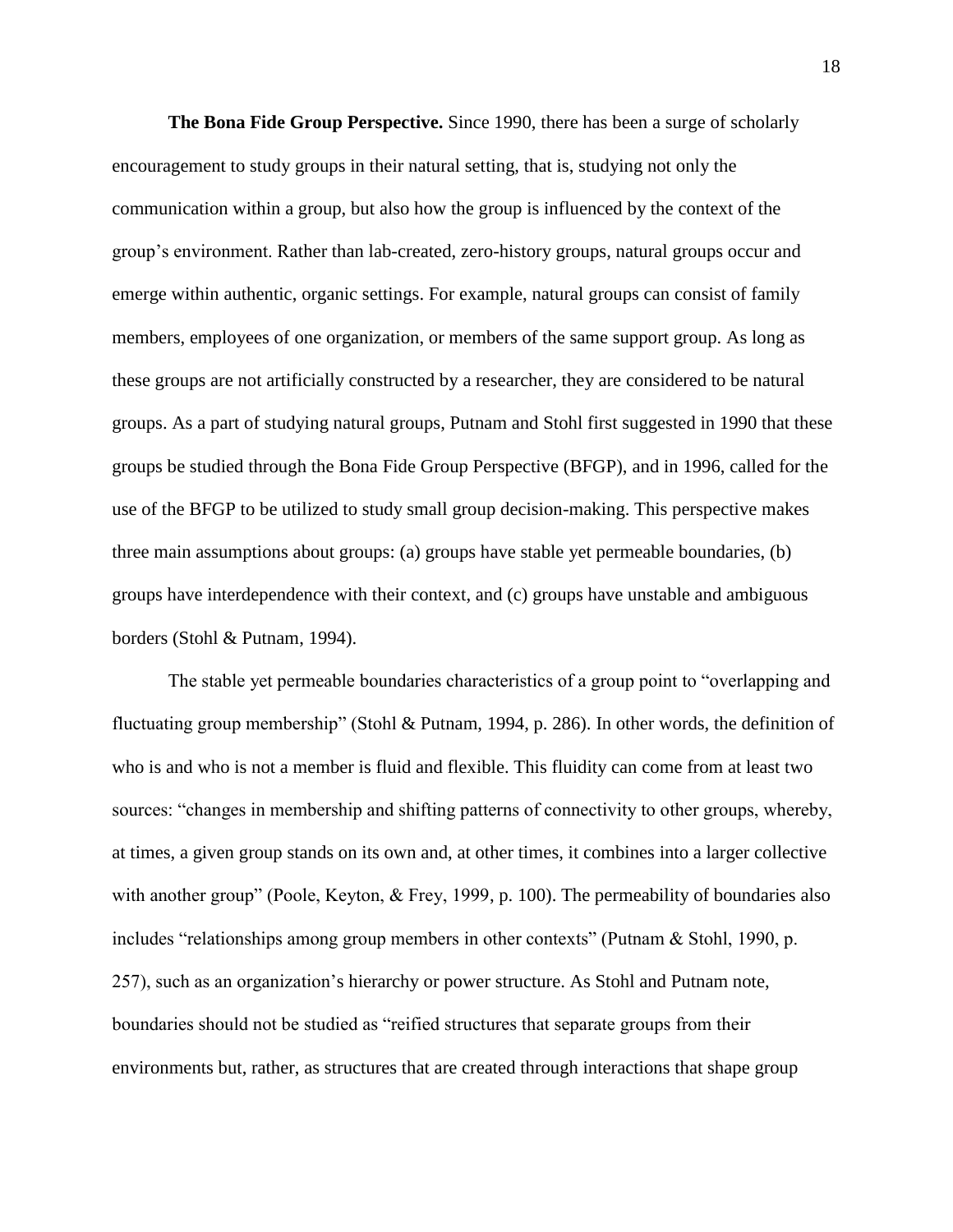identity, establish connections between internal and external environments, and reflexively define group process" (2003, pp. 401-402). To this end, Kramer (2005) recently examined the role of overlapping group memberships and multiple group participation on teams attempting to reach fund-raising goals. He found that the permeable boundaries of the groups, that is, the relationships among the groups, influenced their abilities to meet their goals in a positive way. Likewise, Ellingson (2003) found that the communication among dyads and triads of health care team members outside of a team meeting was integral to high teamwork performance. In contrast, Lammers and Krikorian (1997) found that fluctuating and overlapping memberships on a surgical team negatively affected the outcome of their projects.

In addition to stable yet permeable boundaries, bona fide groups are interdependent with their context. *Interdependence* refers to the "simultaneous and recursive nature of causes and effects between elements in the intergroup system," and group members socially and discursively construct this interdependence through "interlocked behaviors, interpretive frames, and negotiated identities" (Stohl & Putnam, 1994, p. 286). In other words, from the BFGP, a group's identity, relationships, and communication are embedded in the group's context, and it is impossible to separate the group from its context. For example, Lammers and Krikorian (1997) found that the history of an organization, such as cultural orientations and rationalized myths, influenced the teams' internal communication, in that a deep-rooted history and established routines can reduce talk and discourse in making new decisions: a team simply performs the task with little to no discussion. In addition, Yep, Reece, & Negron (2003) found that the physical condition of support group members living with HIV/AIDS was a contextual factor of their group communication. Houston (2003) studied a group of climbers ascending Mt. Everest and discovered that climbing costs and weather were influential contextual factors.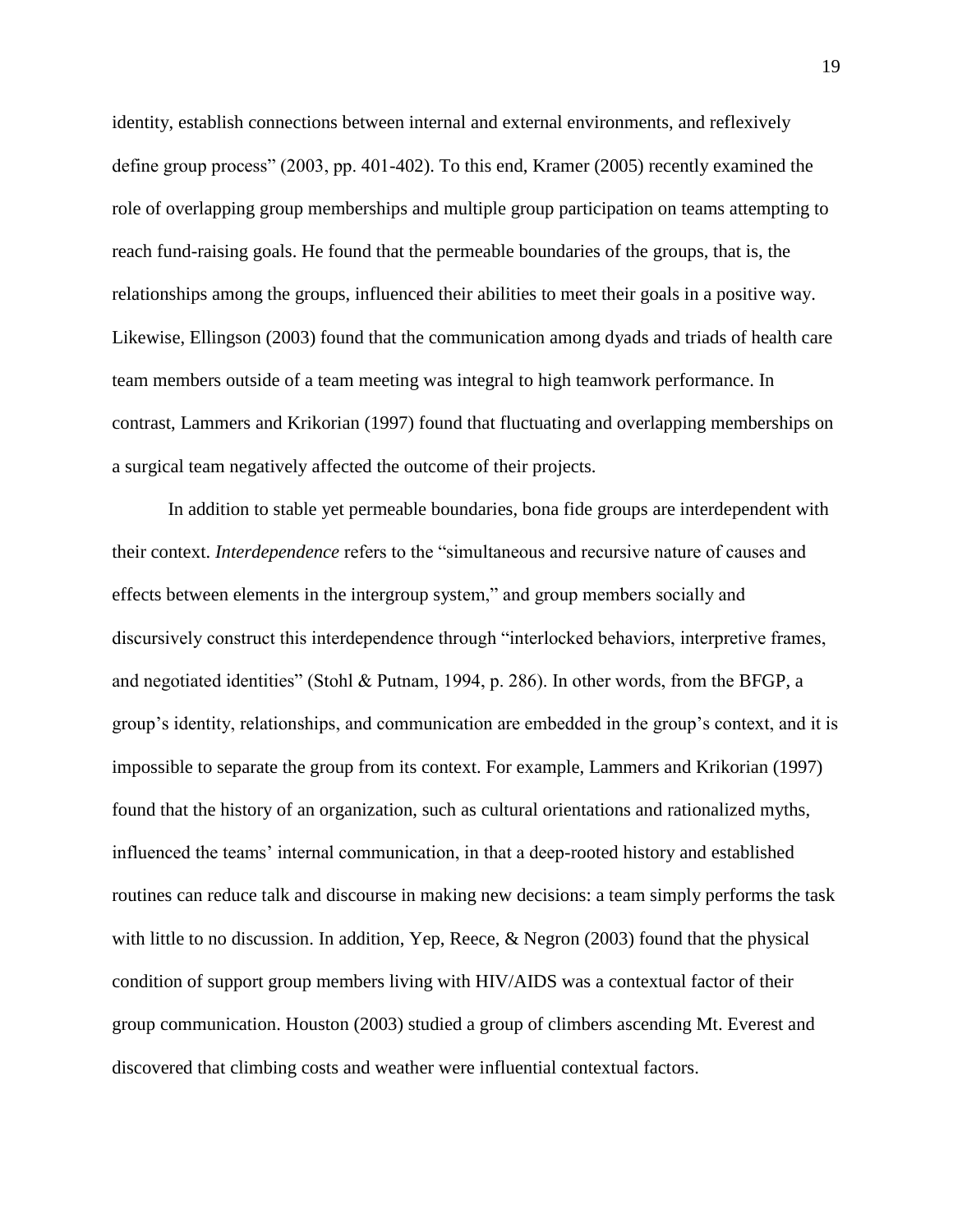Finally, the BFGP describes groups as having unstable and ambiguous borders. This aspect of group construction posits that the "group experience entails ambiguity and flux characterized by crisscrossing, merging, and dissolving of intergroup boundaries" (Stohl  $\&$ Putnam, 1994, p. 291). In other words, a group's identity changes over time when its boundaries, relationships, and discourses change; a group has the power to change its identity in relation to its context through its communication. For example, Harter and Krone (2001) examined how a cooperative support organization discursively changed their group's identity within a larger bureaucratic system and found that the group's boundary spanning talk and activities served to manage the group's changing identity. The existence of competing discourses within the group, stability and change, functioned to re-construct the group's identity within its context over time. In addition, Lammers and Krikorian (1997) found that the ambiguity of borders is "an ongoing process of negotiation among group members—and between group members and nonmembers—that determines, never permanently, a group's edges" (p. 25). Ellingson (2003) also noted that teams can negotiate their borders by manipulating the physical space around the group, such as opening and closing the door of a meeting room, non-discursively, to keep the borders of the group in flux.

Although Bona Fide Group research has dwindled a bit in the last 10 years, there have still been some notable studies. Kramer (2011) found that family and work relationships can influence individual's voluntary group memberships. Garner and Poole (2009) found that the leadership relationships within a group can affect the dialogue of the group. Leets and Leets (2004), in a study of adolescent peer groups, discovered that group rejection affects an individual's later negotiation of other group boundaries. In addition, Galanes (2003) examined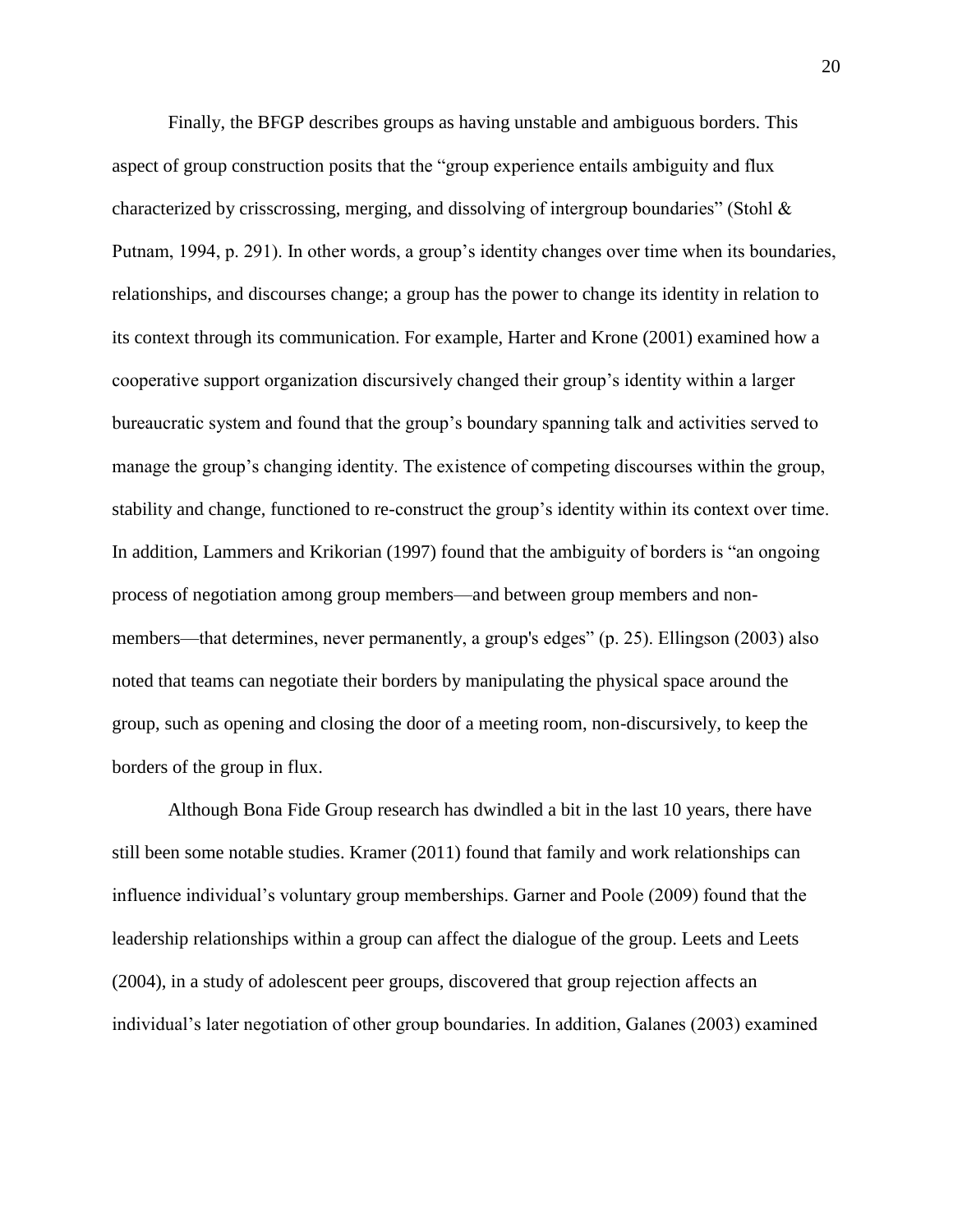the role of leadership from the Bona Fide Group Perspective, and found that viewing the groups as "Bona Fide" was essential to understanding their dynamics and leadership.

While there are numerous good examples of small group communication research in naturalistic settings (see, for example, the edited volumes by Frey, 1995 and Frey, 2003), much of the research concerning small group decision-making is still accomplished in the laboratory. In addition, research has failed to fully examine the importance of external factors and the role relationships among groups in organizations can play in the group decision-making process. Through the lens of the BFGP, I propose the following research questions:

RQ1: What path(s) do groups of educators follow when making decisions?

RQ2: How do stable yet permeable boundaries influence the decision-making processes among groups of educators?

RQ3: How does interdependence with their context influence the decision-making processes among groups of educators?

RQ4: How do unstable and ambiguous borders influence the decision-making processes among groups of educators?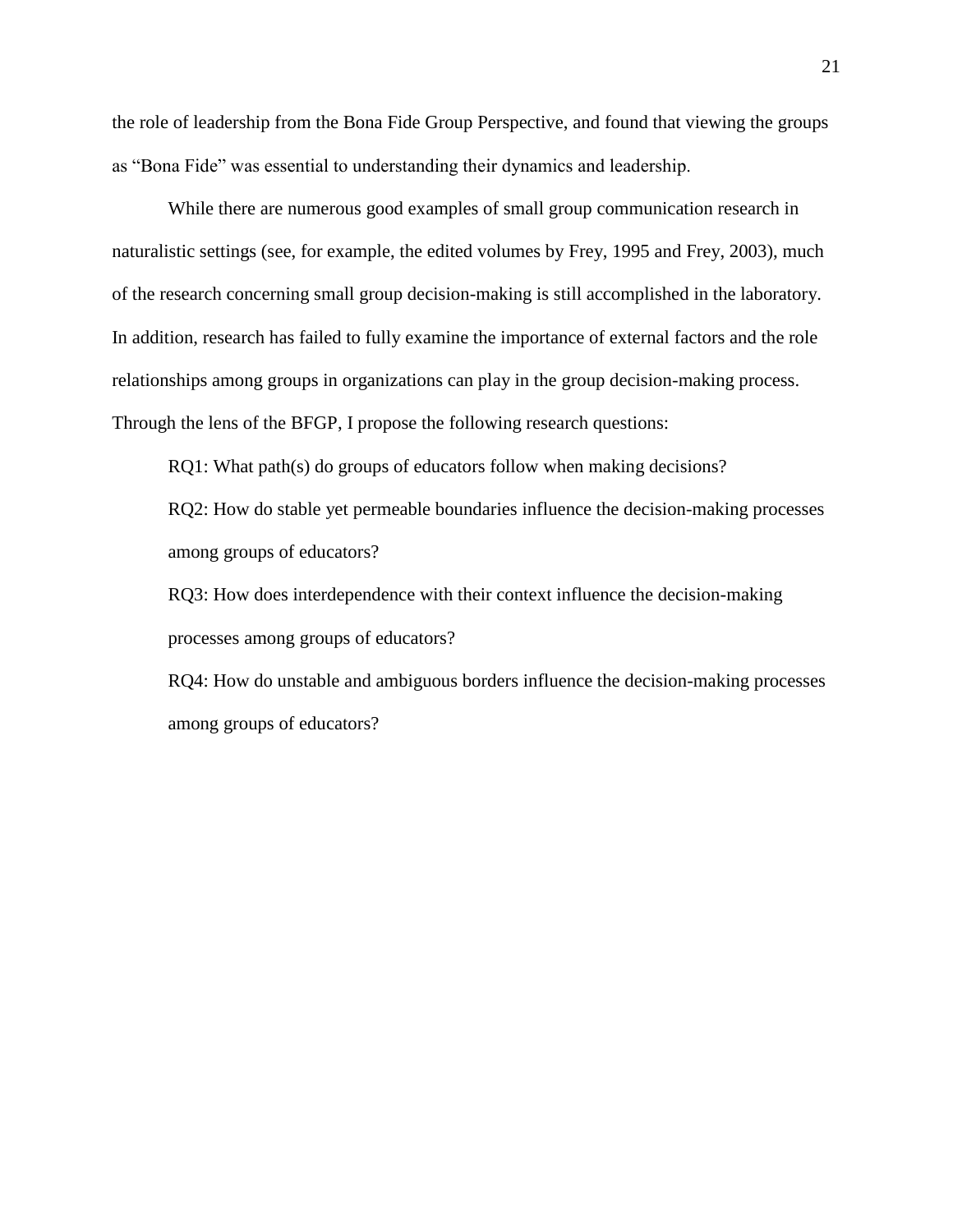### **Chapter Three: Method**

### **Participants**

The study participants are employed at Local Elementary School, $2$  a public elementary school in the Mid-Western United States. The school teaches grades Pre-K through fifth and is located in an inner-city area of a large city. As of 2009, 370 students are enrolled; 45% are African-American/non-Hispanic, 24% are Caucasian/non-Hispanic, 17% are Hispanic, 13% are American Indian/Alaskan Native, and 1% are Asian/Pacific Islander. There are 23 main grade teachers, with a 15.9 student/teacher ratio. $3$ 

Local Elementary School has taken the concept of shared leadership to heart (Lambert, 2002). The school is run by a Principal and a Leadership Team, which advises the Principal on decisions concerning issues such as which teachers will teach which grade, curricula, scheduling, and the hiring of new faculty and staff. The Leadership Team is comprised of the assistant Principal, the school counselor, the reading sufficiency teacher, one second grade teacher, one third grade teacher, one fourth grade teacher, and one special education teacher. Each of the three main grade teachers and the one special education teacher are assigned to be the representative of one-fourth of the teachers, called their "teacher team," similar to a representative government. The teacher teams all take their concerns, comments, and suggestions to their assigned Team Leader and they in turn present those comments to the Principal in the Team Leader meeting. The Leadership Team meets once per week for approximately two hours to discuss school issues and make decisions and then meets as needed to interview potential new hires. The Team Leaders apply for a Leadership position, and are then appointed by the Principal.

 $\overline{a}$ 

 $2$  Name has been changed.

<sup>&</sup>lt;sup>3</sup> U.S. Department of Education Institute of Education Sciences, National Center for Education Statistics.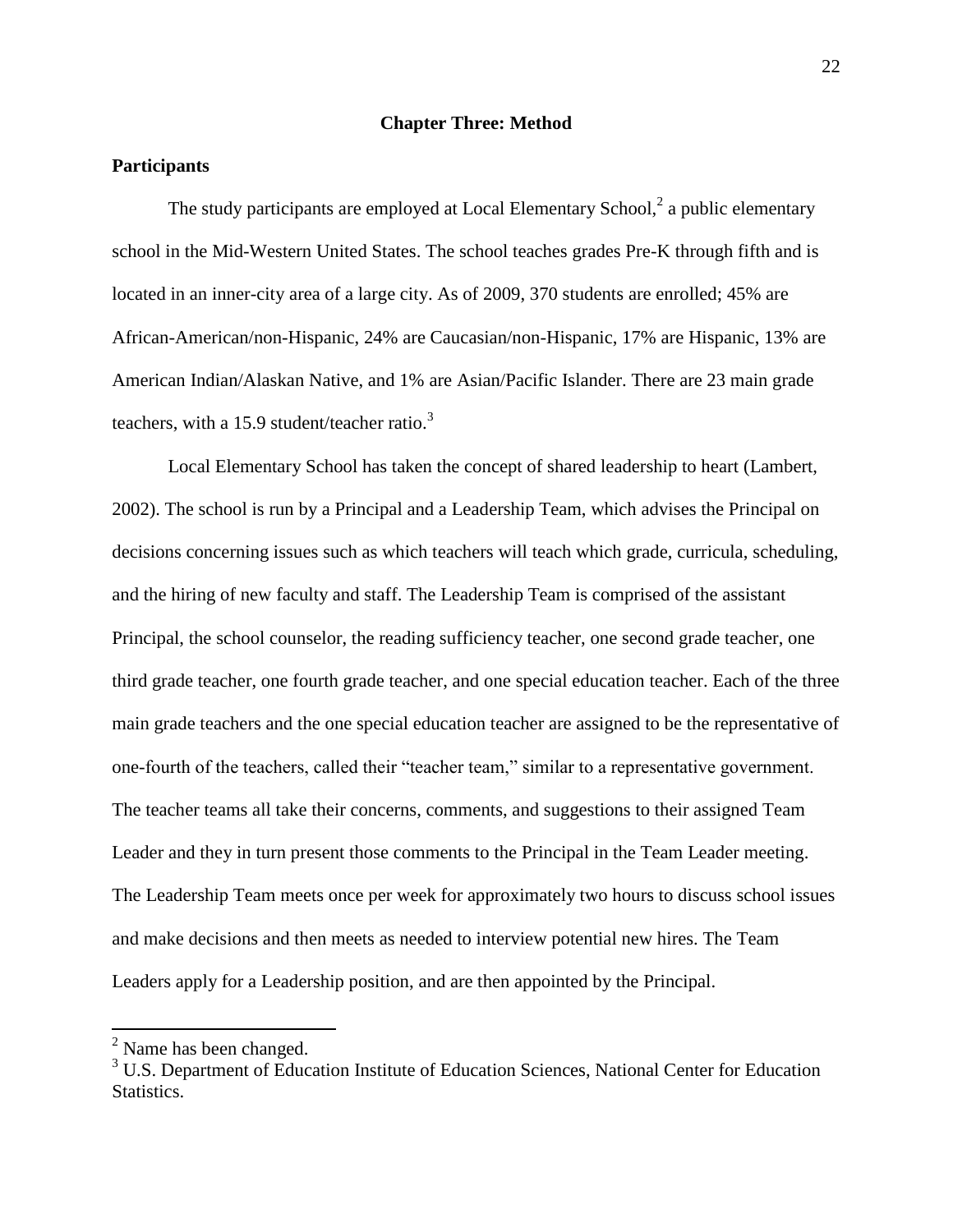The rest of the school is organized through several different groups. Each grade's teachers are collectively grouped together (called "grade level groups") and meet once per week with the reading sufficiency teacher to discuss and determine what will be taught to their grade in the coming week. In addition to grade level groups, every faculty and staff member at the school is included in weekly staff meetings, which are meetings to inform, discuss, and decide school issues. Finally, everyone in the school is invited to participate in the PBIS (Positive Behavior Interventions and Support) group, which meets weekly to generate and devise plans to implement programs to assist children in making positive behavior choices (see Table 1 for a description of all groups).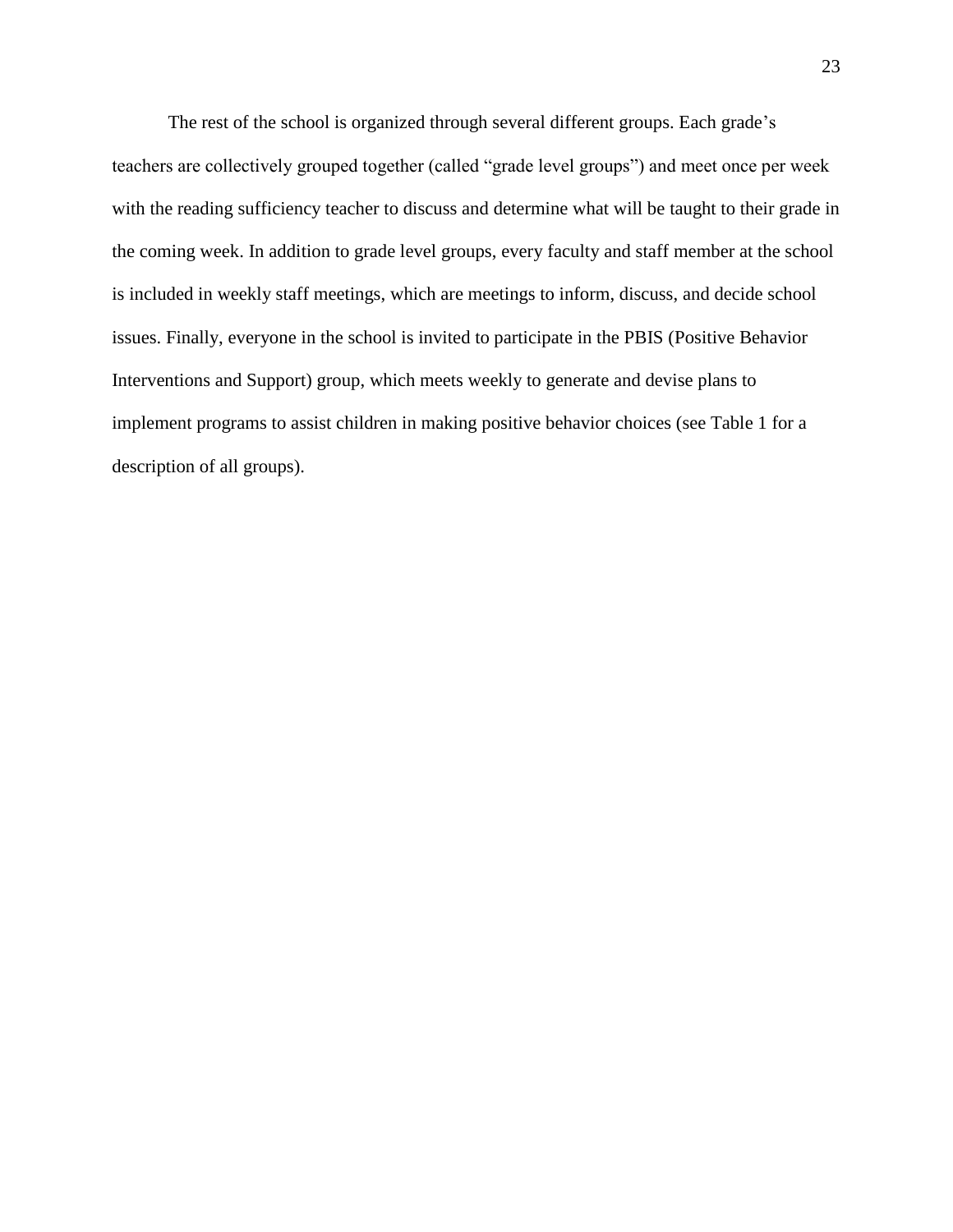Table 1 *Group Meetings and Descriptions*

| <b>Meeting Title</b>                 | <b>Who Attends</b>                                                                                                                                         | <b>Meeting</b><br><b>Frequency</b>  | <b>Meeting Purpose</b>                                                                                                         |
|--------------------------------------|------------------------------------------------------------------------------------------------------------------------------------------------------------|-------------------------------------|--------------------------------------------------------------------------------------------------------------------------------|
| <b>Team Leader</b><br><b>Meeting</b> | The Principal and<br>"Team Leaders," a<br>group of five faculty<br>members chosen by the<br>Principal                                                      | Weekly and<br>as needed             | To make decisions<br>about general school<br>issues, the Principal<br>has the final authority                                  |
| <b>Faculty Meeting</b>               | All faculty and staff<br>who interact with<br>students, not including<br>custodial or cafeteria<br>staff                                                   | Weekly                              | To decide, discuss,<br>and inform about<br>school happenings,<br>professional<br>development                                   |
| <b>Grade Level Meeting</b>           | All teachers from any<br>one grade (e.g., all the<br>fourth grade teachers),<br>the reading sufficiency<br>teacher                                         | Weekly                              | To decide on the<br>lesson<br>plans/curriculum for<br>the upcoming week for<br>their respective grade                          |
| <b>Retention Meeting</b>             | Subject student's<br>teacher, reading<br>sufficiency teacher,<br>school counselor,<br>gifted teacher, special<br>education teacher,<br>assistant Principal | As needed in the<br>spring semester | To decide if a specific<br>student will advance to<br>the next grade or be<br>retained in his/her<br>current grade next year   |
| <b>Child-Study Meeting</b>           | School counselor,<br>subject student's<br>teacher, special<br>education teacher                                                                            | As needed                           | To decide if a specific<br>student needs to be<br>tested for a learning<br>disability or special<br>academic<br>accommodations |
| <b>PBIS Meeting</b>                  | Volunteer faculty                                                                                                                                          | Monthly                             | To decide ways to<br>encourage positive<br>student behavior                                                                    |

### **Data Collection**

**Ethnography.** Generally, this study employs the use of communication ethnography. Ethnography consists of "describing and interpreting observed relationships between social practices and the systems of meaning in a particular cultural milieu" (Lindlof & Taylor, 2002, p. 16). Ethnography is especially appropriate to the study of group decision-making because it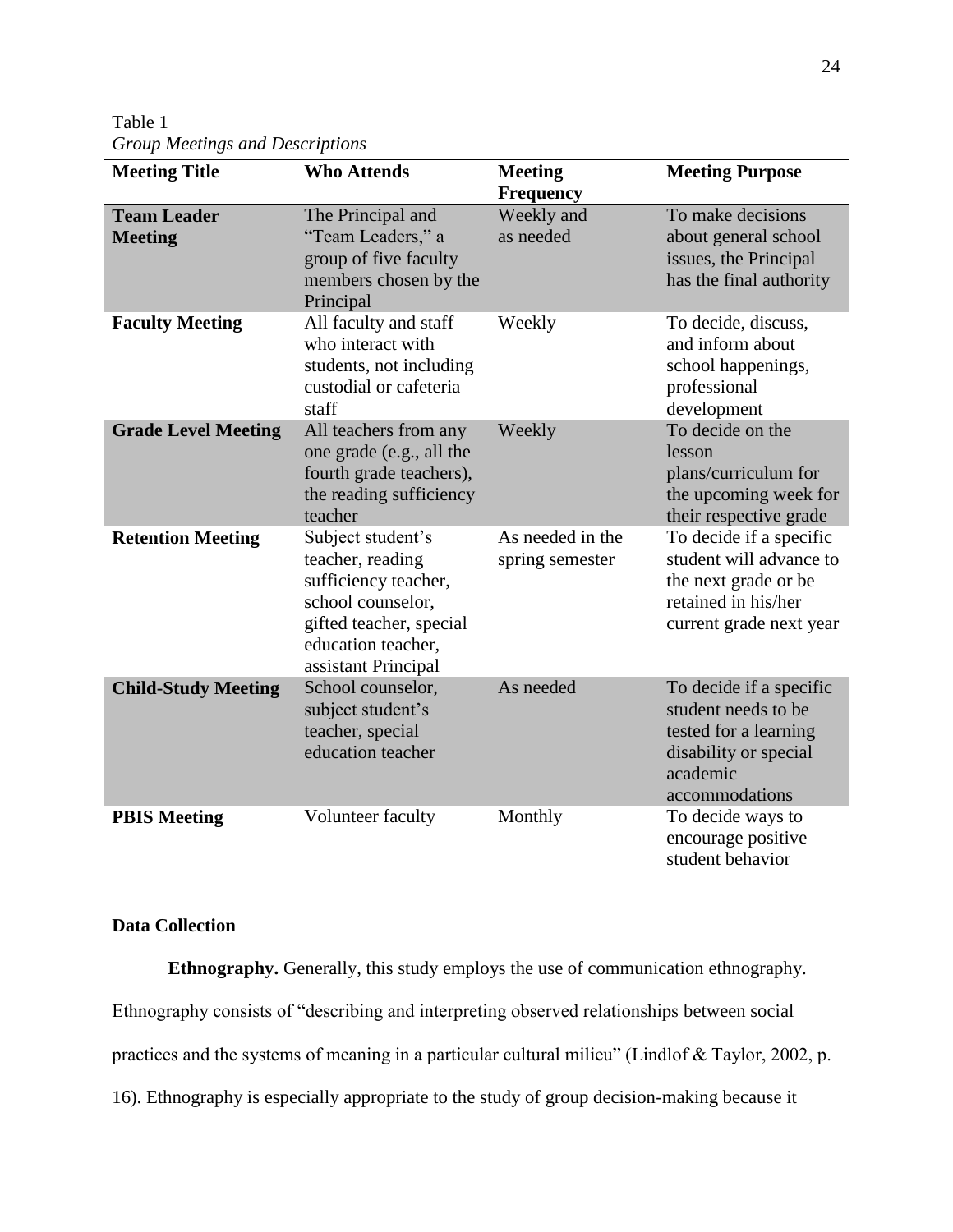allows data to emerge from an organization's organic and natural context, which can provide much more information about the external factors that affect group decision-making; these external factors would not necessarily be present in a laboratory setting. Furthermore, there are communication patterns within groups that are specific to a culture or group, as there is a "community-specific system of resources for making shared sense and for organizing coordinated action" (Philipsen, 1989, p. 260). Ethnography provides tools we can use to interpret these patterns through observation.

Ethnography has been used recently as the primary research method for the study of groups in their natural settings. These ethnographic case studies have "advanced our understanding of antecedent influences on group problem-solving and decision-making communication, as well as of the role of environmental influences on group communication" (Dollar & Merrigan, 2002, p. 59). Kramer, in a series of articles about communication among theatre groups from a Bona Fide Group Perspective, used ethnography to examine multiple group memberships (2002) and inter-group dialectical tensions (2004). Oetzel and Robbins (2003) used ethnography and interviews to study multiple group identities among teams in one supermarket. Lange (2003) employed the use of ethnography to examine collaborative communication between groups "through (a) bodily presence, (b) extensive interviewing, and (c) examination of textual (e.g., written) materials" (p. 212). Howell, Brock, and Hauser (2003) looked at groups in a youth community using ethnography. Similarly, Cawyer and Smith-Dupre (1995) used ethnography to study the role of social support within HIV/AIDS support groups. In addition, Ellingson (2003) looked at Bona Fide groups at a cancer treatment center and used ethnography to study the communication that takes place outside of groups and among groups.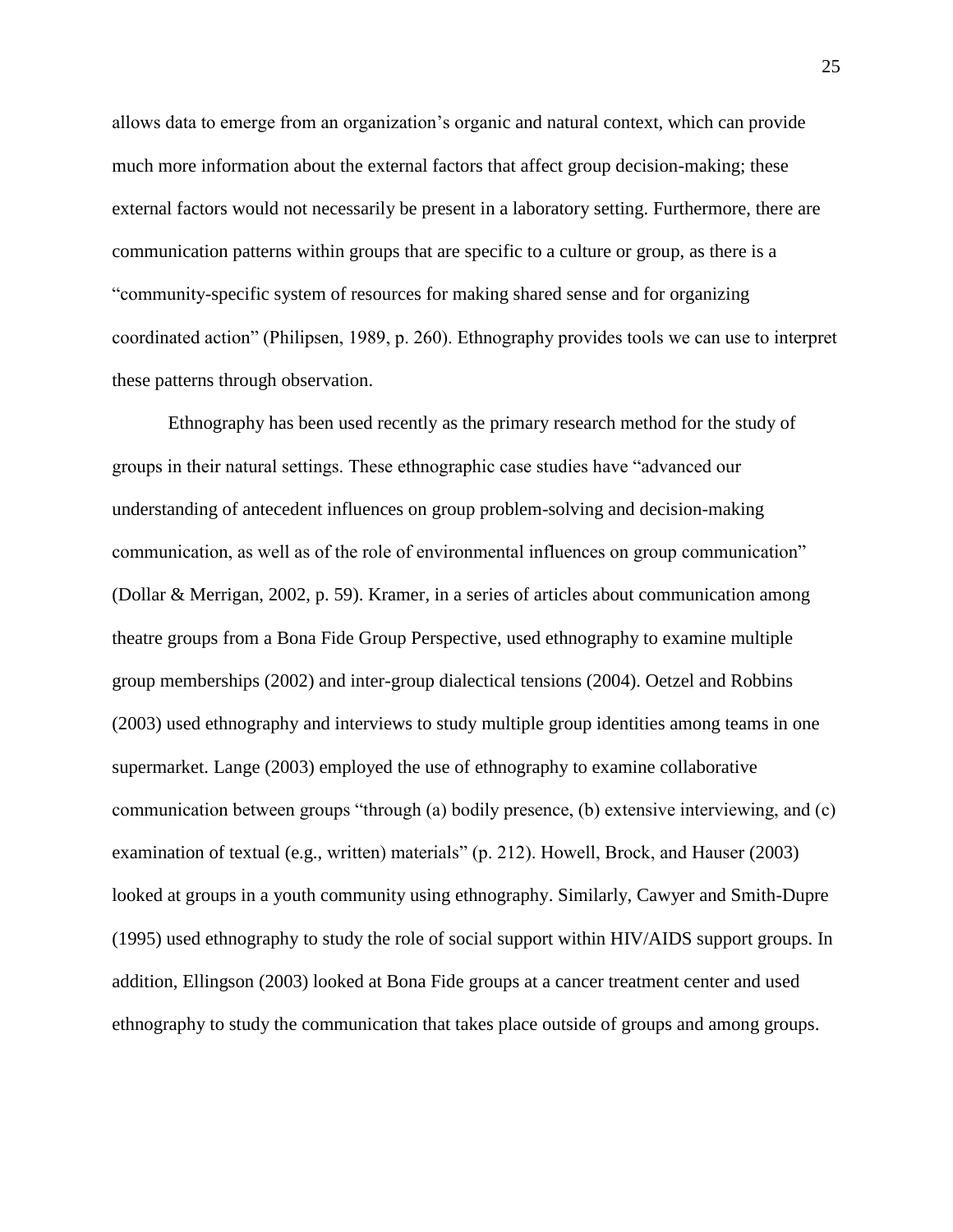I spent approximately 150 hours at the school over a period of five weeks. In addition to conducting interviews, I also attended 26 meetings, including two Team Leader meetings, two all-faculty meetings, 18 grade level meetings, two Child-Study meetings, one Retention meeting, and one PBIS meeting. These meetings were all audio recorded. I took extensive field notes during the meetings, and noted the physical surroundings and gestures of the meeting participants. After attending the meetings, I listened to all meetings once through while taking notes, but without transcribing any dialogue. Then, I listened to all the meetings again while transcribing the relevant dialogue I had indicated in my previous notes.

**Interviews.** The sample of participants was chosen based on their involvement in the organization. The criteria for participation were (a) being involved with the education of students and (b) permanent employment status within the school system. These criteria included all teachers, administration, and teaching staff, and did not include custodial and cafeteria staff, gardening club workers, or teaching assistants. All faculty and staff who fit the criteria were solicited for an interview via an announcement made by the interviewer at a well-attended staff meeting and during grade-level meetings. A total of 26 participants were interviewed, including administrative staff (i.e., the Principal, assistant principal, registrar, and administrative assistants), main teaching staff (i.e., those who teach primary grades, kindergarten through fifth), special teaching staff (i.e., the art teacher), special tutors and teachers (i.e., the reading sufficiency teacher and the special education teachers), and other faculty who deal with children, including the social worker, school counselor, and the parent facilitator. Four of the participants were male, and 22 were female. This group of participants was over 63% of the total faculty and staff members at the school eligible for participation. The sample that participated is somewhat skewed as to its representation of the sex ratio of the school; every male who was eligible to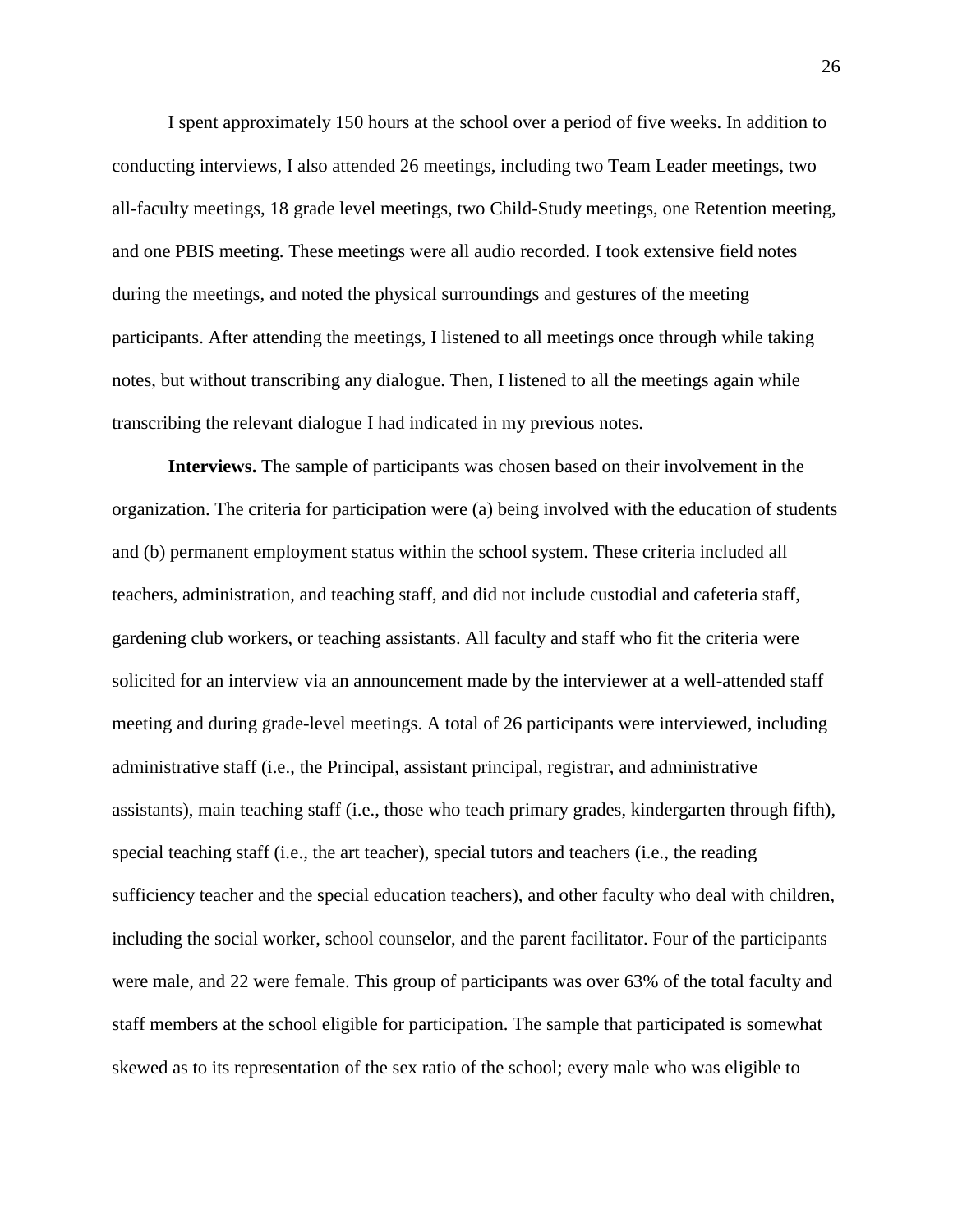participate did participate. Therefore, while the ratio of males to females in the sample was 2/13, the ratio of males to females in group of eligible faculty and staff is approximately 1/10. While not every eligible faculty and staff member participated, it was clear from the interviews conducted that an appropriate saturation level was achieved, that is, "a point where no new insights would be obtained from expanding the sample further" (Richie, Lewis, & Elam, 2003, p. 80).

The interviews were conducted over a five-week period in 2011 on school property at the location of the participant's choice. Each interview lasted between 6 and 78 minutes, totaling 8 hours and 26 minutes of recorded interview data, with the average interview time approximately 19 minutes. Participants were asked about the decision-making processes at the school, including questions about factors that they perceived to influence the decision-making process, the status differences at the school, and if any organization members had more influence in the decisionmaking processes than others (see the Appendix for full interview protocol).

Each interview was audio recorded. Following each interview, the audio recording was transcribed in its entirety. All dialogue was transcribed exactly as it was spoken, and was not corrected for grammar mistakes or edited for vocal fillers. Also, whenever applicable, non-verbal behavior was recorded in notes taken by the interviewer, along with any obvious background noise. This resulted in 126 pages of single spaced data.

#### **Analysis of Data**

**Grounded Theory and Interaction Analysis.** Given the overall ethnographic nature of this study, the primary analysis of the data employed grounded theory, a methodology used to develop theories by "systematically gathering and analyzing field data" (Merrigan & Huston, 2009, p. 233), or even more simply, "the discovery of theory from data" (Glaser & Strauss, 1967,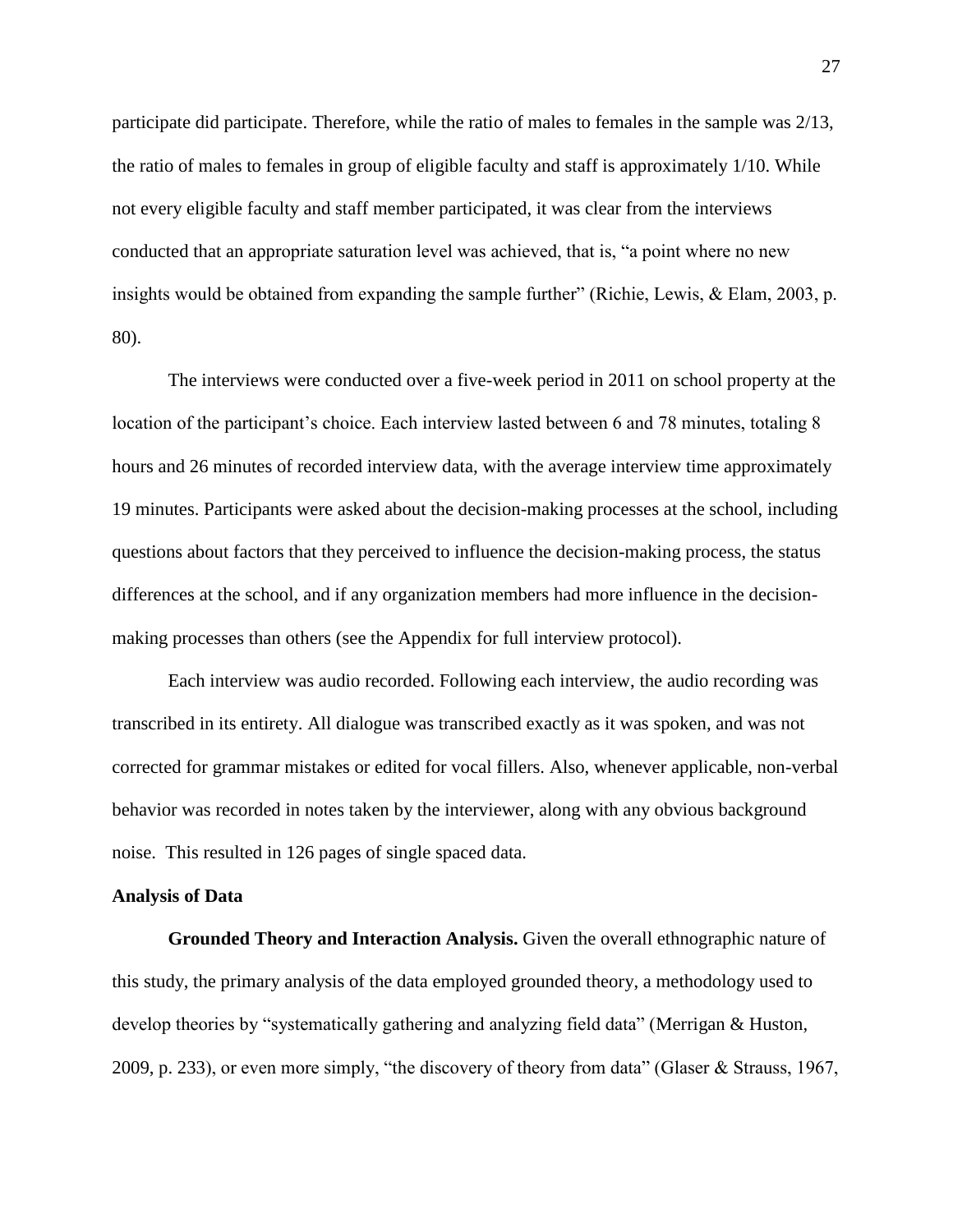p. 1). As opposed to a theory-driven *a priori* approach, which attempts to code the experience of the researched into the researcher's "language system" and definitions (Deetz, 2001, p. 13), grounded theory "evolves during actual research, and it does this through continuous interplay between analysis and data collection" (Strauss & Corbin, 1994, p. 273). Grounded theory "begins with observed evidence, whereas other kinds of theories begin with researchers' ideas about how communication happens, ideas tested in subsequent data collection and analysis or in logical argument and reasoning" (Merrigan & Huston, 2009, p. 233). This approach is very advantageous for organizational communication (Martin & Turner, 1986), as it does not enforce "blinding dictates" on the data (Sousa & Hendriks, 2006, p. 335). The use of this theory was evidenced in how the interviewer allowed the participant to guide subsequent topics of conversation after initial questions were asked, and has been shown to be very appropriate for group communication research. As Poole puts it: "the grounded theory approach influenced much…research and has enjoyed a renaissance in the recent agenda-setting perspectives on bona fide groups and naturalistic inquiry" (Poole, 1999, p. 55).

Within the framework of grounded theory, I was able to let emergent data create its own categories. For example, when I asked participants about the influences on their decision-making processes, they responded freely, and I then grouped their answers by themes. This discourse analysis can be defined as "the study of words and signifiers, including the form or structure of these words, the use of language in context, and the meanings or interpretation of discursive practices" (Putnam & Fairhurst, 2001, p.79). In other instances, I employed the use of *interaction analysis*. For interaction analysis, "trained observers identify segments of group interaction as codable units and then classify these units within the categories of a predetermined observational theme" (Poole, Keyton, & Frey, 1999, p. 103). For example, when analyzing a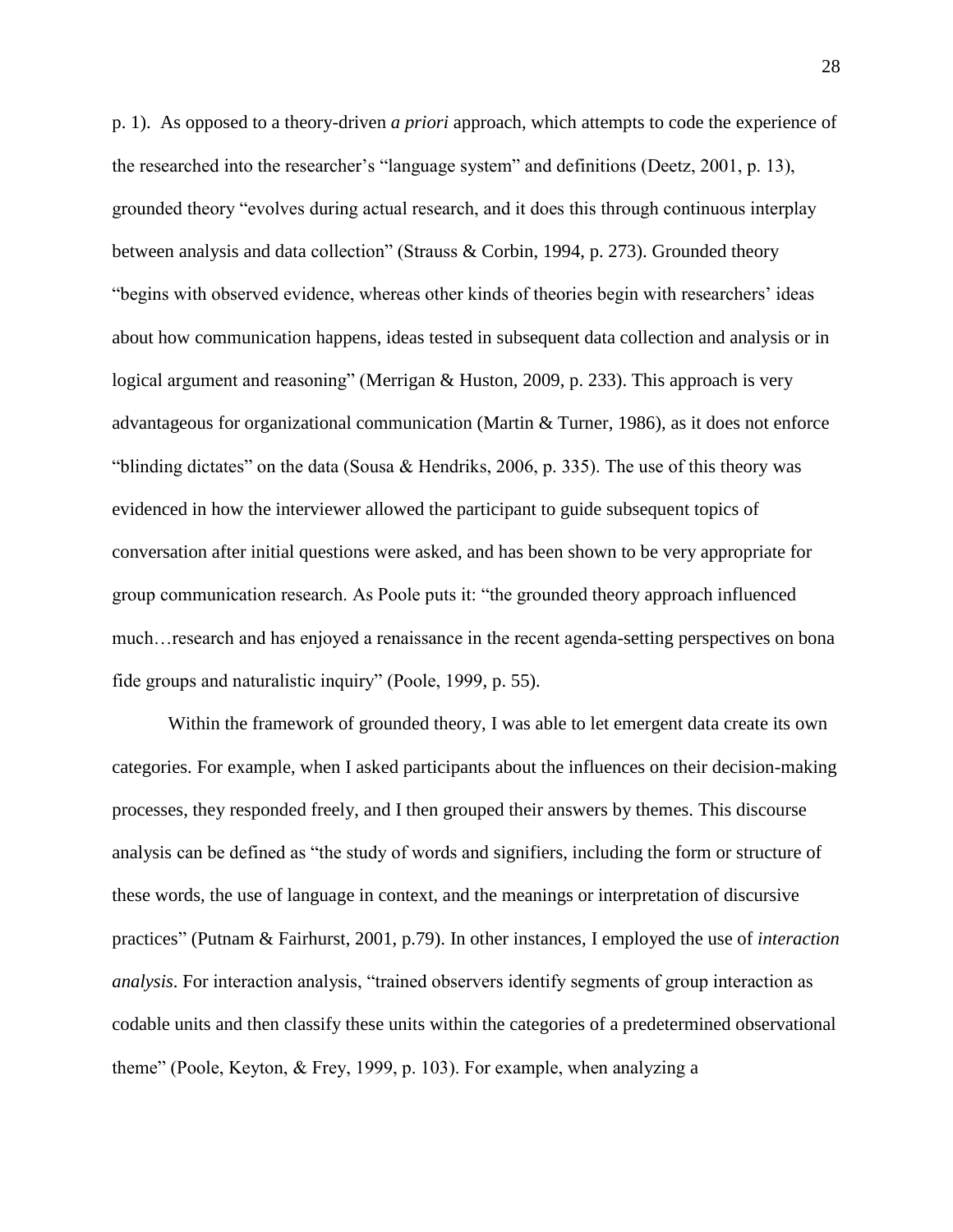"problem/solution" interaction in order to determine which statements were "problems" and which were "solutions," I coded each interaction with those two specific categories in mind. Meyers, Seibold, and Brashers (1991) used this method to analyze arguments in a group's decision-making process, and through the use of interaction analysis, they found they could begin to predict group decision outcomes. More recently, Trego, Canary, Alberts, and Mooney (2010) used interaction analysis to examine mediated arguments and categorized interactions as "facilitative" or "controlling."

In order to label a piece of discourse a "problem" or a "solution," I used elements of the Decision Function Coding System (Poole & Roth, 1989). Comments were labeled as "problem" if they defined or analyzed the problem facing the group, or if they criticized or supported the problem analysis. Comments were labeled as "solution" if they proposed, altered, or amended a possible solution for a problem, defined how the group would go about developing a solution, asked for a solution, or asked for confirmation of a possible solution.

**Interpretivism.** Interpretivism employs a two step process of analyzing data; the first step is decontextualization, that is, coding incidents from fieldnotes and interview transcripts (Lindlof & Taylor, 2002). In order to decontextualize perceptions from interviews and dialogue from meetings, this study utilized a thematic analysis. The analysis used Owen's (1984) criteria to identify themes within the transcripts: repetition (using the same words or phrases over and over again to express an idea), recurrence (using different words to express the same idea), and forcefulness (stressing an idea either verbally or nonverbally). The second step toward interpretation is to recontextualize the incidents by placing the themes into categories. Lindlof and Taylor (2002) suggest five categories to begin the interpretation process: metaphorical (an analogous reference), metonymic (using a small instance to represent a bigger issue or problem),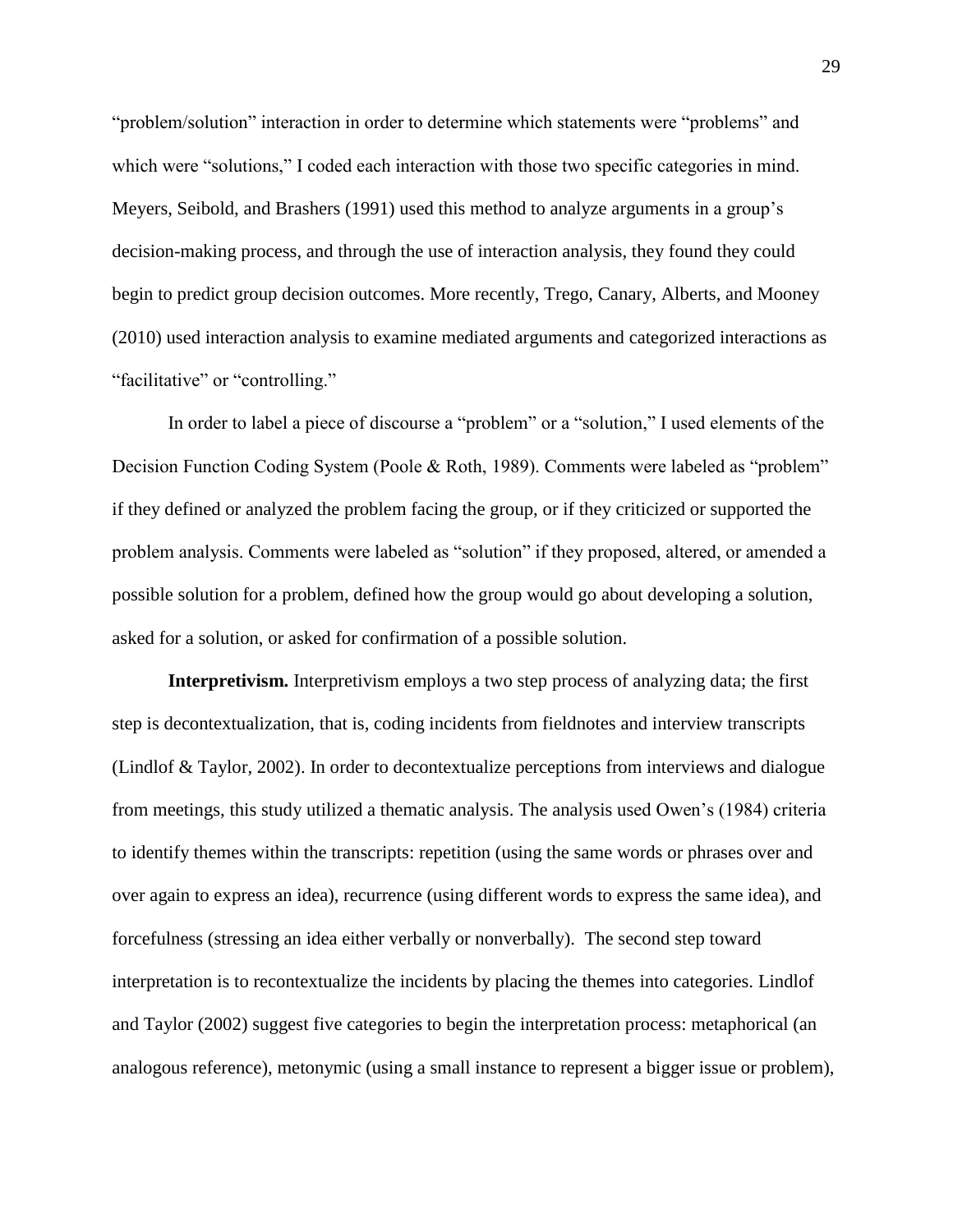ironic (an expression that inverses meaning), syntagmatic (part of a cultural-specific sequence), and paradigmatic (attributes revealing dialectical values of a culture). I read and re-read the transcripts until the key themes emerged. I then read the transcripts and listened to the meetings for confirming and disconfirming examples.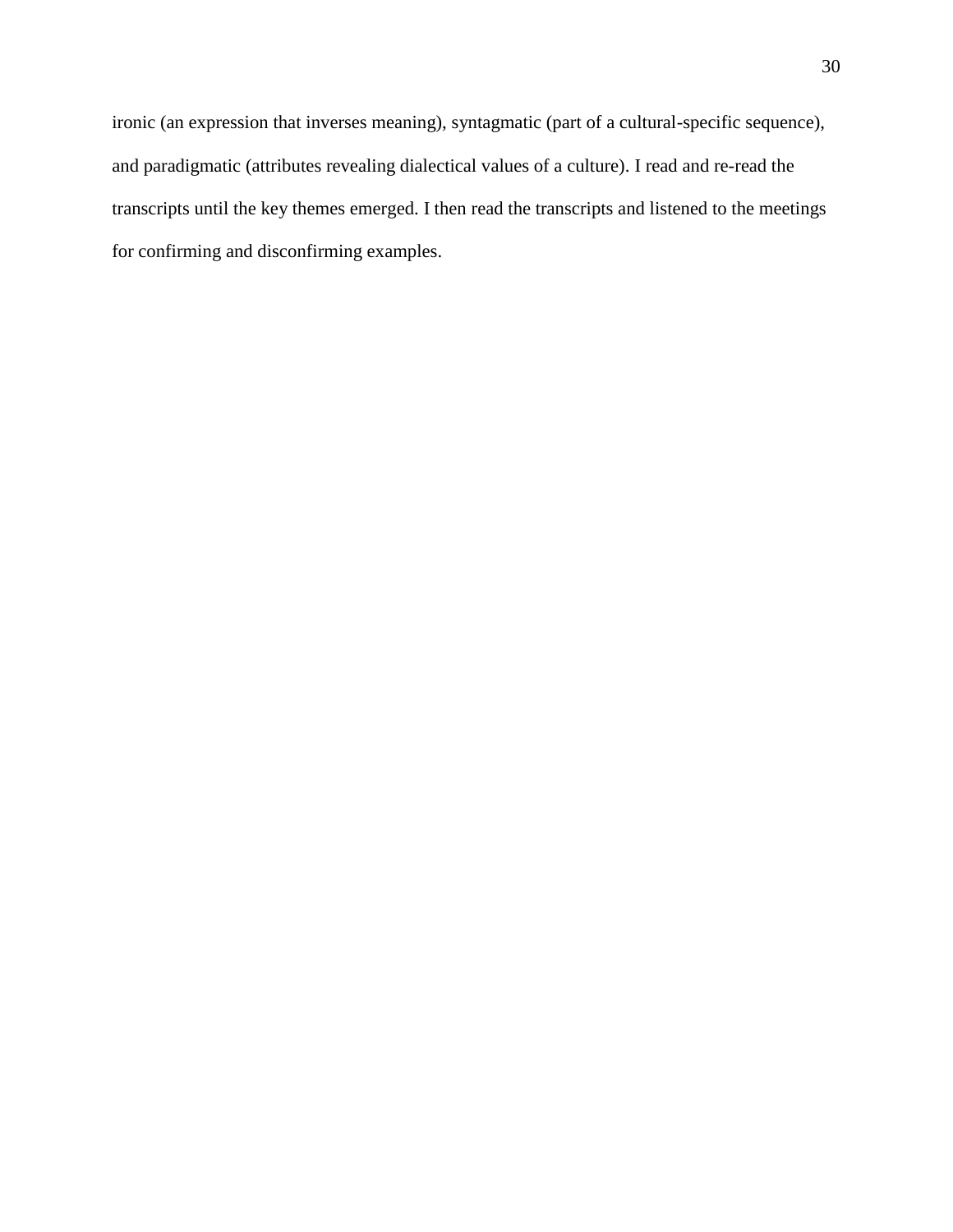### **Chapter Four: Analysis**

# **Research Question 1**

To answer this question, which was "what path(s) do groups of educators follow when making decisions," I used two methods. First, I looked at responses from individual participant interviews. Second, I analyzed discursive interactions during decision-making meetings. To understand the overall decision-making process, I analyzed the paths each group took to reach decisions using Poole and Roth's (1989) multiple sequence model of group development in decision-making groups, using the data from both the interviews and the meetings. These categories include the Unitary Sequence path, when group interaction generally utilizes a sequence of decision stages, such as the Standard Agenda; the Complex Cyclic path, when groups talk through many problem/solution cycles; and the Solution-Oriented path, which involves almost no dialogue defining or analyzing the problem. See Table 2 for a full description of all meetings and associated paths.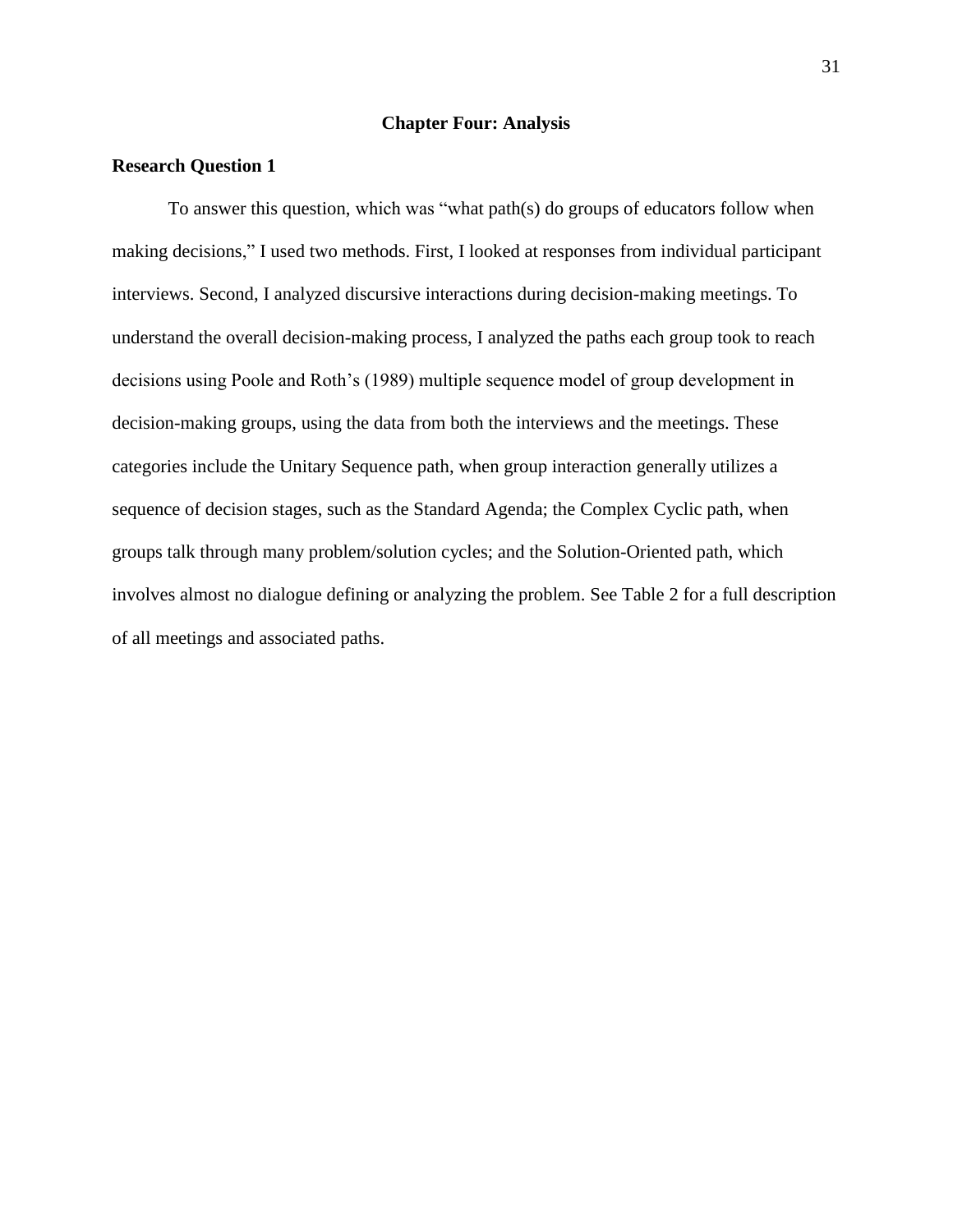Table 2 *Decision-making paths*

| <b>Meeting Title</b>                 | Decision-making<br><b>Process</b>      | <b>Meetings</b><br><b>Observed</b> | <b>Decisions Made</b>                                                                         |
|--------------------------------------|----------------------------------------|------------------------------------|-----------------------------------------------------------------------------------------------|
| <b>Team Leader</b><br><b>Meeting</b> | Problem-Solution                       | $\overline{2}$                     | Who will teach which<br>grade, who will teach<br>in which classroom                           |
| <b>Faculty Meeting</b>               | None                                   | 2                                  | None                                                                                          |
| <b>Grade-Level Meeting</b>           | Solution-Oriented,<br>Problem-Solution | 18                                 | Which students will be<br>in which classes next<br>year, which lessons to<br>teach next week  |
| <b>Retention Meeting</b>             | Problem-Solution                       | 1                                  | Whether to retain<br>various students                                                         |
| <b>Child-Study Meeting</b>           | Problem-Oriented                       | $\overline{2}$                     | What accommodations<br>were necessary for<br>particular students                              |
| <b>PBIS Meeting</b>                  | Problem-Solution                       |                                    | How to fill out an<br>evaluation form,<br>which video to show<br>for students on movie<br>day |

There have been many definitions about what constitutes a "decision." Poole and Hirokawa (1996) utilize two separate criteria in order to determine when a decision has been made: when a group makes a choice after the "integration" period, or when the group explicitly moves on to another topic. I found that the groups' decisions generally fell into these two categories. Some groups discursively stated when a decision was made (e.g., "that's a good idea, let's go with that"), and other groups just moved on to other topics, implying that the idea last discussed was the chosen decision.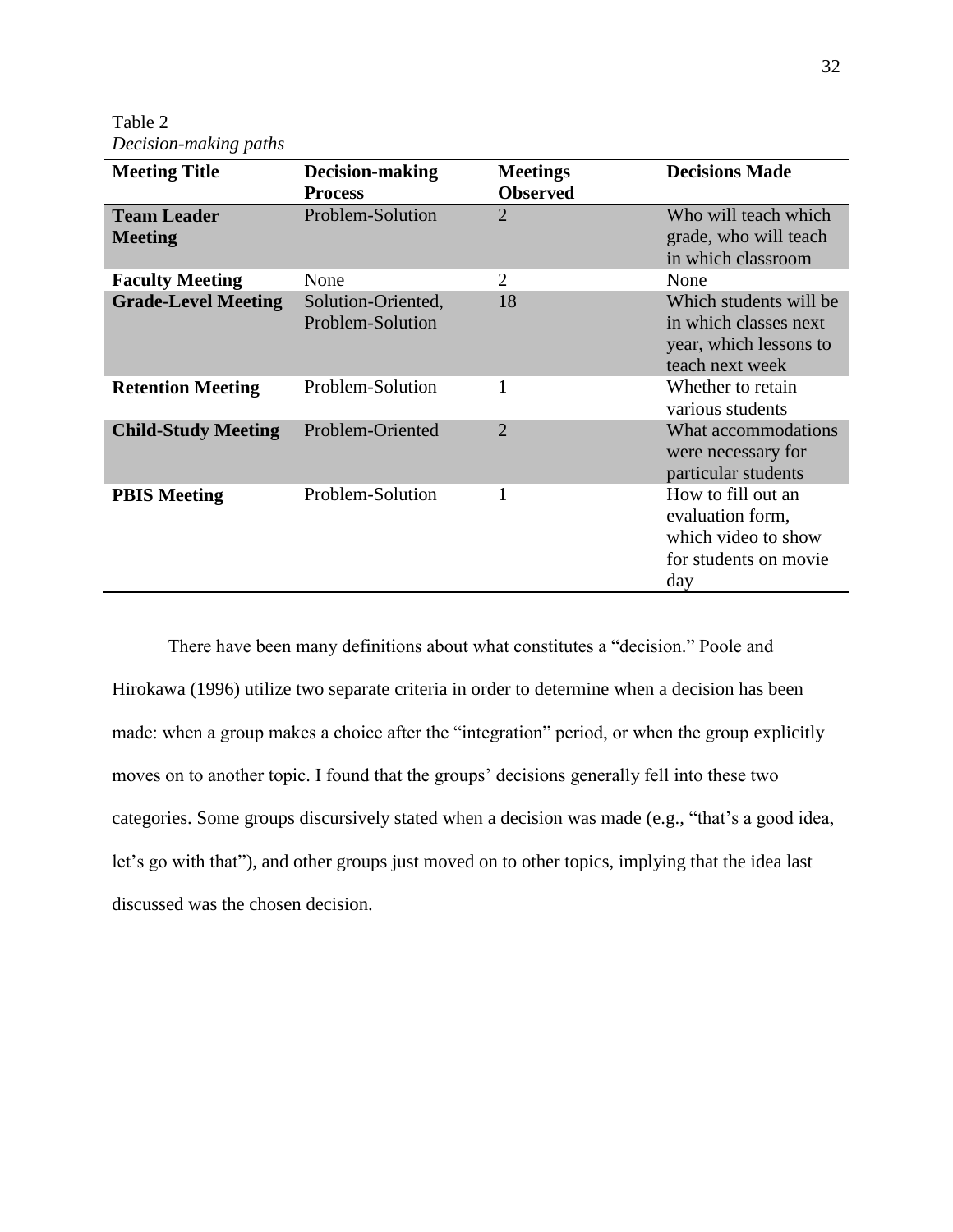## **Problem-Solution Path**

The longest meetings I observed were the Team Leader meetings, which were also the meetings that made the decisions with the most wide-spread impact, that is, affecting the most people and issues. For several topics, the Team used a problem-solution cycle, in which one person would present a problem, another person would suggest a possible solution for that problem, and then another person would bring up a problem with that solution, and so on. For example, in one meeting, the Team Leaders were trying to decide where to put a teacher who was recently returning from a work-related injury:

*(TL21): So if you're saying that, we should not put [Collins<sup>4</sup> ] in [a certain grade]. If you know that we're probably…. (Problem)*

*(TL27): If [Collins]'s not [qualified], we can't… (Problem)*

*(TL10): But she's given you a letter that she's not coming back here. I mean, she does not want to come back here. (Solution. Since TL3 thinks the teacher is not returning, they do not need to decide where to put her.)*

*Principal: But she may not have a choice. She just wants to transfer. (Problem) (TL21): It's a job.*

*Principal: First they're going to place all the 14 schools. They're going to place the 14 schools…*

*(TL21): Oh, I thought you meant she gave you a letter of, "I just don't want…" (TL10): No! That she wants to…*

*(TL21): She wants to transfer somewhere else.* 

*(TL27): I would say there's a 75% chance she's here next year. (Problem)*

 $\overline{\phantom{a}}$ 

<sup>4</sup> Names have been changed.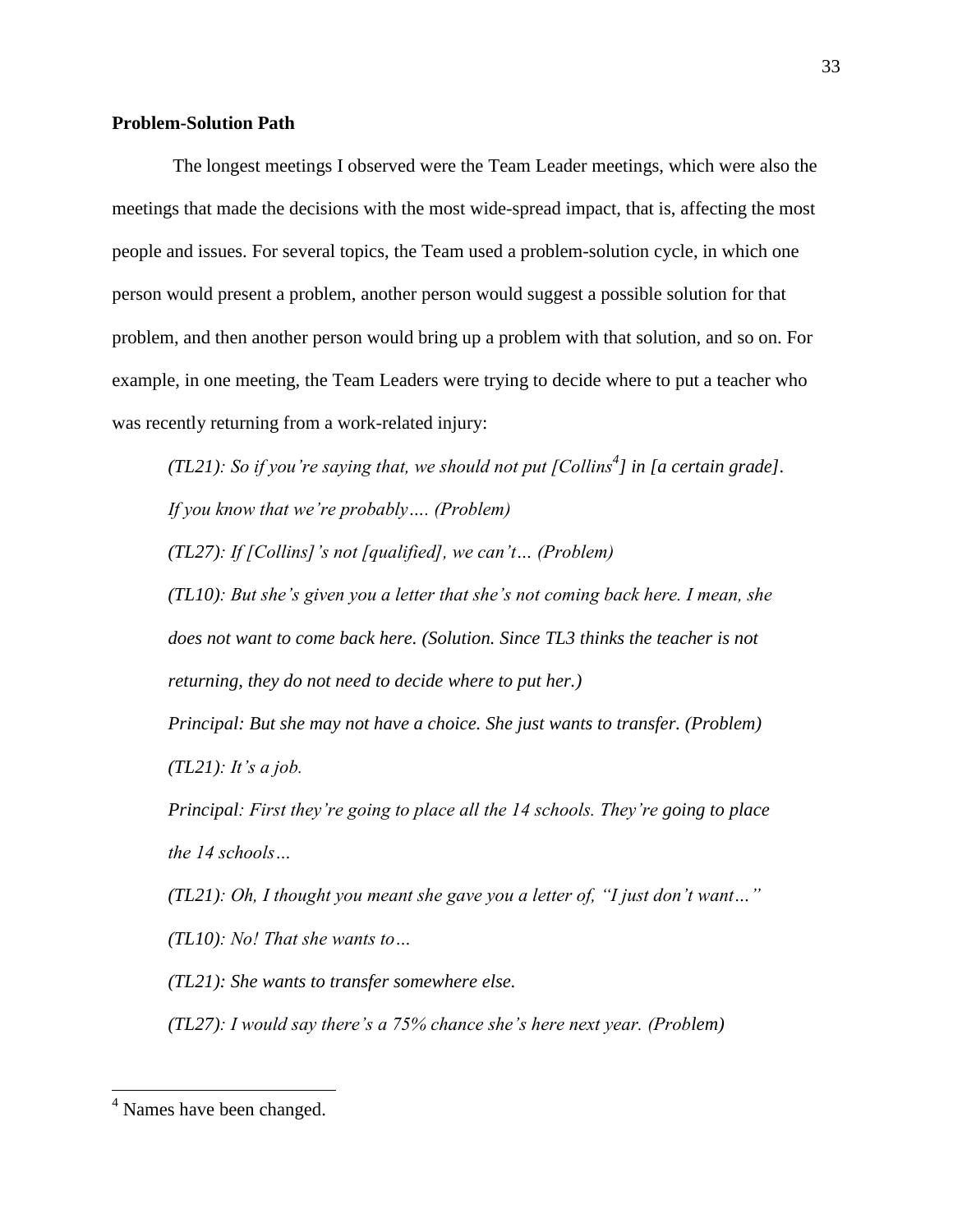*(TL21): Me too.*

*(TL27): I would say she's 75% here as of now. So we can't… (Problem) (TL21): We've got to put her somewhere she can teach. (Solution) Principal: We can't put her in [the grade mentioned above]. (Problem) (TL21): That's what I'm saying, we can't…so we have her there now… (Problem) (Inaudible, at least 5 talking at once) Principal: I say we let it flow like this… (Solution)*

*(TL10): She's not [qualified]. (Problem)*

Problems are not clearly defined before generating solutions during the group's process; rather, the problems are defined in a fragmented way. In this particular situation, the first and main problem is that they have a teacher who has been out on sick leave and needs to come back to work. Since they have been using a substitute in place of the missing teacher, they are having a problem finding a suitable teaching position. Another problem is that the teacher in question is neither trained nor qualified to teach certain grades, so those grades are eliminated from the available options. One offered solution was to suggest that the problem did not really exist, that the teacher did not want to return, therefore there was no need to place her. The countering problem for that solution was a teacher positing that even though the teacher may not want to return, that is where the school system was going to place her. With this pattern, teachers generated solutions for the perceived current problem. Often, the solutions generated were not appropriate to the problem, because the participant who offered the solution did not fully understand the problem. The groups used the Problem-Solution path to come to an acceptable solution by finally reaching a solution with which no one had any countering concerns.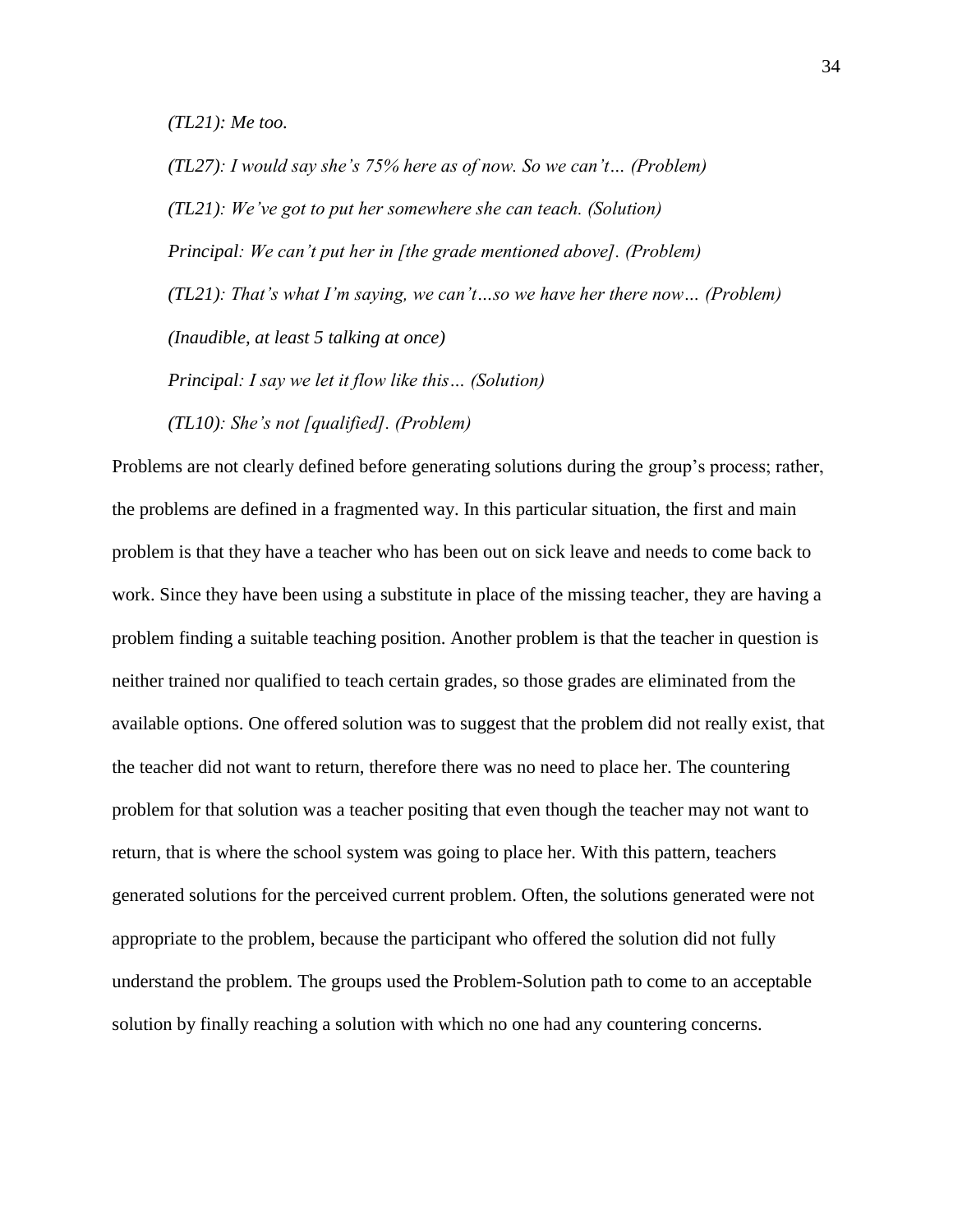In addition to the Team Leader meetings, the Problem-Solution decision-making pattern was also evident in other meetings: the Grade Level meetings, the Retention meeting, and the PBIS meeting. For example, in the PBIS meeting, the group was deciding on which video to show the students as a reward for positive behavior:

*GroupLeader1 (P16): What movie are we going to use? (Problem) GroupLeader2 (P26): I think we should go to Red box and find the newest… (Solution) GroupLeader1 (P16): What do your boys like right now? (P21): They like the new Voyage of the Dawn Treader, the newest of the Chronicles of Narnia. (P9): How about Thor? (Solution) (P21): I don't think that's appropriate. That's the movie where's he's like half* 

*naked? (Problem)*

*(P9): The girls will like it.* 

*GroupLeader1 (P16): What else is out there?(Solution)*

*GroupLeader2 (P26): I don't know, I guess we'll just look for kids stuff at* 

*Redbox. (Solution)*

*GroupLeader1 (P16): Maybe we should just get a grownup movie, some of those I wouldn't have even thought of anything, I would have thought it would be too old. (Solution)*

*GroupLeader1 (P16): Yeah, maybe for the older kids. (Solution) GroupLeader2 (P26): Isn't there a Kung Fu Panda out? (Solution) GroupLeader1 (P16): No, that's in theatres. (Problem)*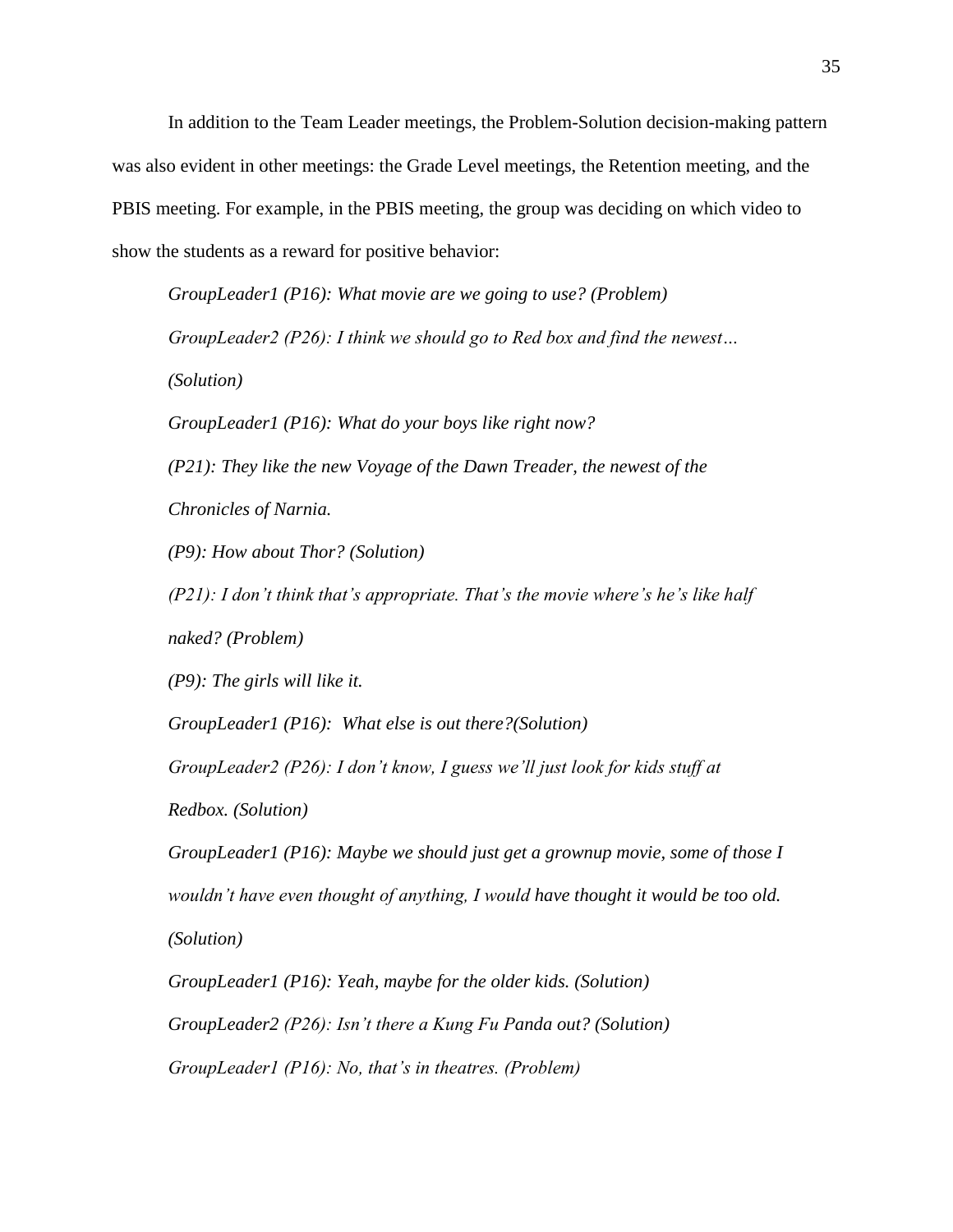In this situation, the group members were attempting to choose a film to show the children. Films were suggested and vetoed based on the participants' own criteria, not by criteria set by the group. During the meeting, parameters for the type of movie they wanted to show were not set, therefore movies were suggested that did not fit the criteria because the person making the suggestion did not know the criteria.

The use of the Problem-Solution path was supported by the participants' own recollection of meetings. When asked whether problems or solutions were discussed more in group decisionmaking meetings, one participant stated they were both discussed the same amount:

*(P6): I'm thinking you know, equal, I mean, we may talk about what's working, what's not working…um, I think it's equal, I really do.* 

Another participant, when asked the same question, responded that the time devoted to problems and solutions was about "50/50."

*(P13): I think that with my [grade level] team, we focus on both fairly effectively. A lot of our informal meetings, we discuss problems we've been having, and come up with and them come up with solutions, oh I've done this is my classroom. With PBIS, we tend to focus more on the solution, our problem is this, then we spend an hour talking about a decent solution.* 

That same participant cited that many teachers would use their own experience as evidence to bring up a concern, and the Problem-Solution path would go from there:

*(P13): We would basically brainstorm and work together and talk about some ideas that work in each of our classes or that we knew of other teachers doing, and we'd see whether or not those would work school-wide. And that a lot of times, teachers would bring their own experiences from what they had done in*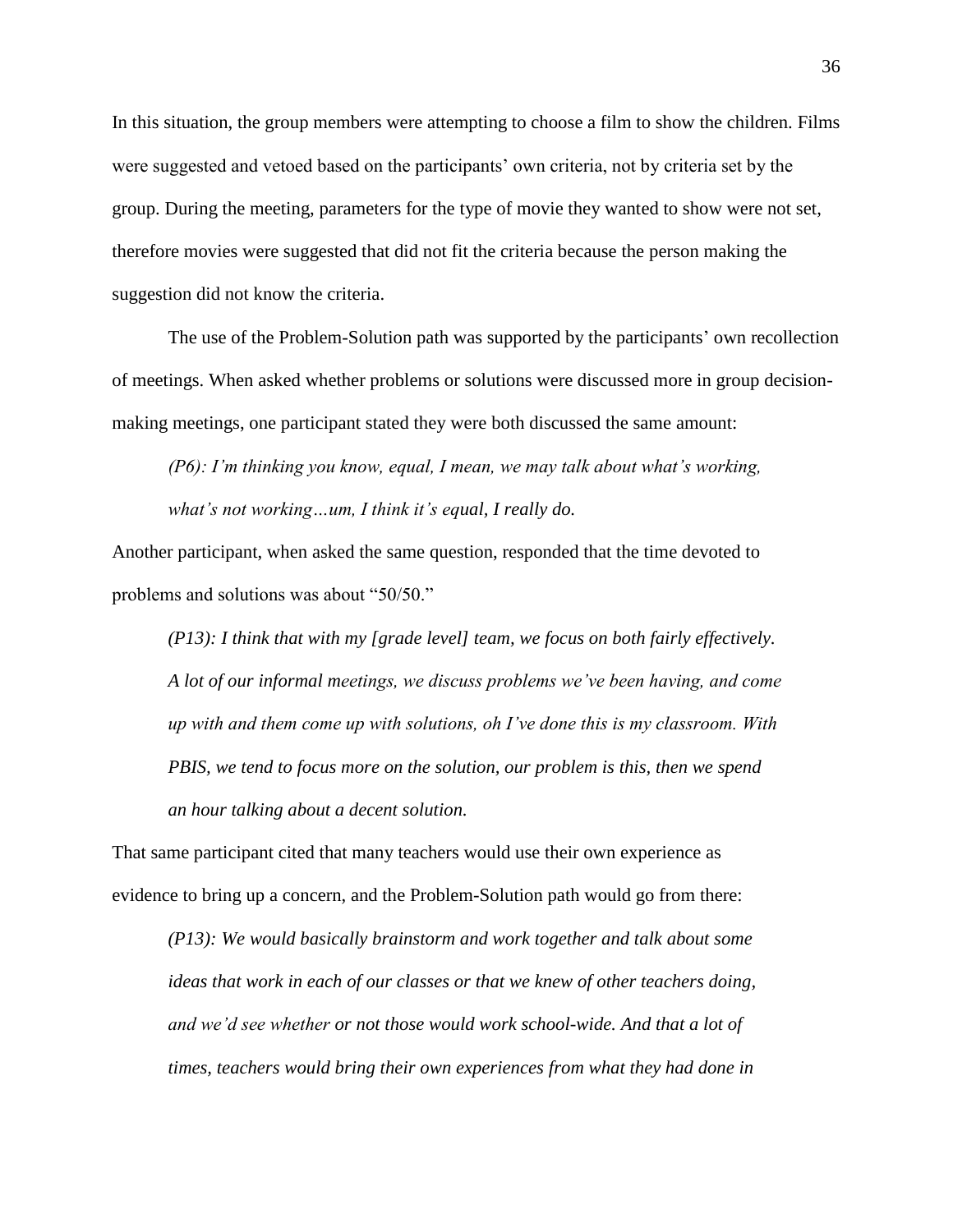*their classrooms, and saying maybe this would as a good school-wide incentive, and a lot of times, not everyone would necessarily agree, but it would really take a lot of compromise and working to throw in ideas, especially since we have Pre-K all the way up through*  $5<sup>th</sup>$ *, and next year*  $6<sup>th</sup>$ *, we needed to do things that worked for 4 year olds and 11 year olds.*

Another participant noted that she thought groups discussed problems more; however, they would always end up discussing solutions.

*(TL14): I would say probably a little more discussing problems, simply because problems can overwhelm you. And…but, we always do get to solutions. We never walk out of a meeting having just discussed problems and say, "oh well, next time." No, we do come up with solutions.* 

This Problem-Solution cyclical path was both reported in interviews and observed in Team Leader meetings, Grade-Level meetings, Retention meetings, and PBIS meetings. This path was by far the most prevalent course of decision-making in the observed meetings.

### **Solution-Oriented Path**

The Solution-Oriented decision-making path appeared during the Grade Level meetings. The main task of these Grade Level groups was to decide which students would end up in which classes the next year. The group each had a stack of cards with one student's name on each card. The task was then to group the cards according to who would be in which class. The leader of the group, which was the same leader for all the grades, served as facilitator and defined the problems: they must have a certain number of girls and boys in each class, there must be an even distribution of reading levels, and so on. After this definition from the leader, the rest of the group suggested possible solutions without refining them or presenting problems with them.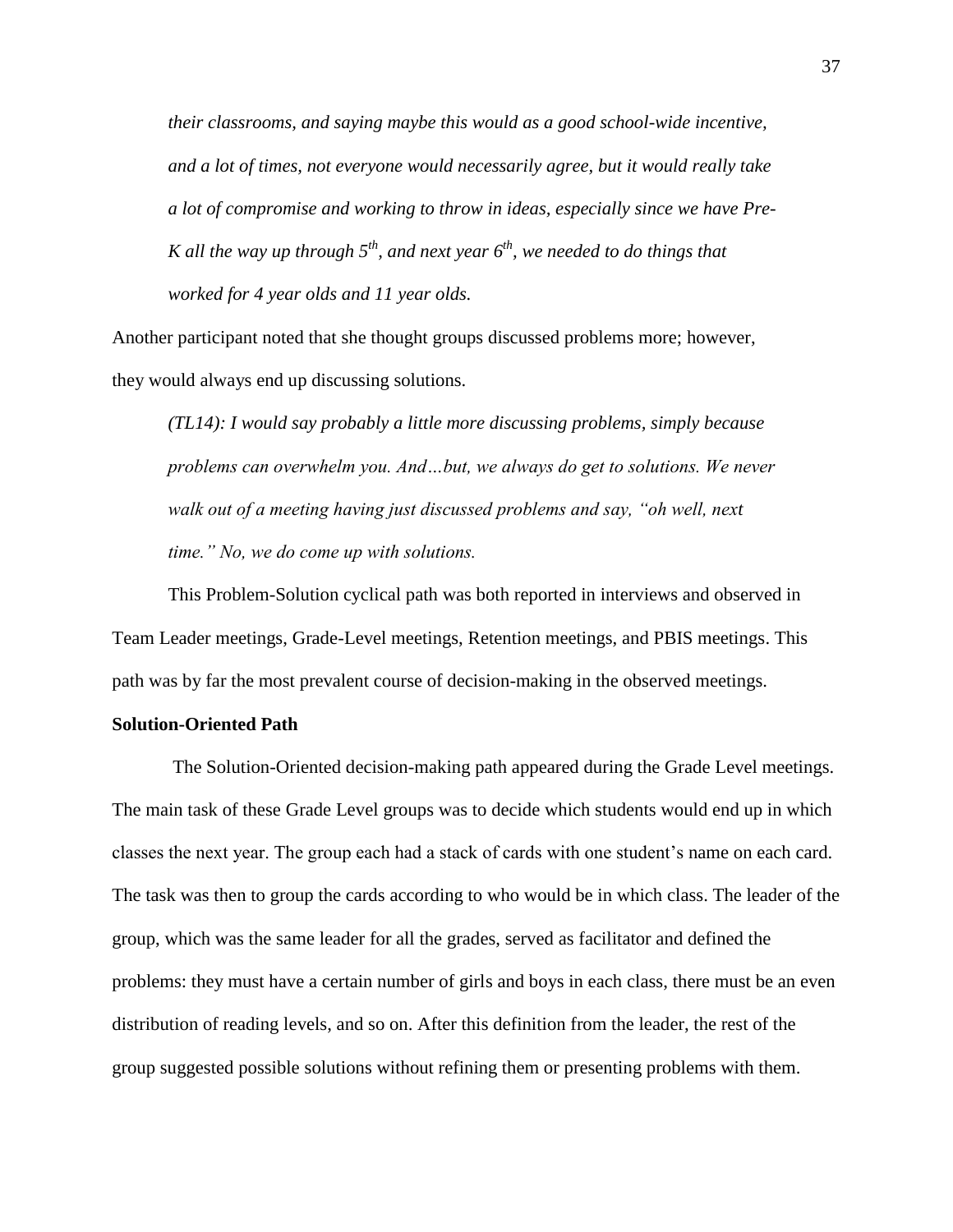Rather than criticizing a suggestion of a possible grouping of students, another team member would simply suggest an alternative.

In addition to observing the Solution-Oriented path in decision-making meetings, several participants reported that there is a great emphasis on generating solutions at the school:

*(P23): Oh, solution based, that's another thing here. If you have something that you need, we always suggest come to the table with a solution rather than just saying, "I have a problem." You know, I see that this may not be working, but here's what I thought might work, so I see it as solution-based rather than…you know, there's big problems…*

Another participant reinforces the solution-focused orientation:

*(P22): The group is made more, generating possible solutions. Yeah, a lot more than the one beforehand.* 

One participant reiterates the "throwing ideas around" theme by indicating solutions take the majority of the time during decision-making:

*(P1): When it comes to committees, we pretty much just say, this is what's wrong, how can we fix it? And we all just start throwing out ideas. And we all, and whatever we agree upon, that will become procedure.* 

Then considering the PBIS meetings, one participant noted that there is a tendency to follow a Solution-Oriented path before running an idea past other groups:

*(P4): They'll come up solutions and incentives, and they pretty much come up with those to you know, to do positive behavior changes with the kids, even the faculty, stuff like that. Then they'll take it to the principal, and she'll say, no, we're not going to do that, or yes, that sounds good, and they'll take it to the*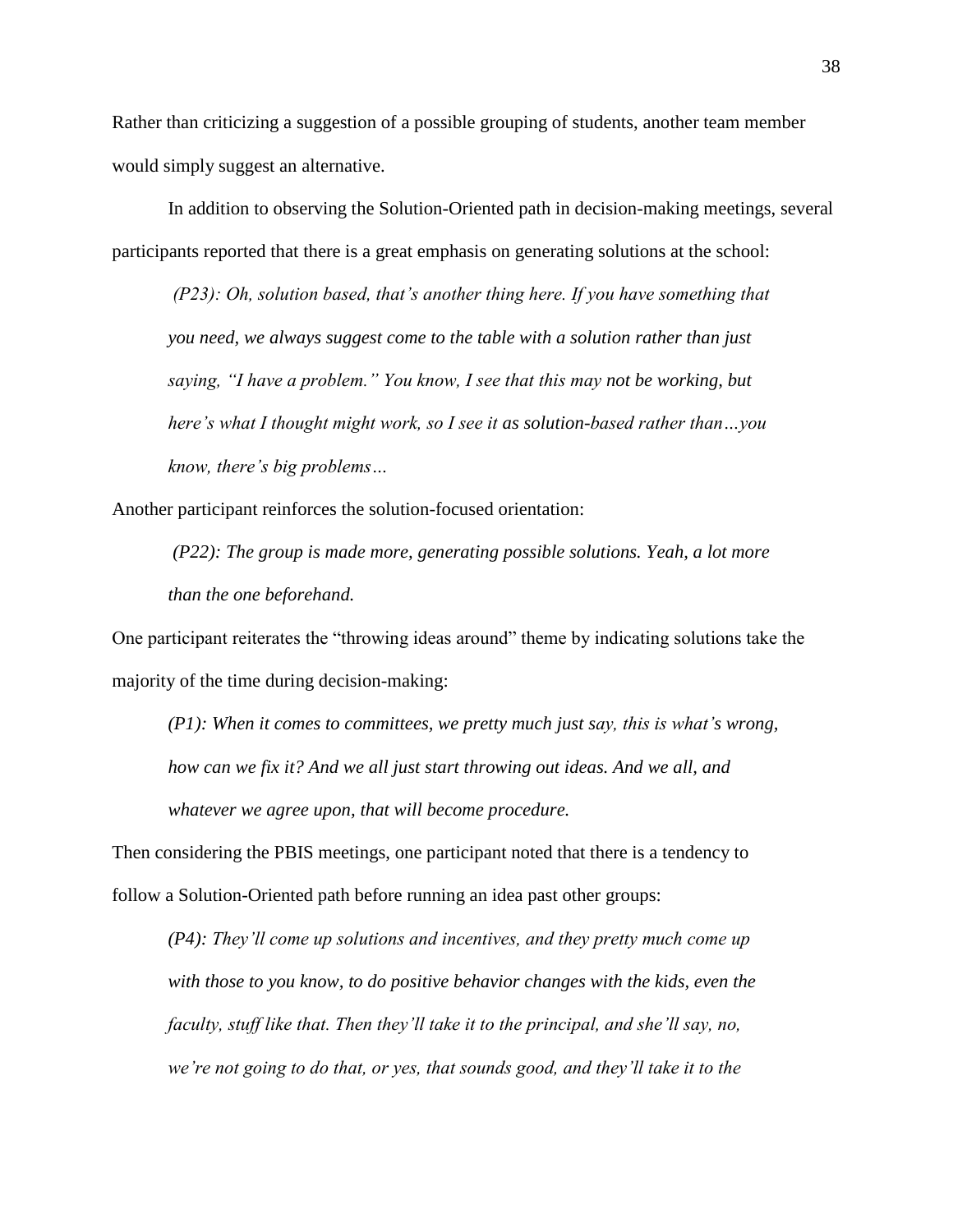*teachers in the staff meeting, and I'm sure they can say, I don't want to do that, and this is why. And if they decide they don't want to do that, they're not going to do it.*

The Solution-Oriented path is sometimes so dominant that employees have come to expect it, as seen by one participant's preparation of solutions in advance:

*(TL10): I would say the solution. By far. We try to come up with as many solutions as we can. In fact, there's a lot of times that we know ahead of time that we're going to be discussing this, or this, or this, and bring all your ideas to the table when you come, so, that's how we do that.* 

One of the key aspects of the decision-making process that was generally missing from the Solution-Oriented path was defining and discussing problems. This often led to the generation of solutions that did not fit the criteria. In contrast, a new pattern emerged in which the majority of discussion was spent on defining problems.

### **Problem-Oriented Path**

In two separate situations, a pattern emerged that was not captured by Poole and Roth's Multiple Sequence Model (1989). I am calling this pattern the "Problem-Oriented" decisionmaking path. In this situation, the decision makers spend most, if not all, their decision-making time on discussing and defining problems. In the first cases, the participants used the Problem-Oriented path when they did not have control over the implementation of a new decision. For example, in one grade level meeting, participants were discussing the problems they were having with the special education department. It was as if they were going through the motions of a decision-making process; however, they never got to the solution. They talked about different problems and ended with: "Yeah, they should really fix that."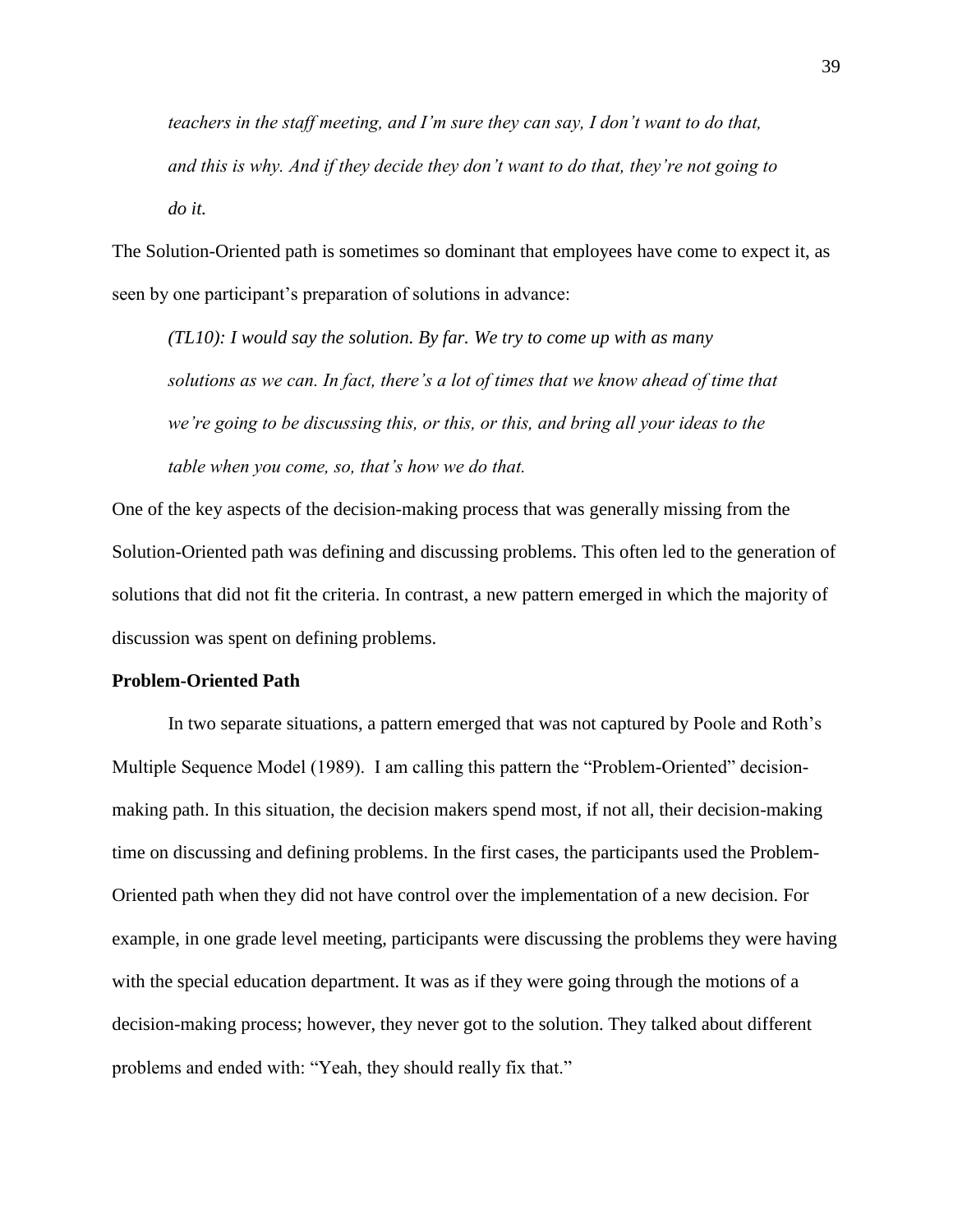The other instance of the Problem-Oriented path was in the Child-Study meetings. In these meetings, the vast majority of the time was spent defining the student's needs and issues. The child's teacher was present, and they relayed incidents they had experienced with the particular student. At the very end of the discussion of each student, the leader would make a suggestion. One suggestion, which was made after about 20 minutes of discussing problems, was: "This sounds like a behavior issue. Let's send this case to the behavior team." Unlike the Problem-Solution, Solution-Oriented, and Unitary Sequence paths, there is little to no discussion spent on generating and testing possible solutions.

Specifically speaking of a Child-Study meeting, one participant who attends those meetings reiterated the use of the Problem-Oriented path in her interview response:

*(P2): I think that today, and I think discussing the problems end up being, will dominate the conversation. And it's like, oh yeah, what do we need to do? But um…I think we discuss the problem more.* 

Again, another participant who is a Team Leader member of the Child-Study group confirmed the presence of a Problem-Oriented path:

*(TL9): Um…we talk about, does the child have a disability? Is this a past, have they done it in the past? Is this been an escalating thing, or you know, do we feel*  like the best place for the child is at home for a few days, for the safety of the *people at the school? Do we think the child will learn anything by being suspended? So we take into all those.* 

*Interviewer: So do you kind of go down a set, almost like a set check list? Like, you know…*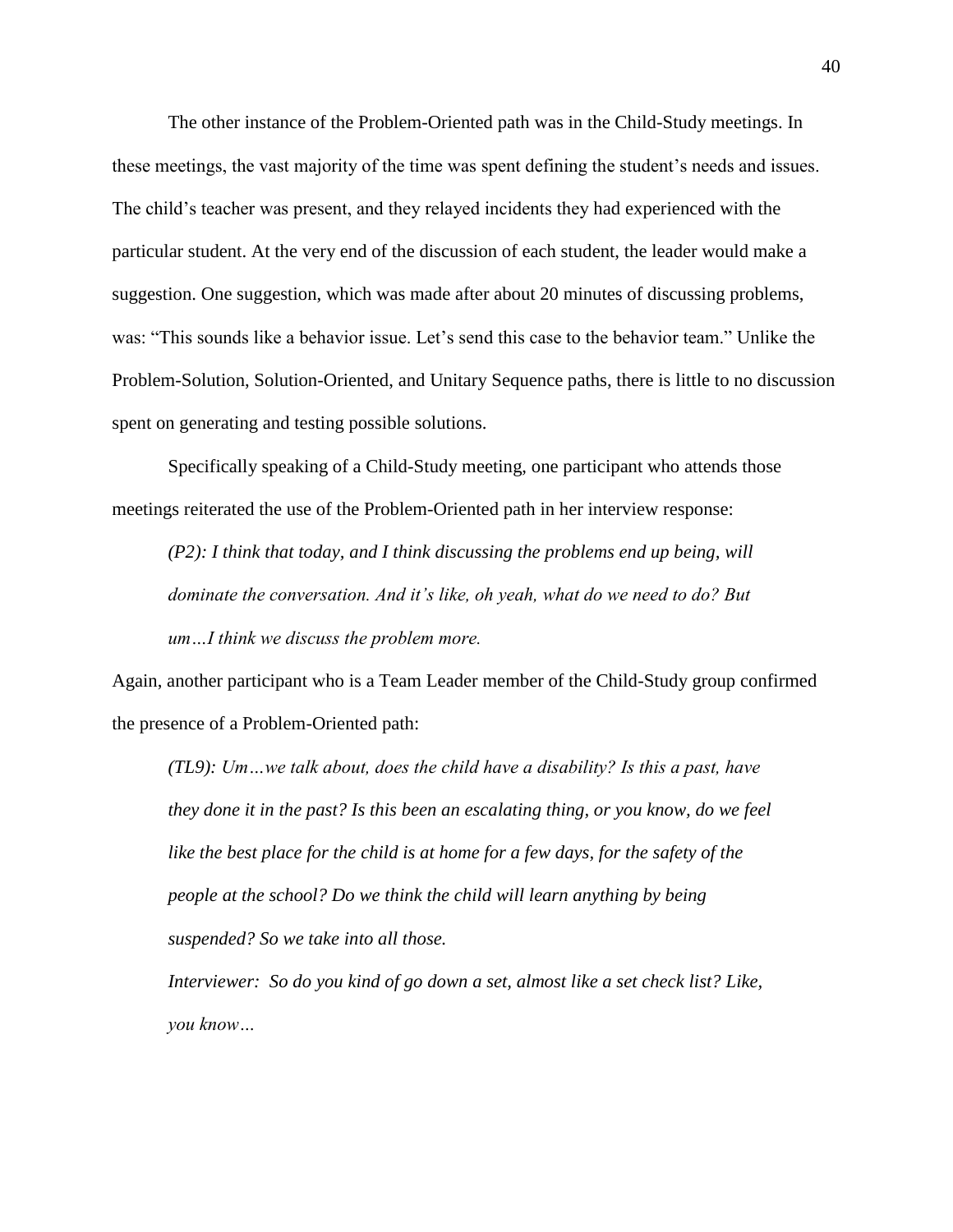*(TL9): We don't have a set checklist. Me, as special ed, I always make sure that the child does, if special ed is a part of their disability, is this really fair for the child? And then, the counselor says, yes, but he has all these discipline referrals, we think it's time that we make a statement, [the principal] comes in and says her little piece, so, there's no really set checklist, we just go with our expertise, I guess.* 

Even though this participant has identified a Problem-Oriented path, her perception is still that the group discusses solutions more when speaking about the Child-Study meetings:

*Interviewer: Do you find yourself more discussing problems, or more discussion possible solutions?*

*(TL9): Solutions. And they always come back with the, with the different plan. What are we going to do with this kid when he comes back to help prevent any more problems with the child.* 

So even when this new path is clear in observation, a participant still has the perception of the discussion of solutions, even when that discussion did not exist in observation. This new path applies to both discussions that contain a slight mention of a solution at the end of the discussion, and discussions that contain no solutions at all, parallel to the Solution-Oriented path.

#### **Unitary Sequence Model**

Noticeably absent in observations from the meetings was the use of the unitary sequence model. However, in their interviews, a few participants expressed that there has been an attempt to use a standardized, agenda-style, decision-making path: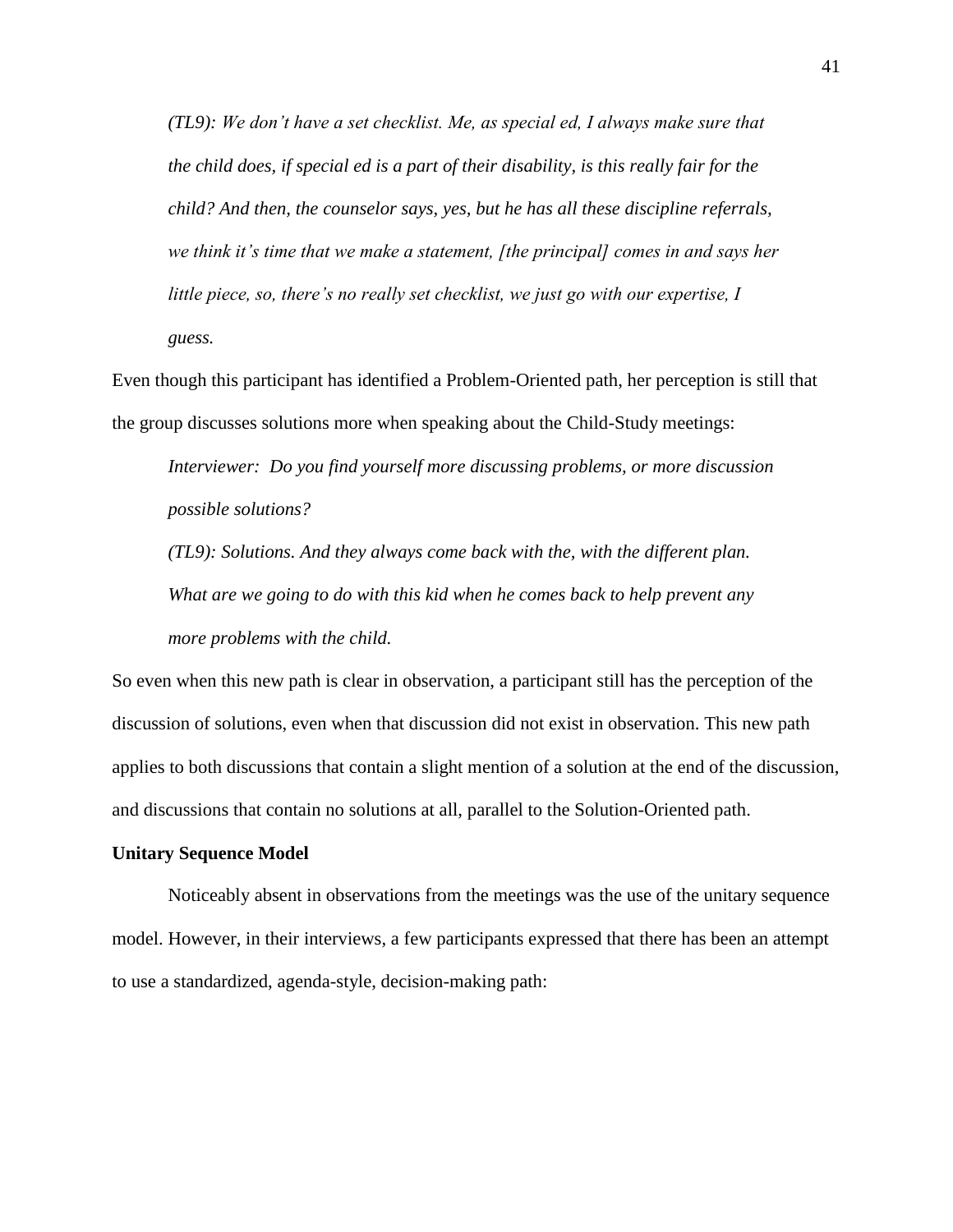*Principal: You know, it's still messy. And I set an agenda, and we veer off of it. And I, you know, we even set team leader meetings and there's lots of times we can't make them.* 

In addition, one Team Leader identified that they do use an agenda of sorts to go through topics: *(TL10): Well, [the principal] will bring her agenda to our meeting, and we just go right down the agenda, and she will give us the basic information, and then we discuss it, and we do a lot of discussion, we do a lot of give and take, and we'd never do anything a vote. It's, we just, we just discuss it until we all get to a point where we agree on something.*

## **Decision-Making Techniques**

To execute the previous paths of decision-making, the participants cited that they used several different methods: consensus, voting, and nominal group technique. The first and most prevalent technique was consensus. This technique was cited the most often and the only one I witnessed the participants using. The leader of a group would facilitate discussion and try to come to a point where at least a few people agreed with her. At that point, a decision was considered to be "made." There was no official check for consensus, for example, asking everyone individually if they agreed, but simply an assumed consensus. When asked about the process through which groups at the school made decisions, many participants cited that consensus was the most popular way:

*(P17): Um, the board is pretty, like you said, team player, you know, we have to have team players, so the board is usually…we sit around a table, and we'll throw out the ideas, um…it may not be the original idea that came to us, and we'll tweak it quite a bit…um…by the end of it, we have all agreed to the idea.*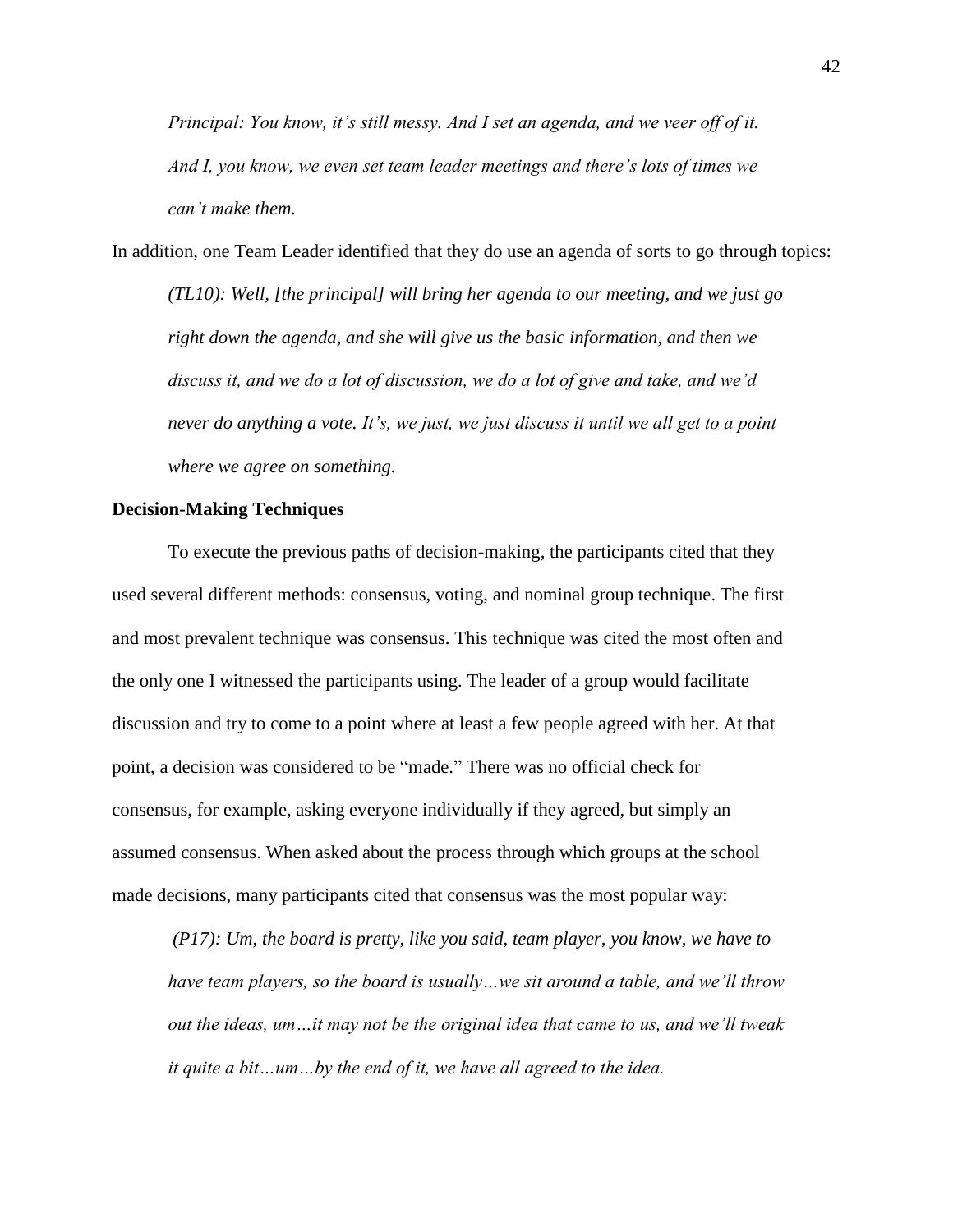*Interviewer: So come to a consensus?*

*(P17): Yeah. And we may have our ups and downs with the consensus, but overall, it is in the best interest of whether it's going to benefit the school, the kids, the parents, all of those are important.*

Many participants used language in their interview that indicated that they "threw ideas around" or did a lot of "brainstorming," or "tossing around ideas:"

*(P1): We just all discuss it, sit there, and throw out our ideas, and we just kind of make a consensus. We go like, ok, we change it if we do, if we don't, we'll find something that works. And we just keep going until we find something that works.* 

Although I observed no official verification of consensus, some participants did report that there seemed to be a true consensus about issues, rather than just a few group members agreeing:

*(P7): We just come to a consensus, and all agree on which ones we think should work.* 

As well as the subordinates, the Team Leader participants also reported that they practice consensus in their meetings:

*(TL21): In my grade level group? I work with a group that is very, it gels very well. It makes me think of a big brainstorming session. It's one person throwing something, another person adding on, another person adding on, and so, it branches out a lot, but I feel like my two team members really put in as much as I put in, and so we can talk and communicate, and what I also like is, you know, if two of us like an idea and one doesn't, the other, the one that doesn't will say, "hey, you know what will, if both of you like that, let's just go with that for this time," and you know, it doesn't turn into well, you guys go your way and I'll do*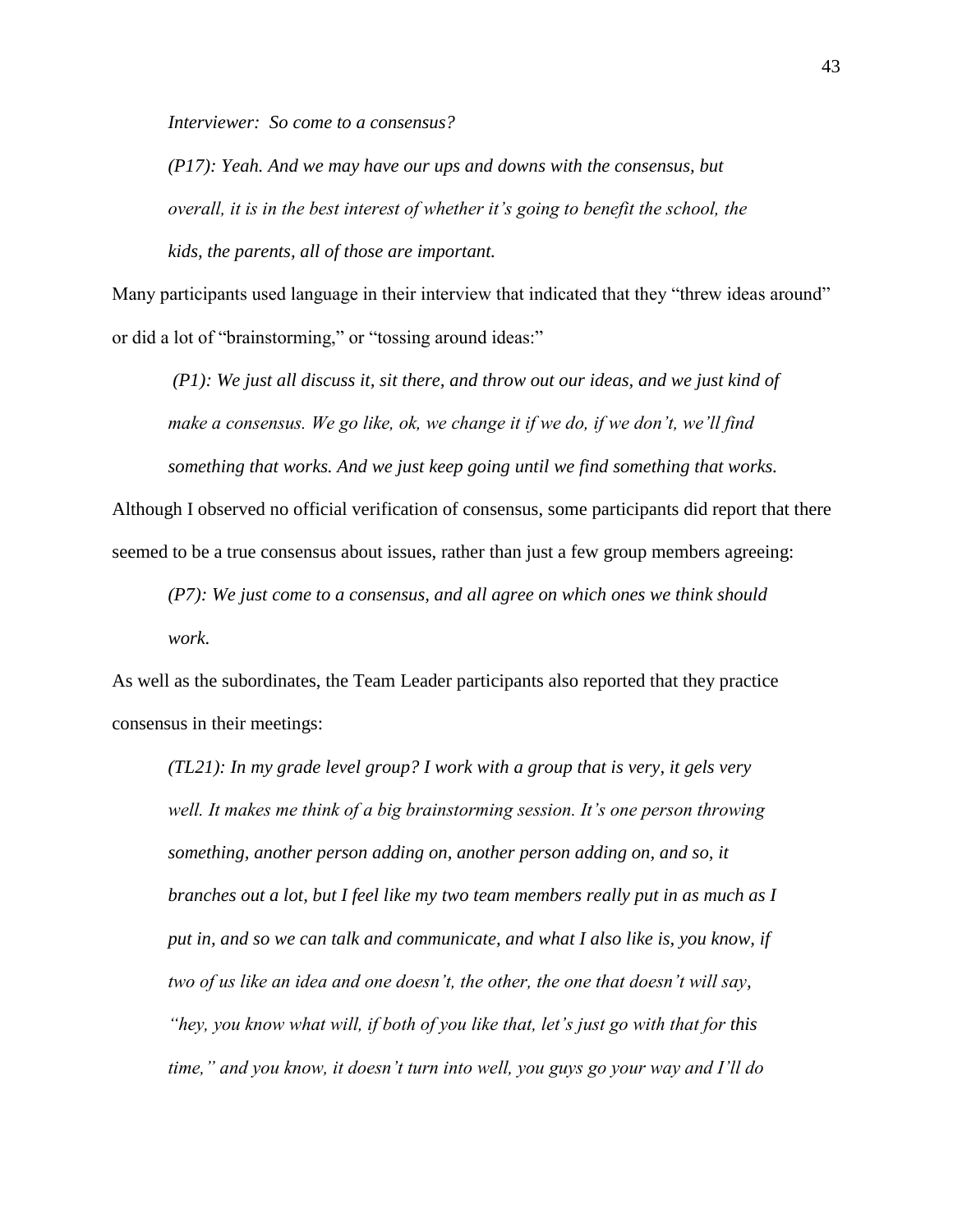*this myself. We decide as a group, ok, this is what we're going to do this week, and that's what we stick to.* 

*Interviewer: Hm, so you kind of come to a consensus?*

*(TL21): Yeah, come to a consensus. We compromise. You know.* 

The frequent reporting of consensus is consistent with observation from meetings. Not only did I witness consensus, the leader of a group actually facilitated consensus using her language. The incident occurred at a Team Leader meeting, during which a few team members were disagreeing.

*Principal: We're doing consensus, girls. We're doing consensus.* 

It is interesting to note that the consensus was created discursively by the leader of the group, not established through asking participants if they all agreed. TL21 (above) made the distinction to note that to "come to a consensus" was "to compromise," rather than the traditional definition of everyone agreeing.

The second most-cited technique for decision-making in groups at the school was voting. During the meetings I observed, I did not witness voting of any kind, either by raising of the hand or submitting a written ballot. However, many participants reported using voting as a decision-making technique within their groups:

*Interviewer: Ok. So how does that group go about making decisions? (P11): Um…PTA has their bylaws, and we have our meetings, and we go by um…just like most meetings go, we have our agenda, we have our old business, new business, we vote on them with a quorum…and… Interviewer: So there's a voting process?*

*(P11): There is a voting process.*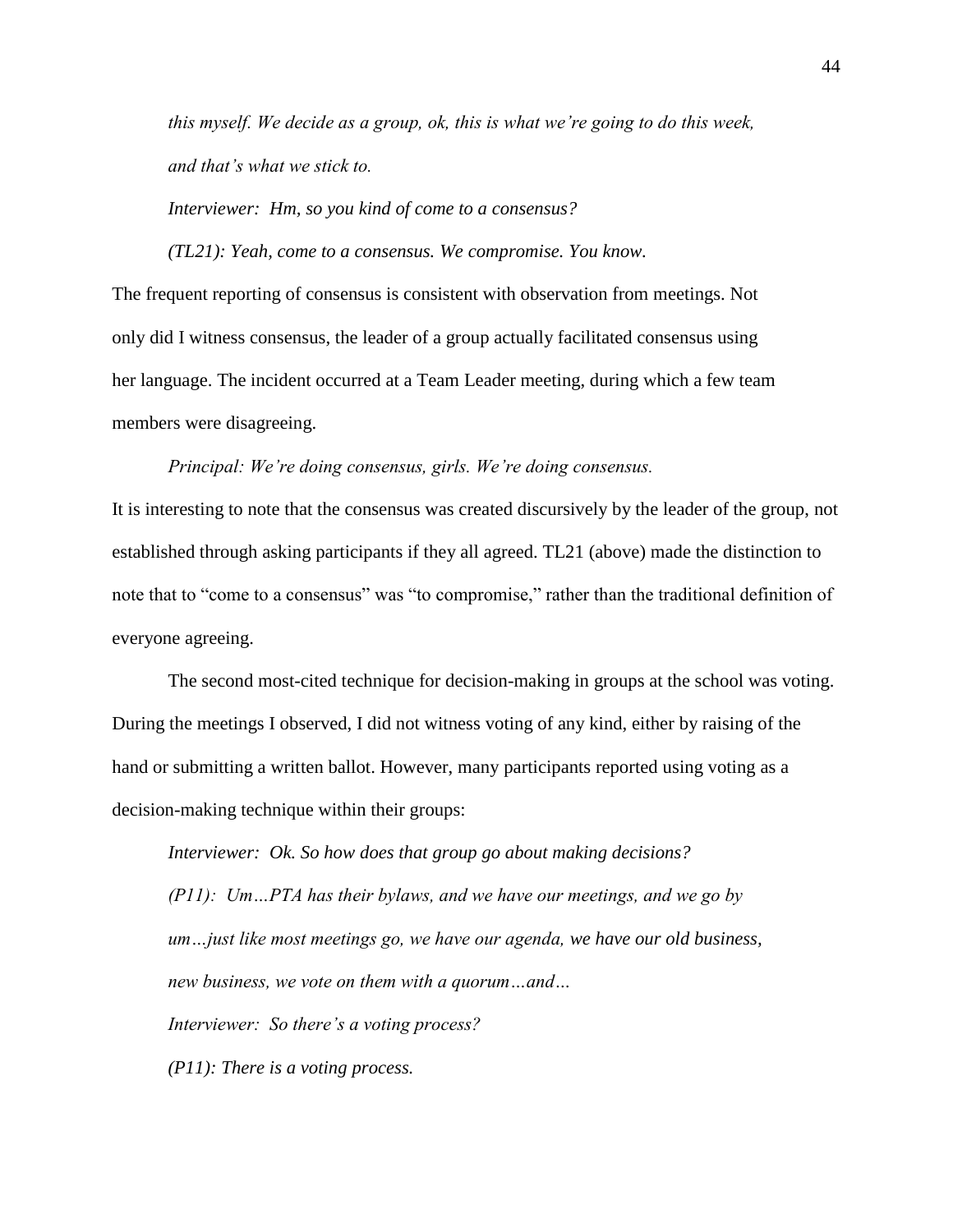*Interviewer: Is it kind of a, is it a majority wins, or do you keep voting until it's unanimous, or how does that voting process work?*

*(P11): It's a majority. If we have 2/3 vote, then it is passed.* 

P11 indicated that in order to have a majority, there needed to be a 2/3 vote. While others also reported that groups at the school employ the use of voting, no one else cited the fraction of "2/3rds." So it appears that the percentage of group members it takes to reach a majority is not clearly defined and understood by all group members. Team Leaders also cite that they use voting:

*(TL9): Sometimes we don't all reach the same one, but majority rules. Interviewer: Majority rules. So if you don't reach a consensus, you vote. (TL9): Mhm.* 

Although some participants reported voting, others claimed that they seldom or never use voting, and that consensus always take the upper hand:

*(P16): No. Maybe majority, I guess, like if we take a vote or something. If it needs to be, yeah.* 

*Interviewer: So you usually, do you usually take votes? Or do you usually like, come to a consensus, or how does that work?*

*(P16): Yeah, usually we all pretty much agree on one thing, I don't think there's ever been, you know, a split decision where we've had to vote. It's more…yeah, a consensus at the end of our meetings, what we're going to do.*

The final technique mentioned in interviews was the nominal group technique. This technique was not observed in any meetings, and was reported by only two participants, the first of whom cited the technique during PTA meetings: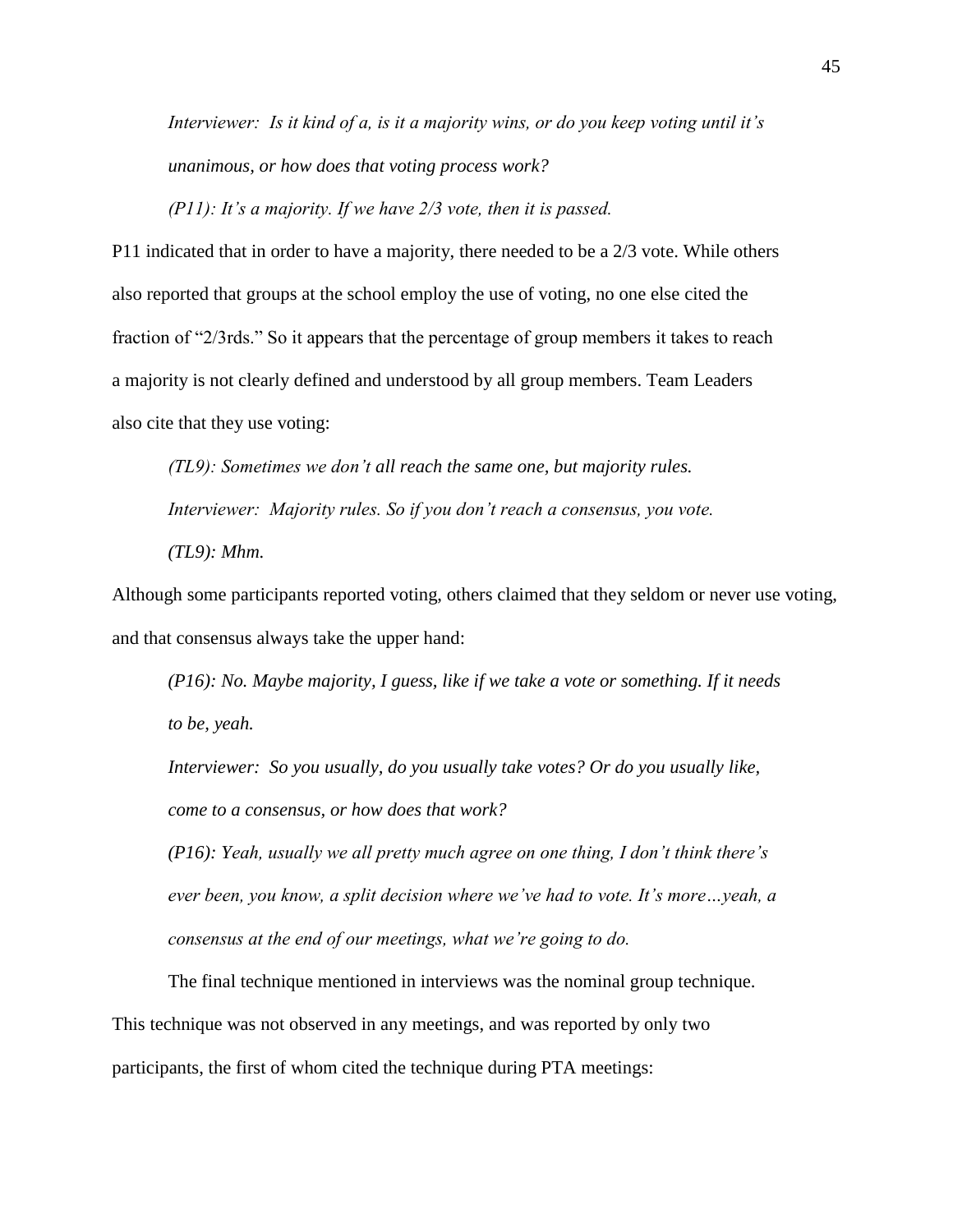*(P7): Ok, we had a parent forum, and a teacher forum separately at the beginning of the year, which is called Pizza with PTA, and so I think maybe almost all of our teachers came out, and they just threw out a bunch of ideas of what they think PTA should do or sponsor this year, and the parents did the same thing separately, and we took all of those ideas to the board meeting, and we decided from those ideas what we think we could do or take on this year.* 

The second participant who cited the use of nominal group technique was in the context of a staff meeting:

*(P3): She'll send around a clip board, if it's like, you know, something that she doesn't have time to pull everybody for, or you know, or they might be embarrassed, I mean, yeah. Things like that, or we'll just talk about it as a whole group, and then just decide what we want to do.* 

So while participants cited the use of consensus, voting, and the nominal group technique, only consensus was observed. The use of consensus was assumed and discursive; within the meetings, some group members indicated that they were aiming for consensus, but there was never a situation in which a group member asked each participant individually if they agreed with the decision.

# **Research Question 2**

Research question two asked, "how do stable yet permeable boundaries influence the decision-making processes among groups of educators?"

A group's stable yet permeable boundaries indicate that a group is affected by influences outside the group. This can include factors such as an organization's structure, hierarchy, and persons outside of the decision-making group itself. At Local Elementary, decisions made in any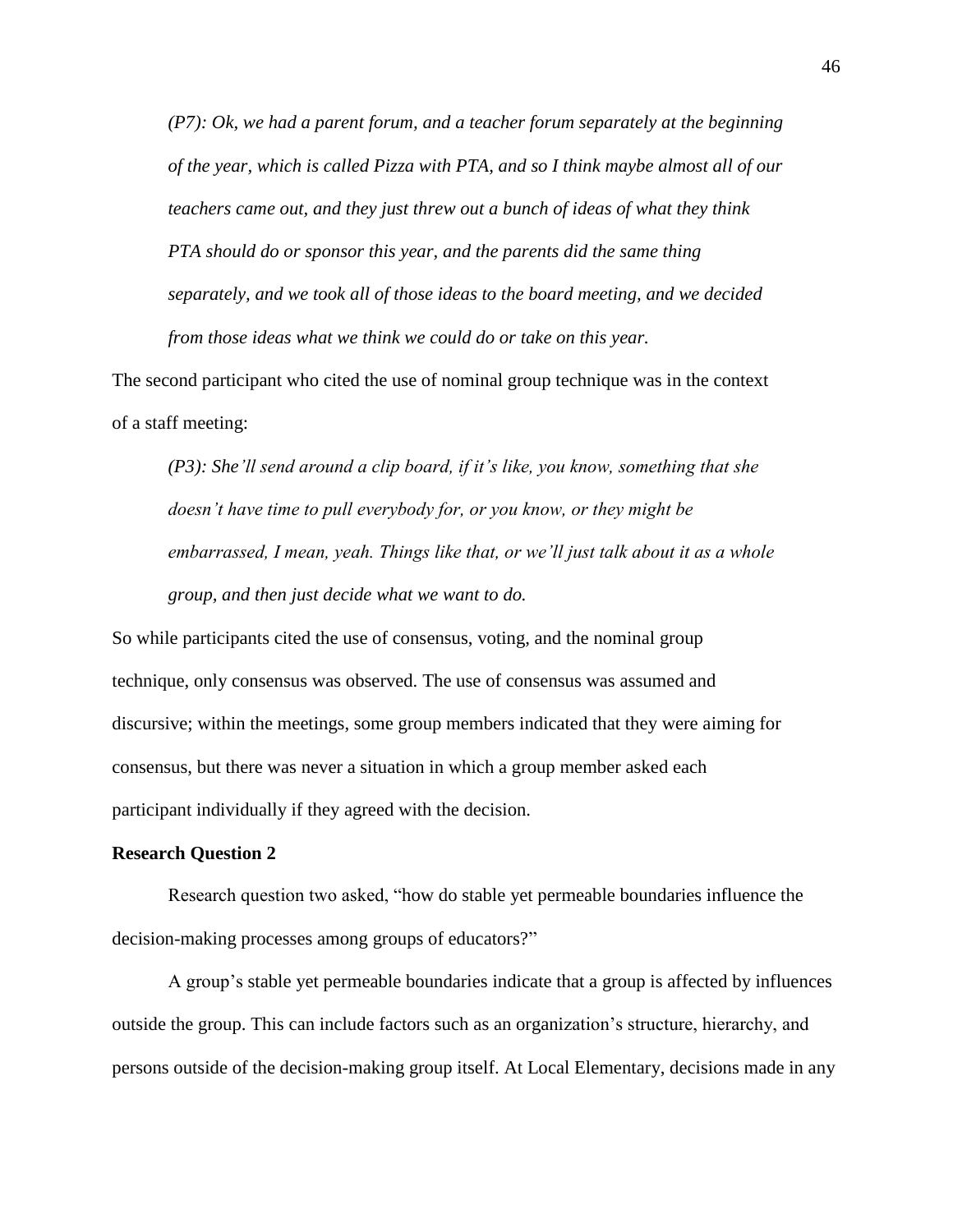given group were heavily influenced by factors outside the group, including the school's hierarchical structure, participants' power, status, and sex, as well as overlapping group memberships, time, and spirituality.

**Structure.** The school is structured in a way that may be considered to be a "simple management" structure. Rather than a bureaucratic structure, which places power and influence within a title or position, the simple management structure places emphasis and power in a person. The focus of this hierarchy lies in the relationships among the organizational members, rather than their organizational position.

Relationships, then, are at the heart of the organizational structure of Local Elementary, most specifically one's relationship with the Principal. One of the key elements to the structure of the school is the Leadership Team. In order to become a member of the Leadership Team, teachers apply and the Principal chooses whom she wants on the team. Thus, in order to obtain the position of a Team Leader, a teacher must first establish a relationship with the Principal.

**Power.** In general, power is defined as "the ability to gain favorable outcomes at another's expense" (Lovaglia et al., 2005, p. 144). At the school, reality is defined and constructed through the decision-making process. So, real power at the school can be defined as the *ability to influence the decisions made through the decision-making process*. Through this perspective, the Principal ultimately possesses all the real power at the school. No matter what decision is made at the school, the Principal has the power to either uphold it or veto it. One participant describes the phenomenon:

*(P1): She'll kind of get together with the teachers and talk to them about, and they'll let us know what the decision is; she has the final say. She always, no* 

47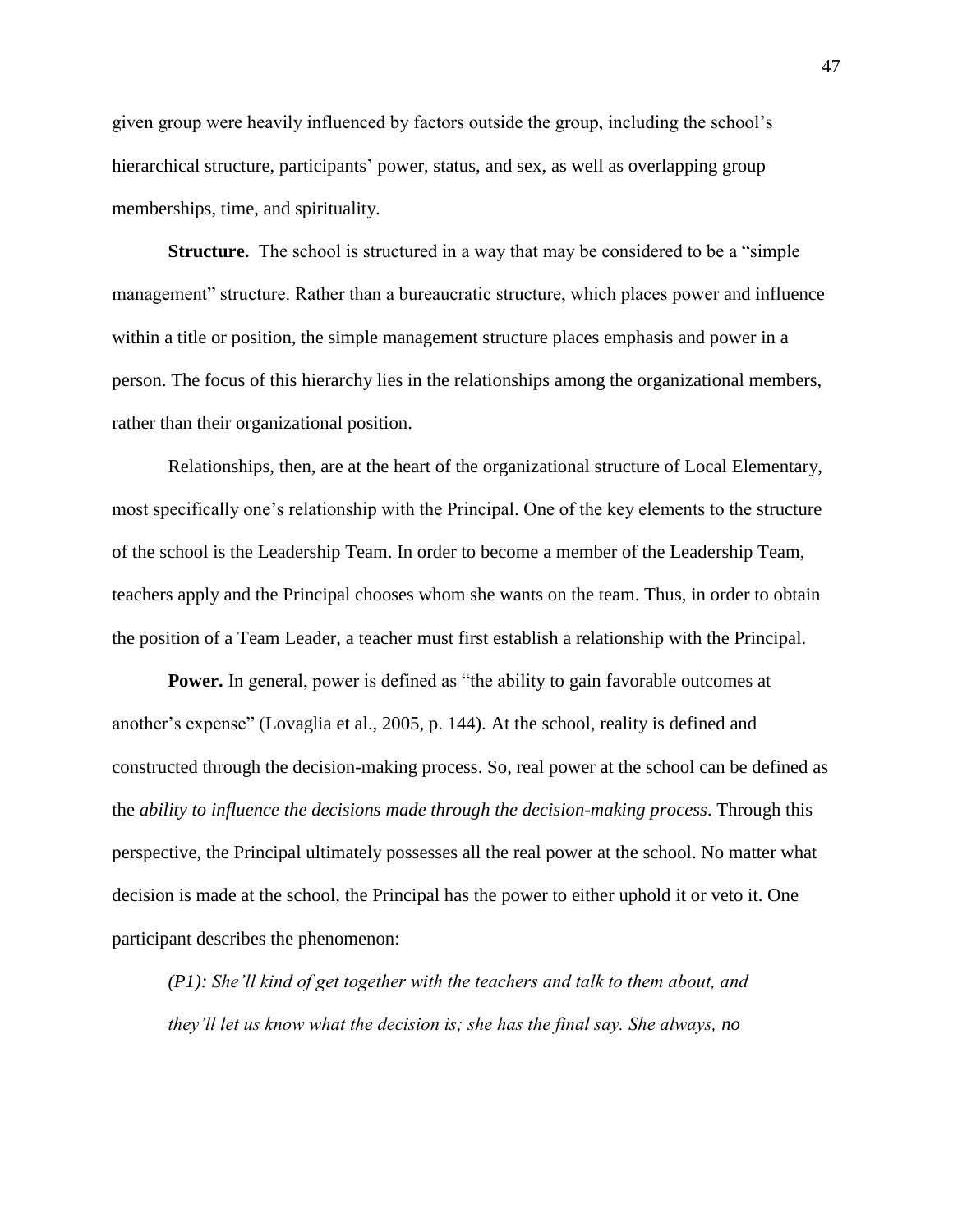*matter what it is, she'll have the final say. I mean we'll run it by her, and she'll, it's a good idea, she'll say, "yeah" or she'll say "no." I mean, it just depends.*

In that same line, by far the most prevalent discussion of power was that surrounding the school's Principal. In each interview, participants mentioned the fact that the Principal has the "final say" in each and every group's decision-making process. So, the school's power structure is tightly centralized around the Principal:

*(TL18): The principal has the final word of any of these groups. She… Interviewer: Of all the groups?*

*(TL18): Of all the groups. None of the groups…I mean, the group could make a decision and she could easily override it, because she is a very strong leader.* Another participant put her power bluntly:

*Interviewer: Do you think one or more people have more influence in the decision-making process than others?*

*(TL14): I'm sure [the principal] does. She's the principal, and what she, she listens to everything, and listens to everybody talk. But once she starts putting forth ideas, that I may not always totally agree with, but she would certainly have…but other than that, I don't think that anybody probably has more power than anybody else, or more influence.* 

Later on, the same participant expands on the Principal's hierarchical role in the decisionmaking process:

*(TL14): There's the school team, I don't know what the name of it is. We're actually meeting today…that does the major…um…umbrella decisions. Uh, [the Principal] calls us in, we will look at issues and things that need to be decided on.*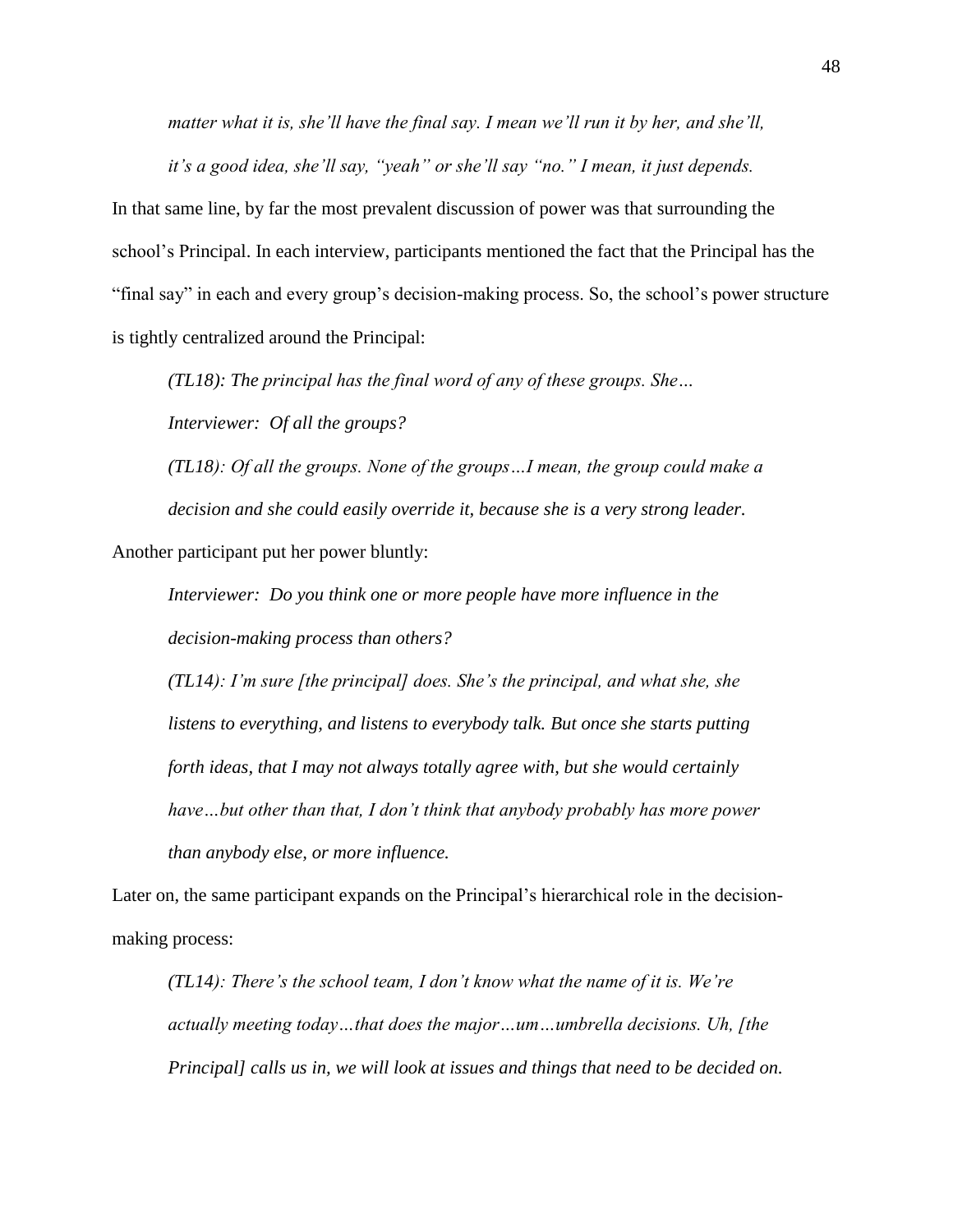*She, of course, has the final say, but she does definitely listen to what the staff is saying. There are teams within the building and every teacher is on one of the teams and they, they can talk to their team leader if they have concerns, if they have questions or issues, so there's a hierarchy for teachers to present ideas or concerns. And [Principal's] pretty well open, she listens to anybody that walks in her door.* 

Another participant weighs the pros and cons of having one person in the school with the power to make or override any decision:

*(P13): Well, it's…this is kind of a double edged sword, because I feel like I would want to change it, but at the same time not…but our Principal is very, one of the things I love about her, is she's willing to make decisions for the entire school. And because she's willing to make decisions for our school, a lot of things get done, and her vision for the school is set. But there are sometimes I feel like, man, I really wish we could have more flexibility in what we suggest coming up to her, you know, and being able to, to have more of an impact on those ideas, because you know, I want to teach a novel this year, but do we have the flexibility to do that? Not really. And that really, I wish we had more of a place to be able to um…have those choices and those decisions being…coming together like that. Because I know there are Team Leaders who think we should be able to teach novels too, but I mean, again, the final word is from the boss, which is good and bad you know.*

One participant discusses a situation in which a group makes a decision, and the Principal overrides it: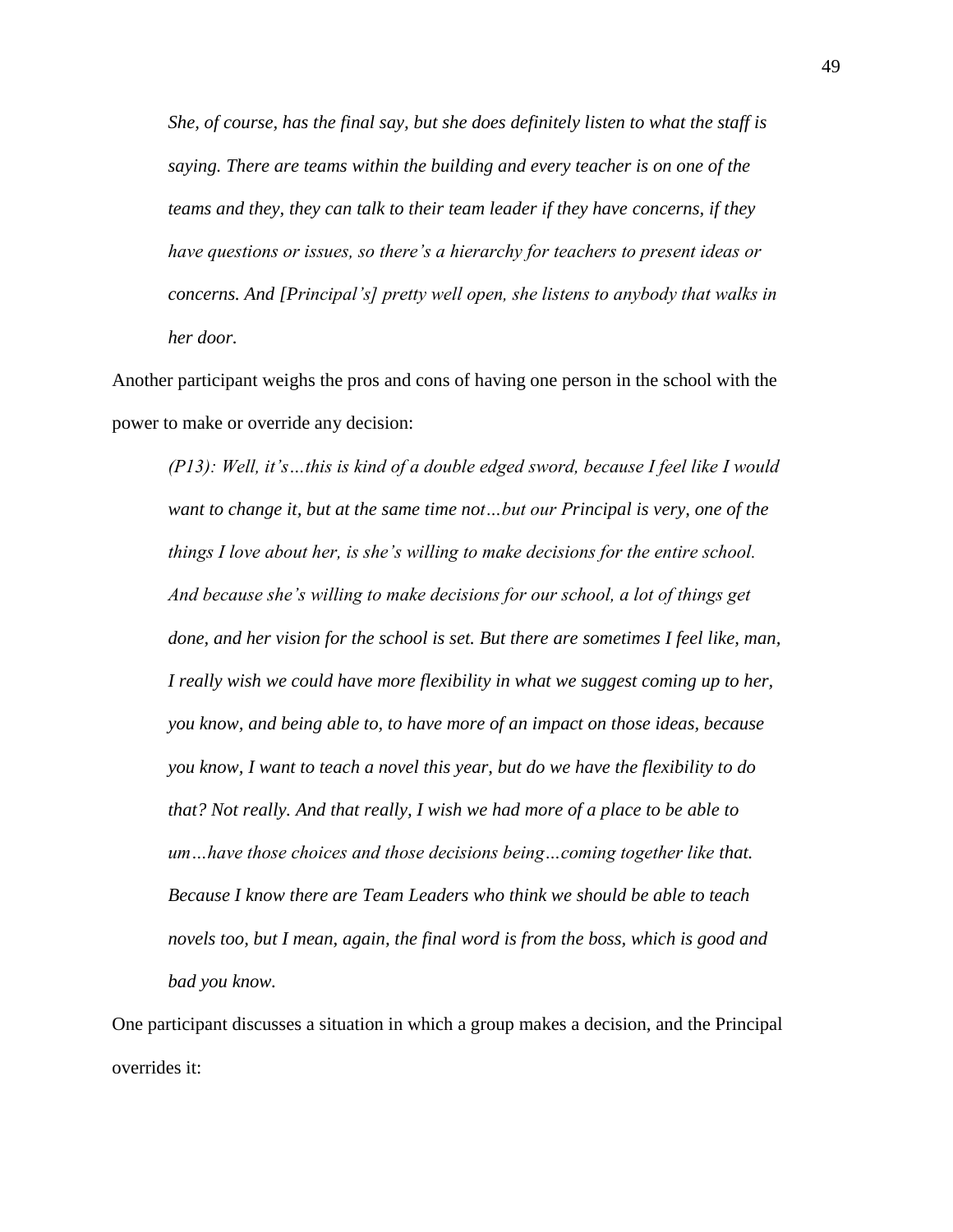*Interviewer: So like what does that discussion look like? So like is there brainstorming, do you come to a consensus, do you vote on what to do? What does the discussion look like?*

*(P22): Um…it's changed, because I've, I think this is my second time, and the first time there was different people in charge, this year there's different, other people are in charge. This is a little more of…looser, but yet…more focused. (he laughs) Whereas before, it was loose, loose, not looser, but it was very unfocused, and you know, since I can say anything to this thing, usually it was kind of left up to the boss. The boss came in and said, "This is what I want," and everybody went, Oh, ok. I think it's changed a little bit. It's still [the Principal]'s, you know, it's her baby. It's her ball. So she makes kind of final decisions a lot, and she kind of, you know, just comes in and says, you know, this is what I want too. But, I think there's a little bit more of a, I don't know, just kind of…more people wanting to be a part of that decision.* 

The Principal is clearly the hub of power, that is, the influence over the decisions made and the decision-making processes. Outside of the Principal, the next group of school employees with the most power is the Leadership Team. The Leadership Team is based on the structure of a classic republic: all teachers are divided into "teams," with one of the teachers on that team being the leader. The leader of each team is invited to the Team Leader meetings, where they decide on important decisions for the school, generally affecting most of the faculty and staff. The Principal alone decides on the membership of the Leadership Team. Next to the Principal, the members of Leadership Team are seen as having the most power. As one participant puts it: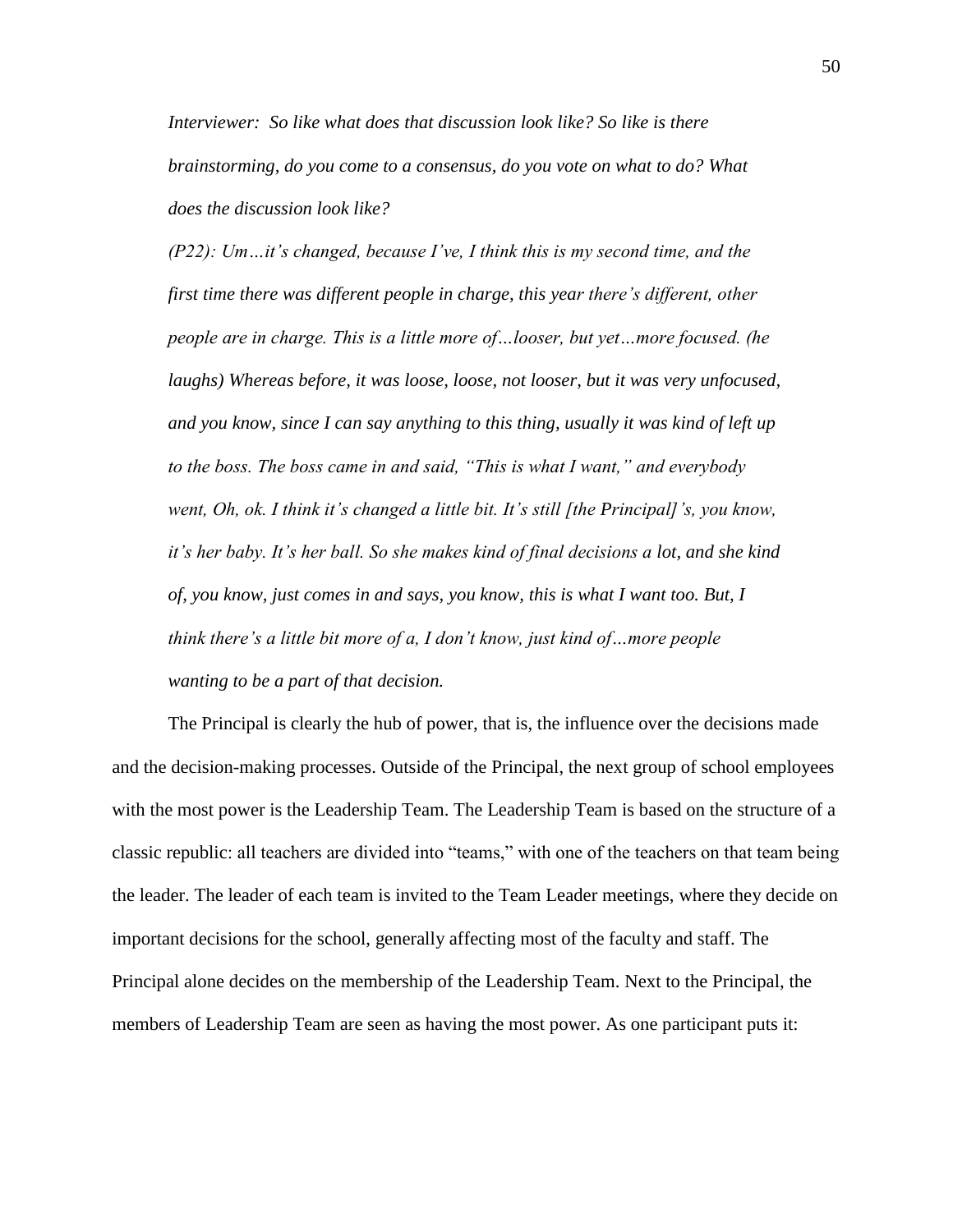*(P25): Team Leaders make most of our decisions for us, I think, and then we get what they decide handed to us.* 

As stated before, the way to become a Team Leader and obtain the power of influencing important school decisions is to be selected by the Principal. Therefore, a teacher only gets the positional power of being a Team Leader if he or she already possesses the relational power of having the Principal's admiration and trust. Power begins in a relationship with the Principal, not in a position. To that end, power is constructed outside of a group context, and yet affects the decision-making process inside the group. Says one participant:

*(P4): I think what makes them more powerful is their relationship to [the Principal]. Because she does, she is the boss. I mean, let's face it. And um…people tend to rise to that.*

In addition to the position of being a Team Leader, relational power is extended to nonpower-positional employees as well, simply because there is a relationship of value and trust:

*Interviewer: You mentioned earlier that you knew several people coming into the school, do you feel like that has affected any of the decision-making process? (TL18): That… my decision-making process? Well, I think because I knew [the Principal], I think the trust level was already there, so she will acknowledge my thinking. But yet, she has the final decision. Maybe that she will listen to me, and then she goes from there.* 

While rapport with the Principal earns power, a negative relationship causes an employee to lose power: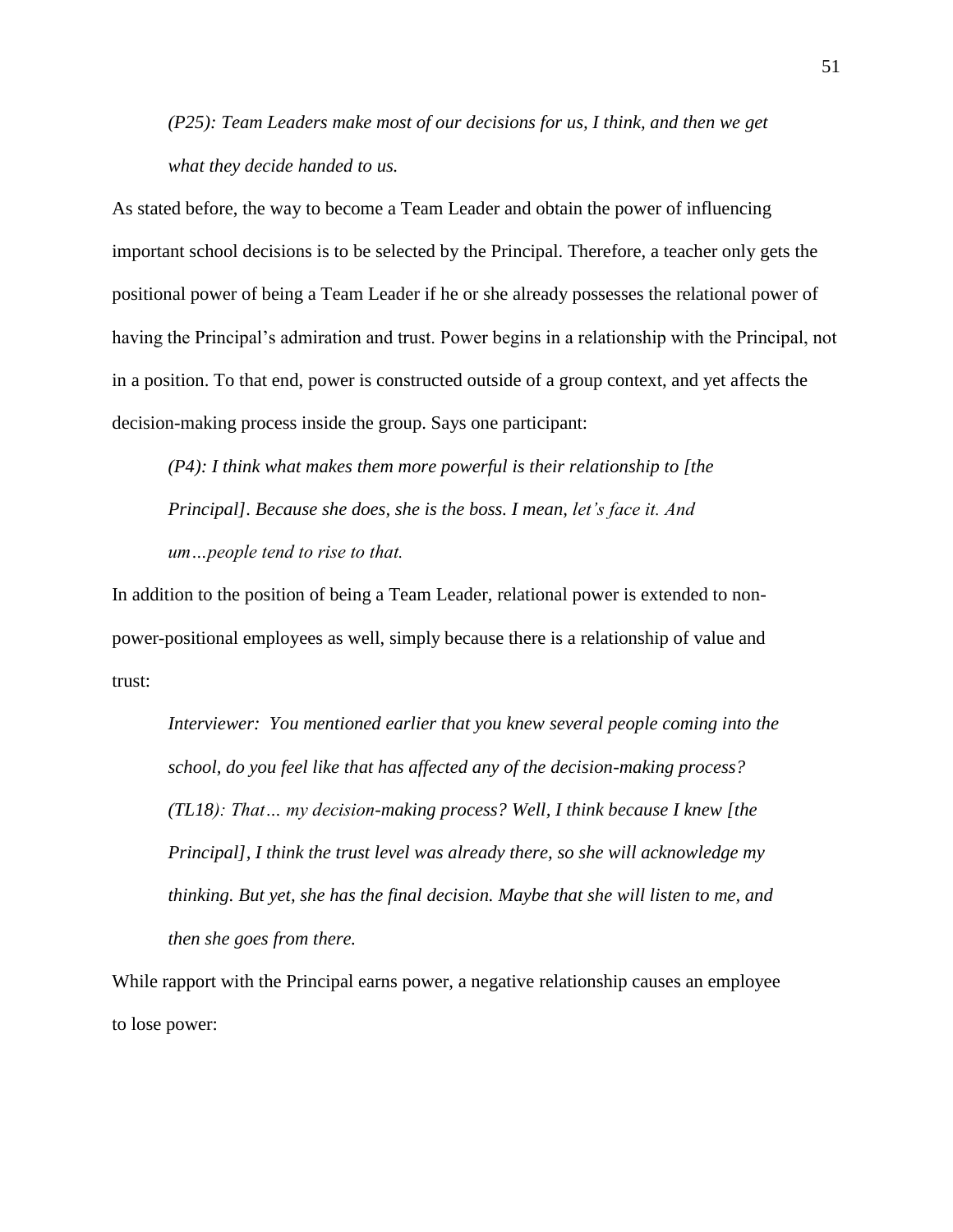*(P16): People that aren't necessarily a better teacher, it's kind of like, I don't know…if you could walk down the hallway and know [the Principal]'s opinion of a teacher, and I don't know if that's a really good thing or not? Because some people might feel a little, I don't know. I don't know.* 

*Interviewer: Yeah, like they're being talked about kind of?*

*(P16): Yeah…and maybe like if she was pointing out, you need to go watch this person, or this person, or mix it up…so…certain teachers don't feel like they're…not as good as others? I don't know. Because that doesn't help. Interviewer: So you do you think if like somebody know they're kind of, on her blacklist or whatever, does that influence if they speak up in decision-making? Or…*

*(P16): I would think so.*

For people besides the Principal, power exists and is granted if the Principal values a faculty member's decision. It seems that whenever the Principal admires a faculty member, that faculty member has the power to change the Principal's mind and ultimately influence the decisions she makes. In addition, when she values a faculty member, she has given several of them status, such as being a Team Leader, or as a "dean," or some other version of positional power. When someone first has *relational* power, they subsequently get *positional* power, which is to say that only relational power leads to positional power.

On the other hand, positional power does not necessarily constitute real power. For example, the Principal explained what happens when she is not in the building to make decisions; she has appointed one of the faculty members to be the "teacher in charge" in her absence. It is then that person's job to make the in-the-moment decisions that the Principal would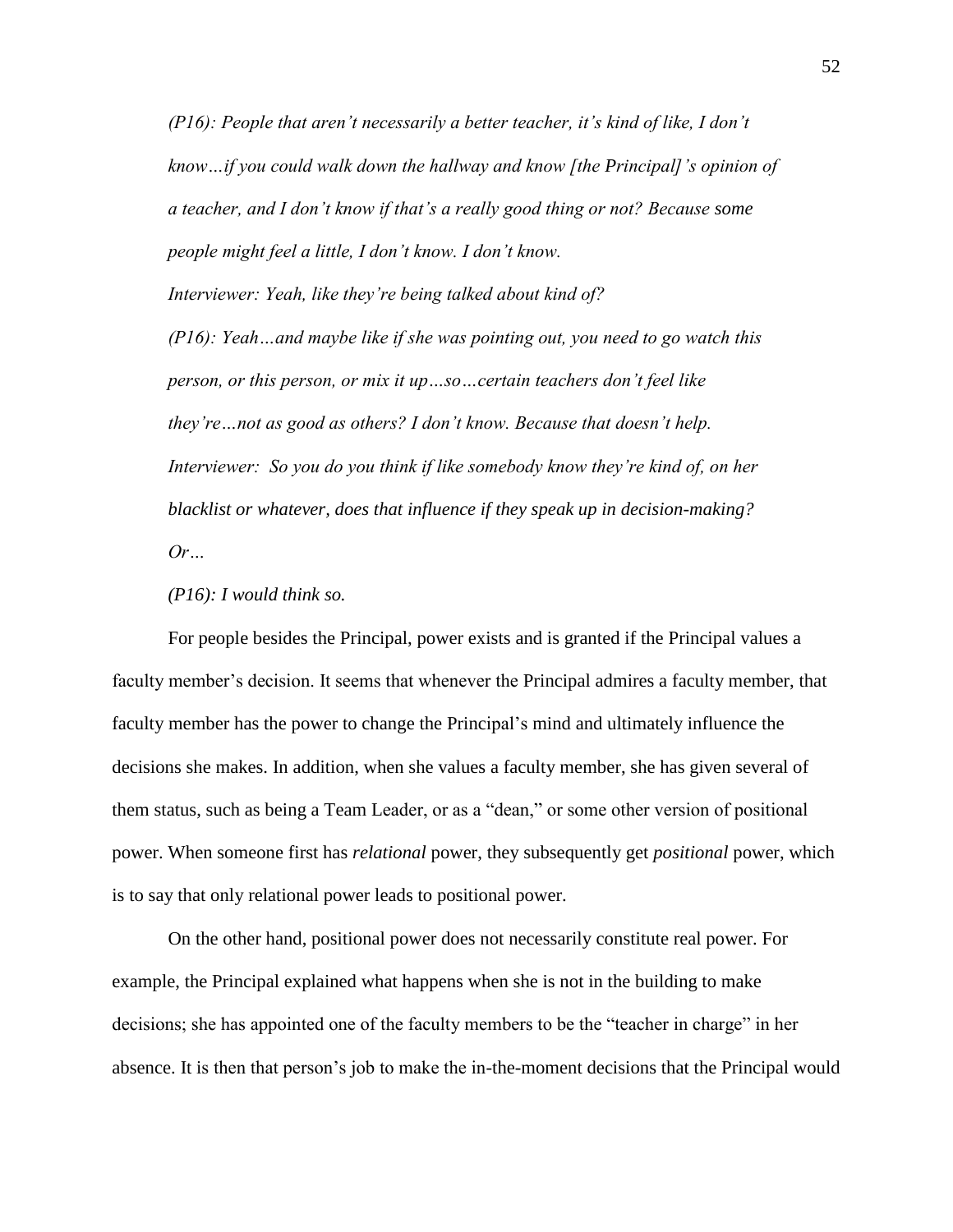have made had she been there. This position was created and appointed by the Principal herself when the position of the Assistant Principal was unfilled. When the position of the Assistant Principal became filled by someone who was appointed by the Superintendant, the Principal still kept on her "teacher in charge," even though she had someone in the position of Assistant Principal, who in theory, should be making decisions in the Principal's absence. In this case, the Assistant Principal had a position, but no real power because the relationship with the Principal was not one of value and trust.

In summary, power at the school consists of influence over the decisions made and the decision-making process. The Principal has the most power, and subsequent power is gained by a relationship with the Principal rather than a position or rank.

**Status.** In the absence of a relationship with the Principal, there emerged other sources of status and power. In all situations, a relationship with Principal trumped any other source of status or power; however, on levels of the hierarchy where the relationship was not applicable, other sources were discussed. First, the most common theme of what gave an employee status was tenure:

*(P25): Um, I really kind of sit back (laughter) and hear other people's ideas, and if I come up with something that I feel like, but it's most like in addition to someone else's….I don't feel comfortable yet, just brining up my own ideas yet. I'm one of the babies here, so…*

*Interviewer: Because you haven't been here for very long? (P25): Right. Um…so I like to hear what other people who have more experience and more knowledge about not only teaching in general, but this population and this school specifically, so…I feel like they know better than I would.*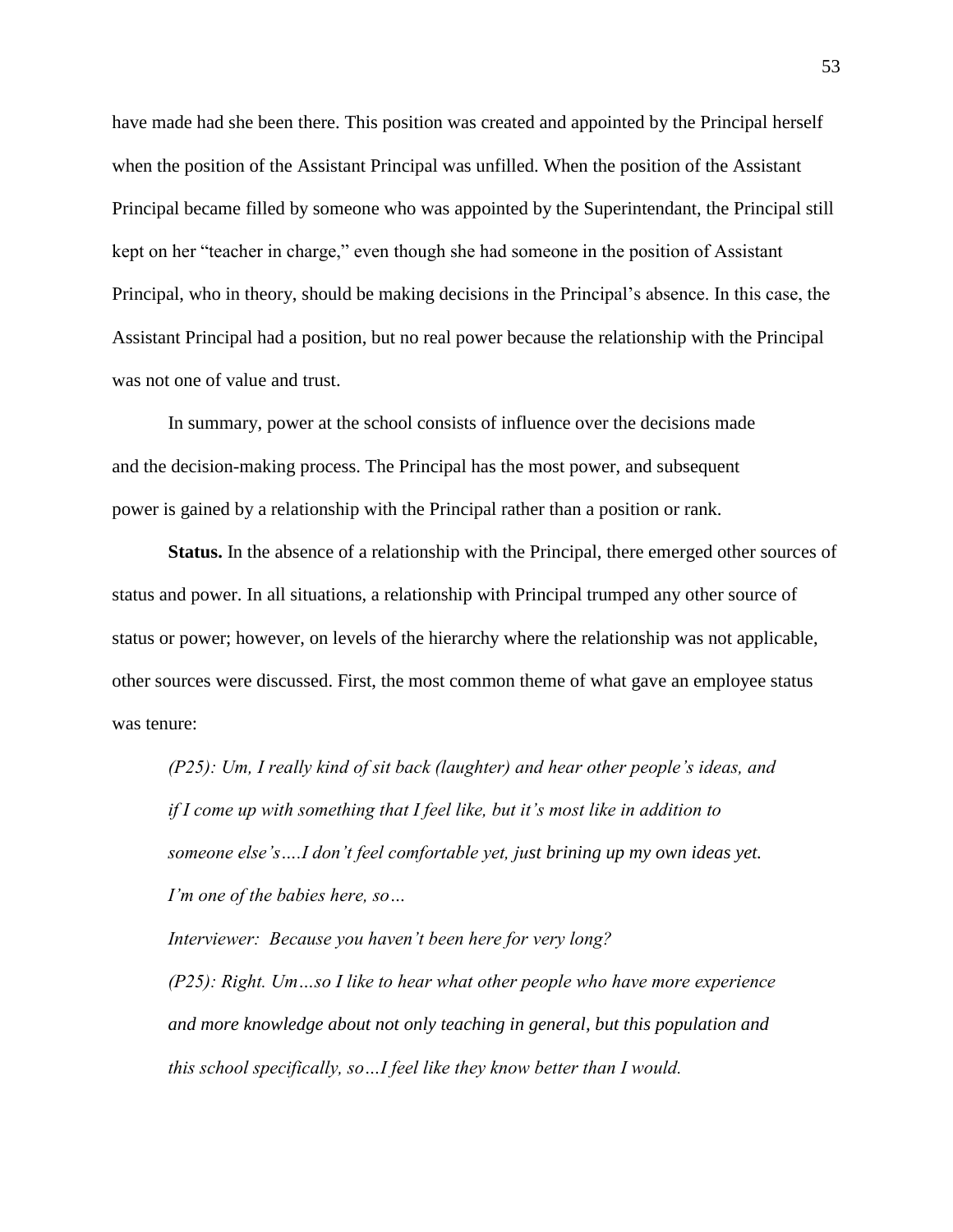One participant, when asked if there were status differences at the school, said that she saw a division among those who are "certified" and "non-certified," in that the certified employees have teaching degrees, and the non-certified employees do not. Not only did she think that the non-certified employees had less influence in the decision-making process, but were sometimes left out altogether. This lack of influence due to status affects the decision-making in that there are fewer voices heard:

*(TL18): Yeah, there's a division there. And I think even though no one intentionally wants to make that division? I do think people feel it. Interviewer: Does that status difference of certified and non-certified, does that play a role in the decision-making process?*

*(TL18): Yeah, I don't…the non-certified people, I don't think have a lot decisionmaking. They're not included in a lot of the decision-making.* 

In addition to factors that affect status at the school, there were two other categories of opinions on whether status mattered or not in the decision making process. First, some participants said that status does not affect the decision-making process. On the other hand, some participants indicated that they thought that status might be a big deal to some, but not to themselves.

The second theme of responses concerning status affecting decision-making was that status did not affect a group's decision-making process. One participant suggests that status not only does not play a part in the decision-making process, but that it does not exist:

*Interviewer: Yeah, absolutely. Um…are there status differences among the faculty?*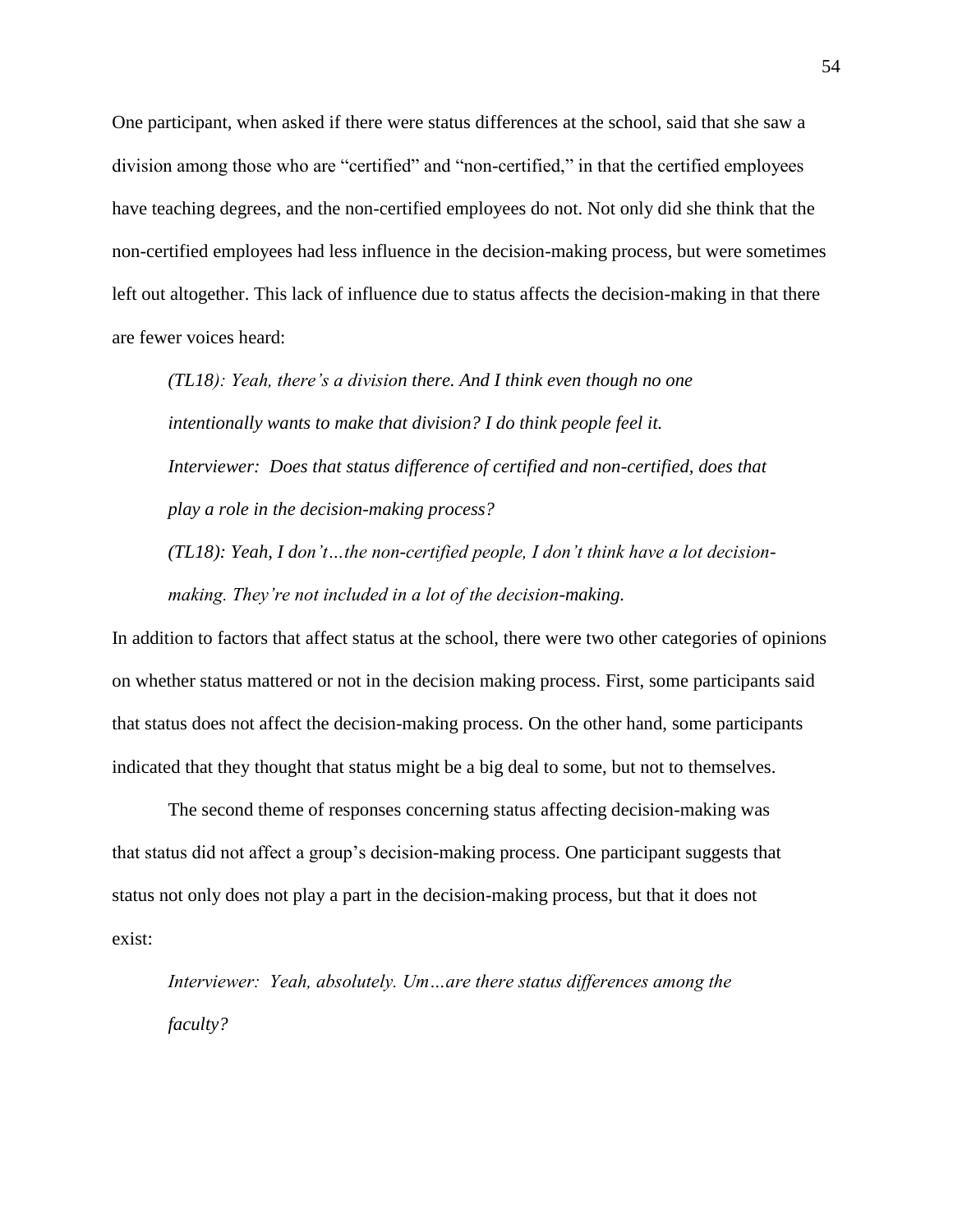*(P23): Um…that's interesting. It depends on who you talk to, to be quite honest. [the Principal] does not, we are all her team mates, for example, in the position I am in, um, it does, it means nothing to her my level of how many credits I have in the bank, it's what I know and what is self-taught, and how I've presented myself, she will call me a dean one year because she can, and that's how she sees me. She really truly believes everyone in this building is a teacher. And our administration is very hands-on and open to the community, so I don't see people in the position that, that position, where in the what I call "the real world" of the business world, there's a very defined, you know, when I was in management, you had middle, lower, upper-middle, you know, upper-upper, and then you had your workers, and there was a clear division there. I don't see that here.* 

Further, another participant acknowledges that there are indeed status differences among the faculty, but insists they do not affect the decision-making process.

*Interviewer: How does that status difference affect the decision-making process? (P6): Well you know, one year I had two Team Leaders on my team, and I never felt like they, that I was odd man out, or wasn't listened to, or anything like that. I've had, I've always had one or two on my team. And I've always felt like we were equals. I mean, as far as opinions and you know, things like that, and I actually liked it, because if there was something I wanted presented in their Team Leader meetings, you know, I could talk about it with them, and say, "Hey, will you bring, present this idea? Or this problem and solution?" Or something like that. And so, I always felt it as more of a benefit than something negative.*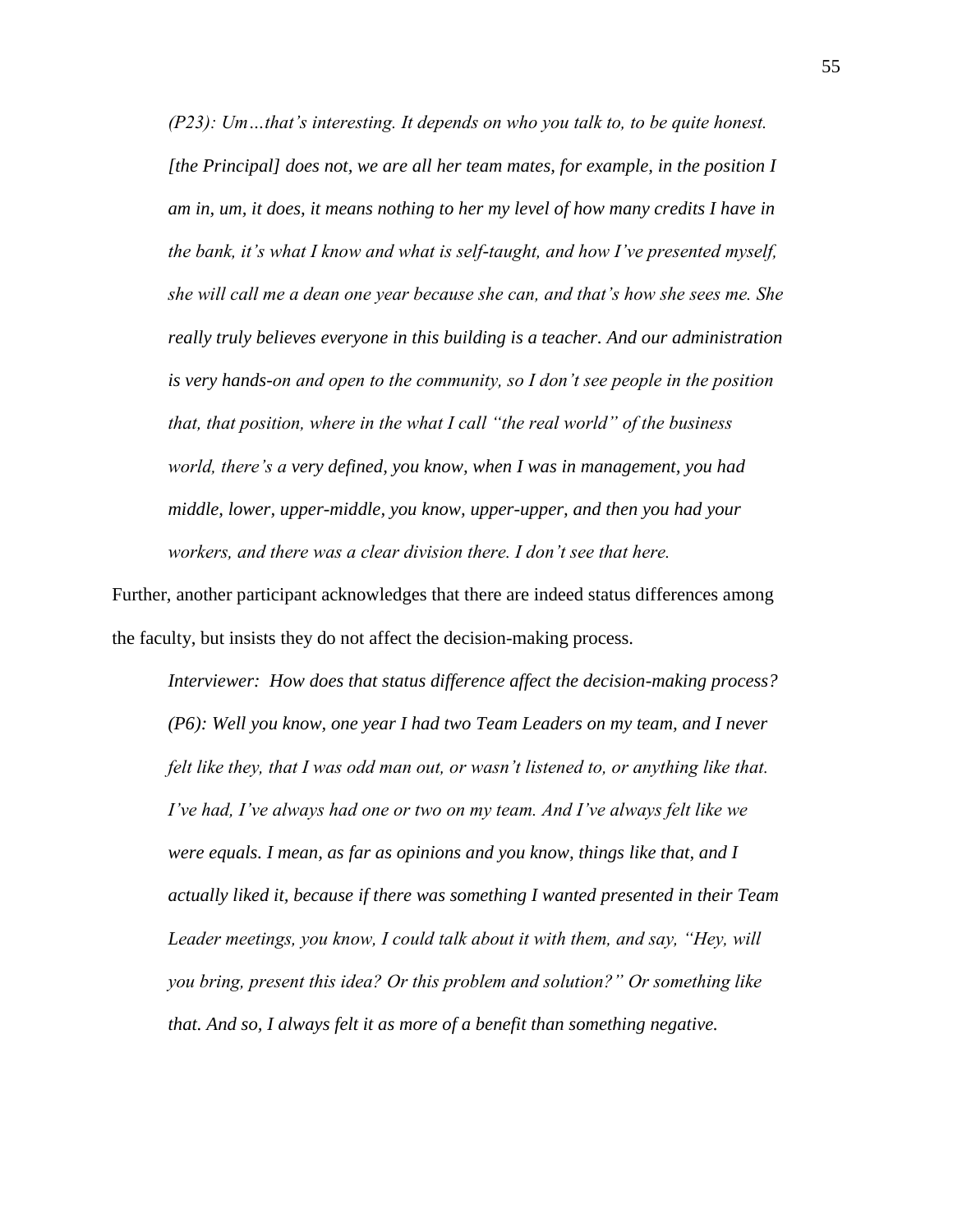Again, a participant sees tenure as a possible status difference, but says that it does not affect the decision-making process.

*(P24): There's some people that have been here since before [the Principal] was here, and she really leans on those people a lot, and several of those people are on the leadership team, and um…so yes, to a point, but there's a couple people who have been here, we had a teacher that just retired after 36 years here. Nowhere else. Just here. And um…I don't really know that she had any more influence than anybody else in the building.* 

The third theme of responses when it came to status affecting the decision-making process among groups was that there was acknowledgement of status differences, and that others might feel that it affects group decision-making, but the participant did not see it as an influence. For example, one participant says that hierarchical differences might be considered by some to carry more influence:

*Interviewer: Do you feel that there are status differences among the faculty? (P25): Status differences…I don't, but probably people would say there are. Just in my view of people, I think we're, I don't, I personally don't think there are, I'm sure people would think that there are though.* 

*Interviewer: Like what? What kinds?* 

*(P25): Maybe they would see the Team Leaders as like, like it's a hierarchy or whatever. But when it comes all down to it, I mean, it's…you can apply to those positions if you want to. Um…but you don't have to, so…I think we're all in this together. I think sometimes it's presented like, these people are above you. I don't feel that way.*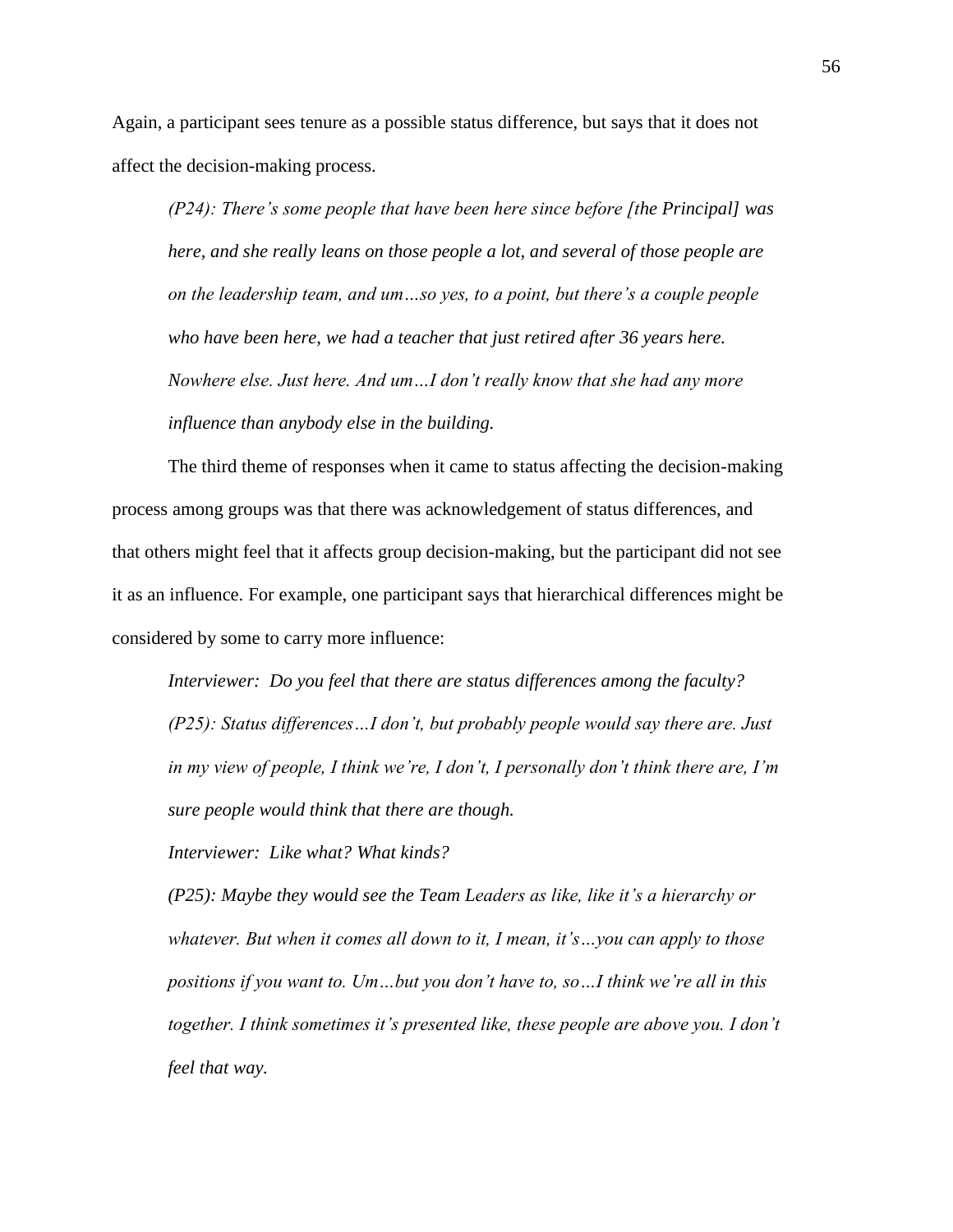These three themes, that status does affect the groups' decision-making processes, that status does not affect the groups' decision-making processes, and that others might think status affects the group's decision-making processes, are not so contradictory that they could not exist with each other.

**Overlapping Group Memberships.** One participant stated that a teacher's membership in multiple groups affected how that teacher made decisions:

*(P3): I'd say, I mean, I know [the other second grade teacher] is on the Leadership Team, and I'll just use her, because I use her all the time. So I'm sure that some of the things that we talk about in our Grade Level team does go to Team Leader meeting, in fact I know that it has, you know, like the caterpillar, we're racing to read the best books in second grade. And I know that after the staff, I mean after the Team Leader meeting, we hadn't put it on the wall, we hadn't really, we had just talked about it, I mean, they all came up and they were talking about it, so I know she has taken things to the Team Leader meeting, and maybe just having her on my Grade Level has helped, I mean, I would like to think that I have a say in the Team Leader meetings, you know, just by what we talk about, but maybe her just being on that team has helped since I work so close together with her. Some other people might not have that close relationships with somebody on the leadership team, so…I don't know.* 

In addition, in observations from meetings, membership in the Team Leader group influenced the decision-making process in the Grade Level groups of which they were a member. In the Grade Level group meetings, there is a leader designated by the Principal, and is there to inform the teachers of curricula changes and guide the teachers in making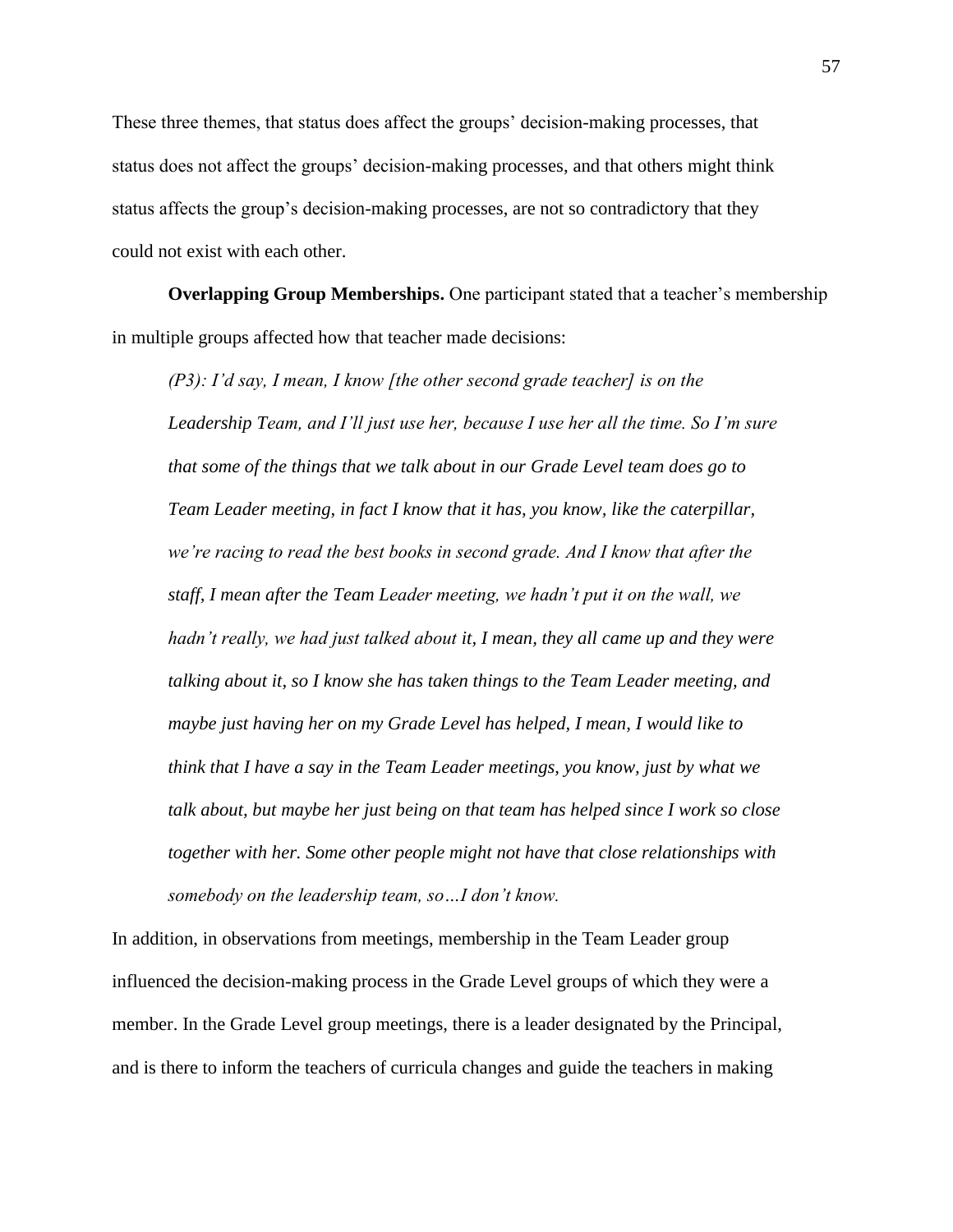decisions for their lesson plans. In multiple observed meetings, those Grade Level group members who were also members of the Team Leader group used facilitative discourse in attempt to lead the decision-making process. For example, one Team Leader, while attending a Grade Level meeting, guided the conversation back to the topic at hand by saying, "Ok, let's go over what we need to, or otherwise we won't get to. We've got to go do the inventory" (TL27). In a different meeting of a different Grade Level, the designated leader brought up a subject matter to the group: "I need to ask you about the [students]" to which the attending Team Leader replied "Ok, we'll come to that," (TL10) and changed the subject. In another meeting of a different Grade Level, group members were discussing curricula choices for the grade they were going to teach the following year, to which a Team Leader instructed, "You are not in [that] grade yet, quit talking about [that] grade" (TL21). These Team Leaders were not necessarily the representative leader of the other members of their Grade Level groups; they were just all the teachers of the same grade. In the meetings I observed, Team Leaders were the only group members besides the designated leader to make facilitative comments.

**Sex.** Of the 26 participants I interviewed, only four participants were male. With this obvious imbalance, I asked the participants about the sex inequality, and whether it affected the decision-making processes. The overwhelming majority of women responded that they did not think sex affected the decision-making process in any way. These findings show that the majority in this situation does not find that there is a problem; however, the minority does. For the male participants, the responses fell into two distinct themes. First, male participants indicated that sex did play a role in the decision-making process, be it big or small. Second, some male participants offered their male sex as a reason for why they behaved in a certain way.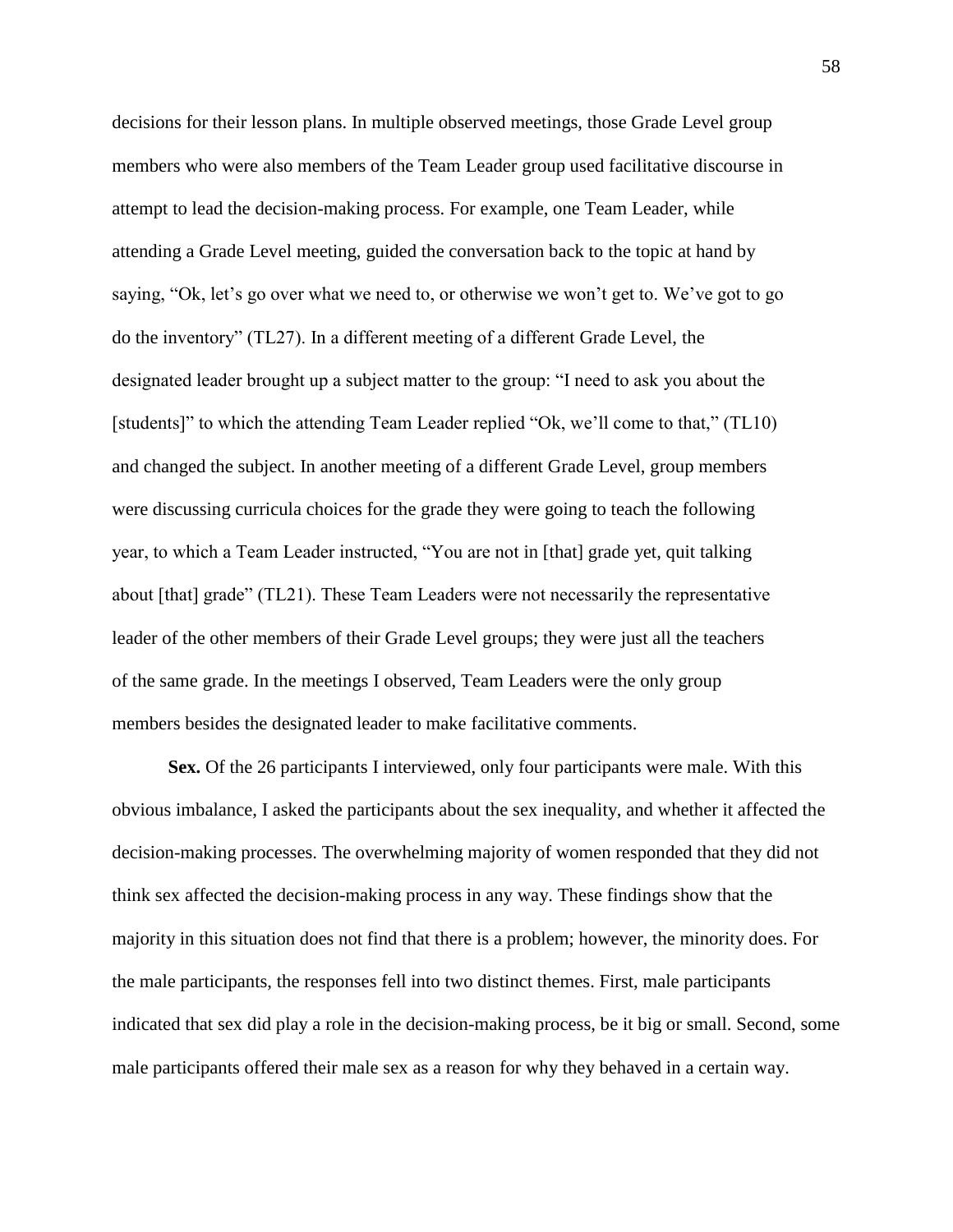One male participant points out that the differences in sex adds to the diversity of a group in that each sex brings a different perspective to the decision-making process:

*Interviewer: Yeah. And I've just noticed that most of the people that work here are female. Does it…does being male affect how you make decisions in that group at all?*

*(P24): I expect it does, because I am who I am (both laugh). Um…I've worked with females, I've been in education for most of 40 years.* 

*Interviewer: Wow.* 

*(P24): And I've never been in a situation where the males outnumber the females (both laugh), so yes, it does affect, I'm sure. I'm sure I bring perspectives from a male point of view that they don't think of. Just like they think of things that I don't.* 

Another male participant points out a similar phenomenon, in that his masculine role is used to an advantage, to bring a male perspective to a situation:

*(P13): Ok. So there might be one [influence], and it might be the whole PBS thing, where being a guy, maybe this affects it, and maybe, maybe this is just not…maybe it's just me not having a lot of experience in elementary schools, but some of the incentives I look at and go, any, well, a lot of guys in 3rd, 4th, 5th grade, are not going to care about this incentive. Like sorry, but having a, you know, whatever you're having, is not exciting probably. And that does influence, but I think a lot of times, it's just like, ugh, I just feel like, it might be just, I might be right, but it might be just because I haven't had much elementary school experience. And most of the kids enjoy it, regardless of what it is. But I think that*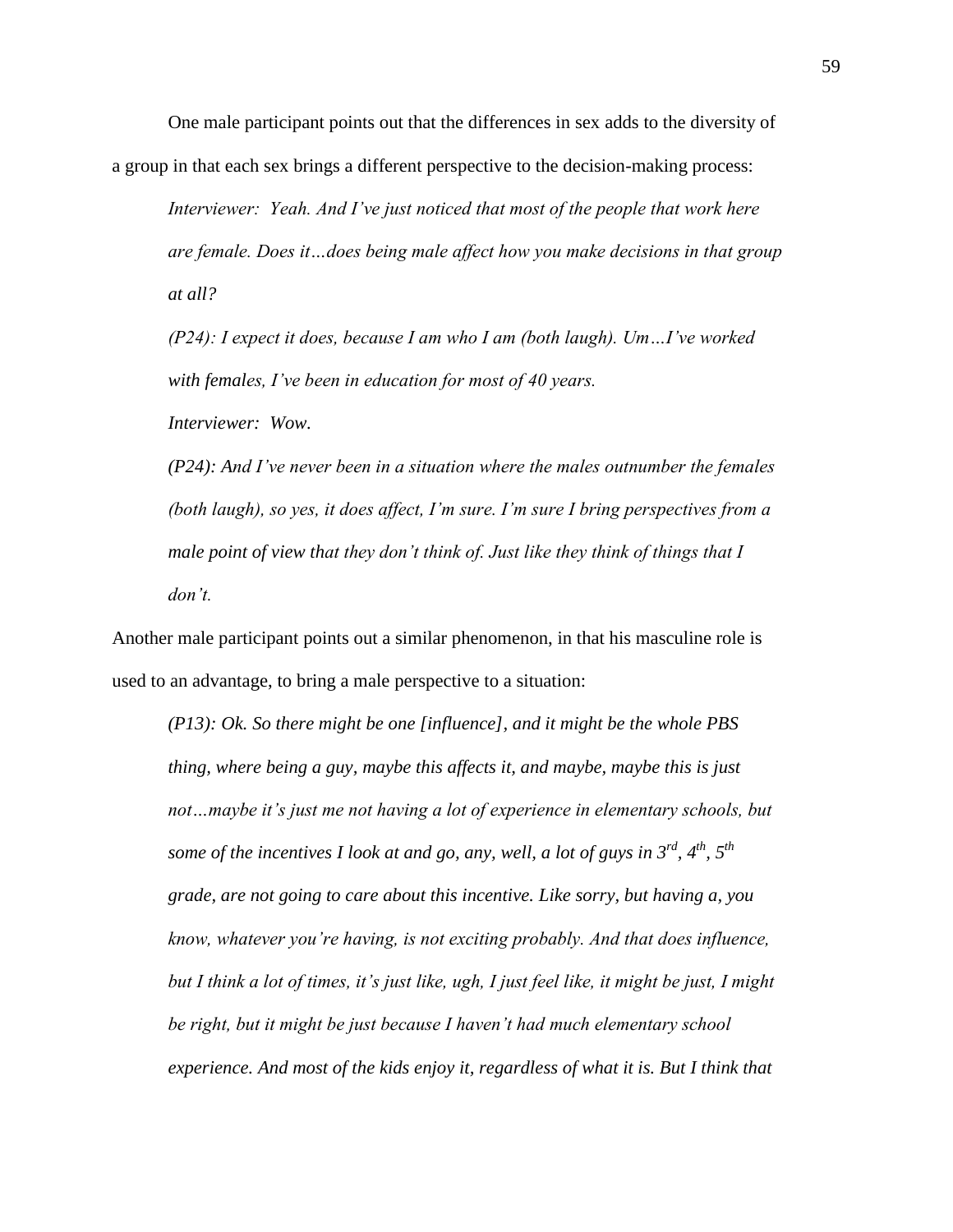*does influence, I mean, I think it does. It does influence how I make decisions, but I mean, when it comes to really crucial decisions, I don't think so. No, well you know, it does. It does. We have students who have been specifically placed with me because I'm a male. And I think that's a really big decision, you know, big example of decision-making where that is taken into account. Or vice versa, a student goes with a female teacher. And I think that's you know, they do take into account different things like that. Or age differences, for example. I'm a pretty, I'm the second youngest teacher on the staff, and I think that is taken into* 

On the other hand, some male respondents used their role as men in the school as reasons for specific behavior. For example, one male participant indicated that he did not pay attention to the status differences at the school solely because he is male:

*consideration when looking at who am I working with? What am I teaching, etc.* 

*Interviewer: Are there status differences among the faculty?* 

*(TL14): There probably are, I'm going to be honest with you. Because, you know, we're a group of 60 people. Um…but I couldn't identify them. Um, being male, I just don't pay attention to all those things (laughter), I really don't. And having been the principal of a school that was mostly female, having female principals in the past, it's not an area that I…I'm not in tune to that, so I just…they're there, I'm sure, and sometimes I see them over the surface, but I'm mostly oblivious. (laughter)*

In addition, another male participant stated that his sex was the reason he did not pay attention to relational details: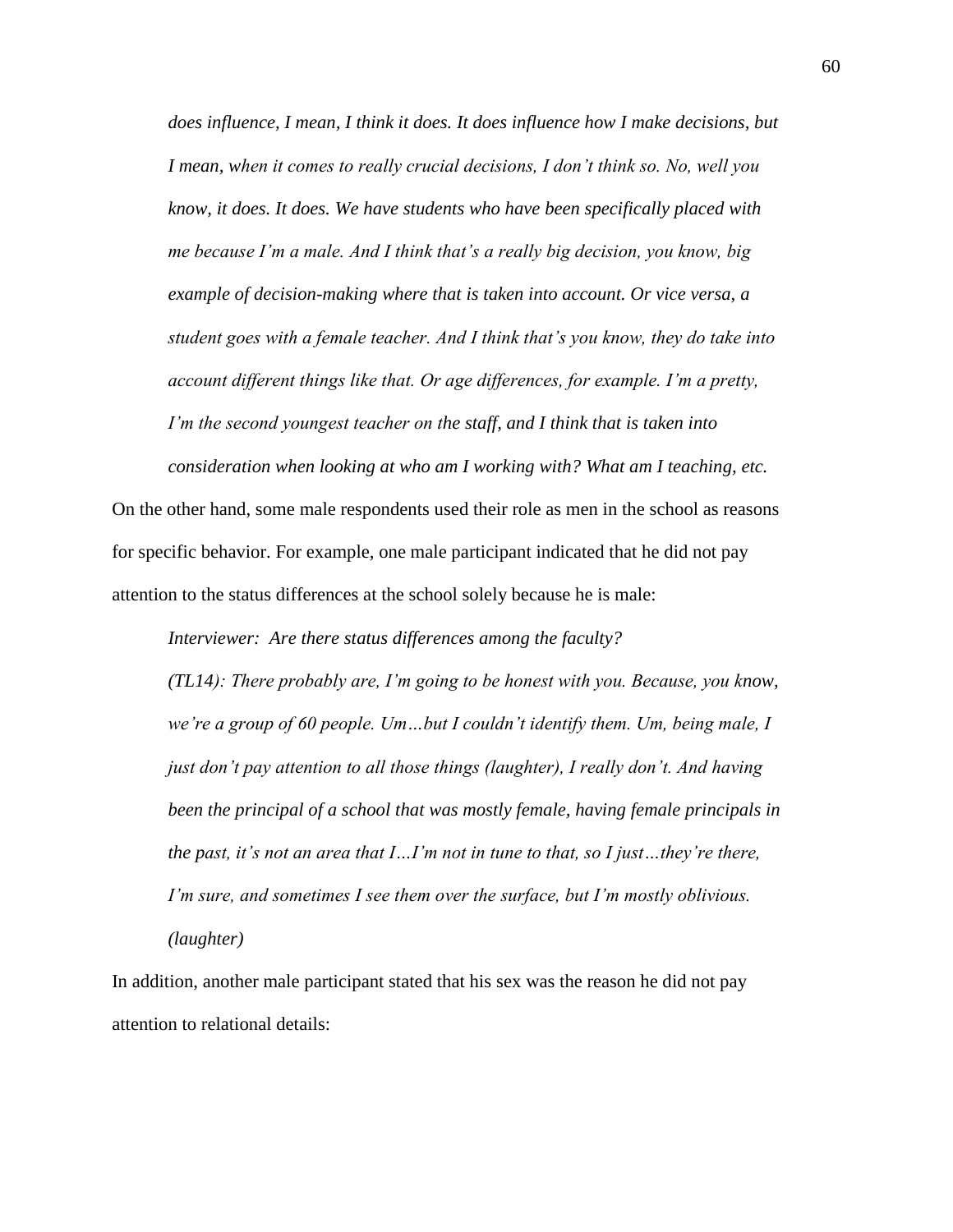*Interviewer: What does it take to get along well with everybody?*

*(P22): Um…how do I put it diplomatically…(we laugh) In my case, I would say, be kind of, mind your own business, but in other people's cases, I think it's, you know, you have your own opinions, and other people may share them, and other people may not, and you're just going to have to just do what you need to do. I mean, it's you know, it's a dog eat dog world out there. (laughs) I've gotten to know that more about being a teacher and being a male in a highly dominant, dominant, you know, mostly female profession, so…* 

*Interviewer: What do you have to do different here, because there are so many*  women than you had to do when working in the medical field, which is kind of *50/50?*

*(P22): Well, it's not much different, because I worked mostly with women there too. Um…I just find, you just gotta put your nose to the grindstone and work. And just kind of…roll with the punches and not take anything too seriously. I find myself going months and months without really noticing kind of, what's…not what's going on, but the, the details behind things, and then when I kind of find out the details, I'm kind of like, "whoa, I didn't, I had no idea that was going on," and I've had a person next door to me who literally, I was there, we were, she taught next door to me, we never talked, and I don't think, I was not unaccommodating or nice, and then at the end of this period of time, something happened, oh this is kind of like, wow, I had no idea what was going on there. I mean, I was not, I don't think I was naïve, or not paying attention, but…*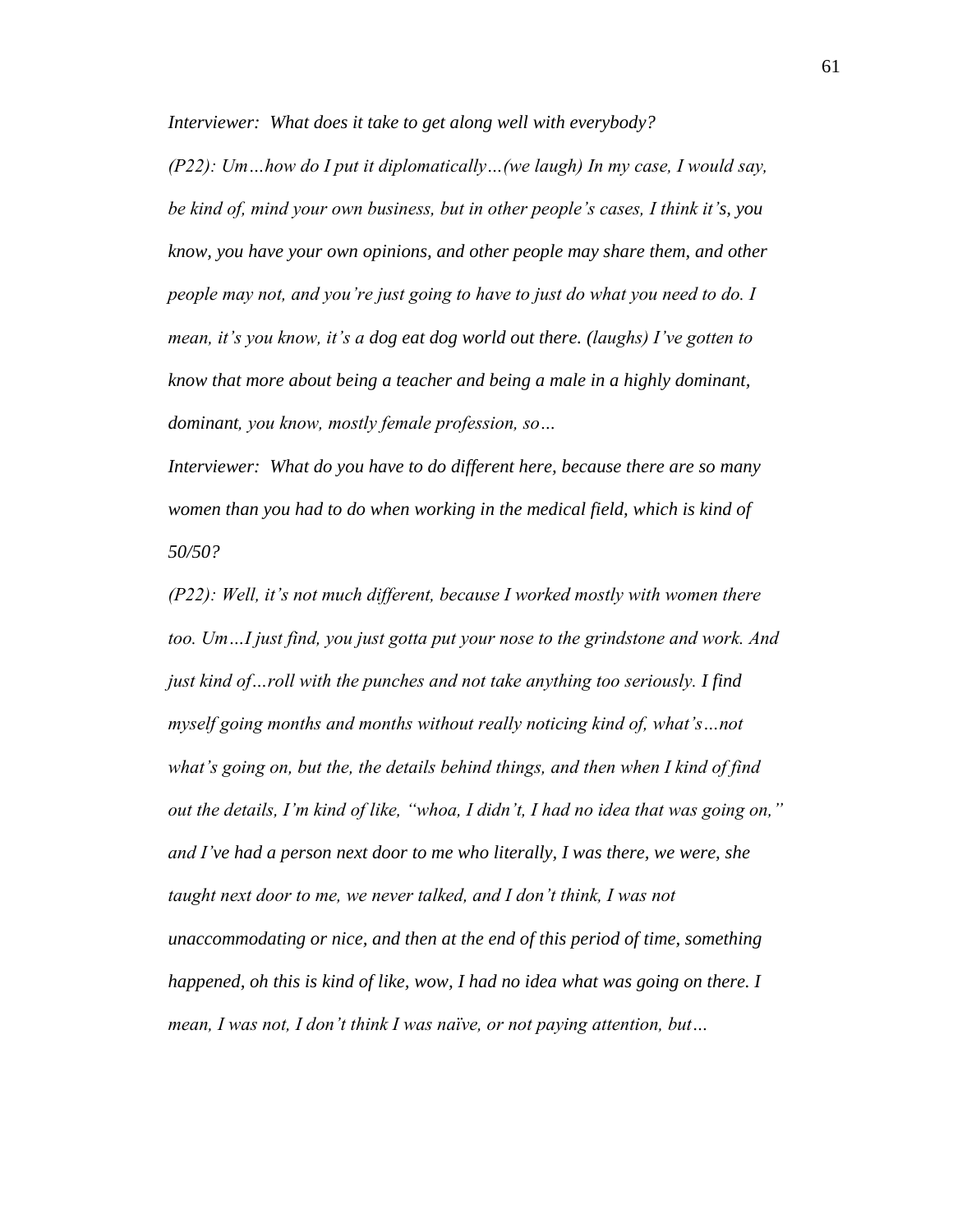Finally, one male respondent stated that his role as a man in a predominately female group was that of a bystander:

*Interviewer: What role do you play in [the PBIS meetings]?*

*(P22): I'm just an extra. (laughs) I'm one of those. And since being a man, I kind of listen, and kind of throw in my two cents and just kind of stand by and find out what's going on and I'm not into decision, there are two people who are in charge of that.* 

*Interviewer: Being a man, do you find that your voice carries more influence, less influence, or just about the same as everybody else's?*

*(P22): I think it's about the same, because it's different usually. So it's…different, so, it's a little bit of a…you know…thing about it…so…I don't know.* 

Sex seems to be an influence on the decision-making process; from the male interviews, it seems that from their perspective, the male voice is valued as being different. From the female interviews, it seems as though a difference is not noticed.

In my observation during one of the Team Leader meetings, sex was a discursive and prominent issue. During that meeting, discourse was used to "out group" the one man present. For example, an issue was brought up that had to do with manual labor. Mold was suspected to be lurking in the ceiling of one of the classrooms, and the women were debating how to get it out. One female team member suggested that the male get up on a ladder in the classroom, find the mold, and get it out. Another female team member said, "It sure is nice to have a man around the house!" With this sex-specific discourse, the female team members were using their language to put the male team member into his sex role: the manual laborer.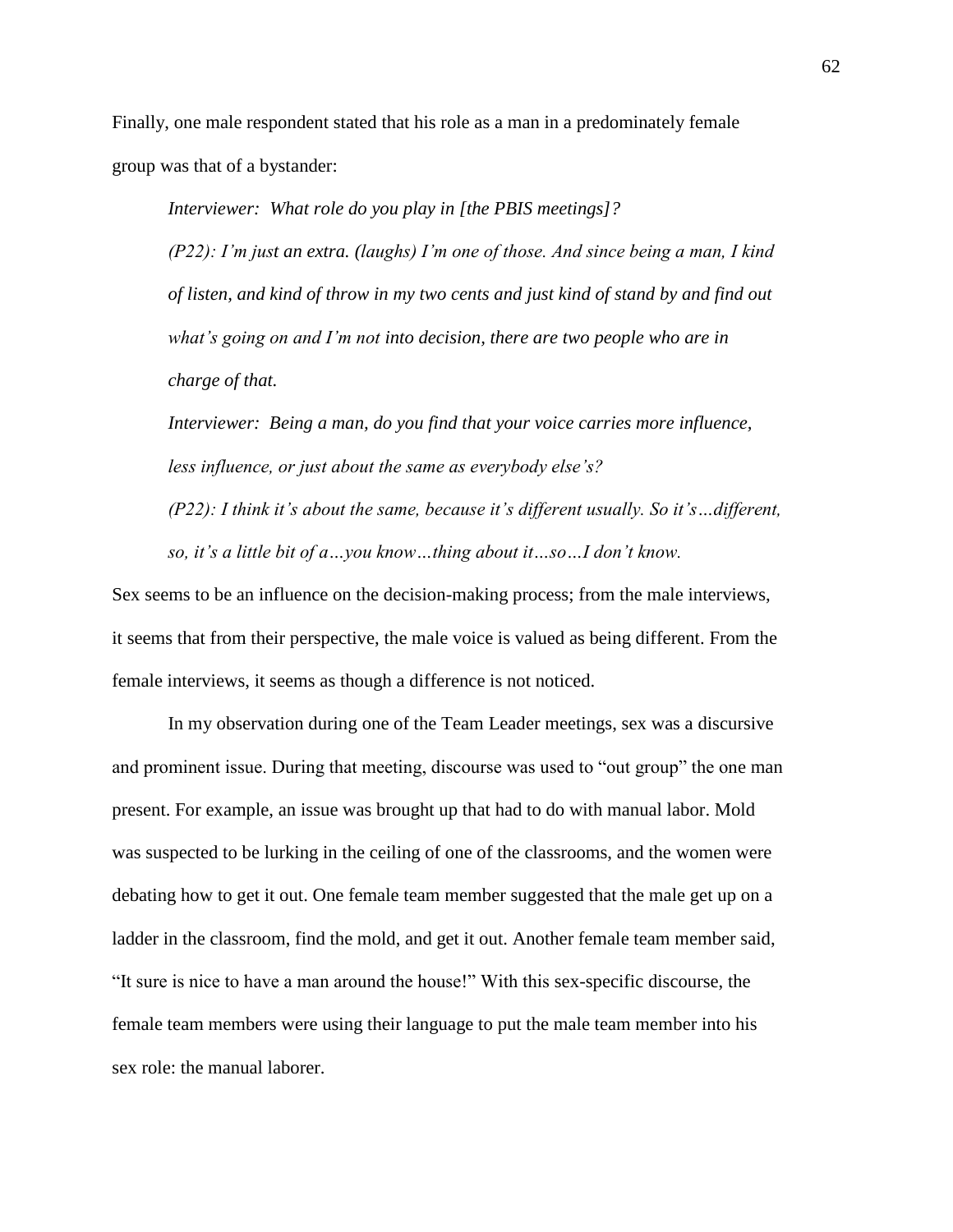In the same meeting, a baby was brought in who was the biological child of one of the female team members. The Principal, upon hearing the baby cry, stated, "I think my milk's starting to come in." After this statement, the females looked at the male in the room and made jokes, apologizing for the comment, saying things like, "Oh! I forgot [the male] was in the room! Sorry about that!" thus perpetuating the bystander role of the male team member.

Status, which is a "position in a social network" (Lovaglia et al., 2005, p. 146), is intimately related to power and is demonstrated to be a factor in the decision-making process, through one's relationship to the Principal, tenure, membership of a group, or sex.

**Time.** One of the commonly cited factors affecting decision-making was time. First, some participants mentioned that they wished there was more time allotted for decision-making in order to make better decisions. One participant, when asked if there was anything (s)he would change about the decision-making process at the school said:

*(P8): I'd set aside more time for it. Because we, we sometimes get rushed to make decisions. But they go on for hours.* 

*Interviewer: You'd set aside more time?*

*(P8): Yeah. Because we meet at three, we're supposed to meet at three, [the Principal] always has some errand or something in the office, so it bring it to 3:30, we try to end at five, sometimes we've gone until 7:30 at night, and it's just like, we're tired, I mean, we probably really need to set aside like a Saturday morning for breakfast and be off-campus, and do it on…off-campus.*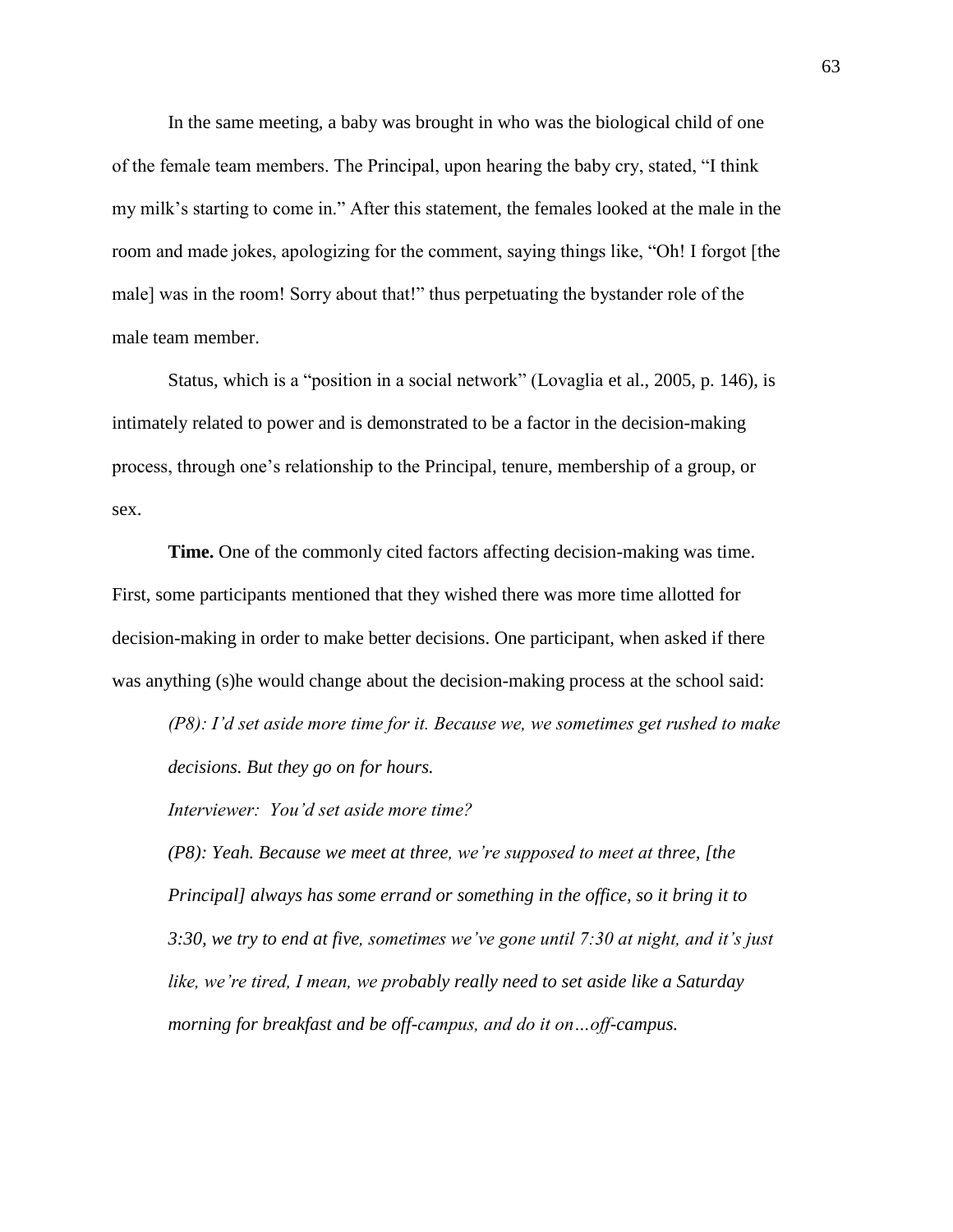In addition to reports of time being a factor that affects decision-making, on several occasions, observations confirmed the effect. The Principal, when leading a Team Leader meeting, used language to move along a conversation that had been on a tangent for a while:

*Principal: But let's not do this right now. We need, ok, because we could do this all day and all night. And we have to leave by five.* 

And later in that same meeting, the Principal reminded the group members of the time again:

*Principal: Ok, we've got 20 minutes.* 

Evidence through observation showed that sometimes, whatever solution that was being discussed at the time the meeting was scheduled to end was the solution that was implemented, whether the group members had come to a true consensus or not.

**Spirituality.** Another factor that proved to be an influence on the decisionmaking process was spirituality. This factor may be rather uncommon in public schools, but at Local Elementary, its influence is evident. First, several participants cited that spirituality, and more specifically, Christianity, was an influence on groups' decisionmaking processes. At each weekly staff meeting, prayer requests are taken and a small group stays late and prays together:

*Interviewer: Yeah, there's a lot of spirituality. How does that, does that play a role in the decision-making process?*

*Principal: Well, it does. I mean, we pray, I pray before the meetings, I pray, you know, I ask God's divine intervention in that school.*

In addition to praying after staff meetings, "God's will" and "divine intervention" are a distinct factor in the decision-making process. For example, in a Team Leader meeting, the group discussed where to place a teacher. They were having a difficult time deciding which grade to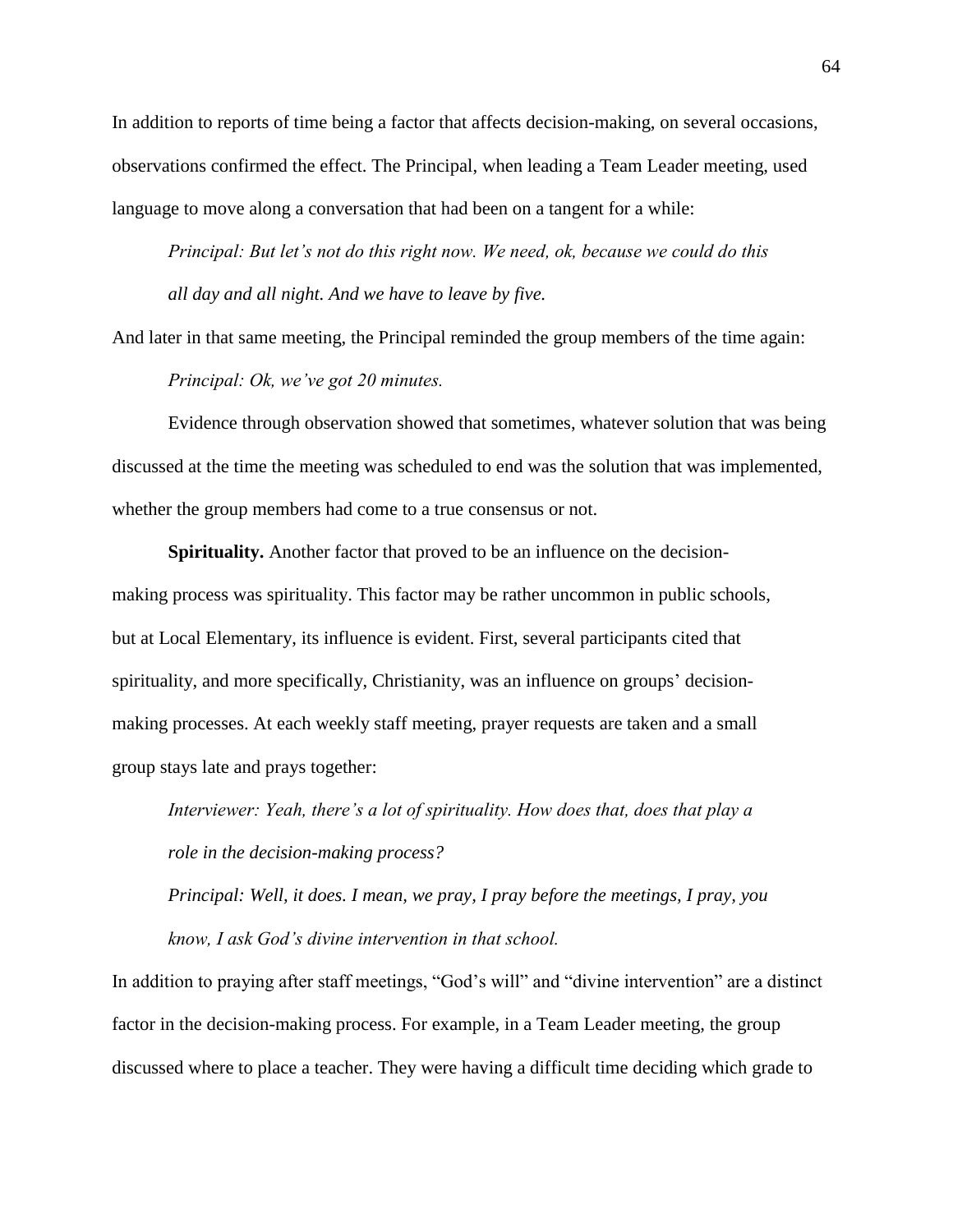place the teacher due to special circumstances, and about those circumstances the Principal noted, "We have to give that up to God." Later in that same meeting, the group was still discussing where to place all their teachers:

*Principal: Who are we missing? Are we missing…[teacher]!*

*(TL18): Yeah, we need to put [teacher] in.*

*(TL3): Look, God can answer prayer.* 

While not mentioned discursively in every decision-making meeting, spirituality, specifically Christianity, was a factor in the decision-making process when it was brought up.

In summary, the groups' stable yet permeable boundaries affect the decisionmaking processes of the groups in many different ways: through power, which is obtained through a relationship with the Principal; status, which can include tenure; organizational position, sex, time, and spirituality.

### **Research Question 3**

Research question three asked, "How does interdependence with their context influence the decision-making processes among groups of educators?"

A group's interdependence with their context is a "simultaneous and recursive nature of causes and effects between elements in the intergroup system" (Stohl & Putnam, 1994, p. 286). At the school, there are many "causes" and "effects" that influence the decision-making processes among groups, like the welfare of the children and relationships among faculty members.

One of the most prevalent themes throughout most of the interviews was the welfare of the students. Each decision made in the school was consistently supported as being "good for the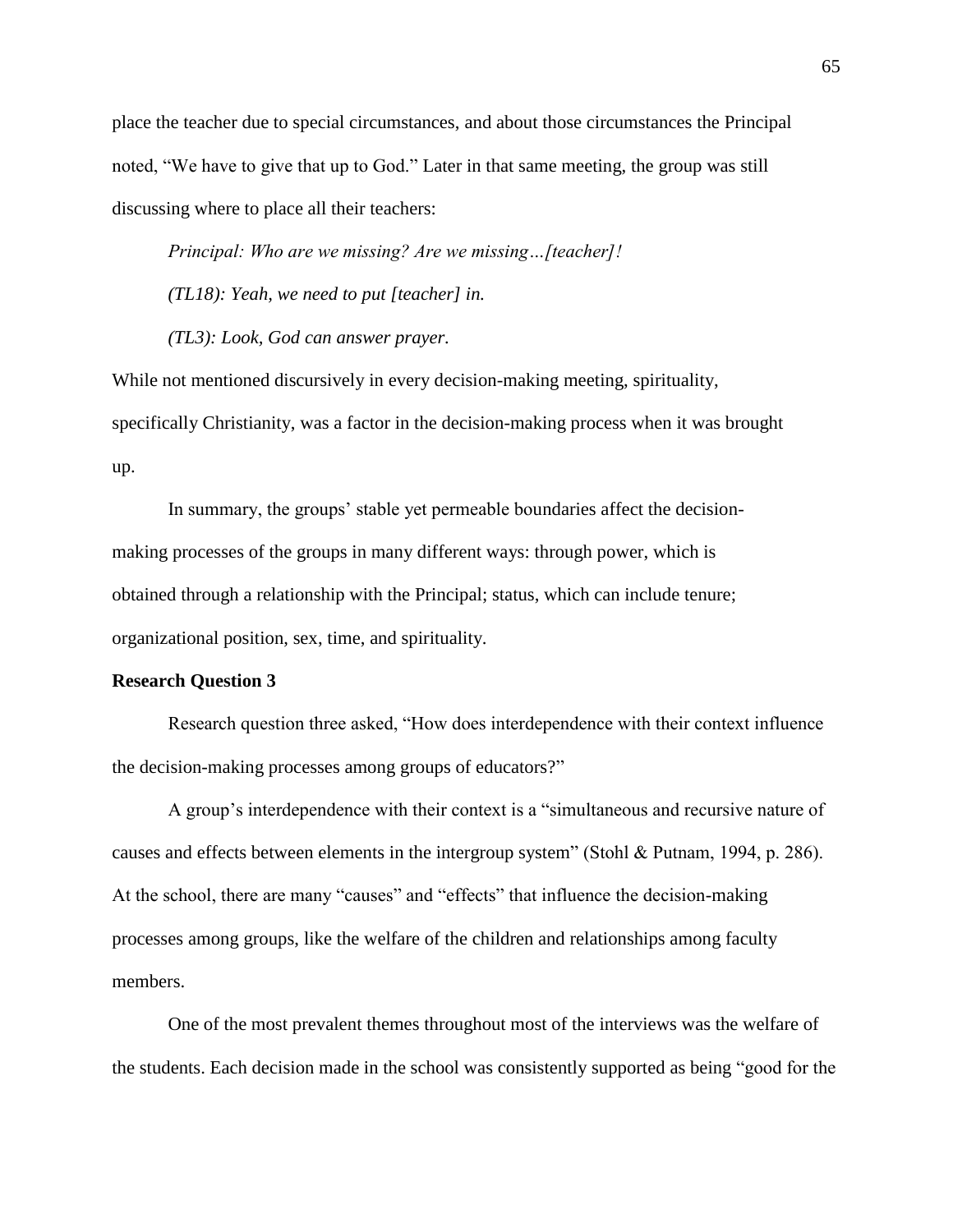children." This context affects every group and employee, and it is impossible to separate any decision made from the factor of the children's welfare.

In addition to this contextual influence, employees stated that their decisions are also influenced by the mandates of the higher authority of the city and state:

*Interviewer: Um…do you think that there are any factors outside the group that influence the decisions made inside the group?*

*(TL18): Well, I think, like at um…some meetings, like if [the Principal] knows stuff from the service center, and it's coming down from the service center, and she says, "this is what we're going to have to deal with," then, you know, sometimes you say, "well, yeah, I guess so, so we better go in this direction."* 

As a contextual factor, relationships among faculty members and group members affected how groups made decisions. While most participants agree that the decisions made are dependent on and supported by their context, there were some that contested the influences of their surroundings:

*Interviewer: Do you ever find that there are relational factors that influence the decision-making process, like maybe if you're better friends with one person, or you clash with another person…does that affect how decisions are made? (P11): That's always a factor in decisions too. But when it comes, when I make a decision, um…it's not based, it's based on what our goal is, and where we're going with it, not whether I have a personal conflict or not. That's a totally separate thing, because if you're, you know, you're not going to get to your goal with obstacles in the way. So the easiest way to get done, and I have so much*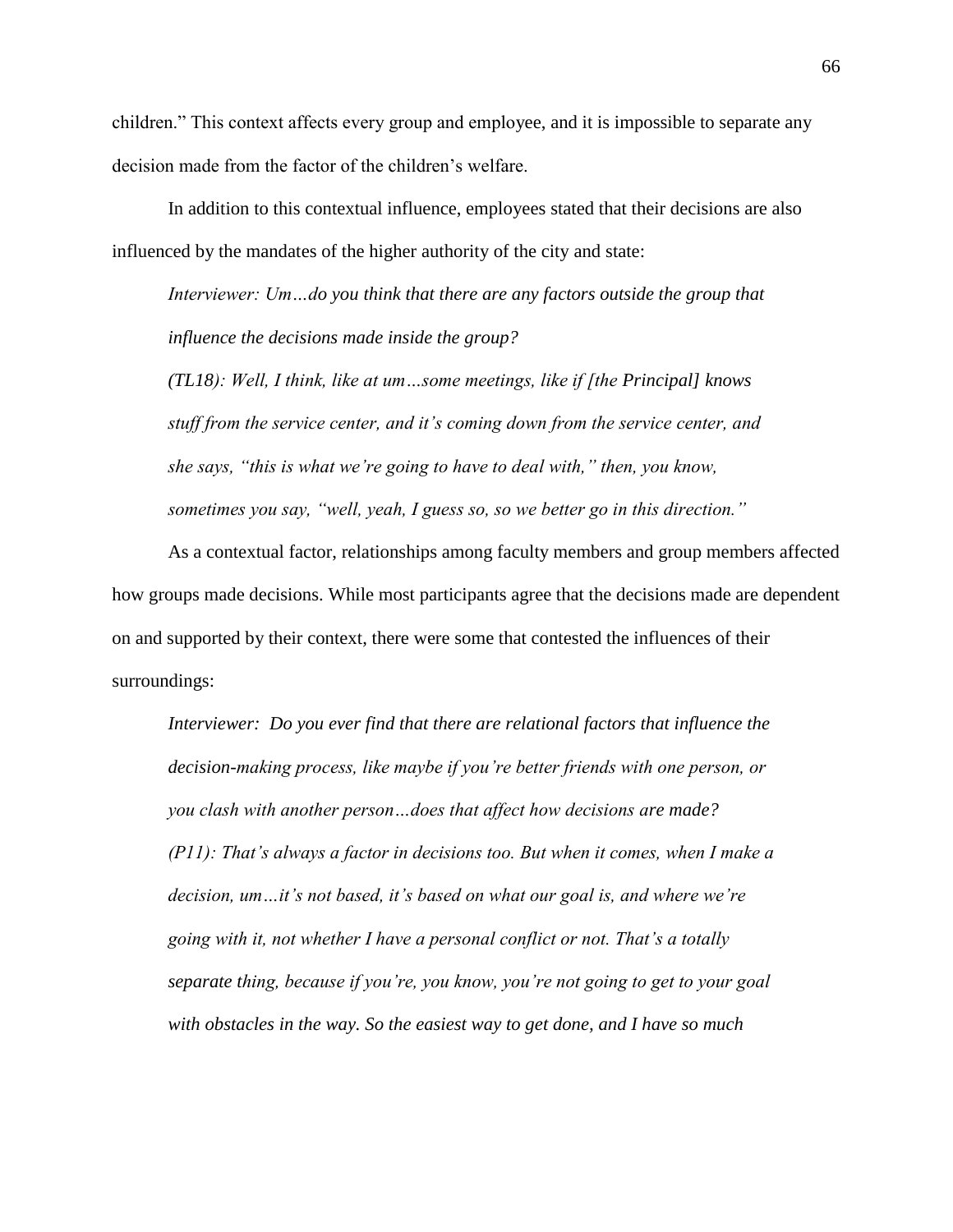*ADHD in me, that I would rather go straight line, get it done, get it over with, and be done. I don't like to go over hoops.* 

In contrast, some participants reported that multiple memberships were intermingled with relationships and considering outside forces to create factors in decision-making:

*(P4): So basically…they're just all intermingled, you know? You've got some of the same people on each group. We have certain goals, we have certain…that are pretty out there. Parent engagement, grades, reading, math, curriculum, and there's a sense that everything affects everything. It's the well being of the families, it's a sense of safety, diet, exercise, tutoring, all of these are the big package, and they affect student performance and success, and everybody knows that, at least they seem to. They talk it.* 

In a Team Leader meeting to decide who should teach which grade, relationships among the faculty clearly played a role in influencing the decision:

*(TL21): How about this: how about [Jones]… (TL27): [Brown], and [Johnson] together in [a certain grade]. Ok, wait a second. (TL10): I'm just concerned about those numbers... (TL27): Well then look at the [another] grade… Principal: [Jones], [Davis]…who's in [another grade]? (TL27): [Johnson]. (TL10): You can't put [Jones] and [Johnson] together, can you? Is that all over?* 

*Are we…*

*(TL27): That's so far over, if they can…*

*(TL9): That's all over.*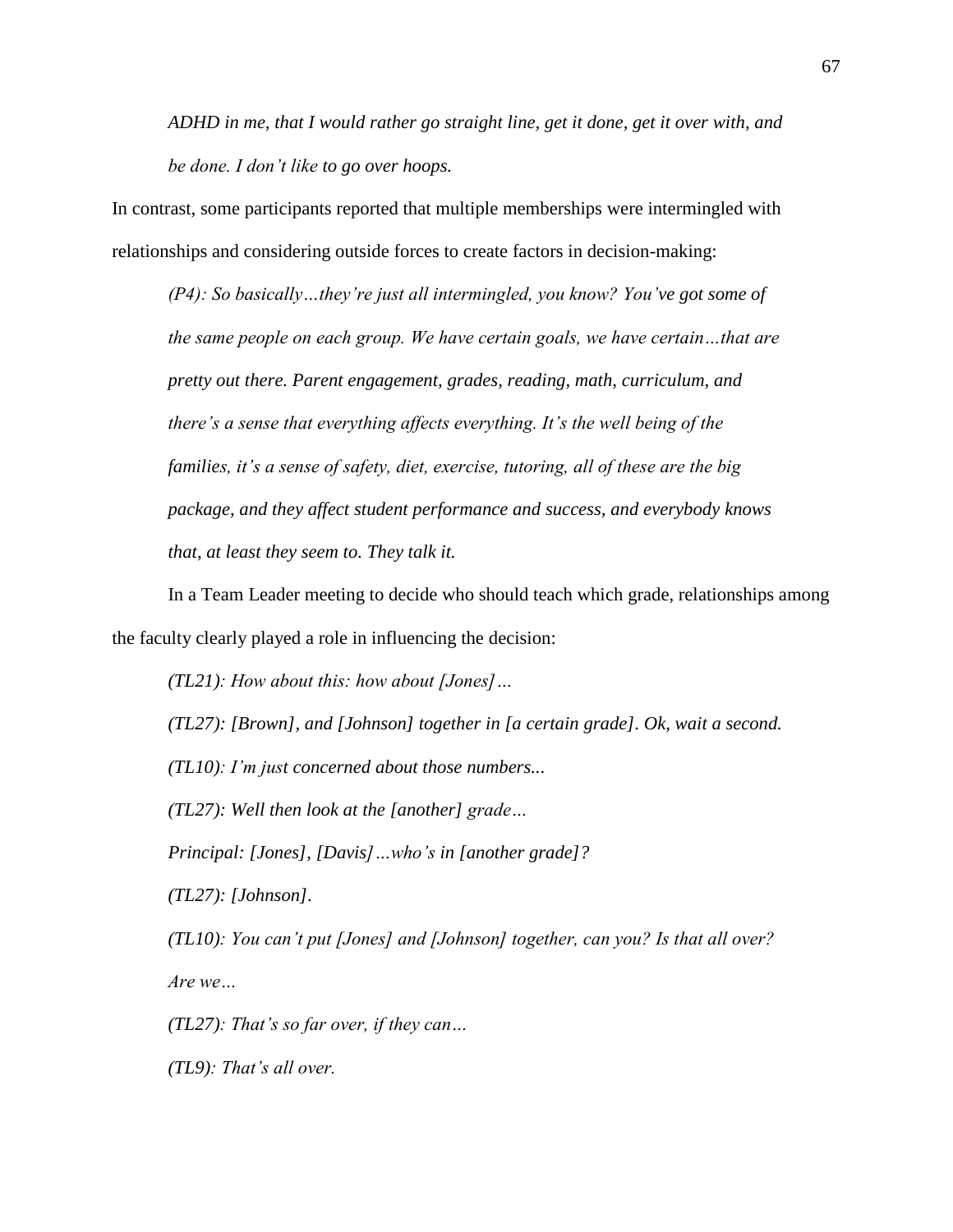*Principal: That's water under the bridge.* 

*(TL21): That's so under the bridge. Because someone is also actually looking at…*

*(TL18): …under the bridge…*

*Principal: And you said [Williams]'s here?*

*(TL18): Yeah, [Williams] (unclear)*

*(TL27): And we need strong people that go huge classes for the first 10 days,* 

*which is a possibility in [a certain] grade. Because it could be…*

*(TL18): But you still have [Johnson] in a testing…*

*(TL10): Yeah, [Williams] and [Brown] will not even talk.* 

*Principal: No! And they never talked…*

*(TL27): [Williams] wouldn't talk to [Brown] or not…*

*Principal: They didn't talk.* 

*(TL21): We gave them…*

*(TL10): [Brown] doesn't talk to anybody about anything.* 

In this situation, because Jones and Johnson had a relationship that was tumultuous, that contextual relationship became a factor in the decision-making process. Similarly, because Brown and Williams were known to not speak to one another, that relationship was made a factor. The groups are clearly affected by their interdependence with their context, which is evidenced through their concerns for the issues that face the school, the rules the school must follow, and the relationships and history of the school.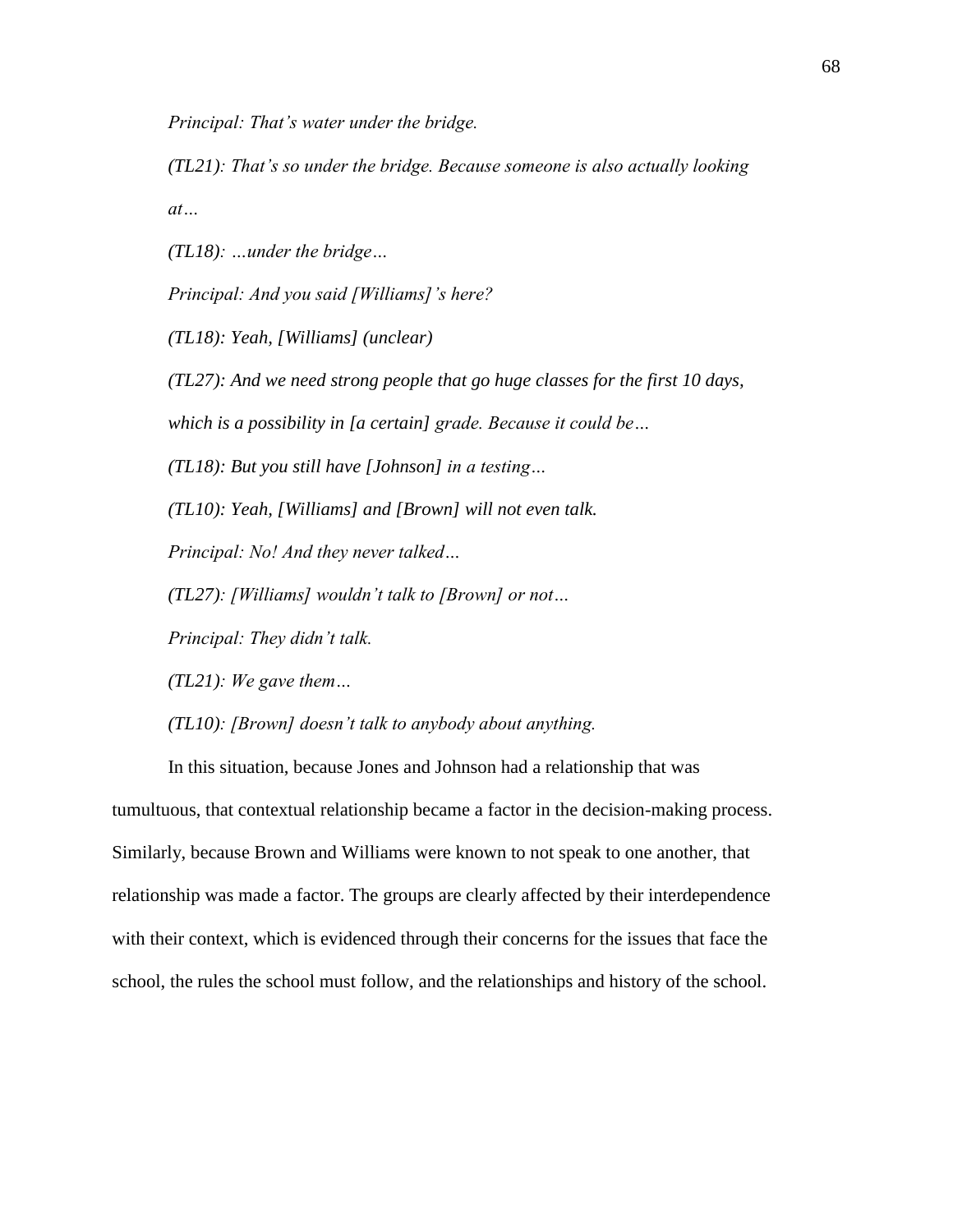# **Research Question 4**

Research question four asked, "How do unstable and ambiguous borders influence the decision-making processes among groups of educators?"

Unstable and ambiguous borders indicate that a group's identity evolves through the flux, change, and dissolution of their boundaries. One aspect of a group having unstable and ambiguous borders is that individual groups affect the decision-making process of other groups, that is, people and decisions made in one group affect one or more other groups. In interviews, participants viewed this as a factor that influenced the decision-making process:

*(P19): Well, I feel like the Team Leaders always have PBIS in mind, because you know, we want that positive environment, and that's what PBIS is about, is making that positive environment, so I feel like, um…the Team Leaders, you know, take that into consideration when making their decisions to not counteract what PBIS is doing, so, and I feel like PBIS wouldn't do anything over the team leaders…so…I feel like they're really …work together, I guess.* 

One participant mentioned that the power hierarchy of the groups also had to do with what groups affect other groups:

*(P22): Well…I think the, Grade Level…um, the team leaders influence PBIS a lot, and whereas, uh, PBIS doesn't really affect the teachers as much, they still do. But it's kind of just, it's kind of you get a general blanket, this is our procedure, and this is what we're going to do, and you're like ok. But whereas the Team Leaders and to the teachers, is a little bit more, it's much more involved, it's, we're impacted upon everything they decide, and its everything from our schedule to whatever, I mean….it's tough. Yeah.*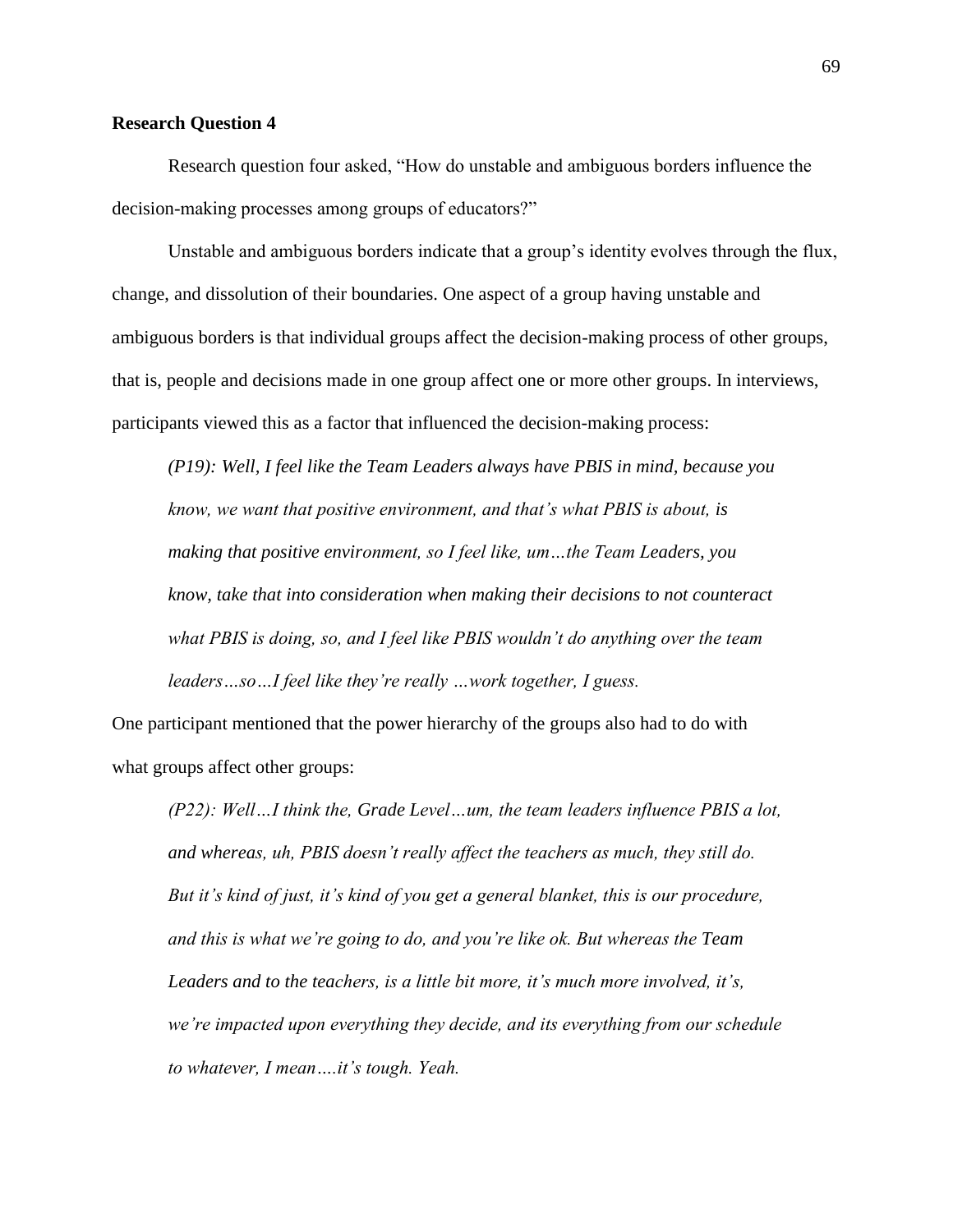In addition to groups affecting other groups, *Discourses* can also affect the decisionmaking process. These *Discourses* construct power, hierarchy, job descriptions, and responsibility as well as serve to manage the borders of the groups, as the *discourses* change the identities of the groups over time. As with previous research (Palmer & Dunford, 2002), multiple organizational *Discourses* emerged in the data. Two of the *Discourses* were contradictory and competed with each other, and a third *Discourse* existed to navigate the tensions created by the competing *Discourses*.

**The "Bottom-Up" Discourse.** One *Discourse* constructed by the participants was a "Bottom-Up" *Discourse*, which describes one version or perspective of the leadership and hierarchy. Within this *Discourse*, the Principal is seen as being at the bottom of the school's hierarchy, supporting the decisions and actions of the organization's members. This *Discourse* is supported by several faculty and staff members, including the Principal.

When I first sat down with the Principal to discuss conducting research at the school, she spent almost an hour and a half with me, explaining the inner workings of the school. On that first day, she took out a pen and drew a picture of what looked to be an upside-down pyramid and graphed the hierarchy of the school's leadership. Later, during her interview, she explained in detail the way she viewed the hierarchical organization of the school:

*You know, not only are you the leader of the teachers, you're also the leader of the children, the leader of the support personnel and so, I view myself, instead of on top of the mountain looking down, dispensing my fabulous wisdom, I look at myself underneath all of it, holding it all up. And at the very top of that are all of the children at the elementary school. Right underneath them are the classroom teachers, and then you have the other certified staff, the counselor, the special ed.*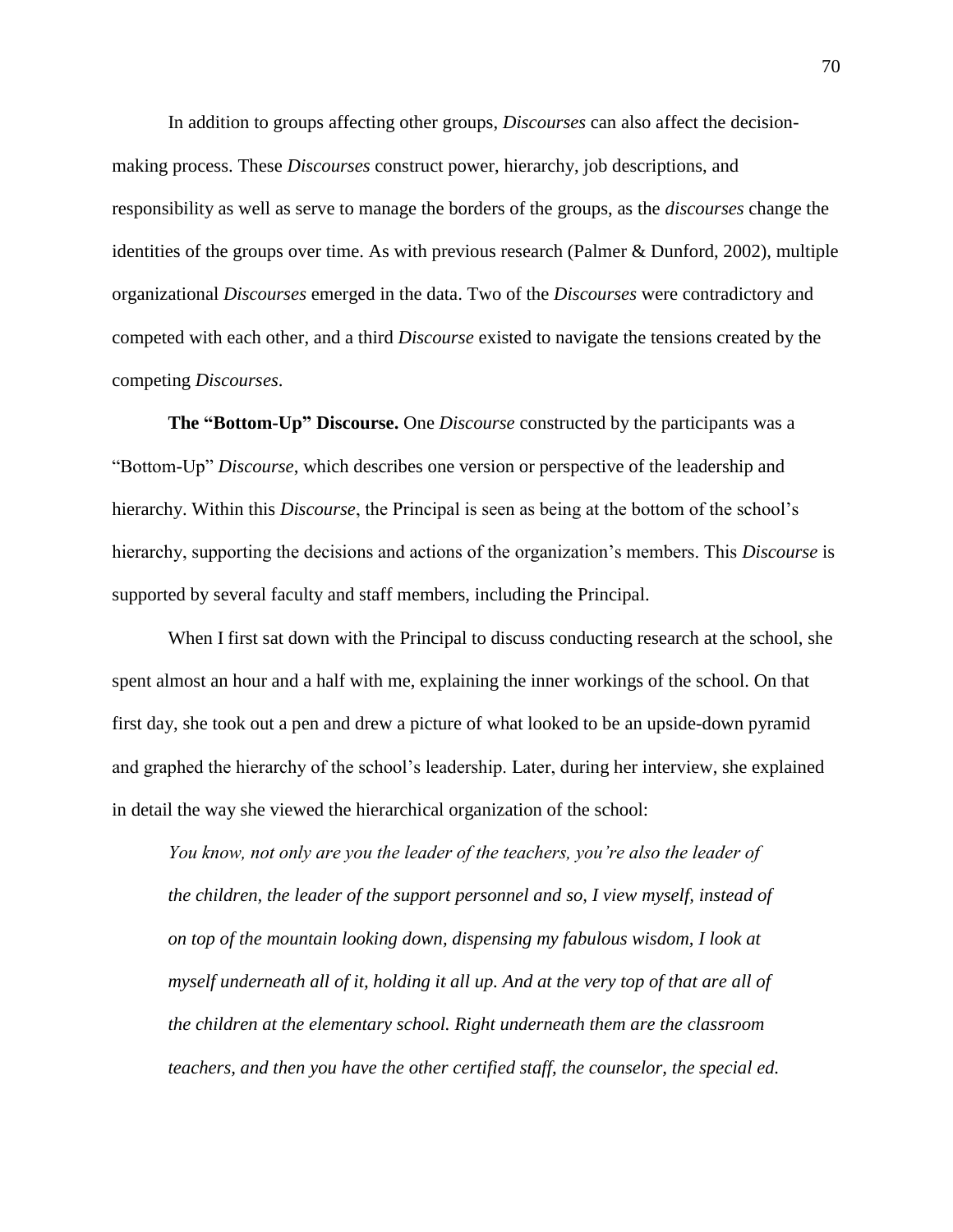*people, and things like that. And then you have the have the support staff, custodial staff, cafeteria staff and the one person that is holding it all up is myself. And I surround myself with a pretty strong leadership team that help me do those things.*

Below is a recreation of her drawing:



Per the Situational Leadership Model (Hersey, 1984), this "bottom-up" hierarchy very closely resembles a "Delegative" leadership style. It indicates that the Principal operates to support the decisions made by the staff and teachers. In her interview, the Principal recalled the dynamics at a meeting of the Leadership Team to decide what teachers would teach which grades:

*There were what, seven of us in that meeting, all of us have input. All of us are equally valued, and I don't think that my opinion [is better] than their opinion, but I think at times it's different.*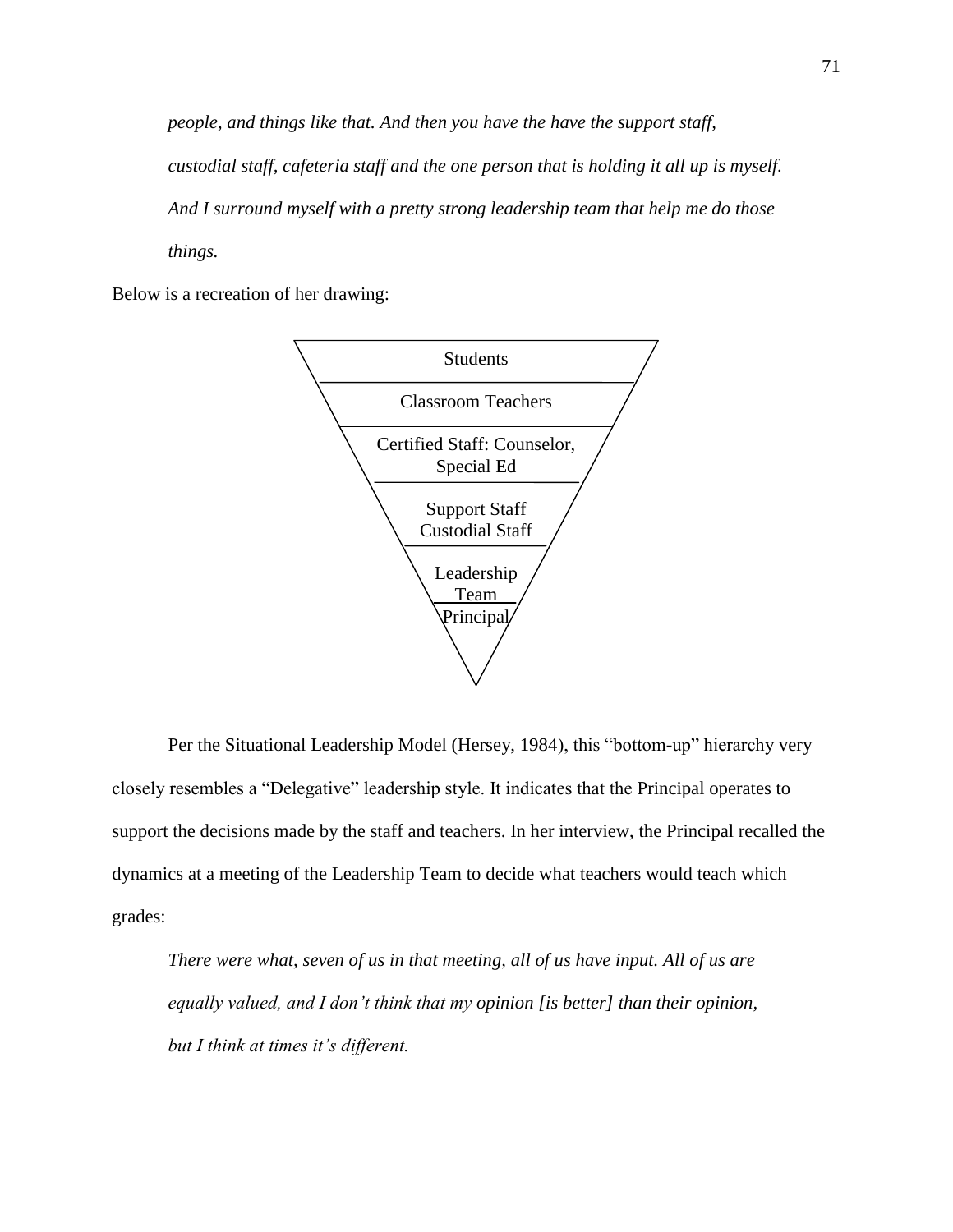In this discourse, the Principal clearly indicates she values the opinions, experience, and expertise of her Leadership Team. She shared with me that she recognizes the need for a leader to have a group of advisors whom she trusts and respects:

*If you've been around me long, you know it's a shared leadership, it's a shared decision. Um…if I make the decision by myself, I usually say, "I made this decision solely, with no input." That usually doesn't go well for me. And it doesn't go well period. You know, it's like, the President of the United States does well if he, maybe someday she, will have a strong team around them.*

Members of the organization support this discourse. One administrative assistant says the Principal is very "open door," while another teacher praises the Principal for letting more people in on the school's decision-making processes than most other Principals he had heard about. In the spirit of shared leadership, the Principal encourages faculty and staff to generate possible solutions to their problems rather than requesting she come up with a solution. The "Bottom-Up" *Discourse* is also enriched by talk from some of the faculty and staff concerning the Leadership Team. One classroom teacher appreciated the structure of the Leadership Team, saying that too many voices in the decision-making process can lead to bad decisions. Another teacher praised the openness of the application system to the Team, and stated that anyone could apply for it if they wanted to. The "Bottom Up" *Discourse* is also reflected in the participants' feelings of equality:

*(P20): I feel like everybody's treated equally, um, I've never felt, and not just for me, but other people, I don't feel…like if you're a teacher's assistant here, you're valued as much as a teacher. And that's the way, that has a lot to do with our leadership and [the*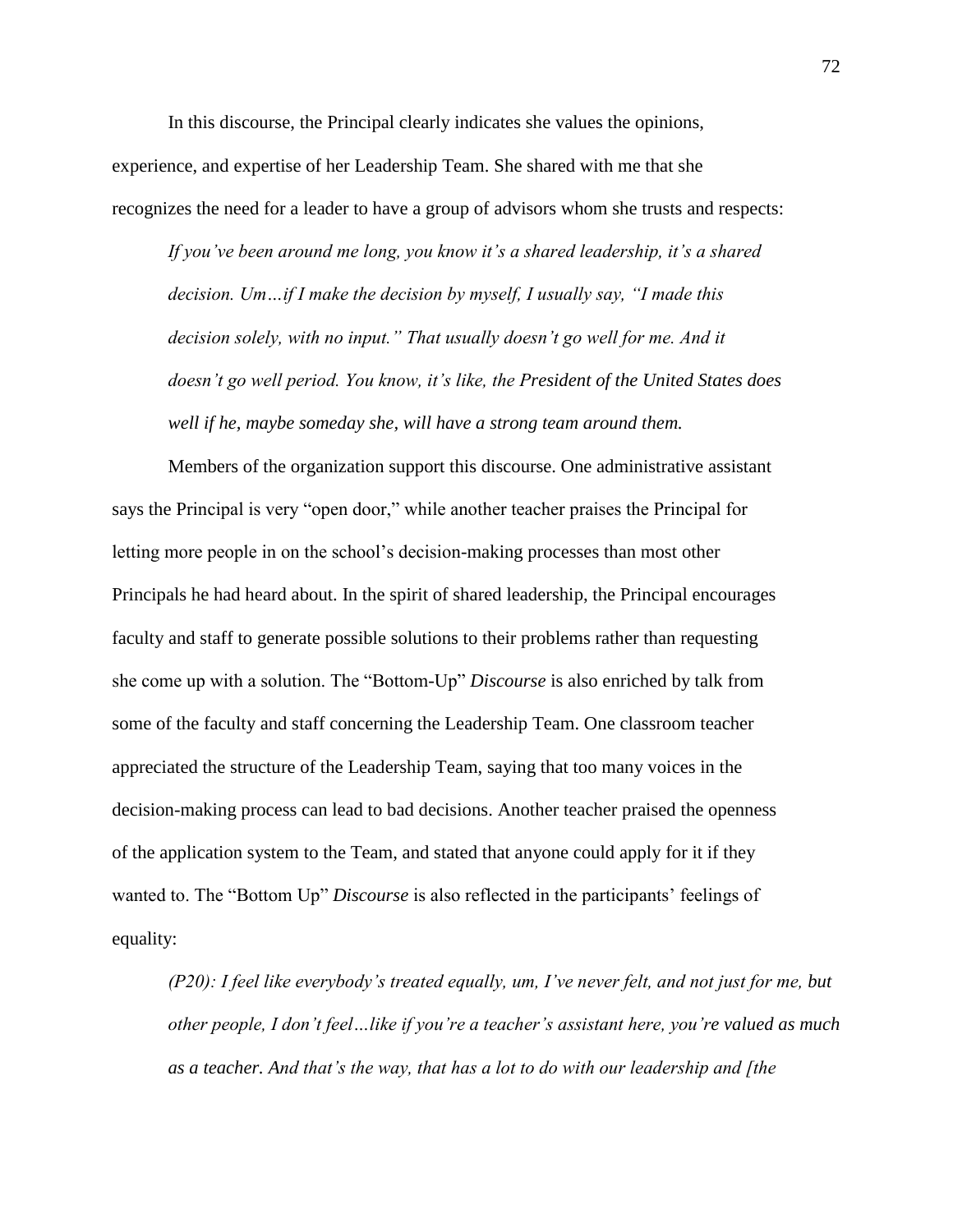*Principal] and it's like, or the cafeteria are just as important as us, I mean, we're all in this together.*

As well as a "Delegative" leadership style, the "Bottom-Up" hierarchy *Discourse* also clearly encompasses a position of Servant Leadership (Greenleaf, 1977). In the Principal's illustration she is at the bottom of the pyramid, holding everyone up; the "Bottom-Up" *Discourse* portrays a leader and a Leadership Team who serves their organization by supporting employees and their decisions.

**The "Top-Down" Discourse.** In addition to the "Bottom-Up" *Discourse*, there exists a clear and contrasting *Discourse* describing the leadership and hierarchy arrangement of the school: the "Top-Down" *Discourse*.

As the Principal tells everyone, it is important to know and understand her and her way of running the school. She described to me an incident in which one of the grade-level teachers challenged her authority by giving her an ultimatum: if the teacher did not get the teaching assignment she wanted, she would quit. The Principal recalled the incident: "You don't want to ever treat me like that. You don't want to ever give me an ultimatum like that, I'm not the, she doesn't read me well."

In our interview, the Principal firmly stated that faculty "can't do anything in that building without my permission." She described an occasion where she left another faculty member as the "teacher in charge" to make decisions in her stead while she was occupied elsewhere. She recalled the incident:

*My teacher in charge made a decision that I would have never made, and it was really very damaging to her, her reputation with the other teachers, her, really, the reputation of all of us, and I was appalled. And I said, 'I'm going to support*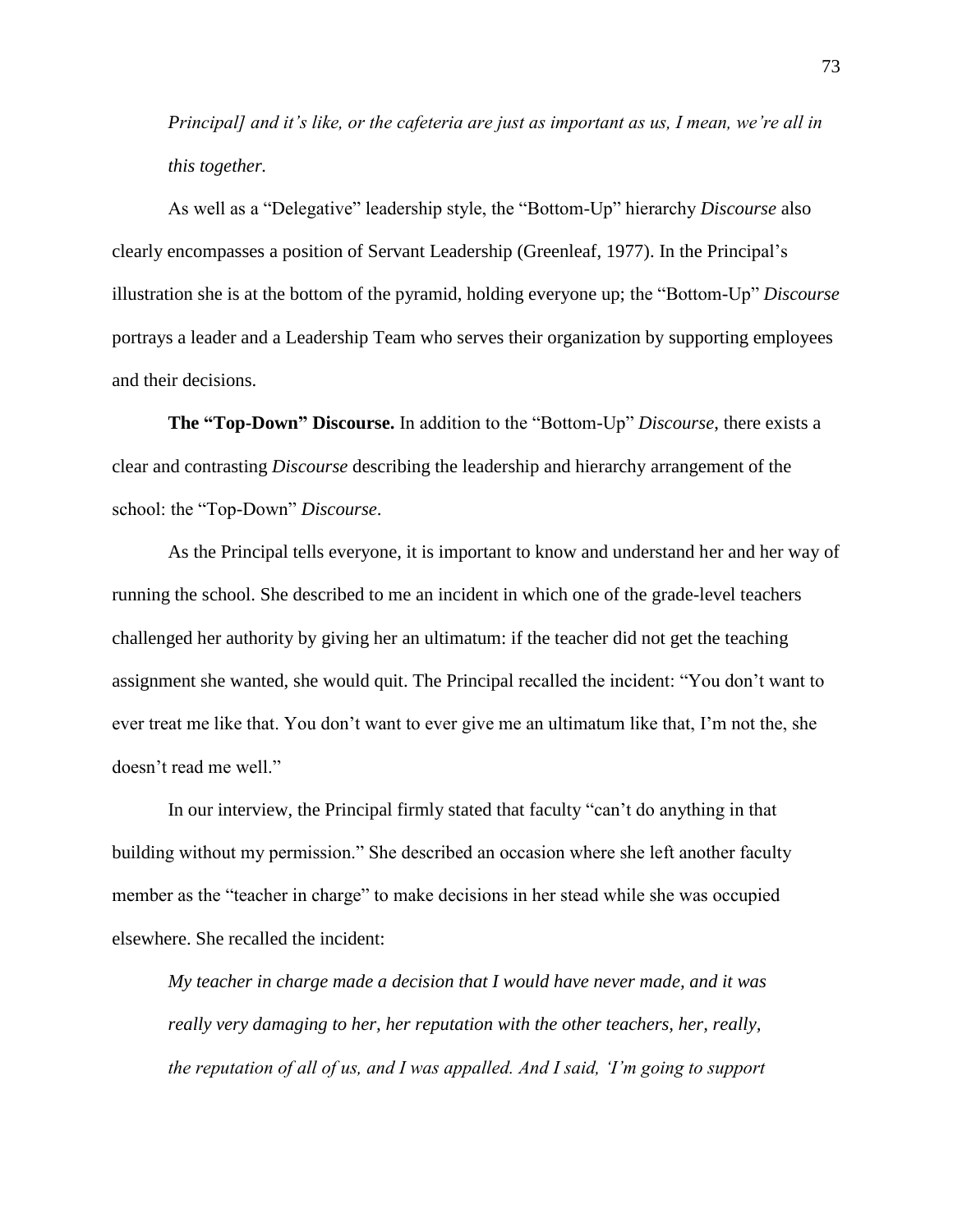*this right now, but I'm going to apologize for you to the teachers that this affected. You are not allowed to make that kind of decision without me.'*

Within the Bottom-Up *Discourse*, a decision made by a "teacher in charge" would have been supported; however, in this Top-Down *Discourse*, the "teacher in charge" was reprimanded for making a decision without the Principal's input. It is very clear through the Principal, faculty, and staff *discourse*, that the Principal makes the final determination in all decisions. The Principal has the authority to overturn or change any given decision made by any other individual or group.

The *discourse* surrounding the Leadership Team is layered and complex: the surface and first layer supports the "Bottom-Up" *Discourse*; however, the majority of the layers support the "Top-Down" *Discourse*. The second layer of *discourse* surrounding the Leadership Team involves displeasure with the representation of the teaching population. Several teachers of the early childhood set of grades (Pre-K through First grade) lamented that there was not a Team Leader that represented their teaching demographic, and thus they felt that their particular situations were not well understood, and as a result, they were not treated the way they would have chosen. The third layer of *discourse* concerns the members themselves. There was much discussion of how there needed to be "fresh voices" on the Team, that the Team members needed to be "rotated."

The fourth and deepest layer of *discourse* surrounding the Leadership Team is about power and effectiveness, and is by far the most prevalent. Some teachers state that their voices are not heard in the process, and that the Team Leaders have more power in the school than anyone else. Others state "it doesn't work as well as it should" (P17), they "bully" others (P8), and that their presence is evidence of a hierarchy that passes down decisions. As one teacher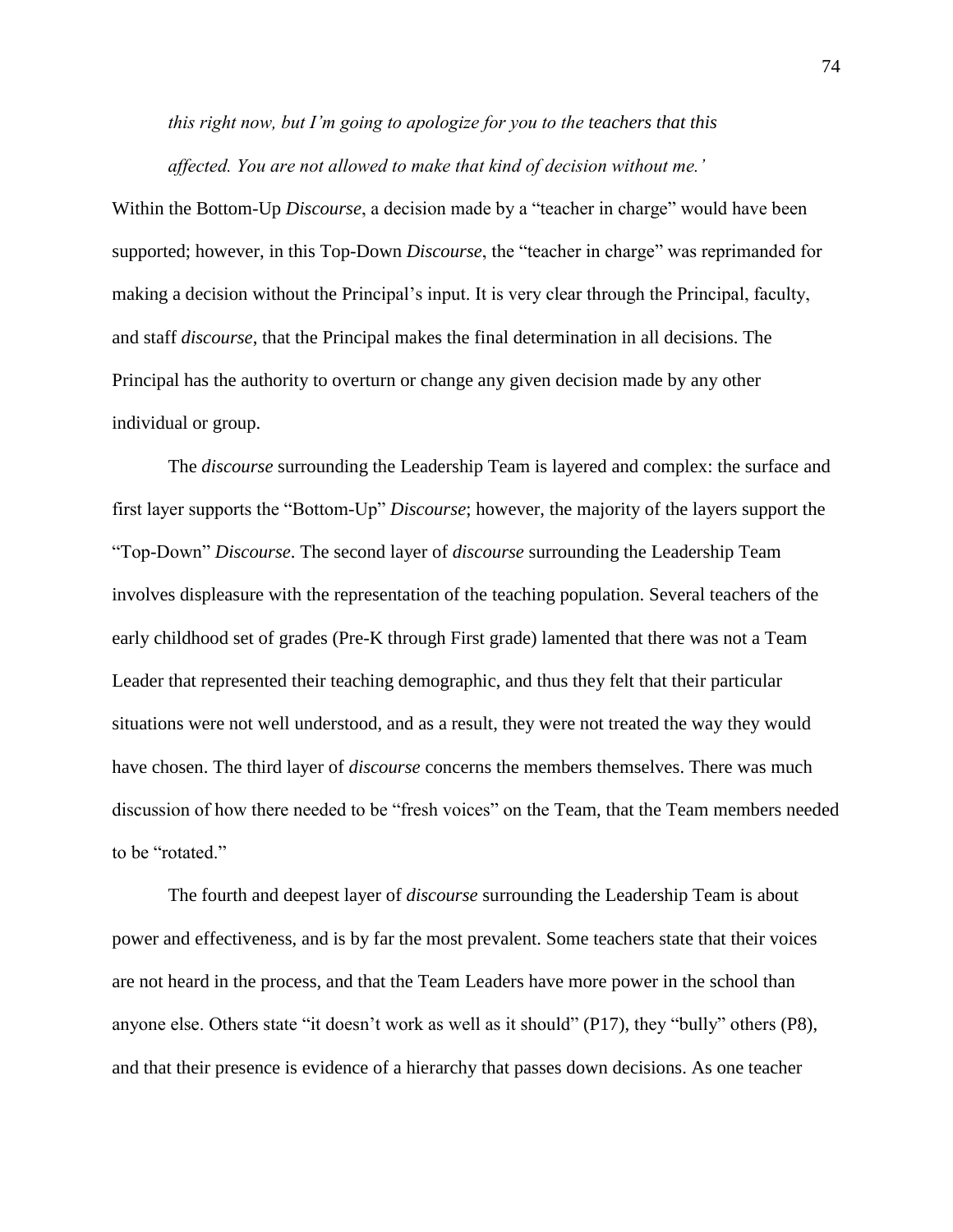points out: "it's kind of like a hierarchy, this is what you're doing, okay, you really don't have a choice" (P12). One teacher put it frankly: "I don't think the Leadership Team is good for the school. That's my personal opinion. I think they're, they've got too much power in their little heads, and they control the school to their advantage" (P8). In addition, one teacher describes the hierarchical structure of the team:

*(P22): There's kind of a top down that the Principal's really kind of the leader, and it's kind of, they're kind of a sounding board. I've never been a part of that process, I can only kind of guess at it from the outside, and at times, I feel like it's not been very accommodating, flexible, knowledgeable about, kind of, what's going on throughout the school, or what's in the minds of the teachers a whole.*

These comments stand in stark contrast to the perceptions of the Leadership Team and Principal. They, on the whole, viewed the Team in a positive light, seeing it as effective and appropriate.

While one *Discourse* supports the "Bottom-Up" hierarchy, another *Discourse* clearly constitutes a "Top-Down" hierarchy. This hierarchy and leadership style is best aligned with an Authoritarian style of leadership (Lewin, Lippitt, & White, 1939). In contrast to the Principal's drawing, I now provide a drawing of my own that is designed from the "Top-Down" *Discourse*: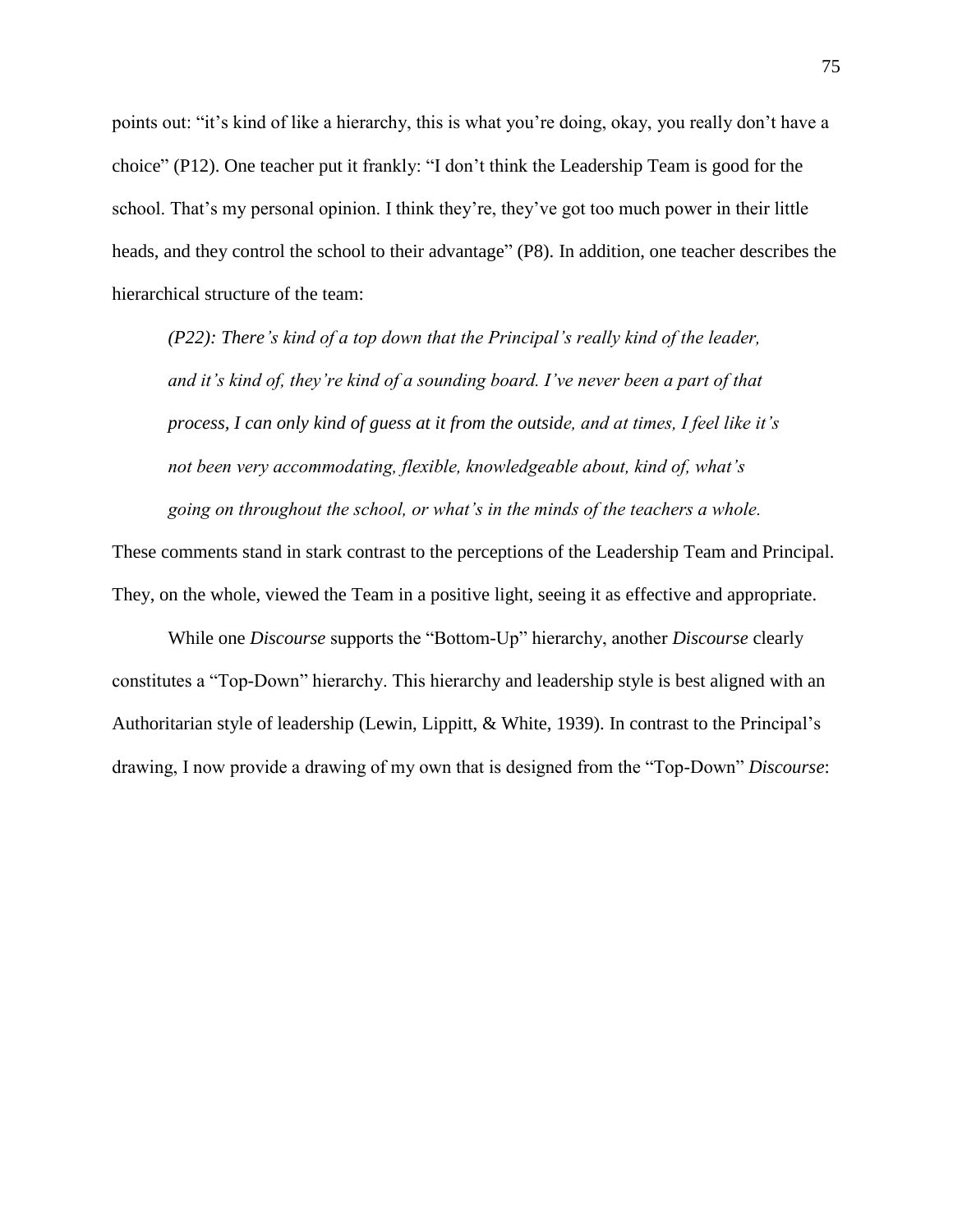

In this hierarchy map, the students are noticeably absent. While the welfare of the students clearly affects all decisions made at Local Elementary, they are not a part of the organizational hierarchy; in this *Discourse* they become the organization's "customer," rather than the "caretaker" model of the "Bottom-Up" *Discourse*. The "Top-Down" *Discourse* clearly establishes Local Elementary as the *Principal's* school and the students as *hers*.

**"Bottom-Up" versus "Top-Down" Discourses.** Both "Bottom-Up" and "Top-Down" *Discourses* are actively created, constituting the school's leadership and hierarchy. While it can be easy to dismiss contrasting *Discourses* as simply "differing opinions," the *Discourses* in fact create tensions that must be addressed. If multiple *Discourses* exist about the very structure of the hierarchy and authority systems, organizational members can be left with unanswered questions: what decisions are and are not supported by the leader? What exactly am I responsible for? When should I ask for permission? When will I be supported, and when will I be expected to support others?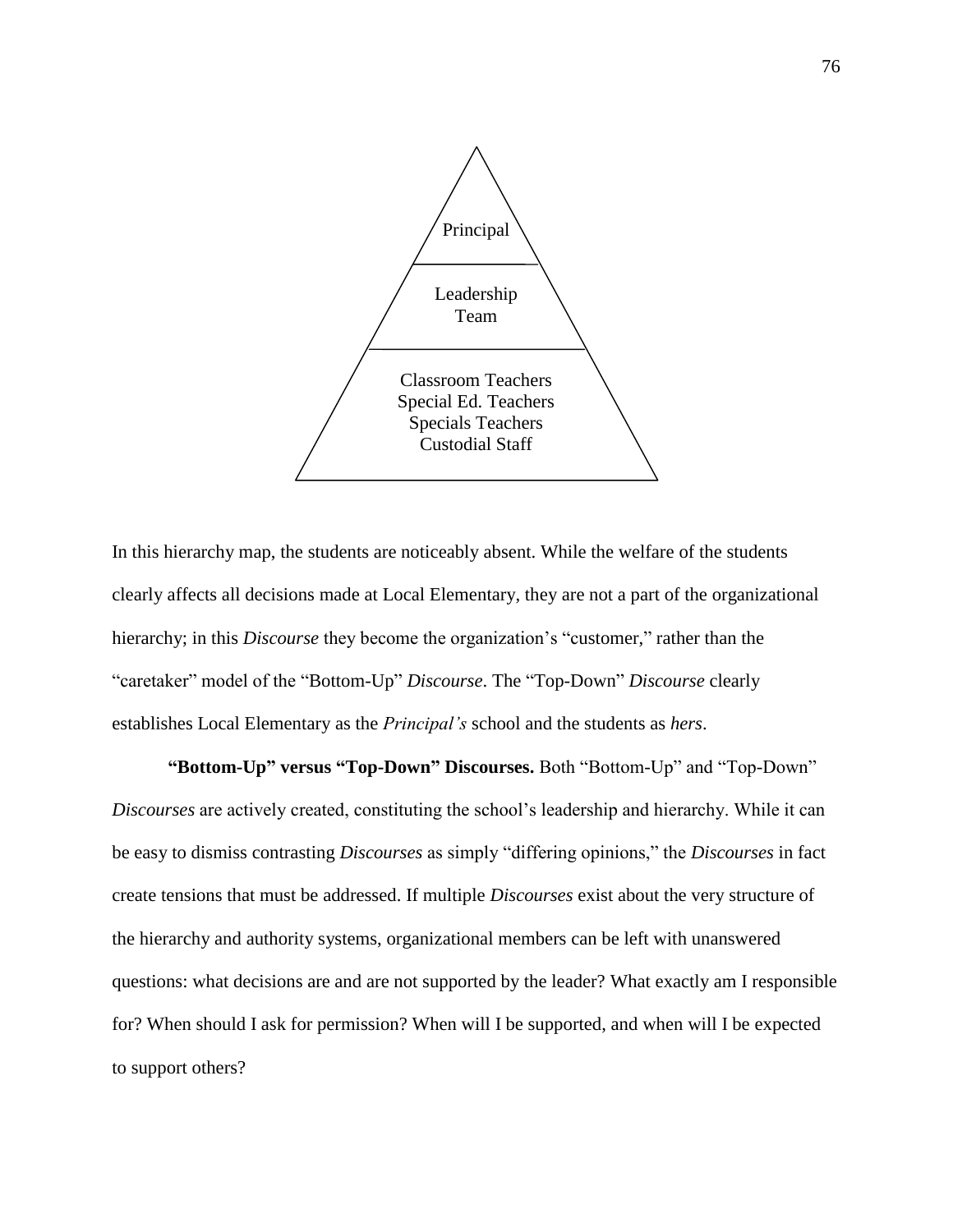In order for an organization to function with multiple *Discourses*, the tension between the competing meanings must somehow be managed (Palmer & Dunford, 2002). In this situation, the tensions between the two hierarchical *Discourses* are navigated through yet another *Discourse*: the "Team Player."

**The "Ideal Employee" and the "Team Player."** At the beginning of each interview, the participant was asked by the interviewer: "If I were a new employee at your school, and I asked you what I needed to know to do well here, what would you tell me?" Through answers to this question (and other questions), an "Ideal Employee" *Discourse* emerged. Specifically, an "Ideal Employee" is an organizational member who possesses certain valued traits. The most commonly described trait was the ability to be a "Team Player." When discussing the "Team Player," the participants described someone who is willing to "go outside their job description," be flexible, stay beyond school hours, "go beyond what is required," and "get out of [his/her] comfort zone." One participant describes the Team Player:

*(P23): If you see something occurring, and it's outside of what would be your union job description, you would never just walk by. That wouldn't sit well. We are always helping each other. And it's not even needs, doesn't need to be asked, it's 'hey, let me help you with that,' and go on. That's how it is here, if you want to stay here.*

During the Principal's interview, she discussed several traits she wanted to see in her employees:

*I personally want them willing to work before and after their contract, and on a Saturday or Sunday occasionally. I want them to do that. If they're not willing to*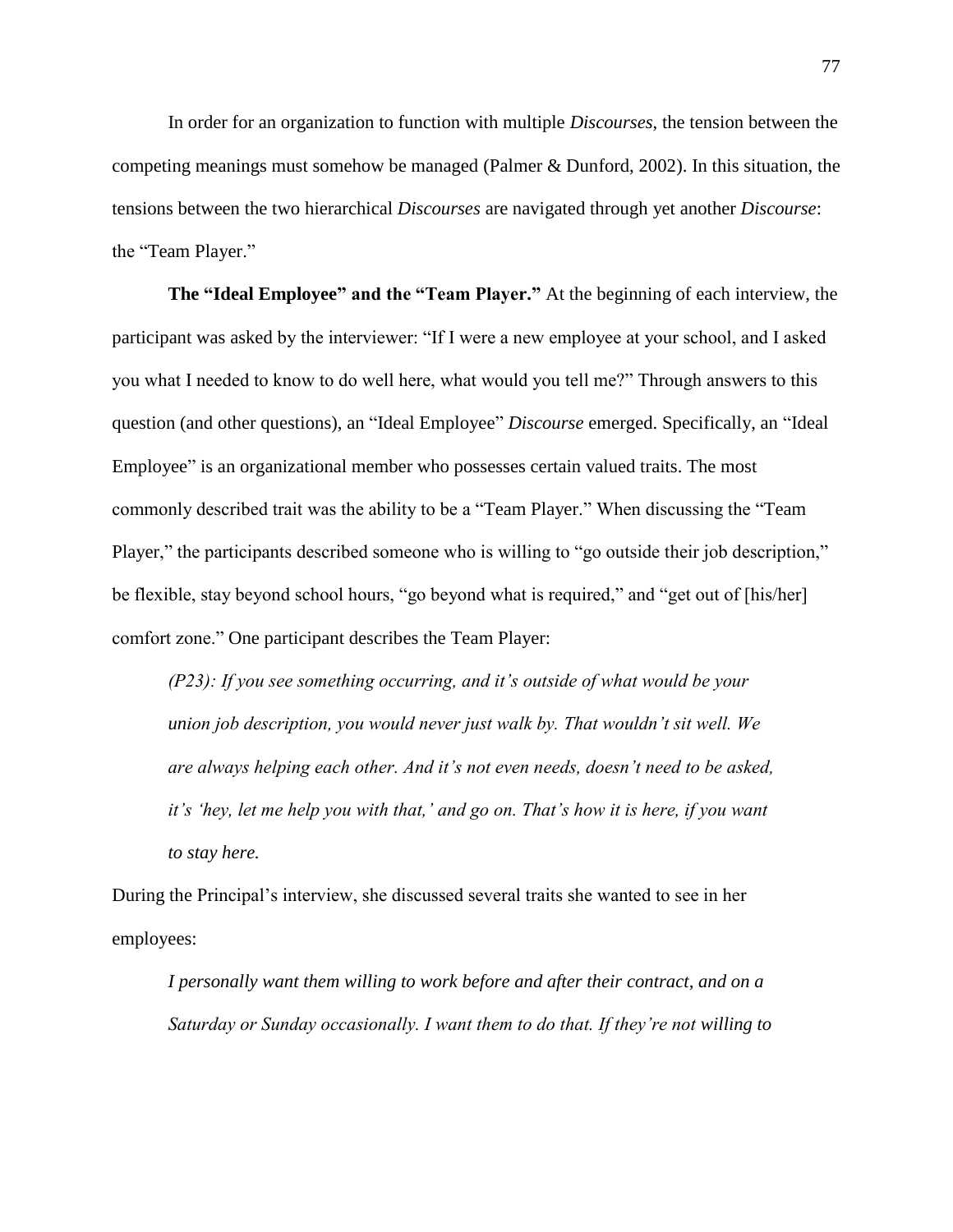*do that, I don't, I need them to go to another, an easier place to be. Because some schools you can, you can walk in at eight and leave at three.*

And later, still describing what a new employee would need to know to do well at the school:

*Boy, if you can't work on a team, I don't need you either. Um…people can be…on my faculty right now, and you heard it at the meeting, there are people that work*  in silos. And don't work well on a team, or try to venture out and work well on a *team, and they get their feelings hurt and they pull back in. And they'd be just as comfortable in a one-room school house. Well, that's kind of not where we are. You're going to have to work well on a team.*

Both the "Ideal Employee" and "Team Player" *Discourses* are encouraged and perpetuated by the Principal and the employees. It is clear that at Local Elementary, you have to work well on a team and be willing to collaborate with others. By perpetuating the *Discourse* of the "Team Player" and the "Ideal Employee," the tensions created by the "Bottom-Up" and the "Top-Down" *Discourses* are navigated.

In addition to navigating the tension between *Discourses*, the "Team Player" *Discourse* also affects group decision-making. In a meeting deciding who would teach which grade, the Team Leaders bring up the characteristic of being a "Team Player" in the decision-making process:

*(TL18): But are we going to team teach in [a certain] grade? (TL9): The [grade level] that you've got are not team players. (TL10): My gut feeling…*

*(TL9): The two [grade level] teachers you bought are not team players.*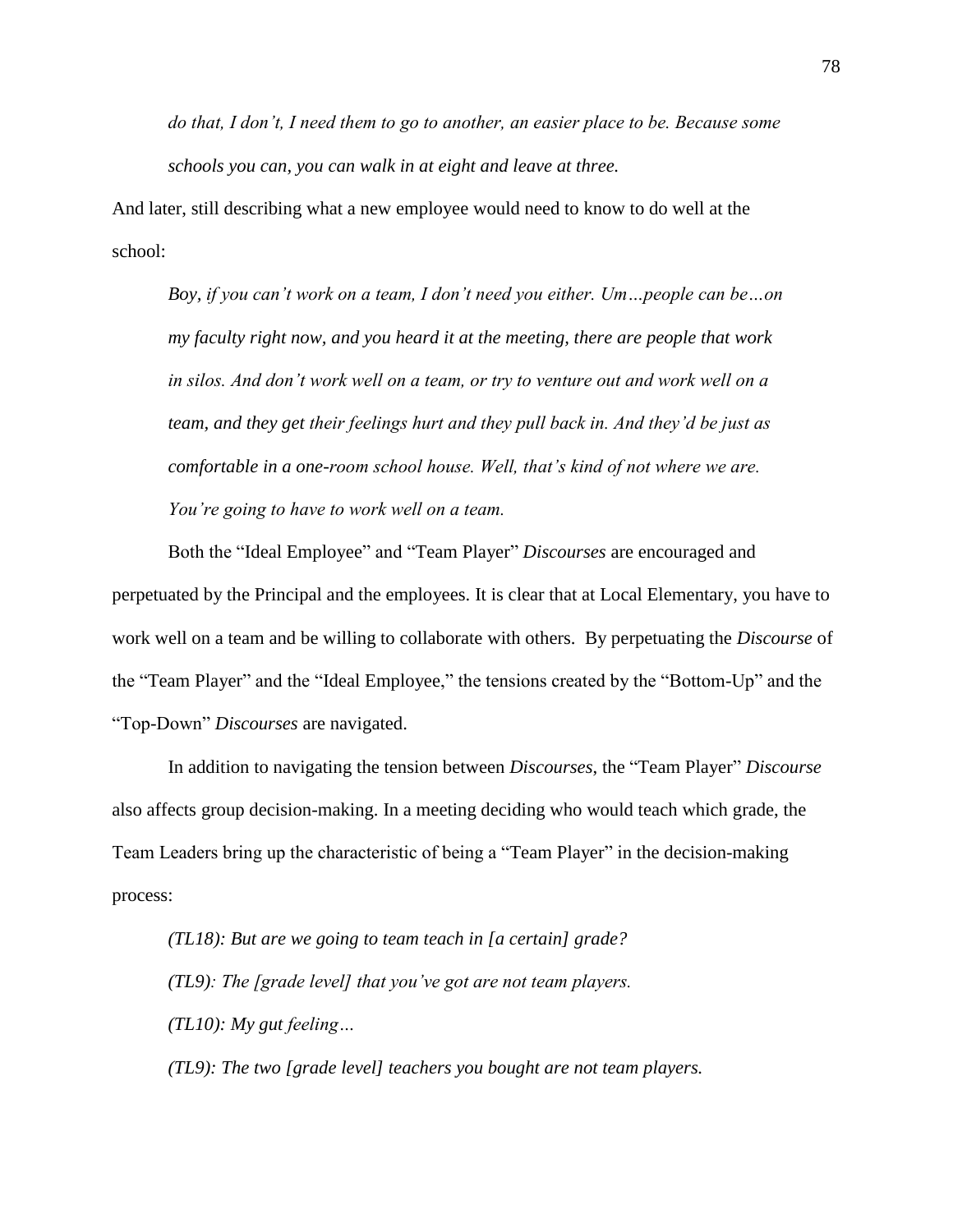*Principal: Ok, but do we have to go ahead …ok, we're going to have to plug in like a [Collins]/[Thomas] in here somewhere.* 

Later in that same meeting:

*Principal: So somebody's got to go here, because this one's in a silo.* 

Again, later in that same meeting:

*Principal: You would not put [Taylor] in [a certain grade]?*

*(TL21): I would! Especially with [Anderson]…especially with…I mean…*

*(TL27): Look who we had in [a certain] grade this year.* 

*(TL21): [Taylor] is a team player.* 

*(TL21): But [Anderson] and [Taylor] have been doing PBIS, and they work good together.* 

*Principal: They do.* 

*(TL21): They work real good together. I think [Taylor] would do really well.* 

*(TL15): I think when [Anderson]'s involved, they do…they do…*

So in these situations, "Team Player" *Discourse* is used as a factor in the decisionmaking process.

**Managing Tension Between Discourses.** The tension between the "Top Down" and "Bottom Up" *Discourses* is clear. However, rather than seeking *dialectical synthesis*, "in which organizational actors seek a resolution between opposing discourses" (Palmer & Dunford, 2002, p. 1050), the participants work within these competing discourses by *co-existence*, "where the organizational actors are able to simultaneously operate with seemingly competing discursive logics" (Palmer & Dunford, 2002, p. 1051). Consistent with the co-existence approach, the tension is not relieved, but *managed*. Both the "Bottom Up" and the "Top Down" *Discourses* are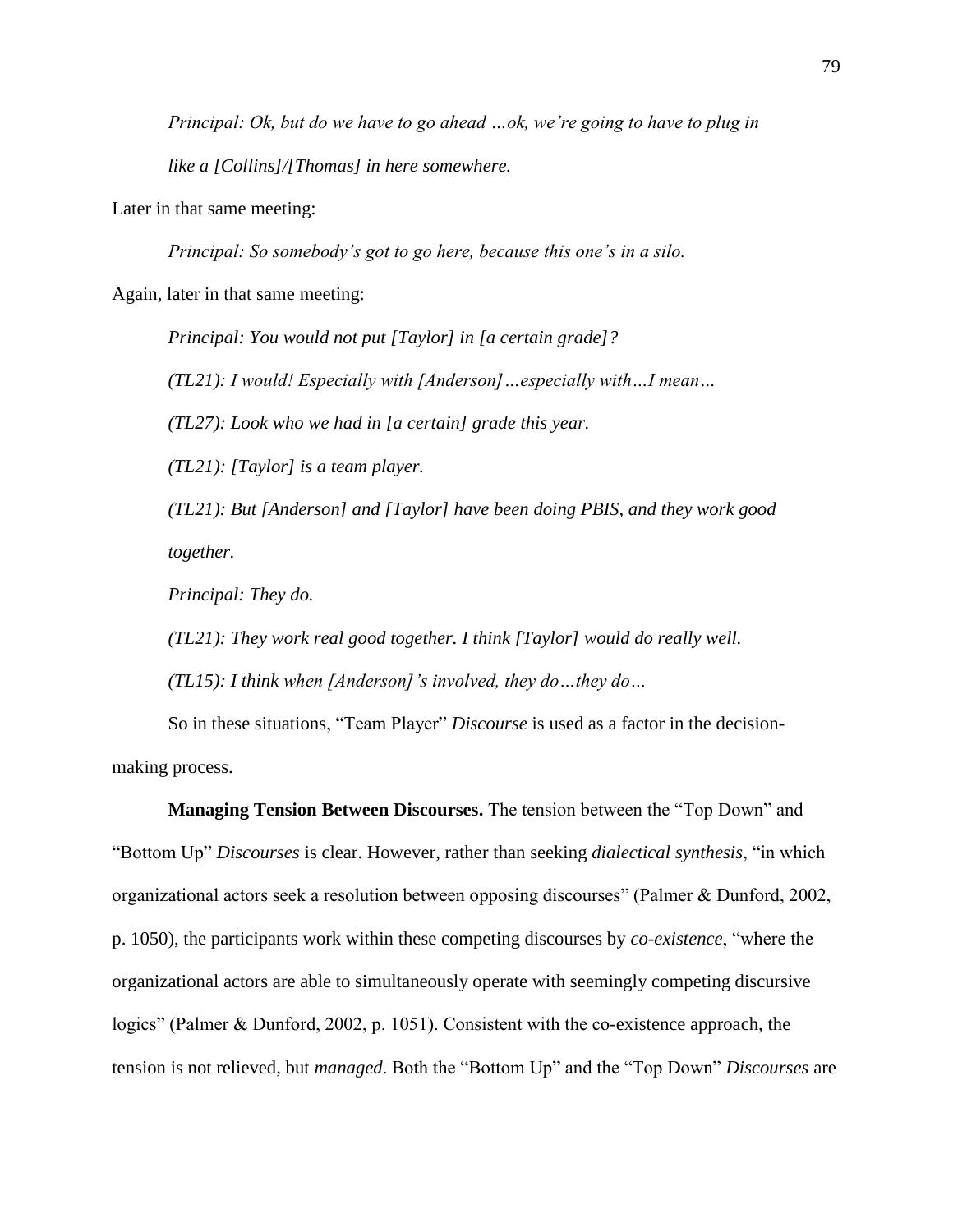active and implemented. This creates a tension in how decisions are made and roles are determined, especially that of the Principal. As a result, decisions could be delayed or the process could never even begin. However the "Ideal Employee" and "Team Player" *Discourses* act as interpretive routines, which function to support the co-existence of the two, seemingly incompatible, *Discourses* (Palmer & Dunford, 2002). The "Team Player" and "Ideal Employee" *Discourses* encourage faculty and staff to "pick up the slack" left by any holes between the "Bottom Up" and the "Top Down" hierarchies. Job descriptions, authority, and responsibility are never truly defined because any school employee is expected to go "outside of their job description" whenever it is needed. When an employee is "flexible" and a "Team Player," his or her organizational identity is pliable and therefore molded to whatever is needed in the moment. This flexibility allows authority, hierarchy, and leadership to maintain an air of ambiguity, and enables multiple, contradicting *Discourses,* and the multiple *Discourses* function to manage the unstable and ambiguous borders of the groups.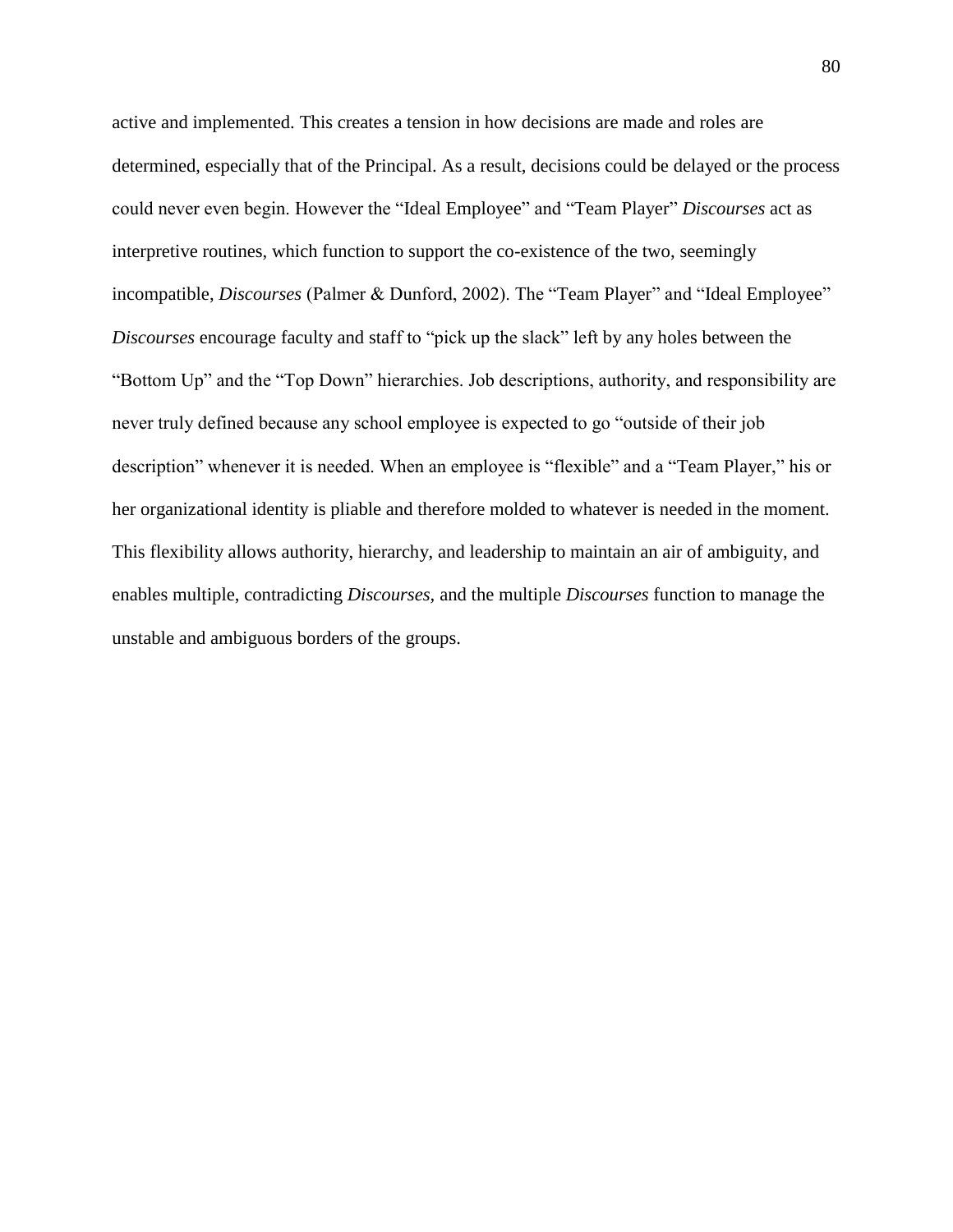## **Chapter Five: Discussion**

# **Summary**

The findings of this study include groups using the *Problem-Oriented* path of group decision-making, and that a group's boundaries, context, and borders affect the group decisionmaking process.

This study found evidence that groups make decisions following many different paths, in line with Poole and Roth's Multiple Sequence Model (1989). Groups most frequently followed the Problem-Solution cyclical path, and second most frequently followed the Solution-Oriented path of decision-making. Poole and Roth's Unitary Sequence Model of decision-making was not followed in any meetings. In addition, I found evidence in this organization of a new decisionmaking path, the *Problem-Oriented* path, in which groups spend most or all of their decisionmaking discourse on defining and discussing problems, and little to no time discussing solutions. This path was followed in two cases: first, when groups did not have power to implement the decision they were trying to make, and second, when groups were discussing student issues in Child-Study meetings. On the whole, participant report was extremely varied in their perspectives of how much time groups spent discussing problems and solutions, with reports reflecting a) the groups spend more time on solutions, b) the groups spend more time on problems, and c) the groups spent equal time discussing both problems and solutions. In addition, participants cited employing the use of consensus, voting, and the nominal group technique; however, only the use of consensus was observed.

Interviews and observations indicated that several factors influenced the decision-making processes among groups at the school, which are explained by the groups' stable yet permeable boundaries, that is, the fluidity of who is and who is not a member and the relationships among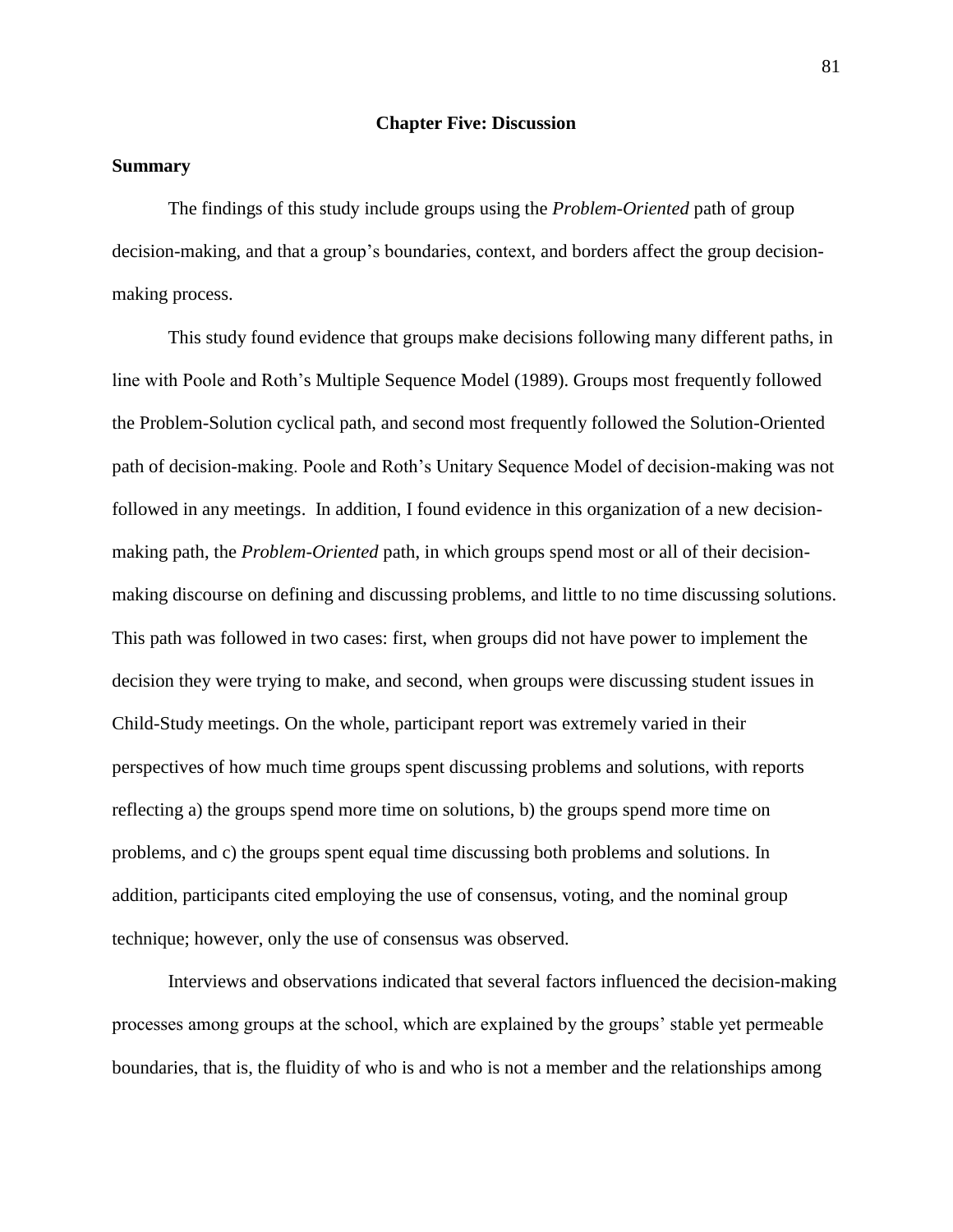group members in other contexts (Putnam & Stohl, 1990). Power is the factor that had the most influence over the decision-making process, which is to say that if a person has more power, that person has a louder, more influential voice in the decision-making process. Power, that is, the "ability to gain favorable outcomes at another's expense" (Lovaglia et al., 2005, p. 144)*,* is held by the Principal, and is obtained by others through their relationship with the Principal, and not by their organizational title or rank. When a relationship with the Principal is absent from a situation, status became the next most influential factor in the decision-making process. Status factors include tenure, being a member of the Leadership Team, and being female. Two other factors that influenced the decision-making process were time and spirituality, both of which were discursively intertwined with decision-making. For example, the mention that the group only has a certain amount of time left during a given meeting in some cases caused the group to end discussion on a topic and stick with the end decision, or that the group has to give issues "up to God" during the group decision-making process, thus ending discussion.

The groups also made decisions interdependently with their context, that is, the groups' "interlocked behaviors, interpretive frames, and negotiated identities" (Stohl & Putnam, 1994, p. 286). The student's well-being was a constant part of the decision-making process. Through observation and interviews, it is clear that decisions made within the organization are made with the student's best interests at their core. In addition, the relationships among the faculty members also factored into the decision-making process: first, a group member might hesitate or decline to contribute ideas if certain group members are present due to a relationship issue; and second, the relationships between faculty members can be made a factor or reason for a certain decision to be made. For example, a past rift between two teachers was a deciding factor as to which teachers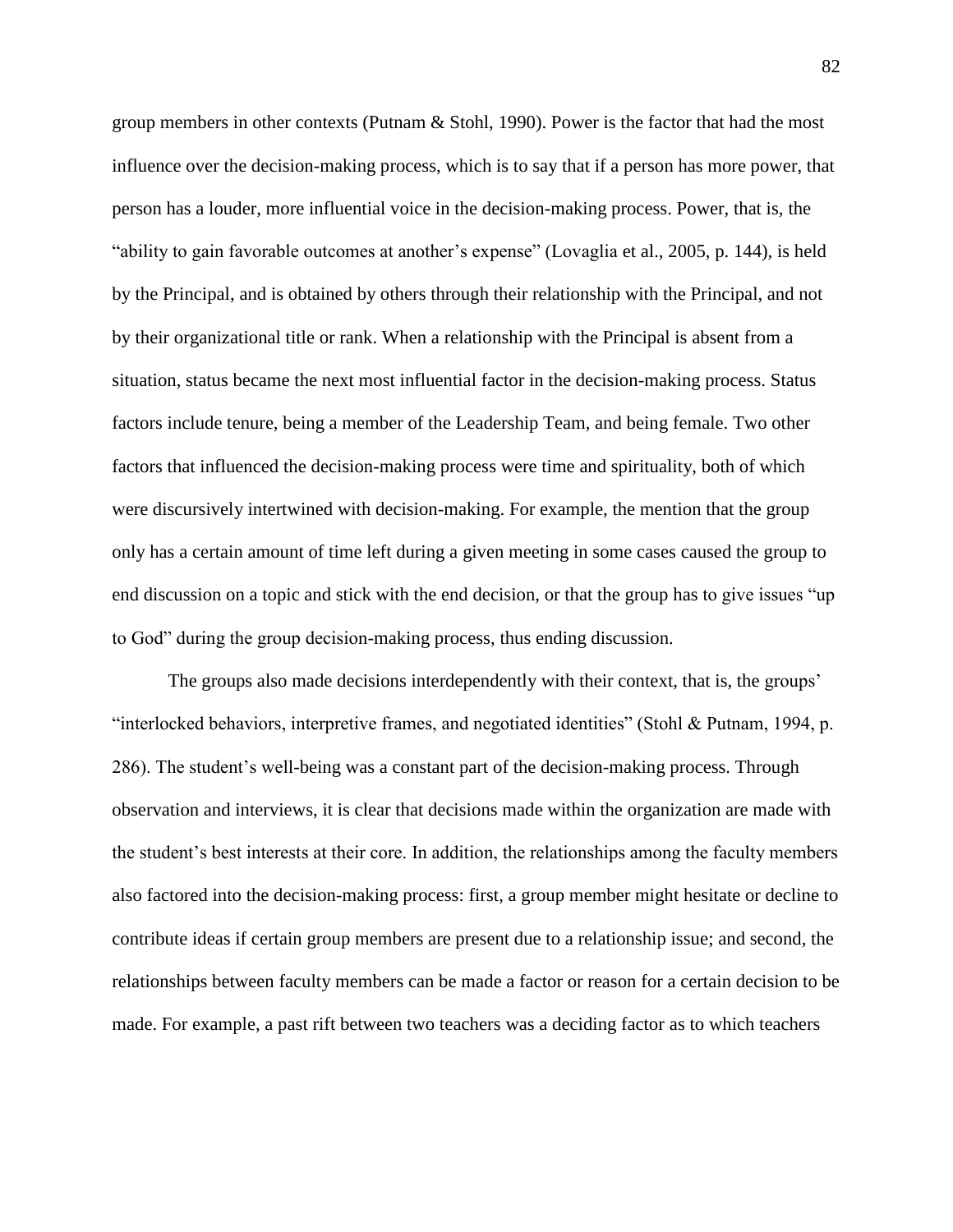would teach which grades, as deciders were hesitant about placing the feuding teachers in the same grade.

Finally, group decision-making processes were influenced by the collective groups' unstable and ambiguous borders, that is, "crisscrossing, merging, and dissolving of intergroup boundaries" (Stohl & Putnam, 1994, p. 291), which was manifested in two different ways. First, the decision-making process of any one group was affected by decisions made in other groups. Second, the groups were influenced by two competing *Discourses*, the "Bottom-Up" and the "Top-Down" hierarchical *Discourses*, which constituted the organization's leadership and hierarchy. The tensions created by these *Discourses* are managed by them *co-existing* with each other through the *Discourse*s of an "Ideal Employee" and a "Team Player." The existence of these *Discourses* maintains that leadership and hierarchy are constituted through *discourse*, even if that constitution is ambiguous.

#### **Theoretical Implications**

The findings of this study have distinct theoretical implications. It is essential that theory be based in solid, empirical data; without data, theory can never be truly tested, tried, and solidified. This study has uncovered three main theoretical implications: the *Problem-Oriented* path, new and reinforced influences on the decision-making processes of groups in their natural context, and the existence of *Discourses* that serve to constitute and navigate organizations.

**The Problem-Oriented Path.** The discovery of the *Problem-Oriented* decision-making path is a significant stride in the effort to better understand how groups make decisions. While the other three paths in the Multiple Sequence Model – the Problem-Solution path, the Solution-Oriented path, and the Unitary Sequence path (Poole  $\&$  Roth, 1989) – explain how many groups make decisions, they fail to accurately detail how groups can spend much of their time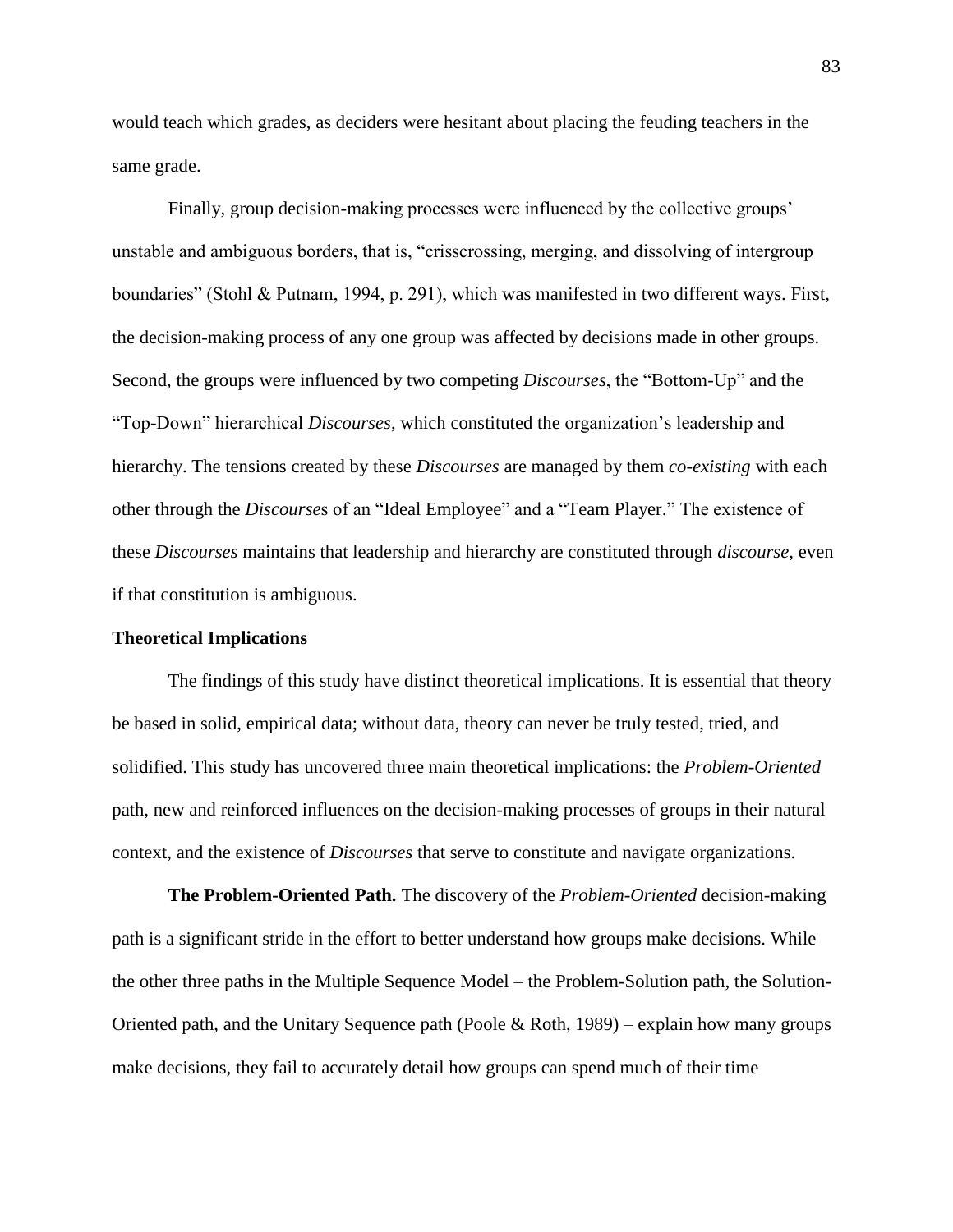discussing and defining problems. These findings give new insight into groups that have no power to implement solutions and groups that take special care in providing as much evidence as possible to support the definition of the problem. First, when the group had no power to implement a solution (e.g., when the grade level groups wanted to change aspects of special education), this allowed for the majority of their time to be spent discussing the problem, since the group members present had no reason to discuss possible solutions. Second, when a group needed to thoroughly define the nature of the problem (e.g., when the Child Study group was discussing a student's particular needs in a situation), the group allowed most of their time to be spent on discussing the problem, since everyone in the group needed to be informed of all aspects of a student's behavior and needs before they made a decision. While these are two conditions that were found in this study to lead to the *Problem-Oriented* path, it certainly seems that there would be other situations in which the *Problem-Oriented* path would be most appropriate, thus calling for further research on this new path.

**Influences on Group Decision-Making.** This study has extended the body of research on group interaction through the Bona Fide Group Perspective, more specifically, on how groups make decisions. While there are many studies that examine group decision-making, much of the research is still conducted in a lab setting, with a zero-history group handed a faux decisionmaking task. This study answers the call of many scholars (e.g., Putnam & Stohl, 1990; Frey, 1994) to study groups in their natural and authentic contexts, and thus extends the natural group research paradigm and follows in the line of current BFGP literature (e.g., Kramer, 2011; Garner & Poole, 2009; Leets & Leets, 2004). Through that perspective, this study has uncovered and reinforced several influences on the decision-making process, including power, status, sex, time, and spirituality.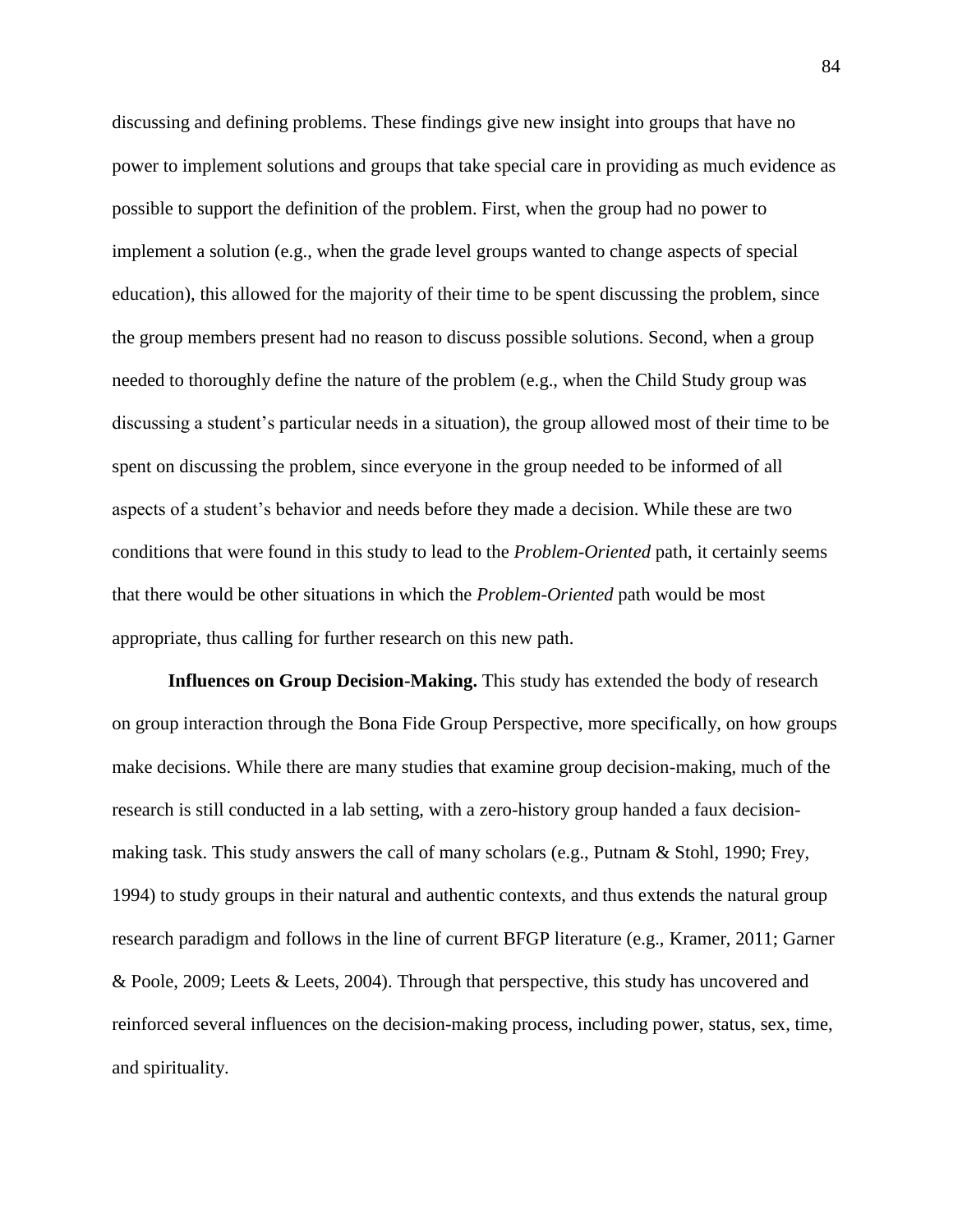This study takes a close look at how power and status affect group decision-making. While there are many studies that look at power in an organization and power within a group, this study bridges that gap and examines how organizational power affects the power structures of a group, and how the power structure of one group can affect the decision-making process of another group. These findings reflect Stohl and Putnam's notions of "stable yet permeable boundaries," in that the power structures and influences function to "establish connections between internal and external environments" (2003, pp. 401-402). The means of gaining power through a relationship (in this case, a relationship with the Principal) gives insight to the power structures of hierarchies to extend power beyond the traditional means of rank and position.

This study examines how status through overlapping group memberships can lead to power. The status of being a member of the Team Leader group, which is an elite, exclusive group, gave the Team Leaders discursive power in another group. This finding has implications for the nature of power and status; while they are separate entities, this evidence supports that the two are not only "intimately related" (Lovaglia et al., 2005, p. 146), but that one can lead to the other. In this case, the status of being a Team Leader gave the group members power over the decision-making processes of another group. Status, which was a significant influence on the decision-making process, was established through a group member's position in relationship to the Principal, his or her overlapping group memberships, and through being female. This finding that being female can hold more status than being male is in direct contradiction to existing literature (e.g., Haslett & Ruebush, 1999), and has implications for the nature of femaledominated workplaces, in that the status sex roles can be reversed in such an organizational environment. These findings of relationship, membership, and sex status contribute to our overall understanding of the influence of status on the group decision-making process.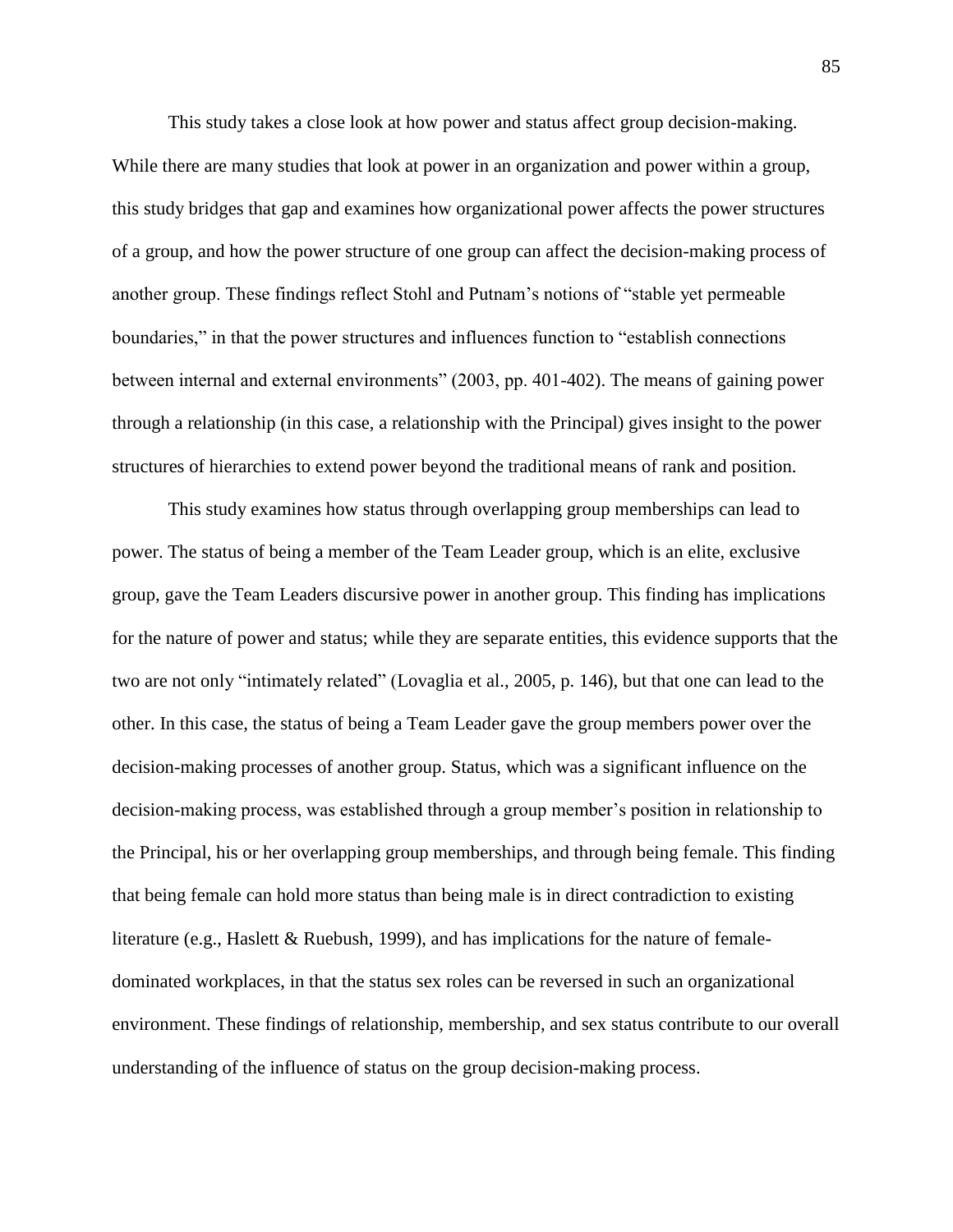As of this writing, the topic of spirituality has not been examined as a factor in the decision-making processes of secular/non-religious groups. This research finds that the talk and text of religion and spirituality is an influence on the decision-making process. While there was not a formally established religion or practice in the organization, there was a subtly enforced *Discourse* of prayer, "leaving things up to God," and relying on the wisdom of a particular deity to help groups make decisions. This finding has strong implications for the decision-making processes of secular organizations, where spirituality and religion might not seem to be a factor because it has generally been a taboo topic, in that spirituality may be a more influential factor than previously thought.

**Constitutive Discourse.** This study gives new insight to competing *Discourses* surrounding leadership, hierarchy, and decision-making. Specifically, it shines light on how organizations manage discursive tension using *discourses* that are ambiguous and simultaneously support two competing *Discourses*. Fairhurst (2007) argues that "discursive approaches tend to focus on *how* leadership is achieved or 'brought off' in discourse" (p. 6). This study follows that approach by demonstrating how two different *Discourses* are "brought off" within a singular hierarchical structure through the themes of the talk and text of the faculty and staff. Though contradictory, both *Discourses* co-exist, thus extending the findings of Palmer and Dunford's (2002) study of multiple *discourses* to the *Discourse* of decision-making. In this situation, the *Discourses* of the "Top Down" leadership and the "Bottom Up" leadership are enacted and able to co-exist with each other because of the ambiguity with which the "Team Player" *Discourse* defines the leader and the follower's job description and organizational identity.

These findings reflect the vague and ever-changing nature of a group's unstable and ambiguous borders. The navigational *Discourse* of the "Team Player" keeps the borders in flux,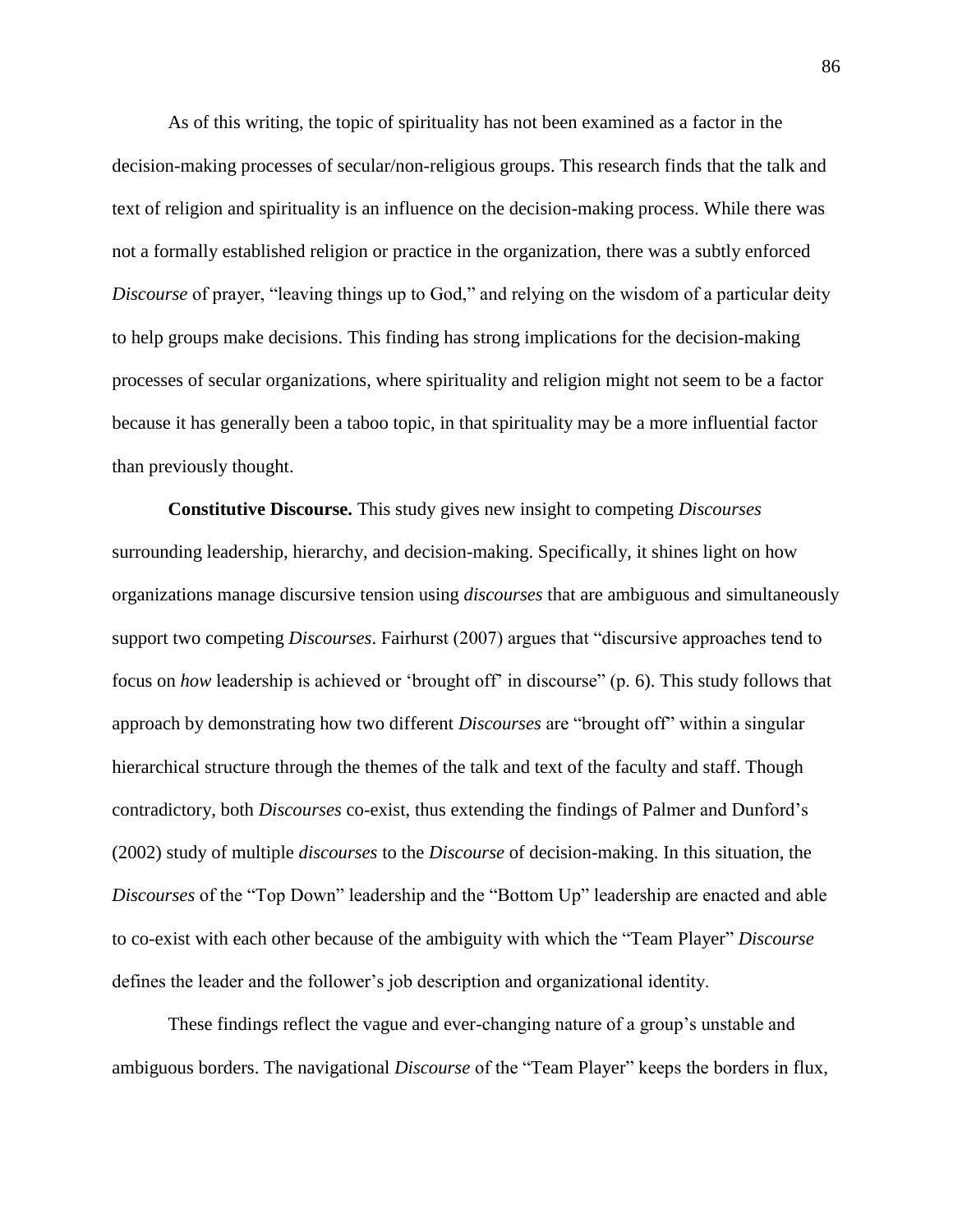and is evolving the groups' identities, as the evolution of borders is "an ongoing process of negotiation among group members—and between group members and non-members—that determines, never permanently, a group's edges" (Lammers & Krikorian, 1997, p. 25).

This study examines the influence of the Servant Leadership perspective. In this case, the servant nature of the leadership is discursively created and is constituted by both practice and talk. The findings of the influential power of the contribution of the Servant Leadership *discourse* adds to the "Bottom Up" leadership *Discourse* and gives further implication of the influence of *discourse* to leadership and group decision-making. By categorizing the Principal as a Servant Leader, the "Bottom Up" *Discourse* becomes more layered, and thus is influential to the groups' decision-making processes by encouraging a group's autonomous decision-making.

The present research serves not only as an extension to communication research, but as a bridge to cover the gap between education and communication research. Traditionally, education research views communication to be a variable to the education process, and not what constitutes the process and the educational organizations themselves (e.g., Smylie, Lazarus, & Brownlee-Conyers, 1996). By viewing decision-making in education as a communicative process, researchers can begin to better understand the discursive dynamics of the educational process.

### **Critique of the Bona Fide Group Perspective**

While, in theory, the aspects of the Bona Fide Group Perspective are three distinct, unique parts of a whole perspective on group communication, in practice, the assumptions blend together and are all but impossible to examine independently from each other. Each aspect of the BFGP lends itself to the other, and the three tend to become intermingled and difficult to distinguish. Each aspect of the BFGP could benefit from being teased out and refined further to lend them to be able to be tested independently and discretely.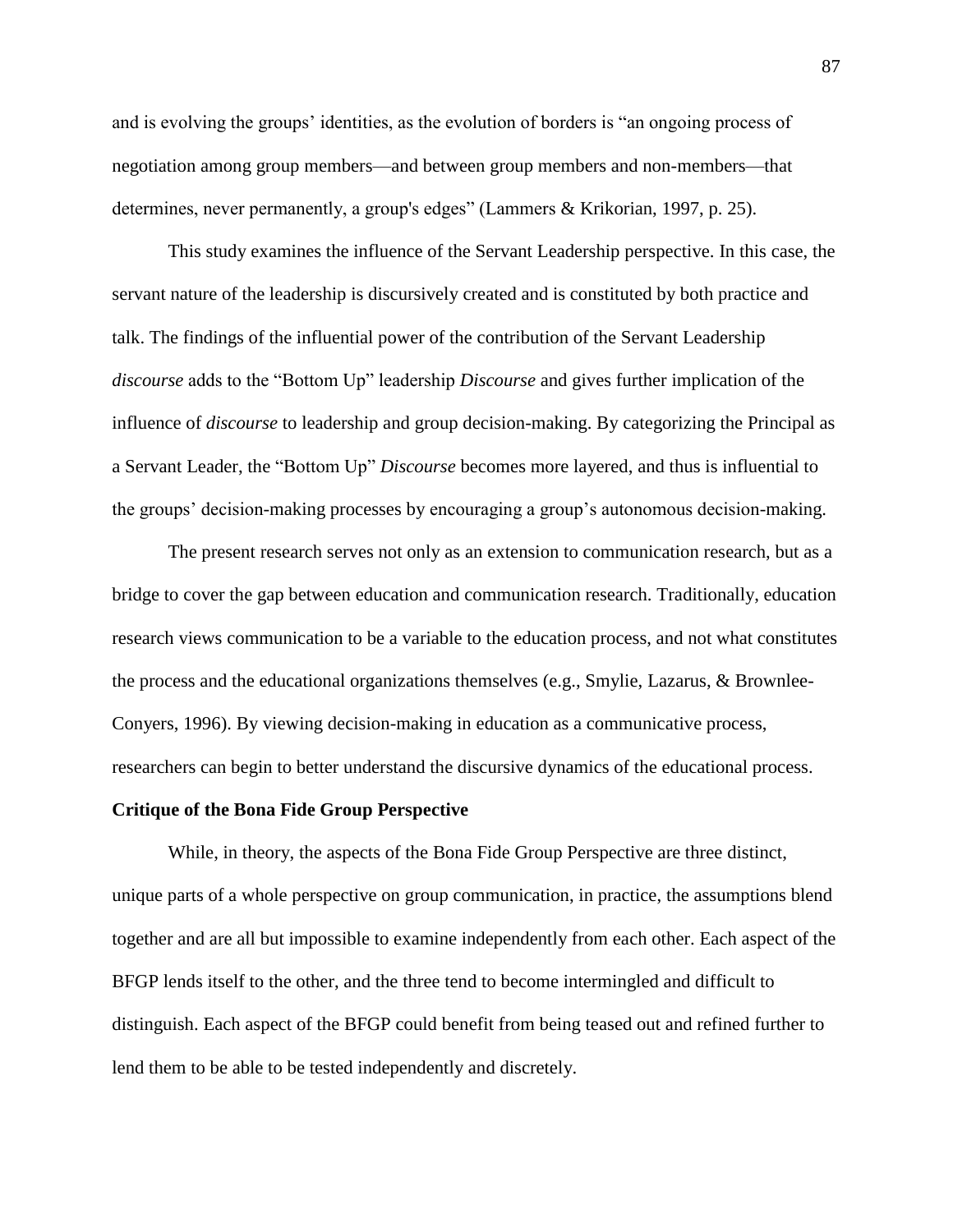In addition, the BFGP focuses mainly on relationships among group members, other groups, and people outside of the group rather than the *discourse* of those relationships, or the *Discourses* of an organization. Relationships are important; however, this study demonstrates that relational and organizational discourse can also be a very powerful influence on the decision-making process, and therefore should be factored into the BFGP. As it is, discourse is somewhat taken into account through "interdependence with context" through the consideration of "interlocked behaviors, message patterns, and interpretive frames within and between groups" (Putnam & Stohl, 1990, p. 258); however, these *discourses* are not being thematically analyzed as *Discourses* in order to analyze their influence on the decision-making process.

# **Practical Implications**

The implications of this study also extend to practical application. One path from Poole and Roth's (1989) Multiple Sequence Model that was missing from the discursive decisionmaking at the school was the Unitary Path Sequence. This study suggests that organizational groups could benefit from implementing a Standard Agenda-type decision-making process to possibly better manage some of the variables that affect group decision-making. Also, similar to the findings of other literature (e.g., Harvey & Holmes, 2012), when power structures and hierarchies are present, the use of the nominal group technique might be beneficial.

The discursive study of educational leadership and leadership teams is imperative. Current educational research encourages the adoption of a Principal's advisory board (e.g., Hoerr, 2011; Lambert, 2002; Scribner, Sawyer, Watson, & Myers, 2007), and while that is an ambitious call that can potentially lead to success, it is crucial to communicatively examine their *Discourses* in order to understand their effects. To that end, when an organization is building decision-making groups, it is essential to factor in other groups and relationships when choosing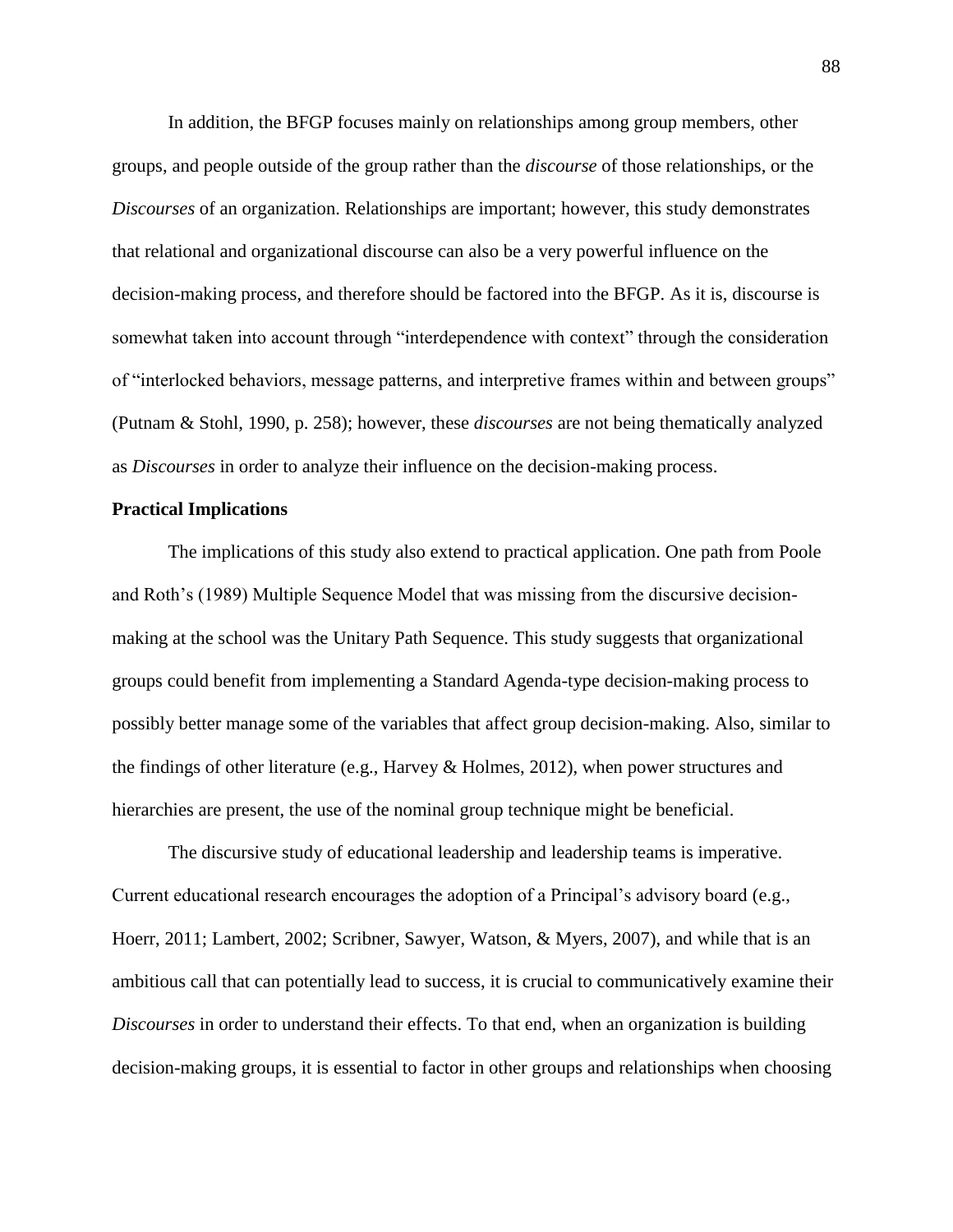a group's membership. This study demonstrates that outside group membership and relationships can influence the decision-making process inside a group, and therefore those factors should be taken into consideration.

It is interesting to note that many of the group members were dissatisfied with the group decision-making processes of the organization for a variety of reasons: they felt they were not being heard, they did not have enough power, they were not being well represented in the Leadership Team, among others. It has long been a focus of organizations to maintain employee satisfaction, and this study demonstrates the importance of examining the group decision-making processes in an organization as a part of investigating employee satisfaction. The process of this study, as outlined in the Methods section, can be useful in conducting an internal examination of group decision-making processes, and can thus lead to organizational group reform.

### **Limitations**

This study is limited by a time and place factor. The research was conducted from mid-May to the end of June (given that the school is on a year-round schedule, classes were in session until June 15). Many teachers expressed that this time was one of the most stressful times of the school year. Perhaps the same study conducted at a different time in the school year would have yielded different results.

While all faculty and staff members were solicited to participate in interviews, not all did; therefore, limiting the study to a self-selection bias. Although the reasons for non-participation are unknown, the workers that chose not to participate may have done so due to a particular viewpoint or knowledge of the organization, thus limiting the study in their choice to not participate.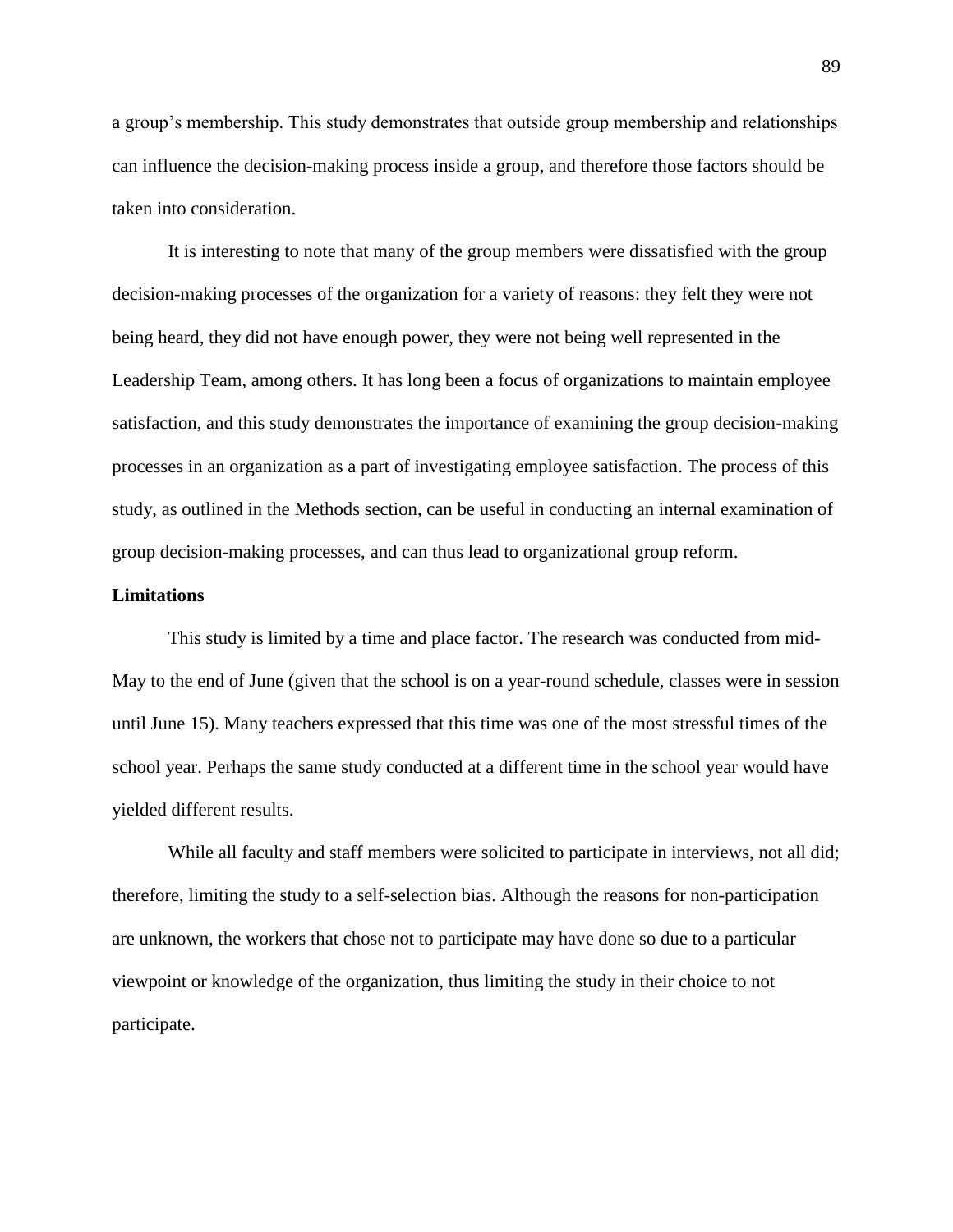In addition, the study targeted a specific location and economic status. This condition affected their decision-making, and, as a result, may also have affected their perceptions of and discourse surrounding group decision-making.

# **Future Research**

In future research, it is important that we continue to examine decision-making and organizations through their discourse, especially in an educational setting. Along those lines, I would like to offer a few suggestions for future research. First, this study can exist as a call for researchers to continue to study groups in their natural context. The findings are rich, and have implications that are rooted in real situations. Second, now that the *Problem-Oriented* path of group decision-making has been discovered, it is imperative that it be tested in other natural group settings, and possible even in a zero-history setting to be able to better predict its causes. Third, I recommend research that examines group decision-making influences from a Situational Leadership perspective (Hersey, 1984). From this study, it was very difficult to determine the willingness and ability of the participants to make good decisions, but if those factors could be accounted for, it may help to better explain leadership discourses and decisions. Fourth, now that Servant Leadership has been shown to be an influence on group decision-making processes in a public educational institution, it should be further investigated. Fifth, it would be interesting to look at other organizations where competing leadership *Discourses* are present and examine different strategies for managing tensions. Research needs explore the *Discourse* themes as they are enacted and created in decision-making meetings. Sixth and finally, more education research should be conducted from a communication perspective. In addition, the methods explored in this study can be replicated in various educational settings to help control for economic and social variables present in the focal organization studied here.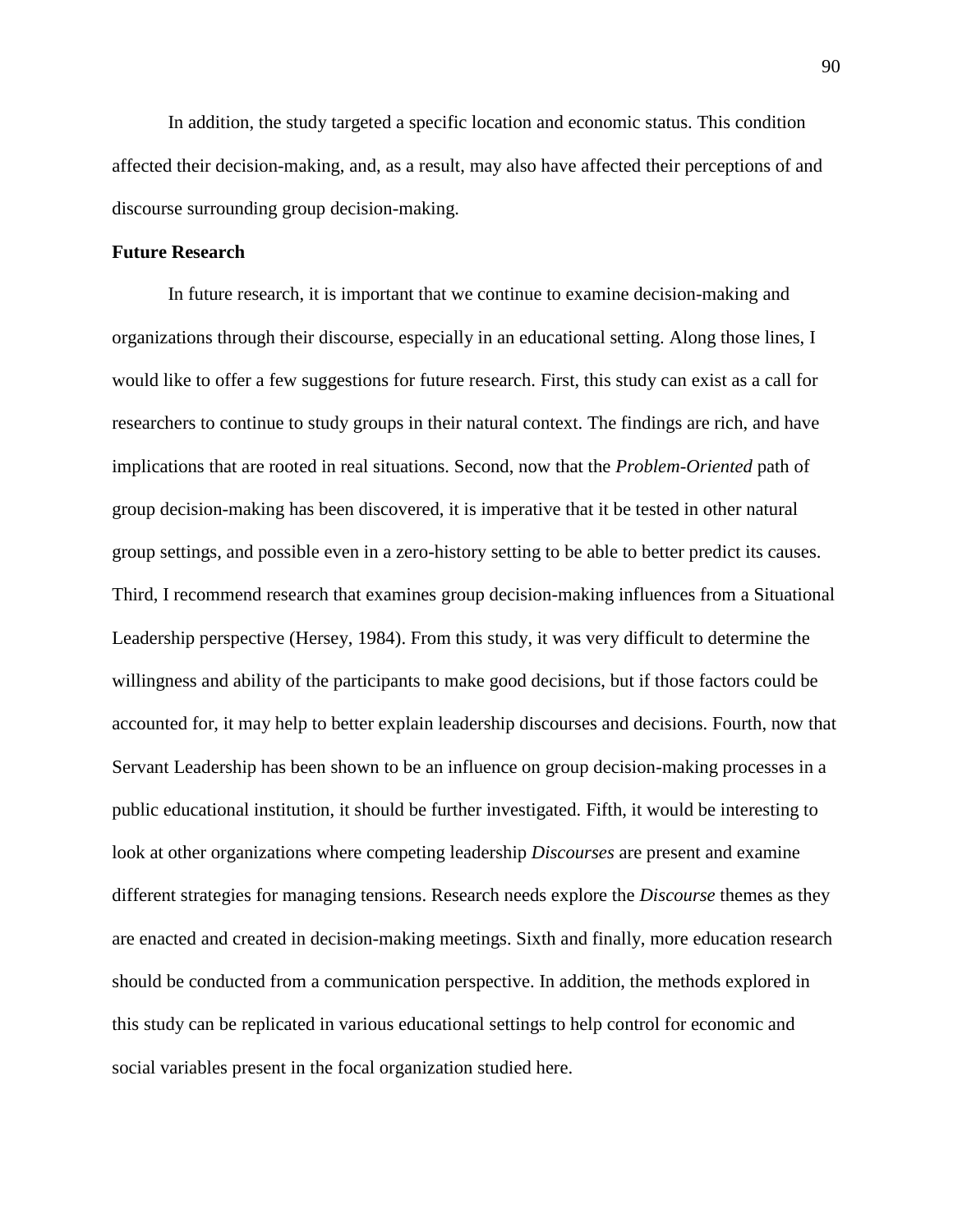# **Conclusion**

This study has theoretical and practical implications for decision-making in both educational organizations and organizations with representative hierarchical structures. Traditional bureaucracy would dictate that positional power would carry the most influence; however, this study demonstrates a factor that some feel instinctively: who you know can give you power. Our relationships can give us power. Our group memberships can give us power. It is essential that we recognize the influence that personal relationships have on organizational power and status. This identification can help us not only more fully understand the role that power plays in group decision-making, but also utilize that knowledge to facilitate shared leadership structures.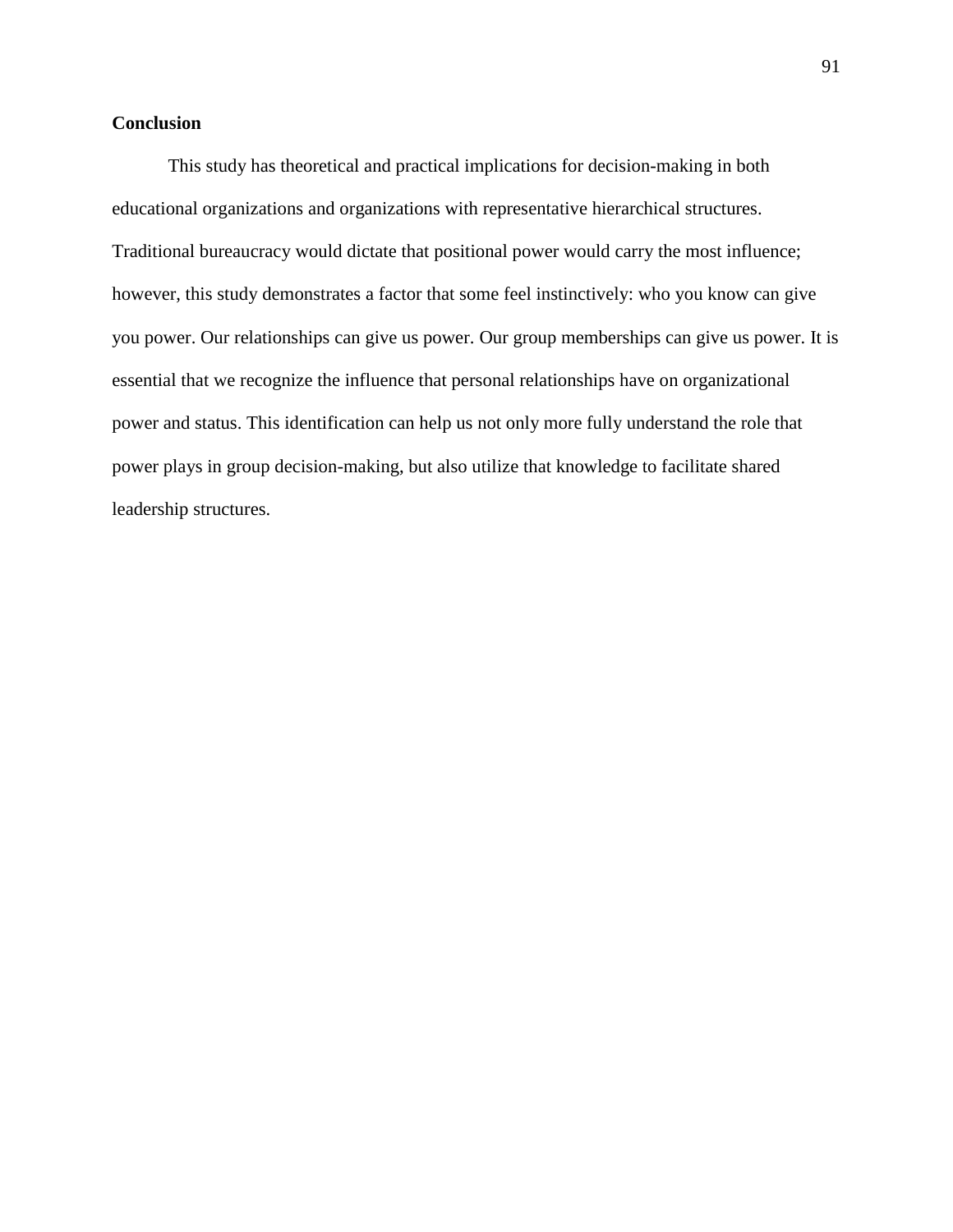### **References**

- Adams, S. J., Roch, S. G., & Ayman, R. (2005). Communication medium and member familiarity: The effects on decision time, accuracy, and satisfaction. *Small Group Research, 36,* 321-353.
- Alonso, S., Herrera-Viedma, E., Chiclana, F., & Herrera, F. (2010). A web based consensus support system for group decision making problems and incomplete preferences. *Information Sciences, 180,* 4477-4495.
- Andrews, R. L., & Soder, R. (1987). Principal leadership and student achievement. *Educational Leadership, 44*, 9-11.
- Asmus, C. L., & James, K. (2005). Nominal group technique, social loafing, and group creative project quality. *Creativity Research Journal, 17,* 349-354.
- Bales, R. F. (1950). *Interaction process analysis: A method for studying small groups*. Reading, MA: Addison-Wesley.
- Baltes, B. B., Dickson, M. W., Sherman, M. P., Bauer, C. C., & LaGanke, J. S. (2002). Computer-mediated communication and group decision making: A meta-analysis. *Organization Behavior and Human Decision Processes, 87,* 156-179.
- Barge, K. J. (1996). Leadership skills and dialectics of leadership in group decision-making. In R. Y. Hirokawa, & M. S. Poole (Eds.), *Communication and group decision making* (2<sup>nd</sup>) ed., pp. 301-342). Thousand Oaks, CA: Sage.
- Bisel, R. S., Kelley, K. M., Ploeger, N. A., & Messersmith, J. (2011). Workers' moral mum effect: On facework and unethical behavior in the workplace. *Communication Studies, 62,* 153-170.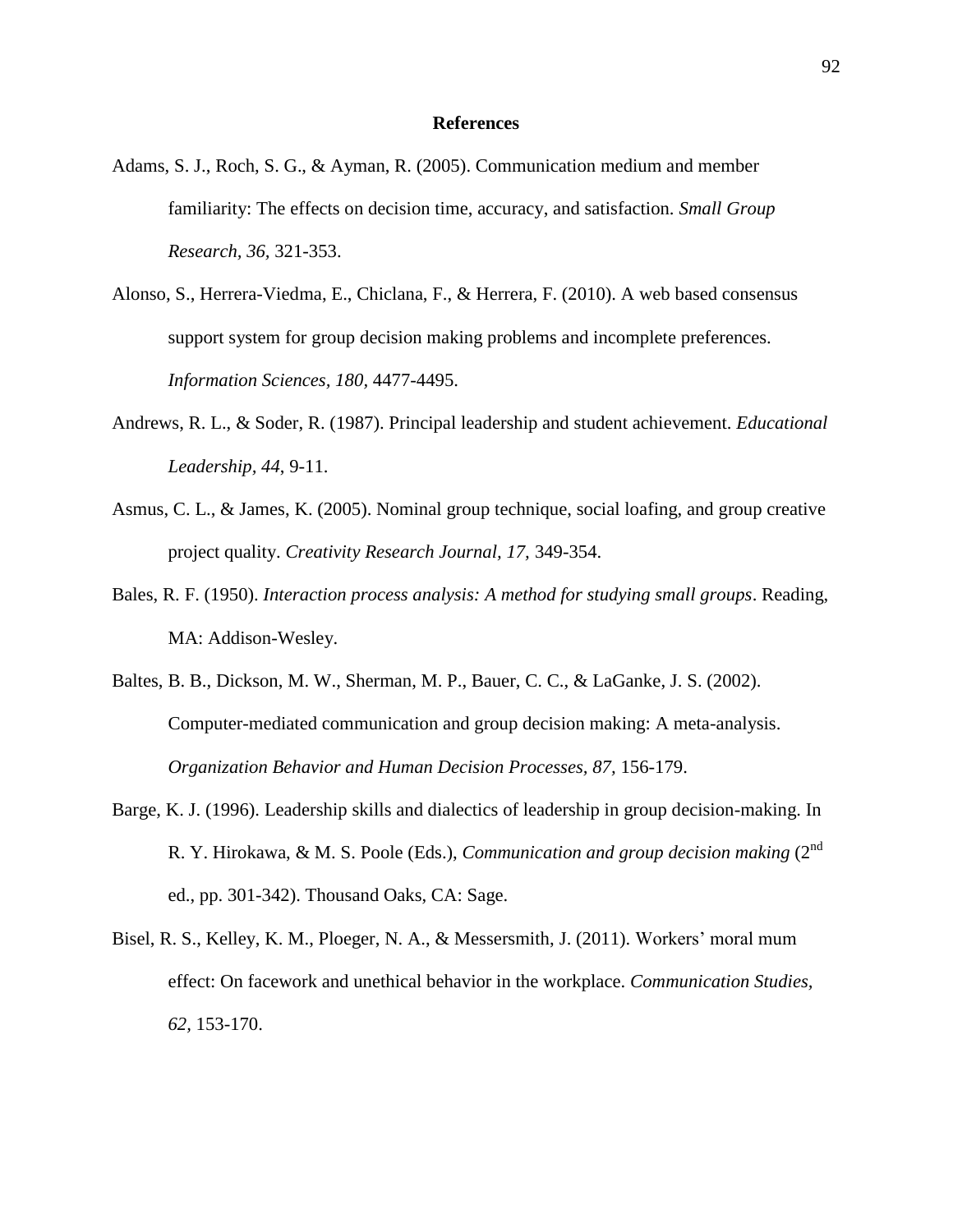- Bisel, R. S., Messersmith, A. S., & Kelley, K. M. (2012). Supervisor-subordinate communication: Hierarchical mum effect meets organizational learning. *Journal of Business Communication, 49,* 128-147.
- Boyd, D., Grossman, P., Ing, M., Lankford, H., Loeb, S., & Wyckoff, J. (2011). The influence of school administrators on teacher retention decisions. *American Educational Research Journal, 48*, 303-333.
- Bradley, P. H. (1978). Power, status, and upward communication in small decision-making groups. *Communication Monographs, 45,* 33-43.
- Brashers, D. E., Adkins, M., & Meyers, R. A. (1994). Argumentation and computer-mediated group decision making. In L. R. Frey (Ed.), *Group communication in context: Studies of natural groups* (pp. 263-283). New York: Lawrence Erlbaum.
- Brown, P., & Levinson, S. C. (1987). *Politeness: Some universals in language usage.*  Cambridge, England: Cambridge University Press.
- Carter, L. F., Haythorn, W., Meirowitz, B., & Lanzetta, J. (1951). The relation of categorizations and ratings in the observation of group behavior. *Human Relations, 4,* 239-254.
- Cashman, K. (2008). *Leadership from the inside out: Becoming a leader for life*. San Francisco, CA: Berrett-Koehler.
- Cragan, J. F., & Wright, D. W. (1990). Small group communication research of the 1980s: A synthesis and critique. *Communication Studies, 41,* 212-236.
- Cawyer, C. S., Smith-Dupre, A. (1995). Communicating social support: Identifying supportive episodes in an HIV/AIDS support group. *Communication Quarterly, 43,* 243-358.
- Deetz, S. (2001). Conceptual Foundations. In F. M. Jablin, & L. L. Putnam, (Eds.), *The new handbook of organizational communication* (pp. 3-46). Thousand Oaks, CA: Sage.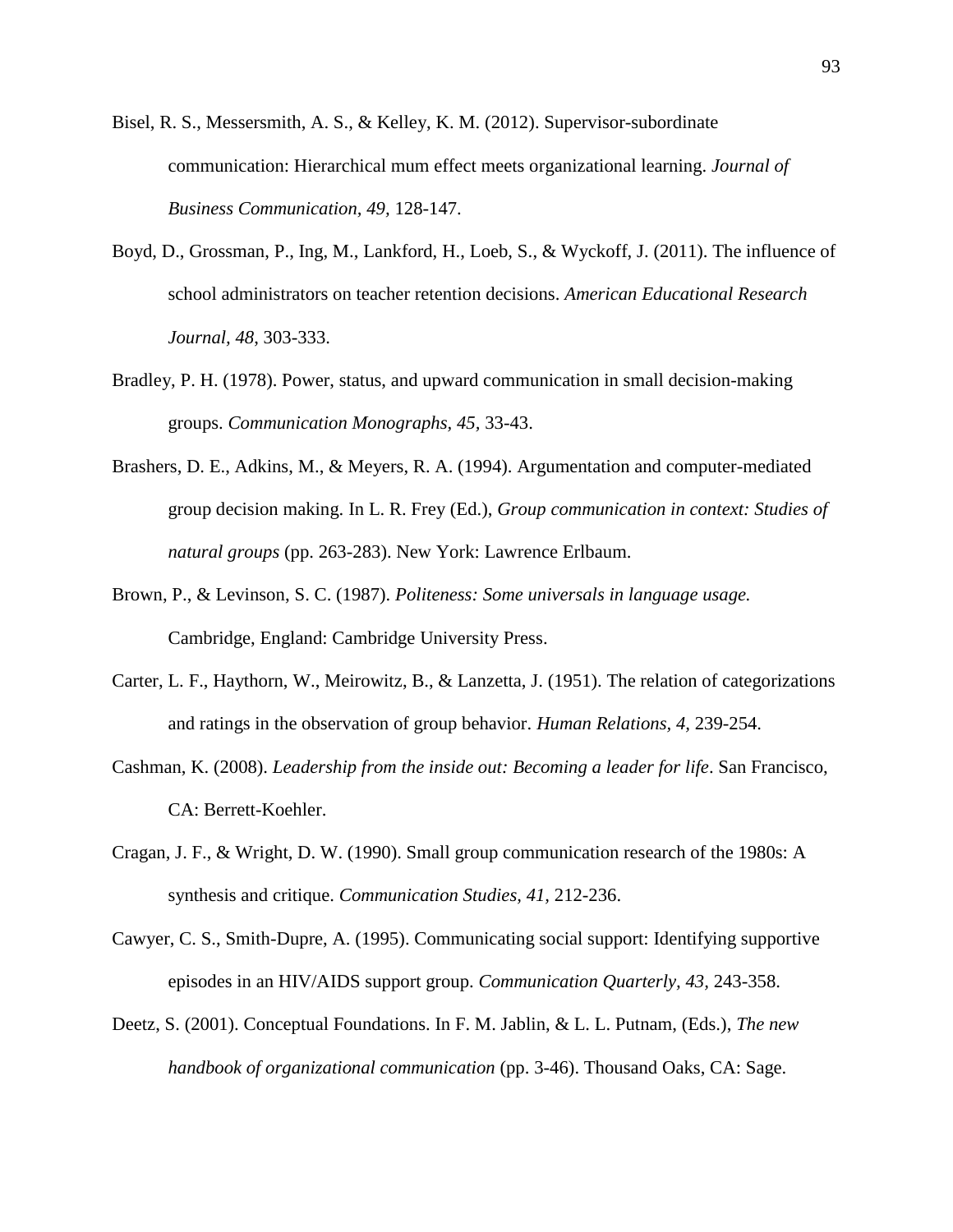- DeSanctis, G., & Gallupe, R. B. (1987). A foundation for the study of group decision support systems. *Management Science, 33,* 589-609*.*
- Dollar, N. J., & Merrigan, G. M. (2002). Ethnographic practices in group communication research. In L. R. Frey, (Ed.), *New Directions in Group Communication* (pp. 59-78). Thousand Oaks, CA: Sage.
- Ehrhart, M. G. (2004). Leadership and procedural justice climate as antecedents of unit-level organizational citizenship behavior. *Personnel Psychology, 57,* 61-94.
- Ellingson, L. L. (2003). Interdisciplinary health care teamwork in the clinic backstage. *Journal of Applied Communication Research, 31,* 93-117.
- Fairhurst, G. T. (2007). *Discursive leadership: In conversation with leadership psychology.* Thousand Oaks, CA: Sage.
- Fairhurst, G. T. (2011). *The power of framing: Creating the language of leadership*. San Francisco, CA: Jossey-Bass.
- Fine, M. G., & Buzzanell, P. M. (2000). Walking the high wire: Leadership theorizing, daily acts, and tensions. In P. M. Buzzanell (Ed.), *Rethinking organizational and managerial communication from feminist perspectives* (pp. 128-156). Thousand Oaks, CA: Sage.
- Fisher, B. A. (1970). Decision emergence: Phases in group decision-making. *Communication Monographs*, *37*, 53-66.
- Foels, R., Driskell, J. E., Mulle, B., & Salas, E. (2000). The effects of democratic leadership on group member satisfaction: An interaction. *Small Group Research, 31*, 676-701.
- Franco, L. A., & Rouwette, E. A. J. A. (2011). Decision development in facilitated modelling workshops. *European Journal of Operational Research, 212*, 164-178.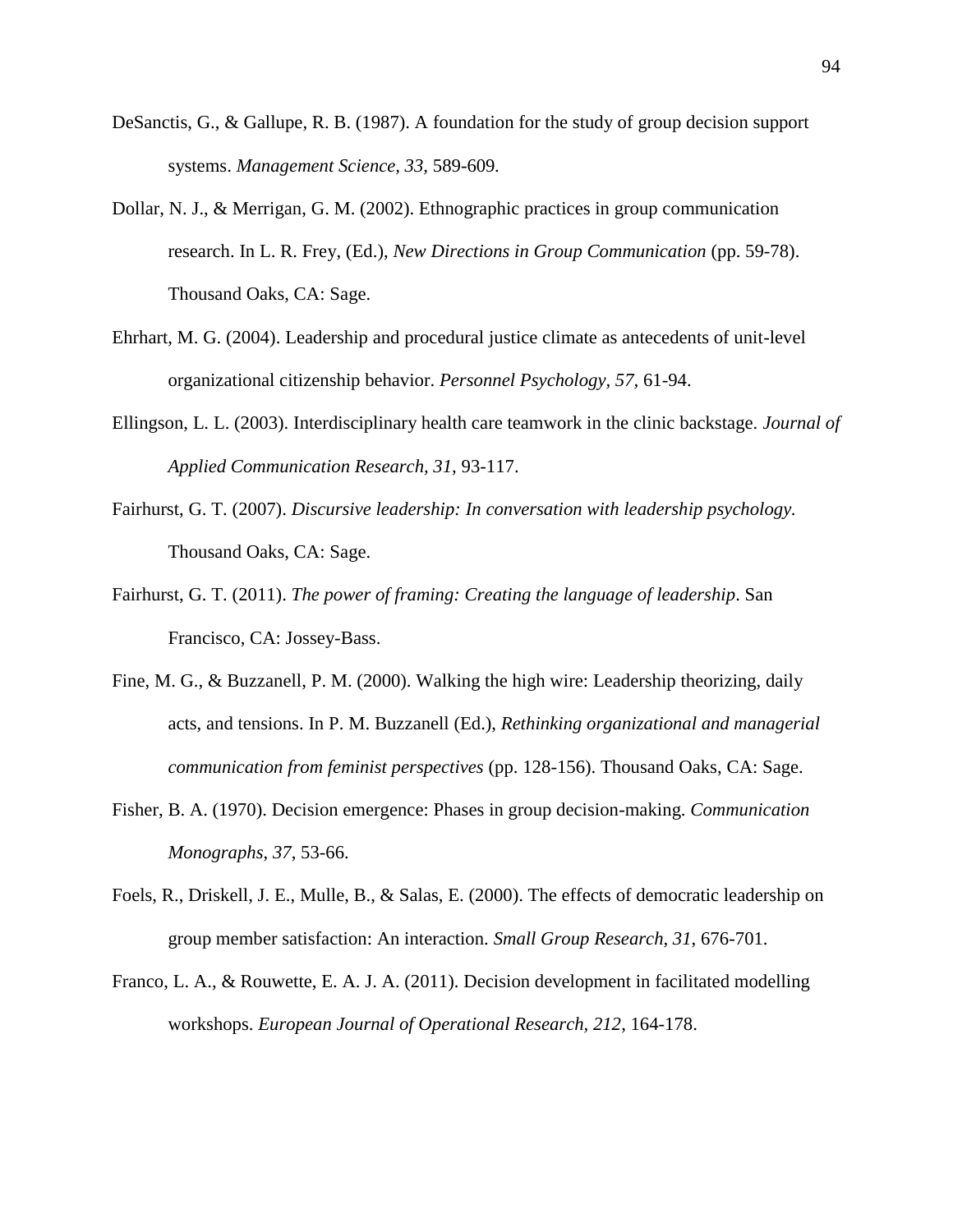- Frey, L. R. (1994). The naturalistic paradigm: Studying small groups in the postmodern era. *Small Group Research, 25,* 551-577.
- Frey, L. R. (Ed.). (1995). *Group communication in context: Studies of natural groups*. New York, NY: Lawrence Erlbaum.
- Frey, L. R. (Ed.). (2003). *Group communication in context: Studies of bona fide groups* (2<sup>nd</sup> ed.). Mahwah, NJ: Erlbaum.
- Fry, L. W. (2003). Toward a theory of spiritual leadership. *The Leadership Quarterly, 14,* 693- 727.
- Galanes, G. J. (2003). In their own words: An exploratory study of bona fide group leaders. *Small Group Research, 34*, 741-770.
- Garner, J. T., & Poole, M. S. (2009). Opposites attract: Leadership endorsement as a function of interaction between a leader and a foil. *Western Journal of Communication, 73,* 227-247.
- Gersick, C. J. G. (1988). Time and transition in work teams: Toward a new model of group development. *Academy of Management, 31,* 9-41.
- Gibson, C. B., & Saxton, T. (2005). Thinking outside the black box: Outcomes of team decisions with third-party interventions. *Small Group Research, 36*, 208-236.
- Glaser, B. G., & Strauss, A. L. (1967). *The discovery of grounded theory: Strategies for qualitative research.* Piscataway, NJ: Transaction Publishers.
- Goncalo, J. A., & Duguid, M. M. (2008). Hidden consequences of the group-serving bias: Causal attributions and the quality of group decision making. *Organizational Behavior & Human Decision Processes, 107,* 219-233.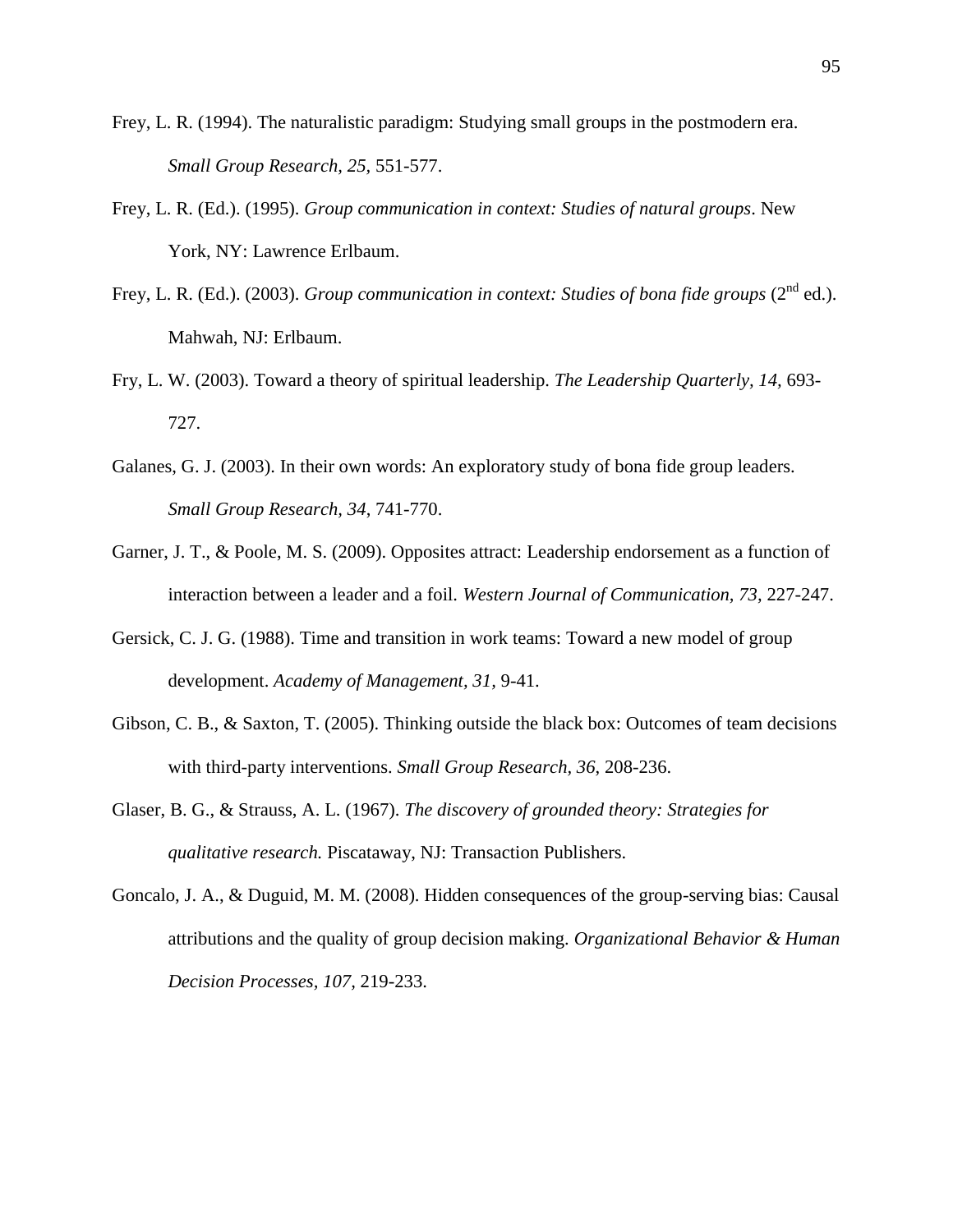- Gouran, D. S., & Hirokawa, R. Y. (1996). Functional theory and communication in decisionmaking and problem-solving groups: An expanded view. In R. Y. Hirokawa & M. S. Poole (Eds.), *Communication and group decision making*, (2<sup>nd</sup> ed., pp. 55-80). Thousand Oaks, CA: Sage.
- Grant, D., Hardy, C., Oswick, C., & Putnam, L. (2004). *The Sage handbook of organizational discourse*. Thousand Oaks, CA: Sage.
- Greenleaf, R. K. (1977). *Servant leadership: A journey into the nature of legitimate power and greatness.* Mahwah, NJ: Paulist Press.

Grint, K. (2000). *The arts of leadership.* Oxford, UK: Oxford University Press.

- Harter, L. M., & Krone, K. J. (2001). The boundary-spanning role of a cooperative support organization: Managing the paradox of stability ad change in non-traditional organizations. *Journal of Applied Communication Research, 29,* 248-277.
- Haslett, B. B., & Ruebush, J. (1999). What differences do individual differences make? In L. R. Frey (Ed.), *The handbook of group communication theory and research* (pp. 115-138). Thousand Oaks, CA: Sage.
- Hawkins, K., & Power, C. B. (1999). Gender differences in questions asked during small decision-making group discussions. *Small Group Research, 30*, 235-256.
- Harvey, N., & Holmes, C. A. (2012). Nominal group technique: An effective method for obtaining group consensus. *International Journal of Nursing Practice, 18,* 188-194.
- Henningsen, D. D., Henningsen, M. L. M., Eden, J., & Cruz, M. G. (2006). Examining the symptoms of groupthink and retrospective sensemaking. *Small Group Research, 37,* 36- 63.
- Hersey, P. (1984). *The situational leader*. Escondido, CA: Center for Leadership Studies.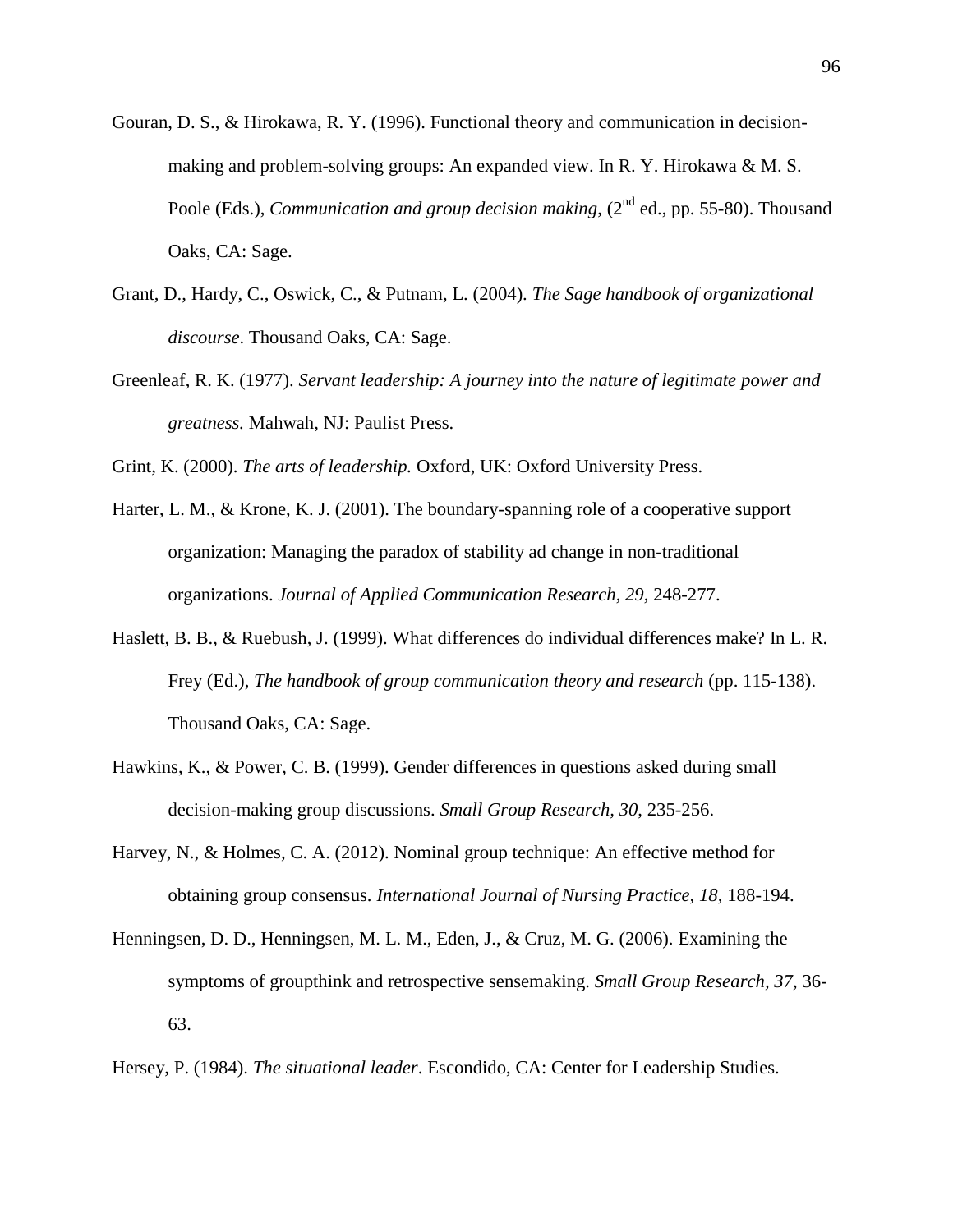- Hirokawa, R. Y., Erbert, L., & Hurst, A. (1996). Communication and group decision-making effectiveness. In R. Y. Hirokawa & M. S. Poole (Eds.), *Communication and group decision making* (2<sup>nd</sup> ed., pp. 269-300). Thousand Oaks, CA: Sage.
- Hoerr, T. R. (2011). These plates are hot! *Educational Leadership, 69,* 84-85.
- Houston, R. (2003). In the mask of thin air: Intragroup and intergroup communication during the Mt. Everest disaster. In L. R. Frey (Ed.), *Group communication in context: Studies of bona fide groups* (2<sup>nd</sup> ed., pp. 137-156). Mahwah, NJ: Erlbaum.
- Howell, S., Brock, B., & Hauser, E. (2003). A multicultural, intergenerational youth program: Creating and sustaining a youth community group. In L. R. Frey (Ed.), *Group communication in context: Studies of bona fide groups* (2<sup>nd</sup> ed., pp. 85-107). Mahwah, NJ: Erlbaum.
- Janis, I. L. (1982). *Groupthink* (2nd ed.). Boston: Houghton-Mifflin.
- Jarboe, S. (1996). Procedures for enhancing group decision making. In R. Y. Hirokawa & M. S. Poole (Eds.), *Communication and group decision making* (2<sup>nd</sup> ed., pp. 345-383). Thousand Oaks, CA: Sage.
- Joseph, E. E., & Winston, B. E. (2005). A correlation of servant leadership, leader trust, and organizational trust. *Leadership and Organizational Development Journal, 26,* 6-22.
- Katz, N., Lazer, D., Arrow, H., & Contractor, N. (2005). The network perspective on small groups: Theory and research. In M. S. Poole & A. B. Hollingshead (Eds.), *Theories of small groups: Interdisciplinary perspectives* (pp. 277-312)*.* Thousand Oaks, CA: Sage.
- Kauffeld, S., & Meyers, R. A. (2009). Complaint and solution-oriented circles: Interaction patterns in work group discussions. *European Journal of Work and Organizational Psychology, 18*, 267-294.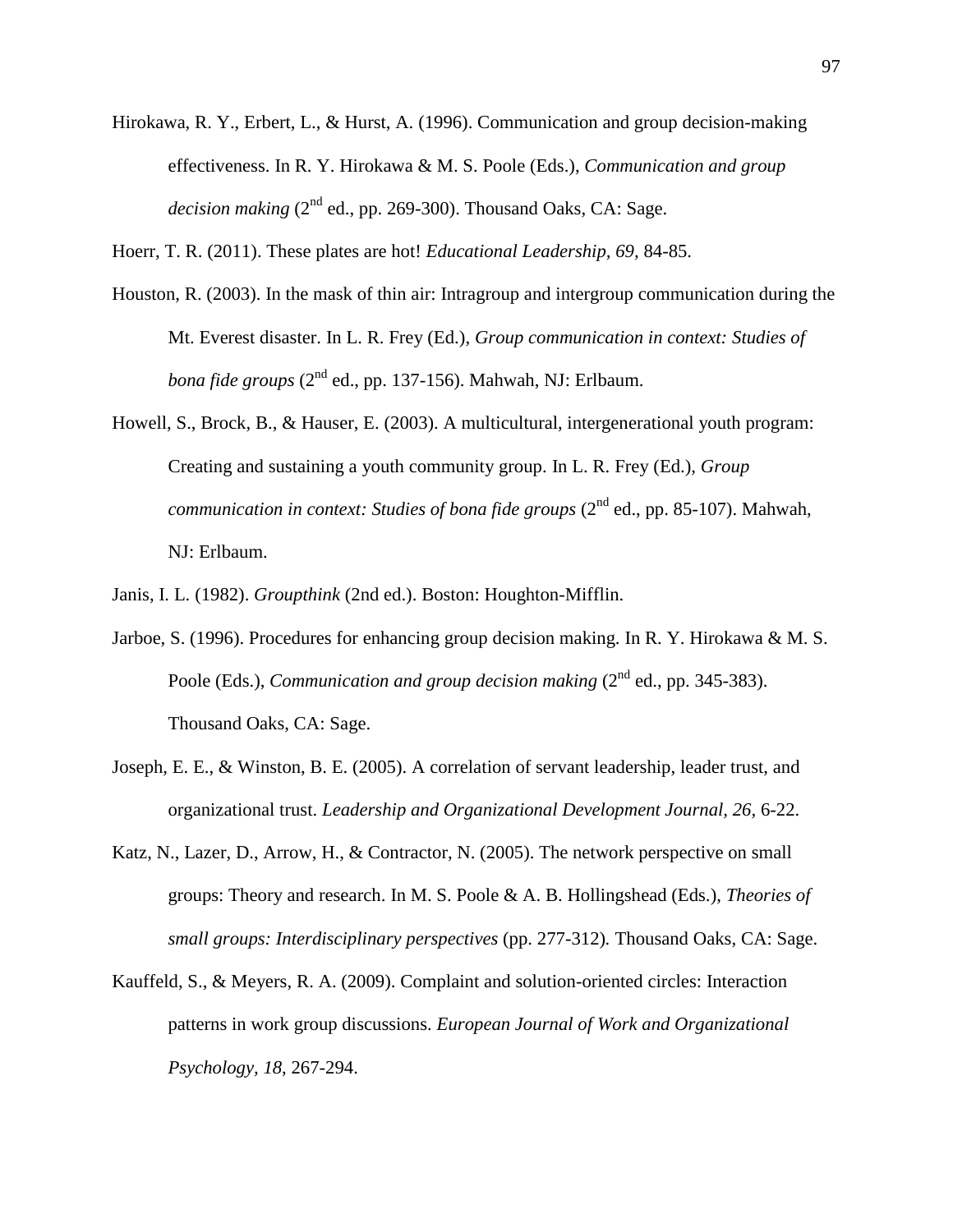- Keyton, J. (2006). *Communicating in groups: Building relationships for group effectiveness* (3<sup>rd</sup> ed.). New York, NY: Oxford University Press.
- Klocke, U. (2007). How to improve decision making in small groups: Effects of dissent and training interventions. *Small Group Research, 38,* 437-468.
- Kolbe, M., & Boos, M. (2009). Facilitating group decision making: Facilitator's subjective theories on group coordination. *Forum: Qualitative Social Research, 10*, Art. 28.
- Koschmann, M. A. (2008). *Communication in collaborative interorganizaitonal relationships: a field study of leadership and stakeholder participation*. Ann Arbor, MI: ProQuest LLC.
- Kramer, M. W. (2002). Communication in a community theater group: Managing multiple group roles. *Communication Studies, 53,* 151-170.
- Kramer, M. W. (2004). Toward a communication theory of group dialectics: An ethnographic study of a community theater group. *Communication Monographs, 71*, 311-332.
- Kramer, M. W. (2005). Communication in a fund-raising marathon group. *Journal of Communication, 55,* 257-276.
- Kramer, M. W. (2006). Shared leadership in a community theater group: Filling the leadership role. *Journal of Applied Communication Research, 34,* 141-162.
- Kramer, M. W. (2011). Toward a communication model for the socialization of voluntary members. *Communication Monographs, 78,* 233-255.
- Kuhn, T., & Poole, M. S. (2000). Do conflict management styles affect group decision making? *Human Communication Research, 26,* 558-591.

Lambert, L. (2002). A framework for shared leadership. *Educational Leadership*, 59, 37-40.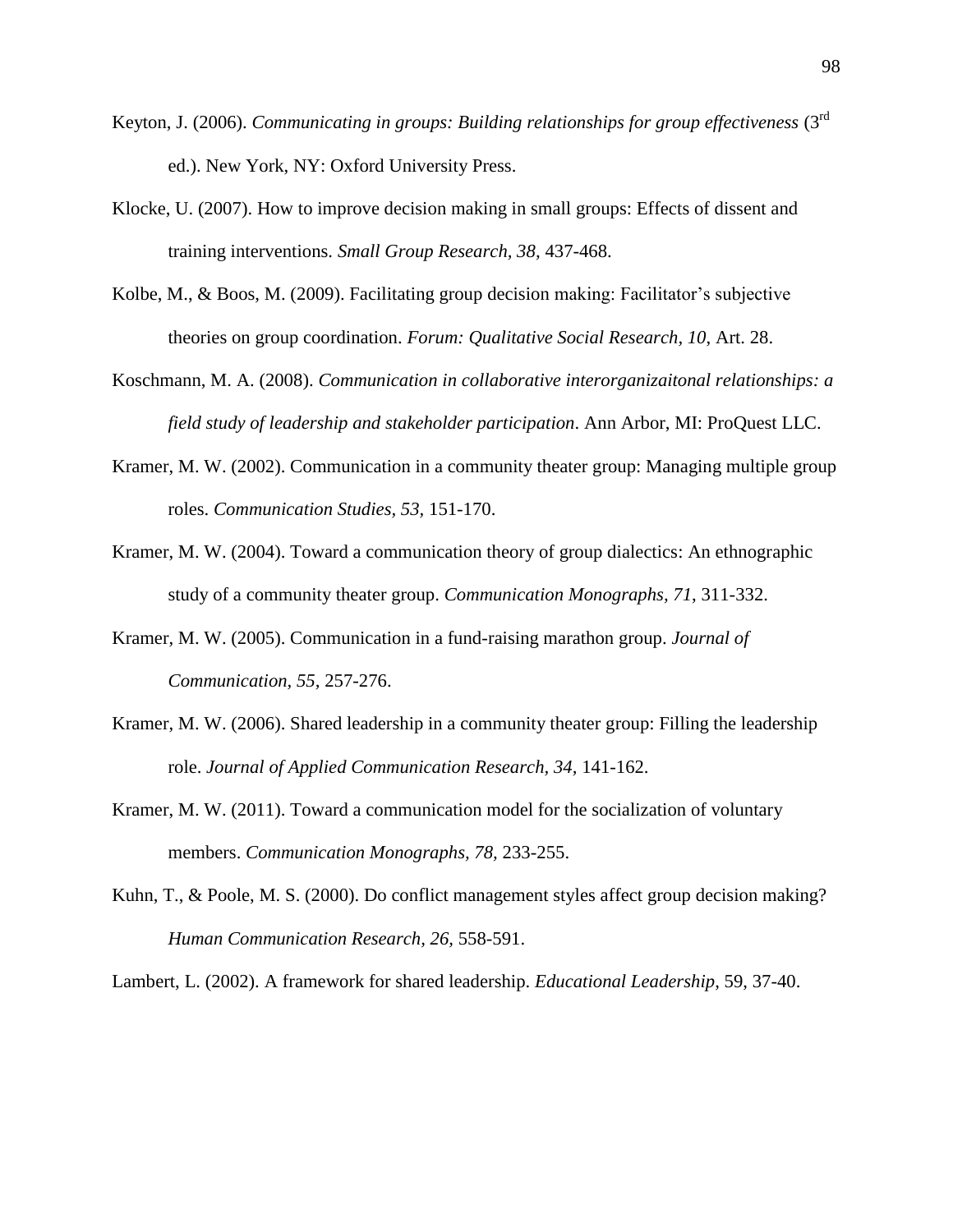- Lammers, J. C., & Krikorian, D. H. (1997). Theoretical extension and operationalization of the bona fide group construct with an application to surgical teams. *Journal of Applied Communication Research, 25*, 17-38.
- Lange, J. I. (2003). Environmental collaborations and constituency communication. In L. R. Frey (Ed.), *Group communication in context: Studies of bona fide groups* (2<sup>nd</sup> ed., pp. 209-234). Mahwah, NJ: Erlbaum.
- Leets, S., & Leets, L. (2004). Being left out: Rejecting outsiders and communicating group boundaries in childhood and adolescent peer groups. *Journal of Applied Communication Research, 32,* 195-223.
- Lewin, K., Lippitt, R., & White, R. K. (1939). Patterns of aggressive behavior in experimentally created "social climates." *Journal of Social Psychology, 10,* 271-299.
- Li, A., & Cropanzano, R. (2009). Fairness at the group level: Justice climate and intraunit justice climate. *Journal of Management, 35,* 564-599.
- Li, S. S. (2007). Computer-mediated communication and group decision making: A functional perspective. *Small Group Research, 38,* 593-614.
- Lindlof, T. R., & Taylor, B. C. (2002). Introduction to Qualitative Communication Research. In T. R. Lindlof and B. C. Taylor (Eds.), *Qualitative communication research methods* (2<sup>nd</sup>) ed., pp. 1-28). Thousand Oaks, CA: Sage.
- Lovaglia, M., Mannix, E. A., Samuelson, C. D., Sell, J., & Wilson, R. K. (2005). Conflict, power, and status in groups. In M. S. Poole, & A. B. Hollingshead (Eds.), *Theories of small groups: Interdisciplinary perspectives* (pp. 139-184)*.* Thousand Oaks, CA: Sage.
- Lu, L., Yuan, C. Y., & McLeod, P. L. (2012). Twenty-five years of hidden profiles in group decision making: A meta-analysis. *Personality & Social Psychology Review, 16*, 54-75.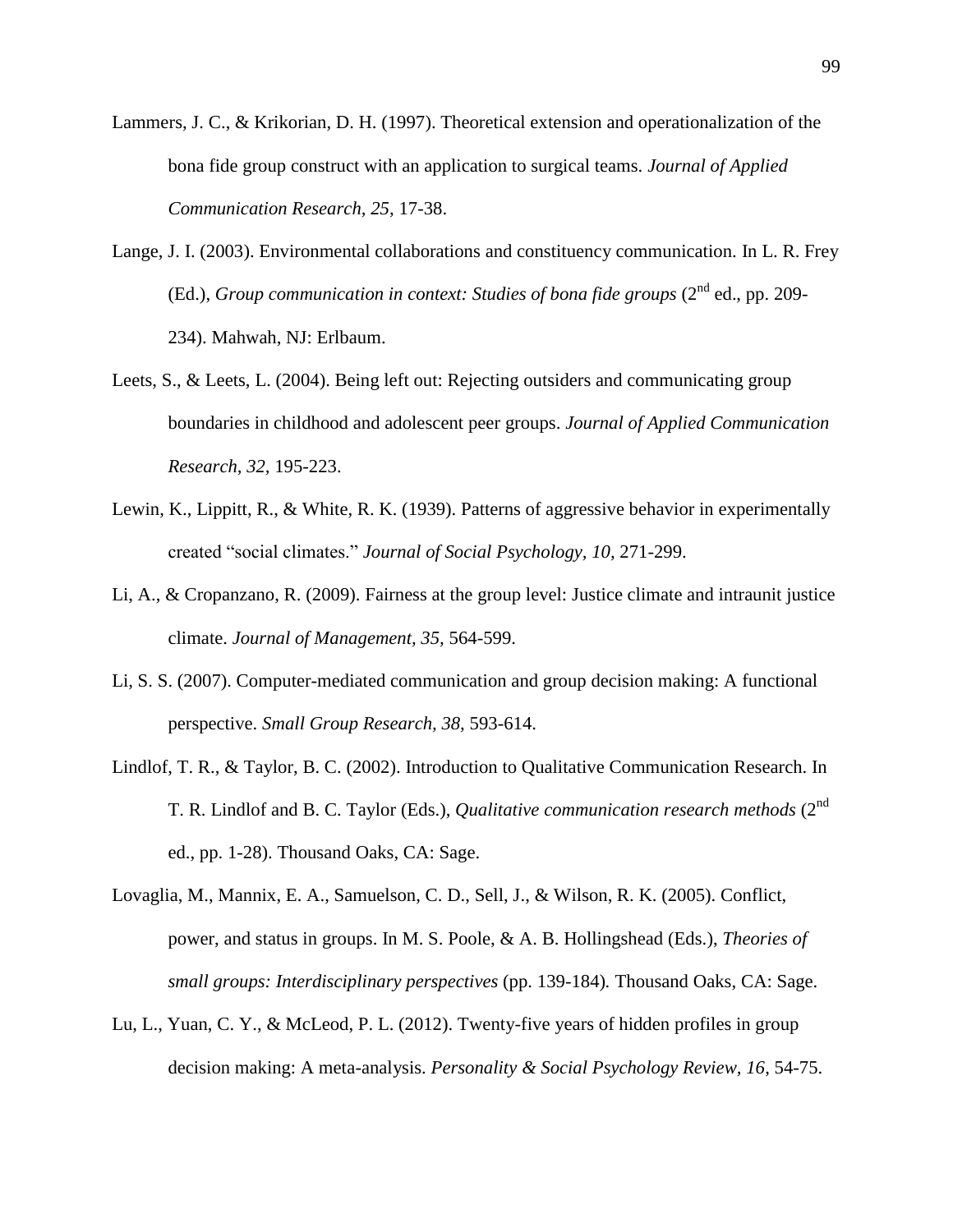- Martin, P. Y., & Turner, B. A. (1986). Grounded theory and organizational research. *Journal of Applied Behavioral Science, 22*, 141-157.
- McLeod, P. L. (1996). New communication technologies for group decision making: Toward an integrative framework. In R. Y. Hirokawa & M. S. Poole (Eds.), *Communication and group decision making*  $(2^{nd}$  ed., pp. 426-462). Thousand Oaks, CA: Sage.
- Merrigan, G., & Huston, C. L. (2009). *Communication research methods*. New York, NY: Oxford University Press.
- Meyers, R. A., Berdahl, J. L., Brashers, D., Considine, J. R., Kelly, J. R., Moore, C., Peterson, J. L., & Spoor, J. R. (2005). Understanding groups from a feminist perspective. In M. S. Poole, & A. B. Hollingshead (Eds.), *Theories of small groups: Interdisciplinary perspectives* (pp. 241-276)*.* Thousand Oaks, CA: Sage.
- Meyers, R. A., Seibold, D. R., & Brashers, D. (1991). Argument in initial group decision-making discussions: Refinement of a coding scheme and a descriptive quantitative analysis. *Western Journal of Communication, 55*, 47-68.
- Miller, K. (2005). *Communication theories: Perspectives, processes, and contexts*. New York, NY: McGraw Hill.
- Mullen, B., & Copper, C. (1994). The relation between group cohesiveness and performance: An integration. *Psychological Bulletin, 115*, 210-227.
- Mumby, D. (2001). Power and politics. In F. M. Jablin & L. L. Putnam (Eds.), *The new handbook of organizational communication: Advances in theory, research, and methods*  (pp. 585-623). Thousand Oaks, CA: Sage.
- Mumby, D. K., & Stohl, C. (1991). Power and discourse in organization studies: Absence and the dialectic of control. *Discourse & Society, 2*, 313–332.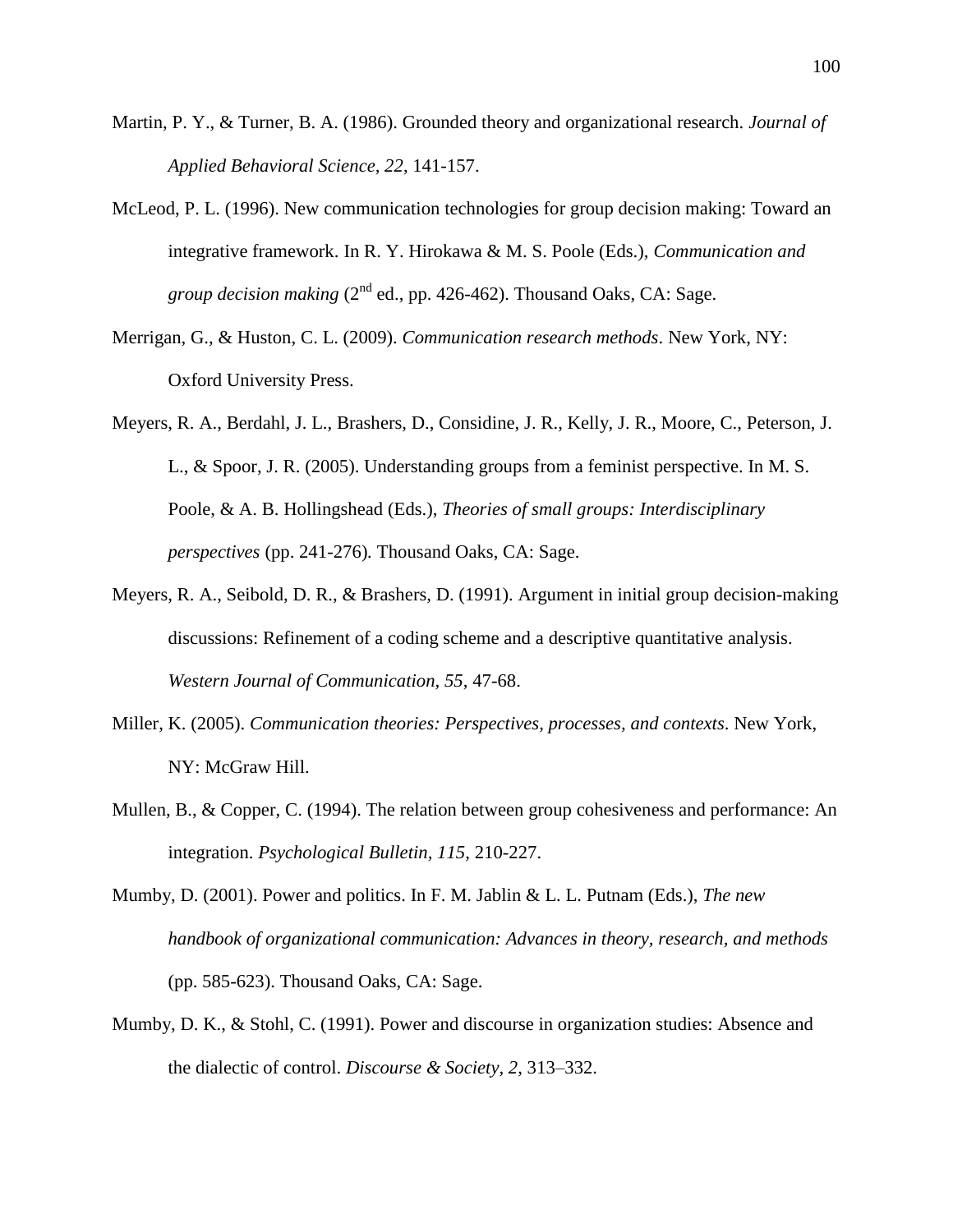- Owen, W. F. (1984). Interpretive themes in relational communication. *Quarterly Journal of Speech, 70*, 274-287.
- Oetzel, J. G. (2002). The effects of culture and cultural diversity on communication in work groups: Synthesizing vertical and cultural differences with a face-negotiation perspective. In L. R. Frey (Ed.), *New directions in group communication* (pp. 121-140). Thousand Oaks, CA: Sage.
- Oetzel, J. G., & Robbins, J. (2003). Multiple identities in teams in a cooperative supermarket. In L. R. Frey (Ed.), *Group communication in context: Studies of bona fide groups* (2<sup>nd</sup> ed., pp. 183-208). Mahwah, NJ: Erlbaum.
- Orlitzky, M., & Hirokawa, R. Y. (2001). To err is human, to correct for it divine: A metaanalysis of research testing the functional theory of group decision-making effectiveness. *Small Group Research, 32*, 313-341.
- Palmer, D., & Rangel, V. S. (2010). High stakes accountability and policy implementation: Teacher decision making in bilingual classrooms in Texas. *Educational Policy, 25*, 614- 647.
- Palmer, I., & Dunford, R. (2002). Managing discursive tension: The co-existence of individualist and collaborative discourses in flight centre. *Journal of Management Studies, 39*, 1045- 1069.
- Pavitt, C. (1999). Theorizing about the group communication-leadership relationship. In L. R. Frey (Ed.), *The handbook of group communication theory and research*, (pp. 115-138). Thousand Oaks, CA: Sage.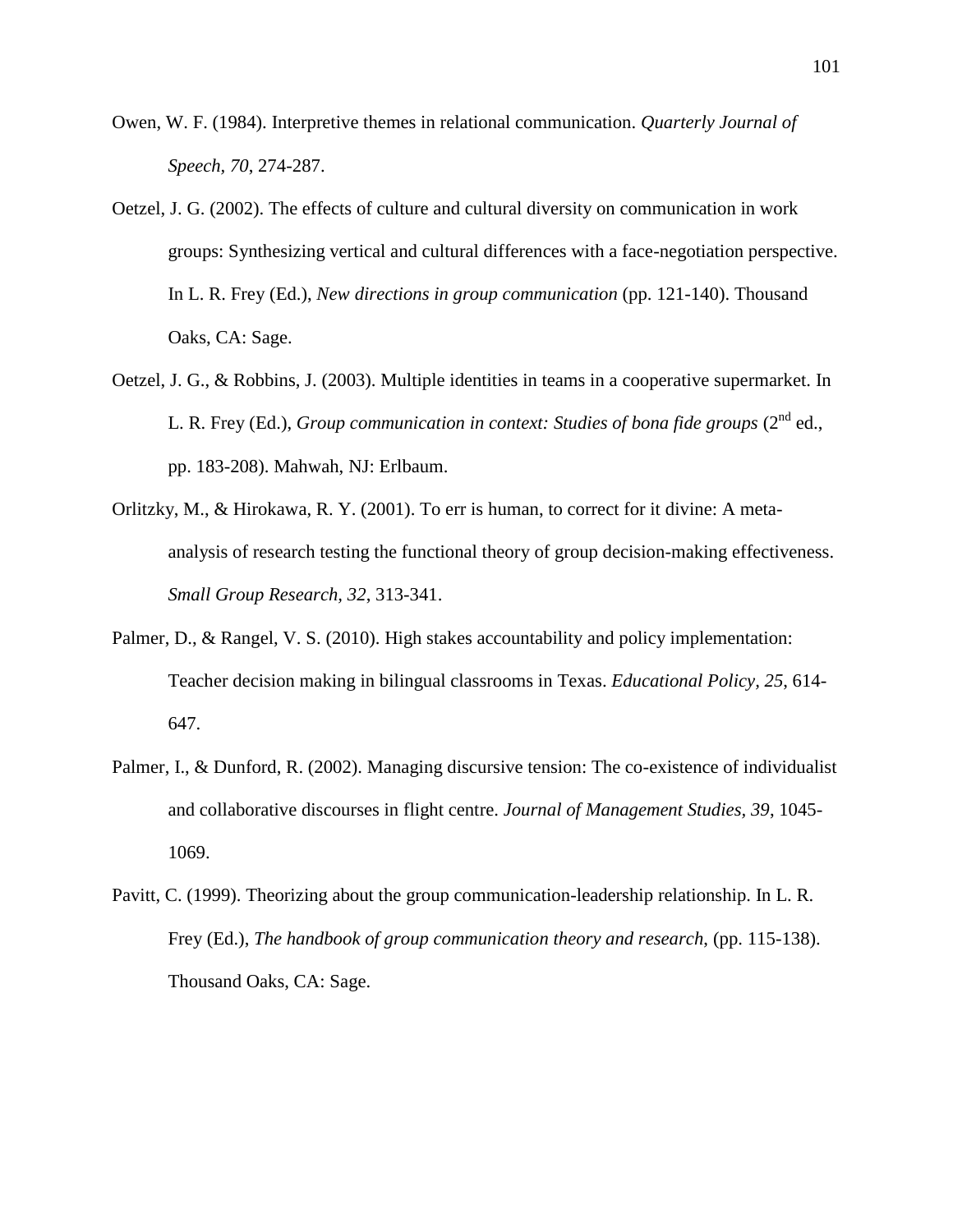- Philipsen, G. (1989). An ethnographic approach to communication studies. In B. Dervin, L. Grossberg, B. J. O'Keefe, & E. Wartella (Eds.), *Rethinking communication 2: Paradigm exemplars* (pp. 258-267). Newberry Park, CA: Sage.
- Poole, M. S. (1990). Do we have any theories of group communication? *Communication Studies, 41,* 237-247.
- Poole, M. S. (1999). Group communication theory. In L. R. Frey, D. S. Gouran, & M. S. Poole (Eds.), *The handbook of group communication theory and research* (pp. 37-70). Thousand Oaks, CA: Sage.
- Poole, M. S., & Dobosh, M. (2010). Exploring conflict management processes in jury deliberations through interaction analysis. *Small Group Research, 41,* 408-426.
- Poole, M. S., & Hirokawa, R. Y. (1996). Introduction: Communication and group decision making. In R. Y. Hirokawa, & M. S. Poole (Eds). *Communication and group decision making* ( $2<sup>nd</sup>$  ed., pp. 3-18). Thousand Oaks, CA: Sage.
- Poole, M. S., Keyton, J., & Frey, L. R. (1999). Group communication methodology: Issues and considerations. In L. R. Frey, D. S. Gouran, & M. S. Poole (Eds.), *The handbook of group communication theory and research* (pp. 92-112). Thousand Oaks, CA: Sage.
- Poole, M. S., & Roth, J. (1989). Decision development in small groups IV: A typology of group decision paths. *Human Communication Research, 15*, 323-356.
- Poole, M.S., Seibold, D. R., & McPhee, R. D. (1996). The structuration of group decisions. In R. Y. Hirokawa & M. S. Poole (Eds.), *Communication and group decision making* (2<sup>nd</sup> ed., pp. 114-146). Thousand Oaks, CA: Sage.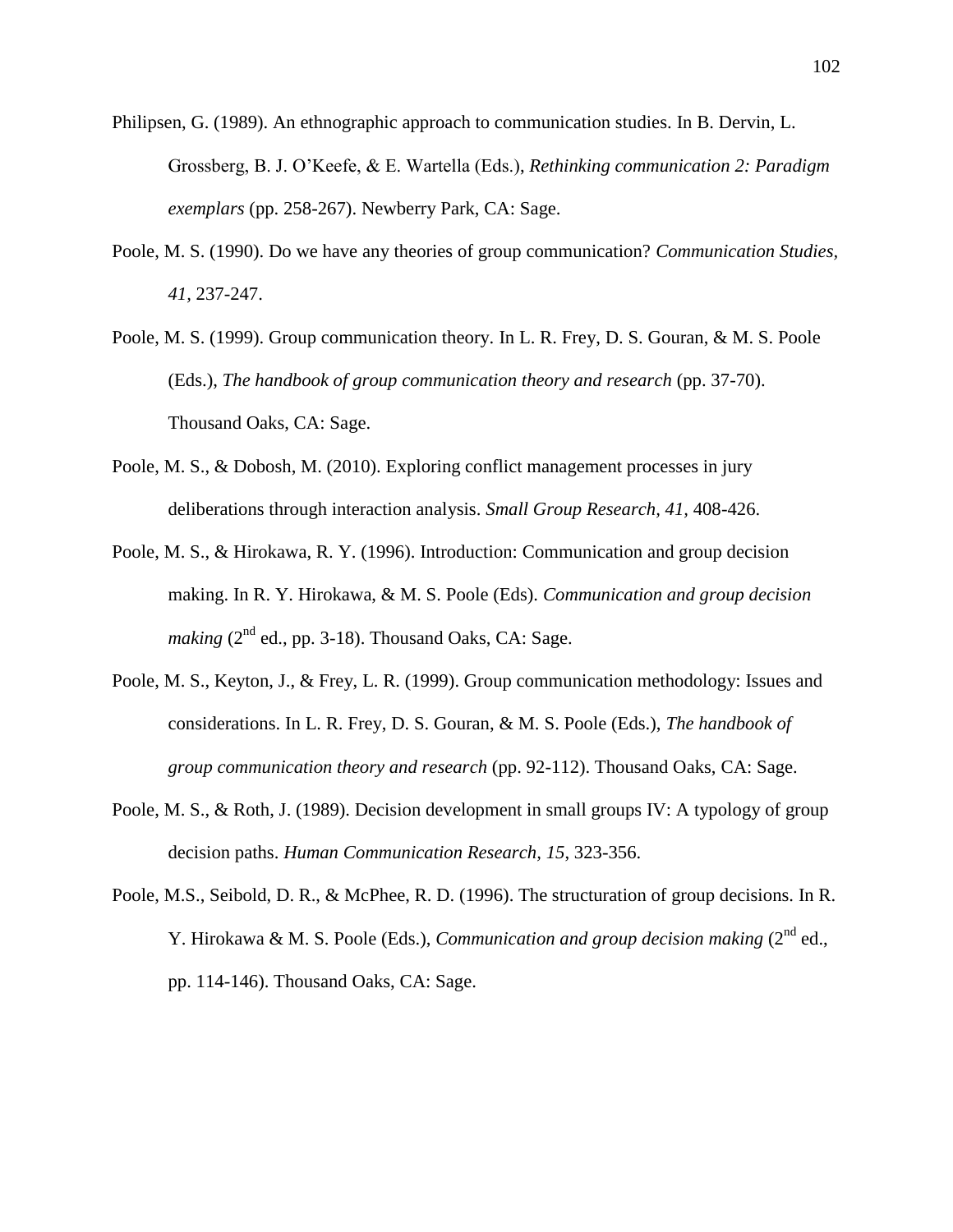- Propp, K. M. (1999). Collective information processing in groups. In L. R. Frey, D. S. Gouran, & M. S. Poole (Eds.), *The handbook of group communication theory and research*, (pp. 225-250). Thousand Oaks, CA: Sage.
- Putnam, L. L., & Fairhurst, G. T. (2001). Discourse analysis in organizations: Issues and concerns. In F. M. Jablin & L. L. Putnam (Eds.), *The new handbook of organizational communication: Advances in theory, research, and methods* (pp. 78-136). Thousand Oaks, CA: Sage.
- Putnam, L. L., & Stohl, C. (1990). Bona fide groups: A reconceptualization of groups in context. *Communication Studies, 41,* 248-265.
- Putnam, L. L., & Stohl, C. (1996). Bona fide groups: An alternative perspective for communication and small group decision making. In R. Y. Hirokawa & M. S. Poole (Eds.), *Communication and group decision making*  $(2^{nd}$  ed., pp. 147-178). Thousand Oaks, CA: Sage.
- Renz, M. A. (2006). Paving consensus: Enacting, challenging, and revisiting the consensus process in a cohousing community. *Journal of Applied Communication Research, 34,*  163-190.
- Rich, P. J. (2008). Decisions and reasons: Examining preservice teacher decision-making through video self-analysis. *Journal of Computing in Higher Education, 20*, 62-94.
- Richie, J., Lewis, J., & Elam, G. (2003). Designing and selecting samples. In J. Richie & J. Lewis (Eds.), *Qualitative research practice: A guide for social science students and researchers* (pp. 77-85). Thousand Oaks, CA: Sage.
- Ridgeway, C. L., & Smith-Lovin, L. (1999). The gender system and interaction. *Annual Review of Sociology, 25,* 191-216.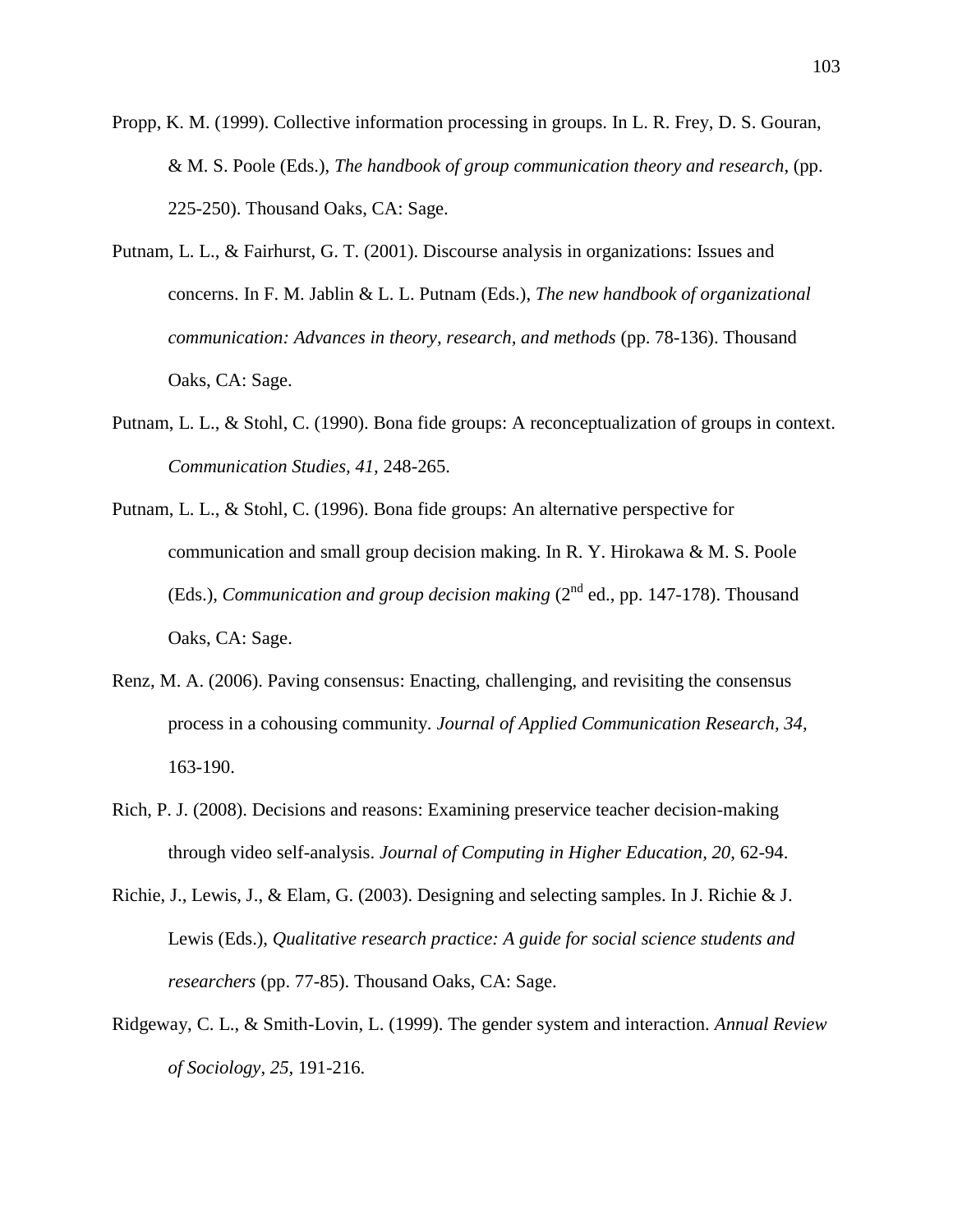Robinson, V. M. J. (2001). *Embedding leadership in task performance*. In K. Wont & C. W. Evers (Eds.), Leadership for quality schooling (pp. 90-102). London, UK: Routledge/Falmer.

- Roch, S. G., & Ayman, R. (2005). Group decision-making and perceived decision success: The role of communication medium. *Group Dynamics: Theory, Research, and Practice, 9,*  15-31.
- Sager, K. L., & Gastil, J. (2006). The origins and consequences of consensus decision-making: A test of the social consensus model. *Southern Communication Journal, 71,* 1-24.
- Schmidt, J. B., Montoya-Weiss, M. M., & Massey, A. P. (2001). New product development decision-making effectiveness: Comparing individuals, face-to-face teams, and virtual teams. *Decision Sciences, 32,* 575-600.
- Schultz, B. G. (1999). Improving group communication performance: An overview of diagnosis and intervention. In L. R. Frey, D. S. Gouran, & M. S. Poole (Eds.), *The handbook of group communication theory and research* (pp. 371-394). Thousand Oaks, CA: Sage.
- Schulz-Hardt, S., Frey, D., Luthgens, C., & Moscovici, S. (2000). Biased information search in group decision making. *Journal of Personality and Social Psychology, 78,* 655-669.
- Scribner, J. P., Sawyer, R. K., Watson, S. T., & Myers, V. L. (2007). Teacher teams and distributed leadership: A study of group discourse and collaboration. *Educational Administration Quarterly, 43,* 67-100.
- Seibold, D. R., & Shea, B. C. (2001). Participation and decision making. In F. M. Jablin & L. L. Putnam (Eds.), *The new handbook of organizational communication* (pp. 664-703). Thousand Oaks, CA: Sage.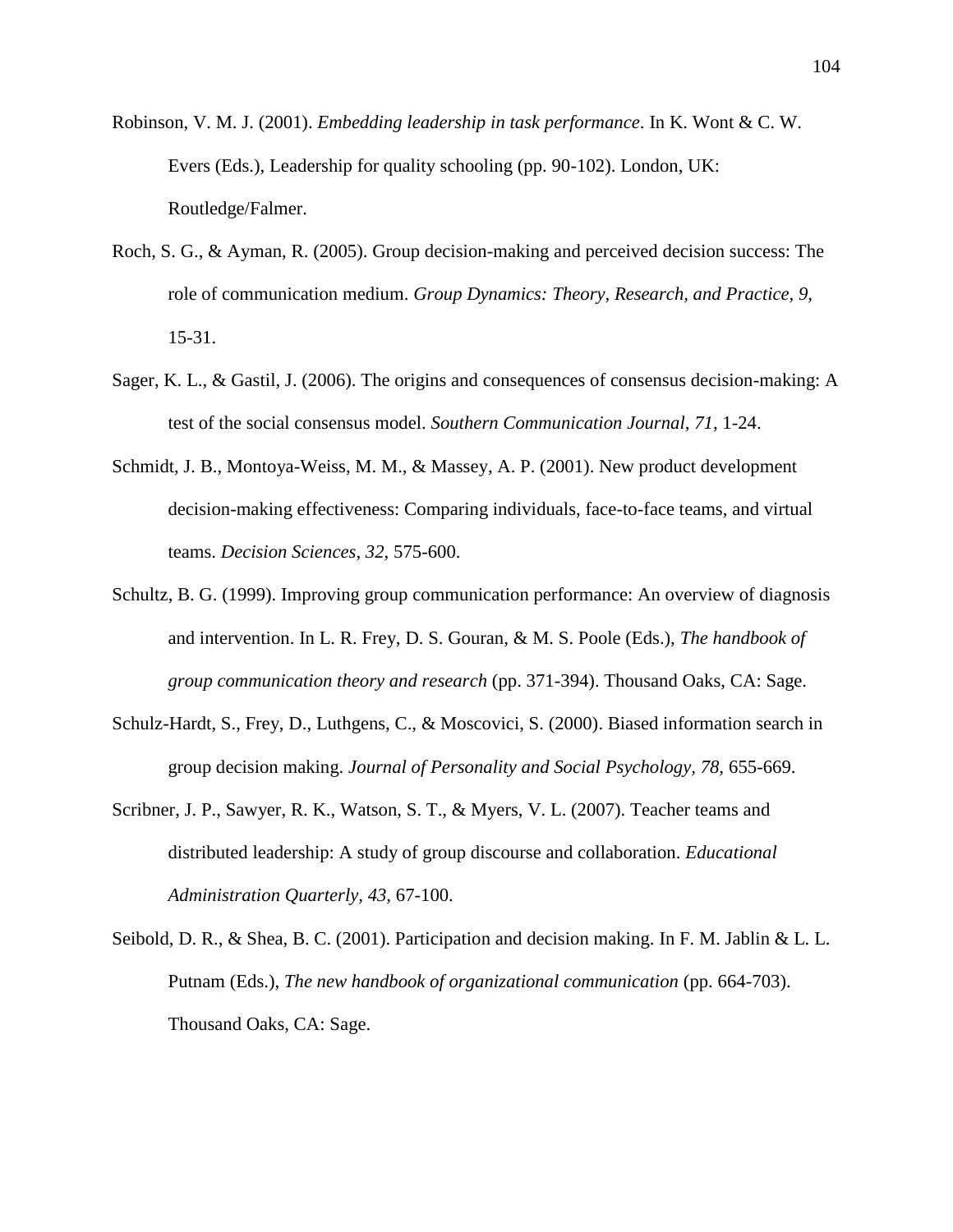- Smircich, L., & Morgan, G. (1982). Leadership: The management of meaning. *The Journal of Applied Behavioral Science, 18,* 257-273.
- Smylie, M. A., Lazarus, V., & Brownlee-Conyers, J. (1996). Instructional outcomes of schoolbased participative decision making. *Educational Evaluation and Policy Analysis, 18,*  181-198.
- Sousa, C. A. A., & Hendriks, P. H. J. (2006). The diving bell and the butterfly : The need for grounded theory in developing a knowledge-based view of organizations. *Organizational Research Methods, 9,* 315-338.
- Stohl, C., & Putnam, L. L. (1994). Group communication in context: Implications for the study of bona fide groups. In L. R. Frey (Ed.), *Group communication in context: Studies of natural groups* (pp. 285-292). New York: Lawrence Erlbaum.
- Stohl, C., & Putnam, L. L. (2003). Communication in bona fide groups: A retrospective and prospective account. In L. R. Frey (Ed.), *Group communication in context: Studies of bona fide groups* (2<sup>nd</sup> ed., pp. 399–414). Mahwah, NJ: Erlbaum.
- Stohl, C., & Walker, K. (2002) A bona fide perspective for the future of groups. In L. R. Frey (Ed.), *New directions in group communication* (pp. 237-252). Thousand Oaks, CA: Sage.
- Stone, A. G., Russell, R. F., & Patterson, K. (2004). Transformational versus servant leadership: A difference in leader focus. *The Leadership and Organization Development Journal, 25*, 349-361.
- Strauss, A. L., & Corbin, J. M. (1994). Grounded theory methodology: An overview. In N. K. Denzin & Y. S. Lincoln (Eds.), *Handbook of qualitative research* (pp. 273–285). Thousand Oaks, CA: Sage.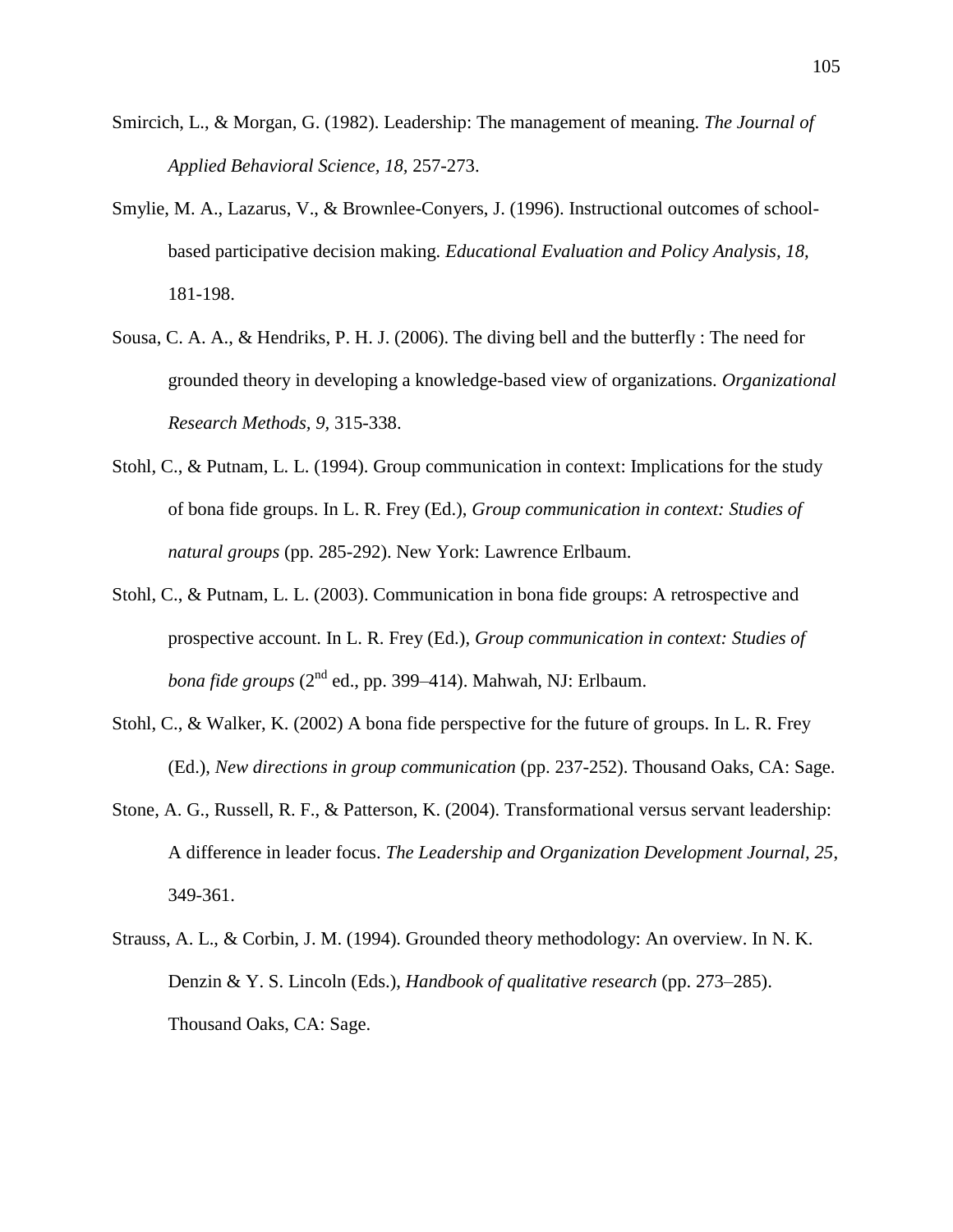- Trego, A., Canary, D. J., Alberts, J. K., and Mooney, C. (2010). Mediator's facilitative versus controlling argument strategies and tactics: A qualitative analysis using the conversational argument coding system. *Communication Methods and Measures, 4,* 147- 167.
- Tschan, F., Semmer, N. K., Gurtner, A., Bizzari, L., Spychiger, M., Breuer, M., & Marsch, S. U. (2009). Explicit reasoning, confirmation bias, and illusory transactive memory: A simulation study of group medical decision making. *Small Group Research, 40,* 271-300.
- Van de Ven, A. H., & Delbecq, A. L. (1971). Nominal versus interaction group processes for committee decision-making effectiveness. *Academy of Management Journal, 14,* 203- 214.
- Vecchio, R. P., Bullis, R. C., & Brazil, D. M. (2006). The utility of situational leadership theory: A replication in a military setting. *Small Group Research, 37,* 407-424.
- Westerman, D. (1991). Expert and novice teacher decision making. *Journal of Teacher Education, 42,* 292-305.
- Worden, S. (2005). Religion in strategic leadership: A positivistic normative/theological, and strategic analysis. *Journal of Business Ethics, 57,* 221-239.
- Wyatt, N. (2002). Foregrounding feminist theory in group communication research. In L. R. Frey (Ed.), *New directions in group communication* (pp. 43-58). Thousand Oaks, CA: Sage.
- Xu, Z. (2011). Approaches to multiple attribute group decision making based on intuitionistic fuzzy power aggregation operators. *Knowledge-Based Systems, 24,* 749-760.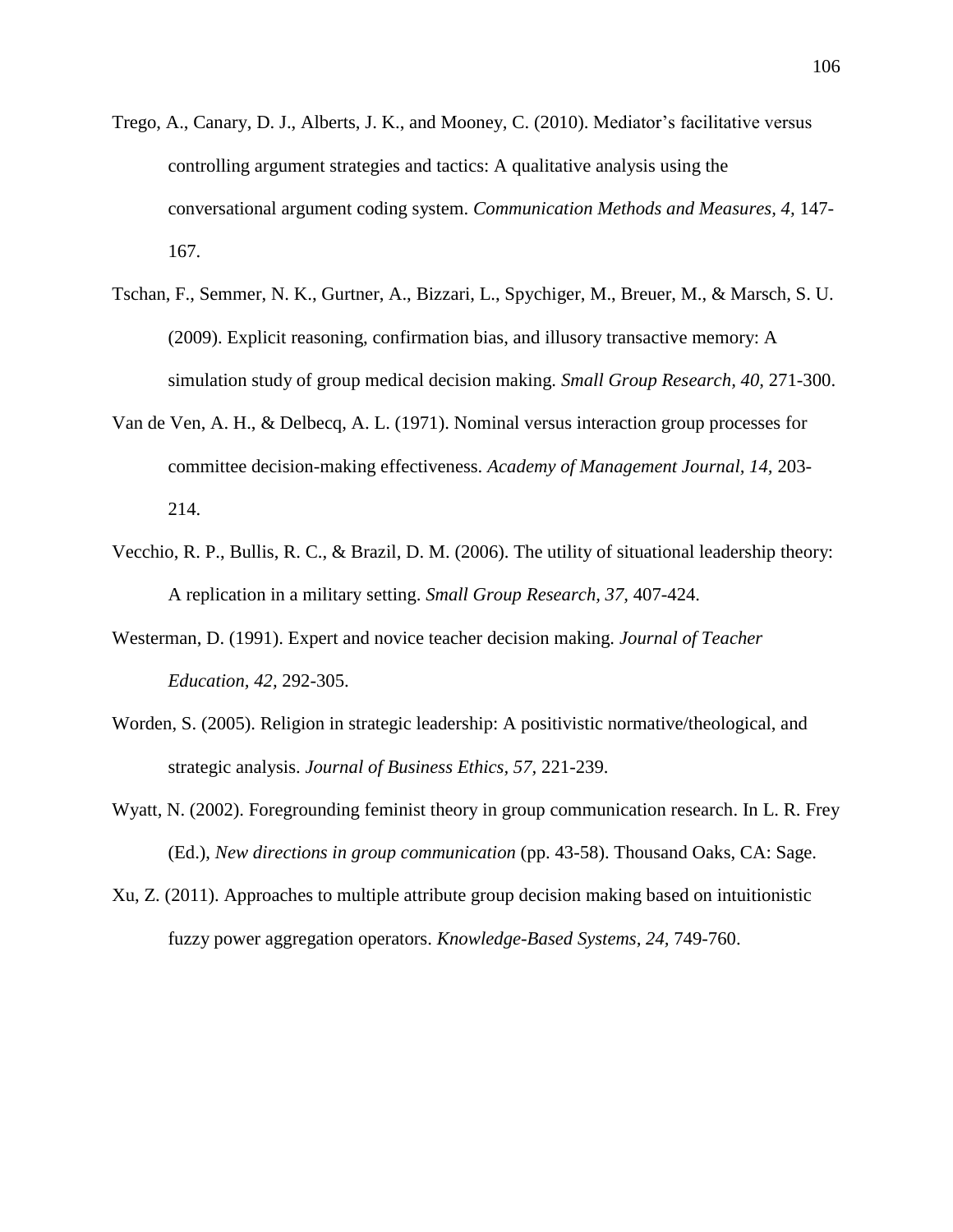- Yep, G. A., Reece, S. T., & Negron, E. L. (2003). Culture and stigma in a bona fide group: Boundaries and context in a "closed" support group for "Asian Americans" living with HIV infection. In L. R. Frey (Ed.), *Group communication in context: Studies of bona fide*   $groups (2<sup>nd</sup> ed., pp. 157-180)$ . Mahwah, NJ: Erlbaum.
- Yoon, S. W., & Johnson, S. D. (2008). Phases and patterns of group development in virtual learning teams. *Educational Technology Research and Development, 56, 595-618.*
- Zhou, L., & Zhang, D. (2006). A comparison of deception behavior in dyad and triad group decision making in synchronous computer-mediated communication. *Small Group Research*, *37,* 140-164.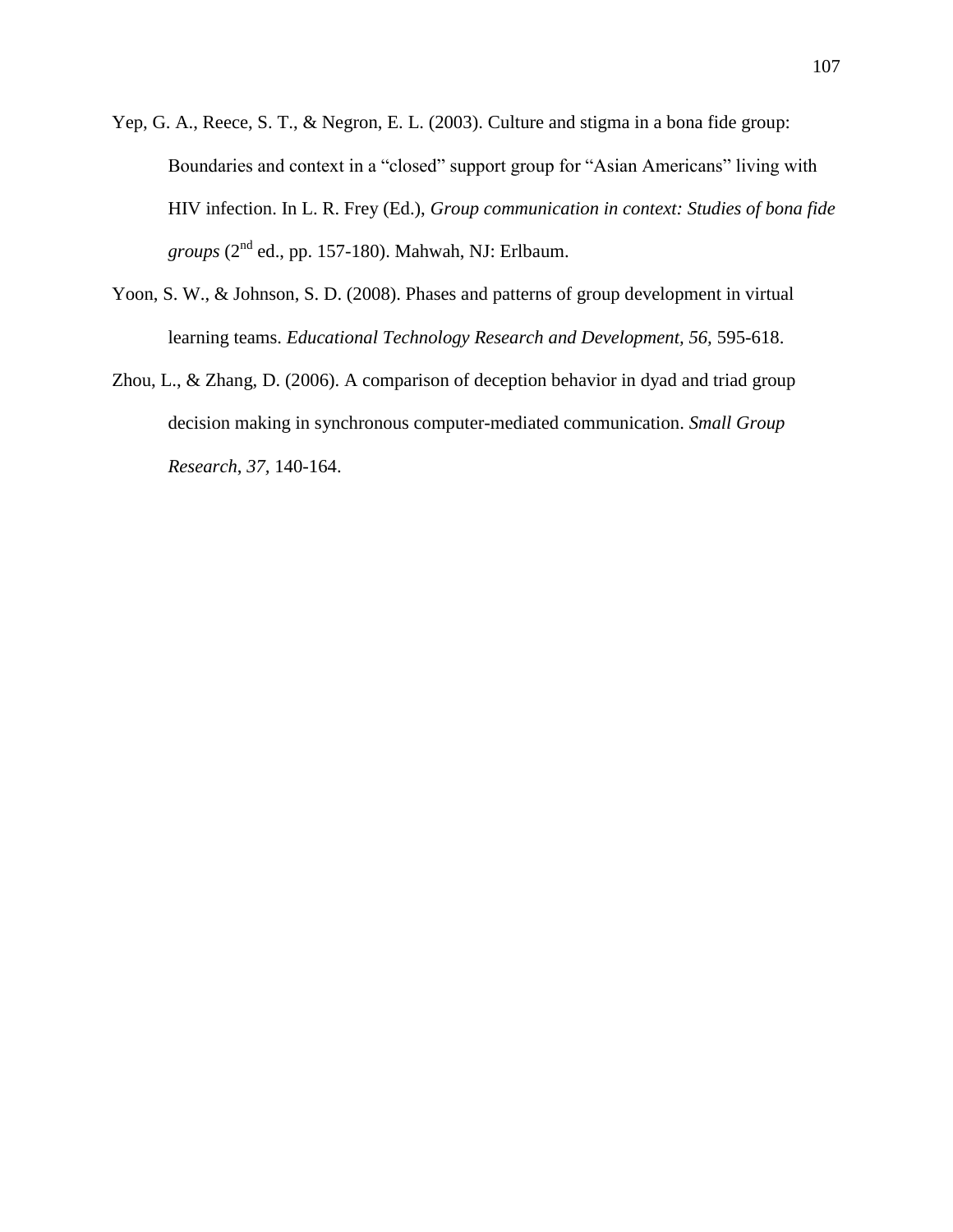## **Appendix: Interview Protocol**

- 1. If I were a new employee here, and I asked you what I needed to know to do well here, what would you tell me?
- 2. How would you describe the communication climate here?
- 3. Can you describe the working relationships among the faculty?
- 4. Can you describe the working relationships between the faculty and the principal?
- 5. Are there status differences among the faculty?
	- a. For example, education level, tenure, what grade they teach, where they worked previously, gender, etc.
- 6. Describe the way decisions are made in your organization.
	- a. What types of decisions are made?
	- b. What decisions do you normally make?
	- c. What information do you need to make these decisions?
- 7. How much input do you have in the decisions made in this organization?
- 8. Do you feel like your strengths are being utilized in the decision-making process?
	- a. Do you feel like your opinion is valued in the decision-making process?
- 9. Can you identify the names of any groups in this organization that make decisions?
	- a. Are you a member of any of these groups?
	- b. How were these groups formed?
	- c. How is membership in each of these groups determined?
- 10. From your perspective, what is the decision-making process in the groups like?
- 11. From your perspective, how do the groups influence each other?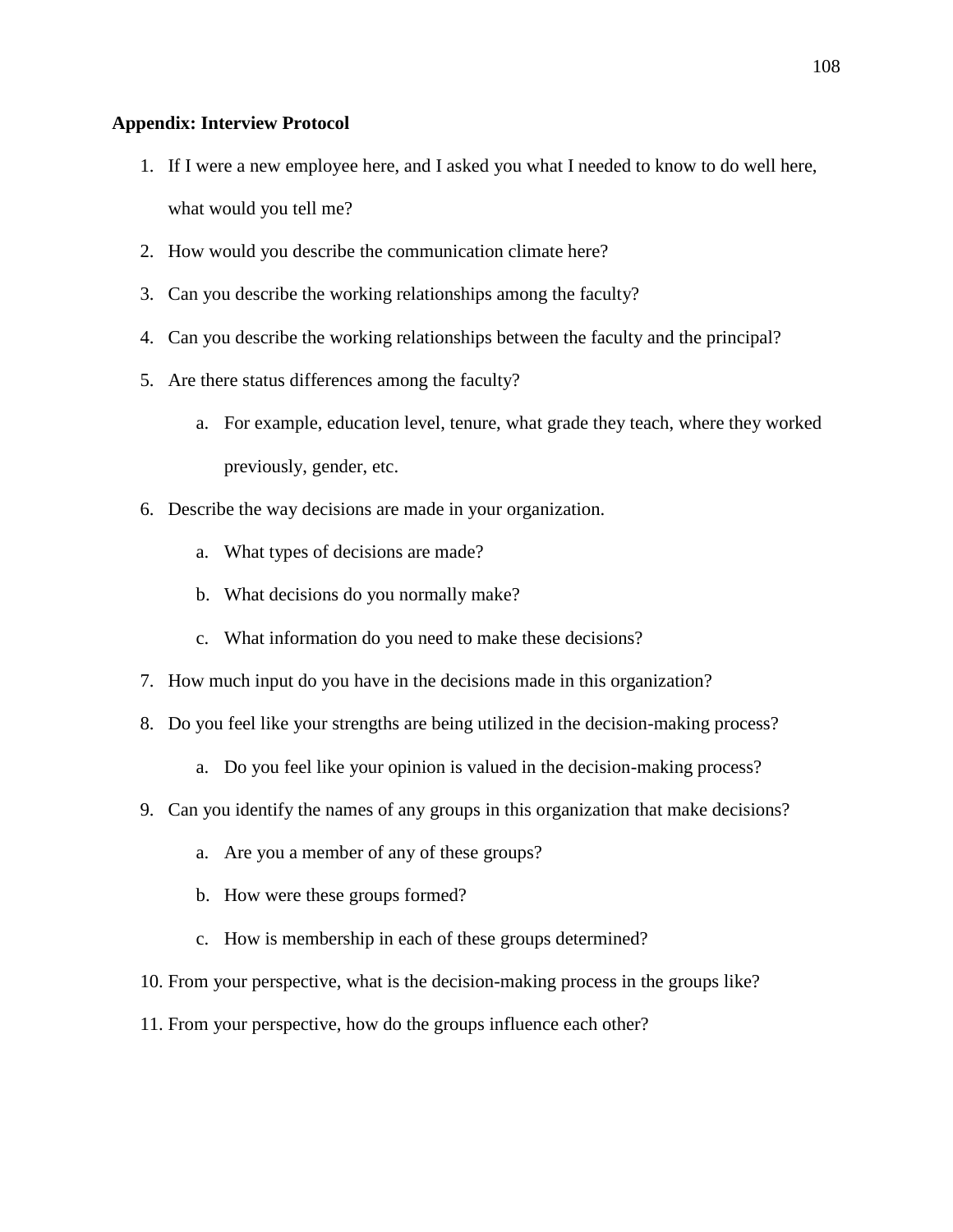- 12. Do you think one or more persons have more influence in the decision-making process than others?
	- a. Why do you think that is?
- 13. What are the factors that you think influence the decision-making process?
	- a. Do you think that individuals or other factors influence the decision-making process?
	- b. Is sex a factor in the decision-making process?
	- c. Is race a factor in the decision-making process?
	- d. Is education level a factor in the decision-making process?
	- e. Is religious affiliation a factor in the decision-making process?
	- f. Is political affiliation a factor in the decision-making process?
- 14. Do the status differences you mentioned earlier (interviewer list them) play a role in the decision-making process?
- 15. Pretend for a moment that you are an outsider to the group. Would you look at your decision-making process differently?
- 16. Do you think external roles that group members play impact the internal decisions made by the group?
- 17. If you could change anything about the decision-making process at your organization, what would it be?
- 18. What is your perception of the quality of the decisions that each group makes?
- 19. Have you been in a group decision-making situation in which your best idea was not chosen as the group's final decision?
	- a. Did that affect your desire to contribute to future decision-making?